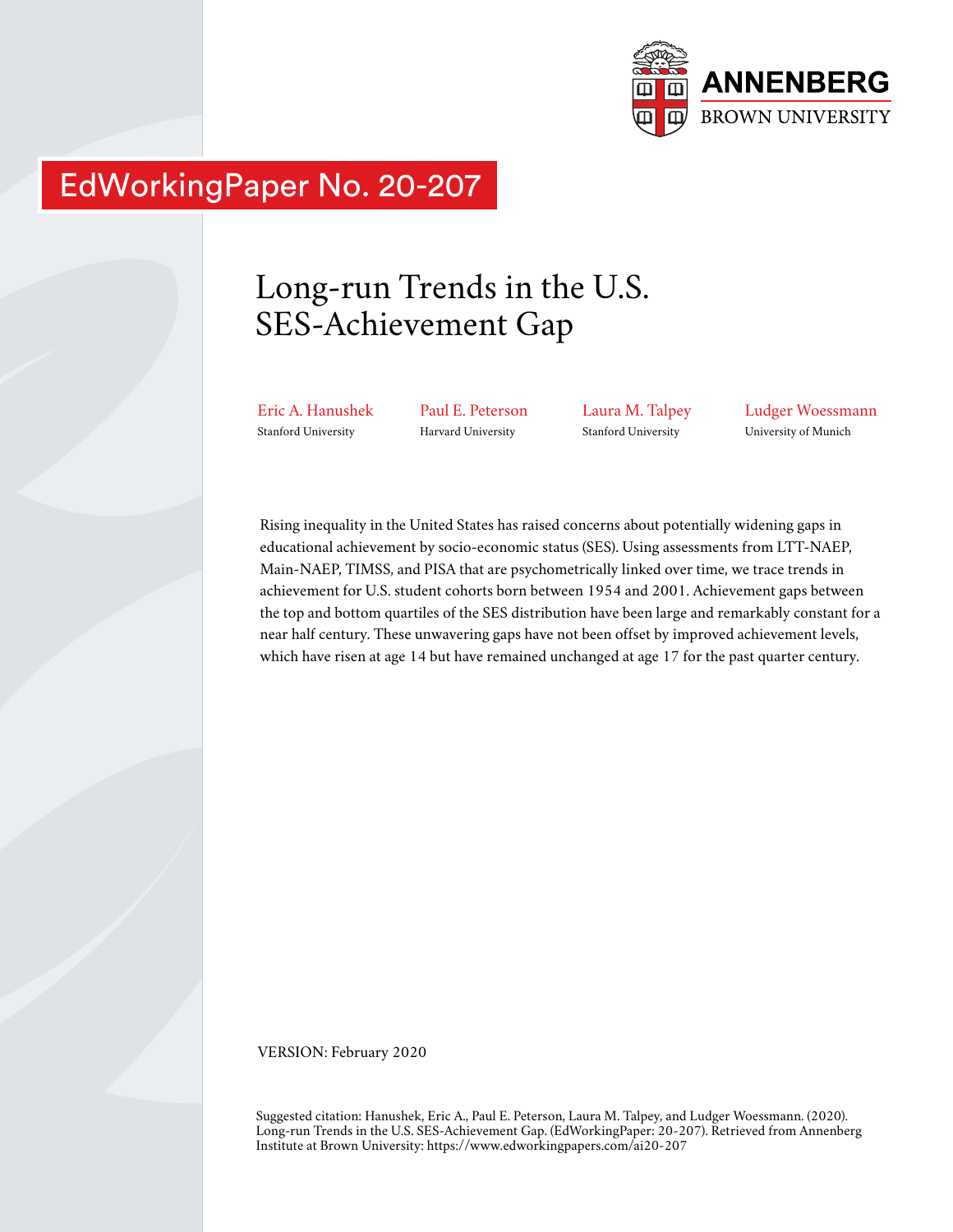# **1. Introduction**

 $\overline{a}$ 

In his first State of the Union Speech given in January 1964, President Lyndon Johnson declared a "war on poverty," saying "our aim is not only to relieve the symptom of poverty, but to cure it and, above all, to prevent it."<sup>[1](#page-1-0)</sup> To prevent poverty, Congress and many states enacted new education programs designed to enhance the human capital of children born into poor and otherwise disadvantaged households. In this paper, for the cohorts born from 1961 to 2001 we provide consistent evidence on changes in the gap in educational achievement between children raised within families of high and low socio-economic status (SES), as measured by student performance on standardized tests. Our main finding is that, despite the policy undertakings, the SES-achievement gap remains as large today as it was when the poverty war was declared. To the extent that these tests are predictive of a child's future prosperity, our results imply that intergenerational mobility is unlikely to improve in the middle decades of the  $21<sup>st</sup>$  Century.

In advanced industrial societies, cognitive skills are highly correlated with economic outcomes. Indeed, the U.S. labor market rewards cognitive skills more than almost all other developed countries (Hanushek, Schwerdt, Wiederhold, and Woessmann (2015, 2017)). It is thus for good economic reasons that President Johnson and others have long searched for tools that could break the linkage between SES and student learning (Ladd (1996); Carneiro and Heckman (2003); Krueger (2003); Magnuson and Waldfogel (2008)).

Given the topic's importance, it is surprising that trends in SES-achievement gaps are so poorly documented. Popular commentary has linked widening income gaps in the United States to a perceived spread in the achievement gap between rich and poor. Richard Rothstein (2004) writes: "Incomes have become more unequally distributed in the United States in the last generation, and this inequality contributes to the academic achievement gap." In *Coming Apart,* Charles Murray (2012) argues that "the United States is stuck with a large and growing lower class that is able to care for itself only sporadically and inconsistently…. [Meanwhile], the new upper class has continued to prosper as the dollar value of the talents they [sic] bring to the economy has continued to grow." Robert Putnam (2015) says in *Our Kids* that "rich Americans and poor Americans are living, learning, and raising children in increasingly separate and unequal worlds."

<span id="page-1-0"></span><sup>&</sup>lt;sup>1</sup> [https://en.wikipedia.org/wiki/War\\_on\\_Poverty](https://en.wikipedia.org/wiki/War_on_Poverty) [accessed August 31, 2019].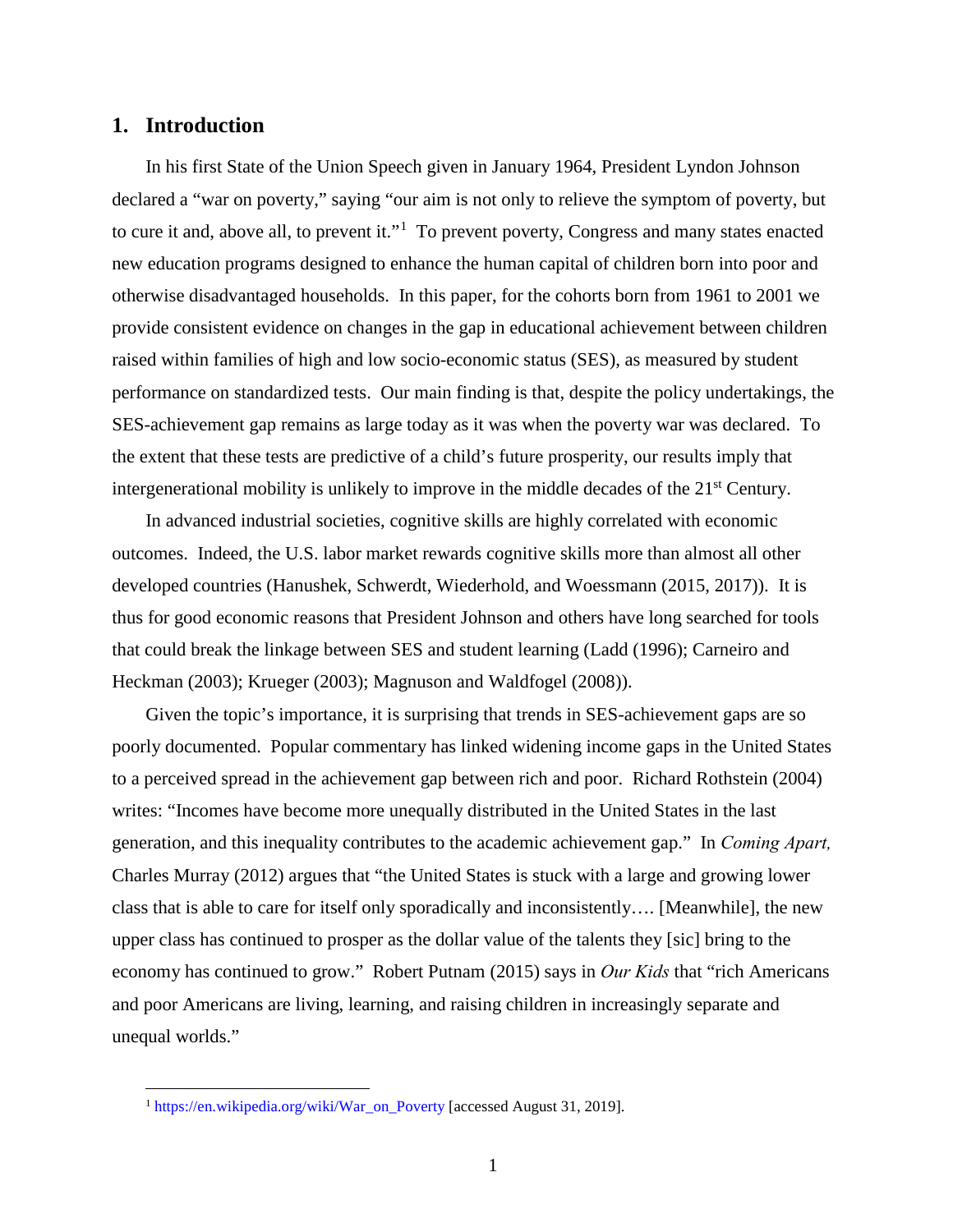The empirical basis for these conclusions is limited. In the seminal study of trends in SESachievement gaps, Reardon (2011b) finds widening achievement gaps by SES measured by parental income. His innovative study combines cross-sectional data from twelve independent surveys to map the time-series pattern of achievement gaps. Unfortunately, that study suffers from severe measurement issues arising from data collection procedures that were plagued by missing and incomplete data and that relied on outmoded procedures and unusual survey choices. We show that, once measurement errors are taken into account, there is no evidence for widening SES-achievement gaps in his data.

We add to this sparse literature by providing the first comprehensive analysis of long-run trends in SES-achievement gaps from psychometrically linked data sets. We draw upon data from four well-documented surveys that have employed psychometric methods to link achievement in math, reading, and science over time: the Long-Term Trend assessment administered by the National Assessment of Educational Progress (LTT-NAEP), the Main-NAEP, the Trends in International Mathematics and Science Study (TIMSS), and the Programme for International Student Assessment (PISA). These assessments were administered to representative samples of U.S. adolescent students who were born over the nearly five decades between 1954 and 2001. Each test was designed to be comparable over time.

Using individual data for over two million students, we construct an index of SES based on information about parental education and home possessions of the students for 96 separate testsubject-age-year observations. This SES index allows us to measure SES-achievement gaps, with our main analysis focusing on the achievement difference between students in the top and bottom quartiles of the SES distribution on 81 testing occasions. Taking into account fixed effects for testing regimes, subjects, and age, we estimate a quadratic trend of the aggregate pattern in the SES-achievement gap over time.

Contrary to prior research and popular commentary, we find little change in the SESachievement relationship across the past close to fifty years. The SES-achievement gap between the top and bottom SES quartiles (75-25 SES gap) has remained essentially flat at roughly 0.9 standard deviations (s.d.), a gap roughly equivalent to a difference of three years of learning between the average student in the top and bottom quartiles of the distribution. Moreover, we do not see much change in gaps at other points in the SES distribution. In none of the four sets of assessments do we observe the pronounced increase in the gaps identified in Reardon (2011b).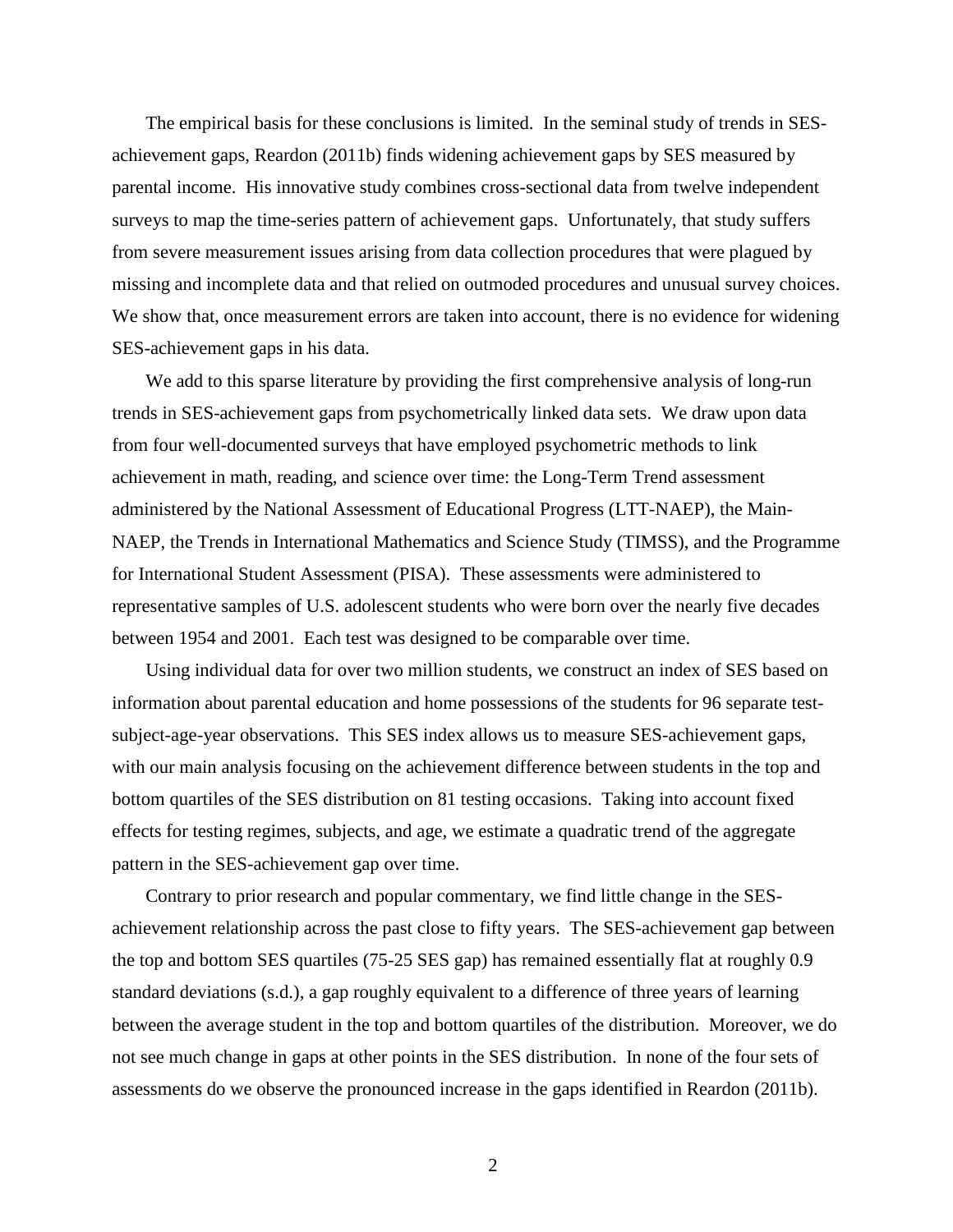On the contrary, the trend tracked by PISA shows a decline over the most recent time period, while gaps observed in the other three assessments show either no change or only minor drifts upward. When data from all assessments are combined, the overall trend hardly wavers.<sup>[2](#page-3-0)</sup>

These gaps remain steady within the context of quite stagnant levels of average achievement among students nearing the end of their secondary education. While steady average gains in student performance have been registered over the past half century among middle-school students, those gains are no longer evident by age 17, the point students are expected to be ready for college and careers.

In robustness analyses, we show that our results are unaffected by consideration of a range of methodological issues. The main finding of a flat SES-achievement gap is confirmed in analyses of the achievement gap by subsidized lunch eligibility and in separate estimations by ethnicity that consider changes in the ethnic composition. Further robustness analyses include a treatment of limited information on the tails in the categorical SES data, an alternative point estimation approach to our baseline group calculation approach, and an alternative analysis that considers the ordinal nature of the underlying achievement data.

The next section reviews the literature on SES-achievement gaps. Section 3 describes our achievement data, and section 4 discusses our methodological approach. Section 5 reports our baseline evidence on trends in student achievement gaps and levels. Section 6 discusses various issues associated with the measurement of SES and provides supplementary analyses as robustness checks. The final section discusses and concludes.

## **2. Existing Literature on the SES-Achievement Gap**

 $\overline{a}$ 

Definitions and measurement of SES differ with context and data availability, but for the most part SES is "defined broadly as one's access to financial, social, cultural, and human capital resources" (National Center for Education Statistics (2012a)). In this paper, we are interested in changes over time in the connection between SES and student achievement, a probable predictor of future economic opportunities. In that sense, it resembles studies of intergenerational mobility, which compare parental SES and the child's SES as an adult. After briefly

<span id="page-3-0"></span><sup>&</sup>lt;sup>2</sup> We also show that the overall achievement dispersion in the population, while narrowing slightly, has shown limited change, and we confirm prior analysis that the black-white achievement gap, while strongly declining over the first half of the observation period, has stalled over the past quarter century.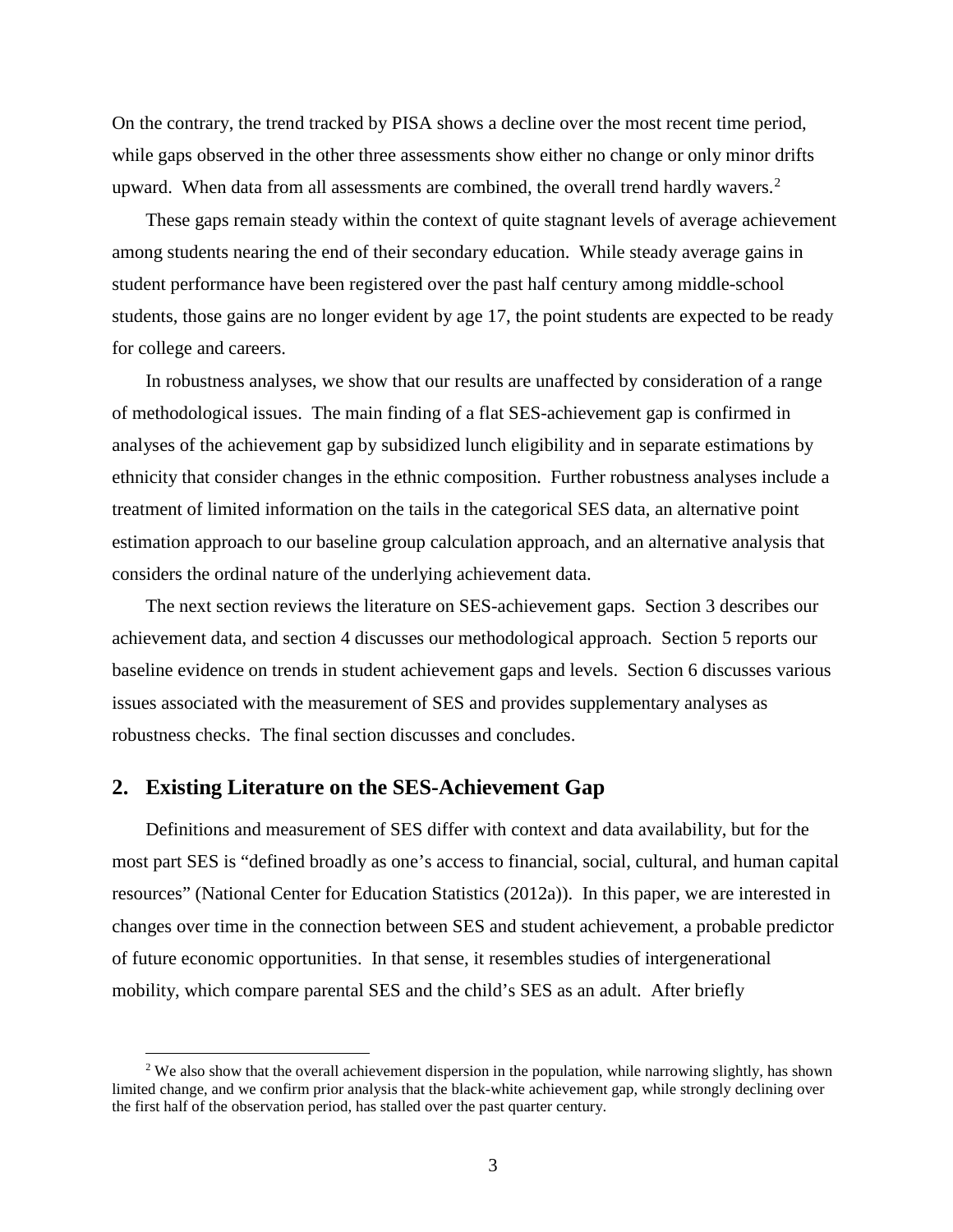summarizing research describing the relationship between indicators of family SES and student achievement, we look in more detail at research that traces temporal changes in this relationship.

### **2.1 The SES-Achievement Connection**

The strong relationship between SES and achievement has long been known (Neff (1938)). Coleman et al. (1966), in their seminal study of *Equality of Educational Opportunity,* found parental education, income, and race to be strongly linked to student achievement with school factors being less significant. In a secondary analysis of these data, Smith (1972) also found family background to be the most important determinant of achievement. Subsequent research into family factors has confirmed these early findings (Burtless (1996); Mayer (1997); Jencks and Phillips (1998); Magnuson and Waldfogel (2008); Duncan and Murnane (2011); Duncan, Morris, and Rodrigues (2011); Dahl and Lochner (2012); Egalite (2016)). The literature is extensive enough that there have been a number of periodic reviews of the empirical relationship between SES and achievement (e.g., White (1982); Sirin (2005)).

Many potential mechanisms may be at work in the SES-achievement connection (Cheng and Peterson (2019)). For example, college-educated mothers speak more frequently with their infants, use a larger vocabulary when communicating with their toddlers (Hart and Risley (1995, 2003)), and are more likely to use parenting practices that respect the autonomy of a growing child (Hoff (2003); Guryan, Hurst, and Kearney (2008)). College-educated and higher-income families have access to more enriched schooling environments (Altonji and Mansfield (2011)) and are less likely to live in extremely impoverished communities burdened with high violent crime rates (Burdick-Will et al. (2011)). Children exposed to lower SES environments are at greater risk of traumatic stress and other medical problems that can affect brain development (Nelson and Sheridan (2011)). These and other childhood and adolescent experiences contribute to SES disparities in academic achievement (Kao and Tienda (1998); Perna (2006); Goyette (2008); Jacob and Linkow (2011)).

In empirical analyses, measures of SES are ordinarily based upon data availability rather than conceptual justification. In large-scale assessments of student achievement, data collection procedures usually ignore hard-to-measure qualitative family-related factors such as parent-child interactions, child upbringing approaches, or general physical and nutritional conditions (see, for example, Gould, Simhon, and Weinberg (2019)). Rather, the general approach is to look for more readily available indicators of persistent cultural and economic differences across families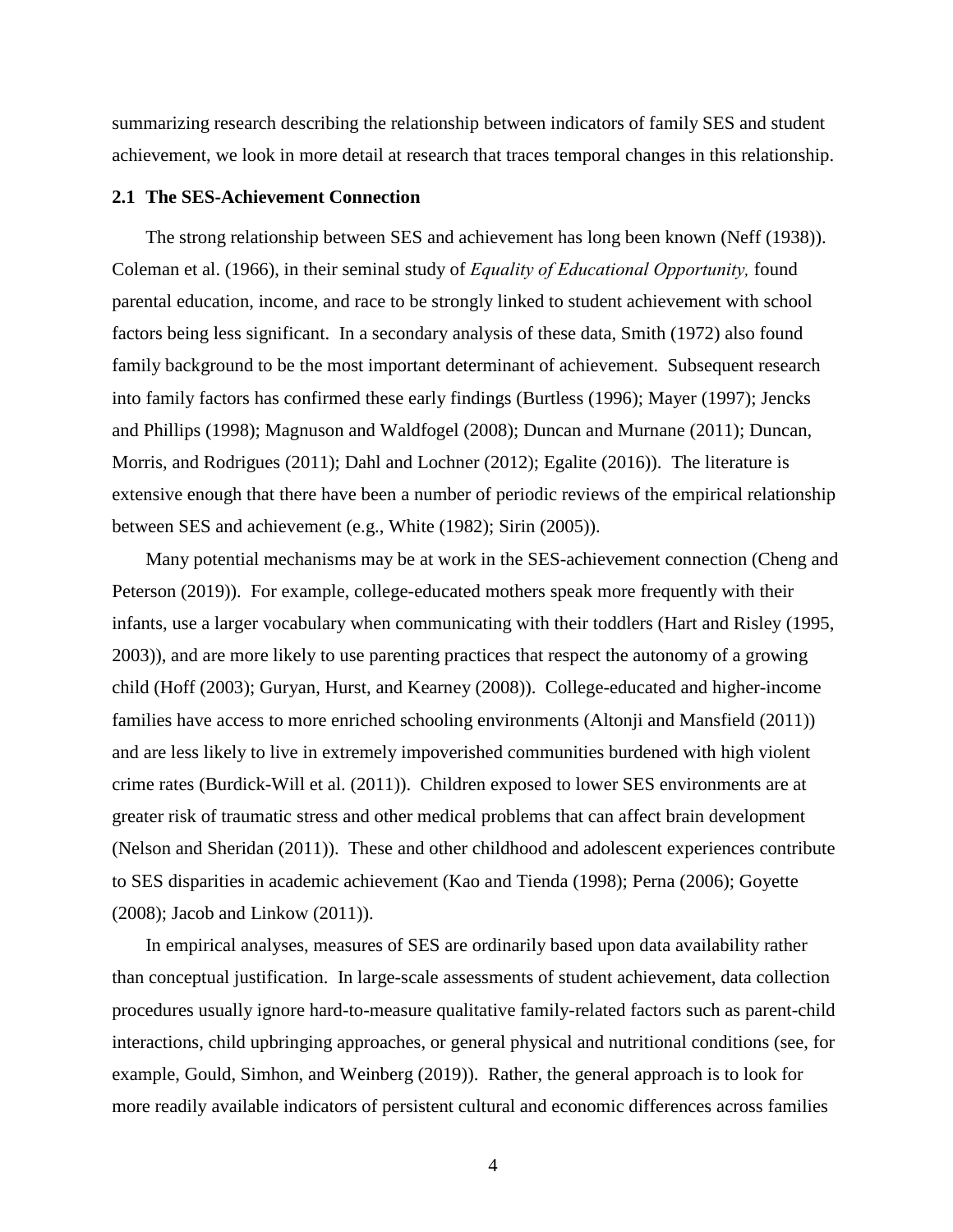as proxies for the educational input of families. The standard list includes parental education, occupation, earned income, and various items in the home (National Center for Education Statistics (2012a); Sirin (2005)). These measures tend to be highly correlated, making their separate impacts on learning and their relative importance difficult to disentangle.

While family income might generally be thought of as a good summary measure of SES, its reliability for this use has not been well validated and obtaining data on this from large-scale surveys is problematic. Survey data linked to assessments often come from the students themselves, and students generally have imperfect knowledge of their parents' earned income. For that reason, large-scale assessments that gather information directly from students seek to ascertain economic well-being by asking questions about consumption items, such as the number of durable and educational items present in the home. As compared to household earned income, students are intuitively better informed about whether a durable good (e.g., a dishwasher, computer, or a separate bedroom for themselves) is available in their home (Astone and McLanahan (1991), p. 313). Investigating the reliability and validity of student reports of parental SES characteristics compared to responses provided by mothers and fathers, Kayser and Summers (1973) conclude that "student reports were relatively stable over time and were more reliably measured for parental education than for either father's income or occupation. The validities of the reports were, for all but income reports, moderate. The validity of income reports was very low." An analysis by Fetters, Stowe, and Owings (1984) shows that studentreported indicators of parental education tend to be reliable but determined that "family income … was a matter of speculation for many students and thus inaccurately reported" (Kaufman and Rasinski (1991), p. 2). Consumption indicators may also be useful for estimating the resources of low-income families who supplement earnings with transfer payments, such as food stamps, medical services, housing assistance, and welfare benefits (Slesnick (1993)).

In sum, a child's SES background has been estimated by a variety of measures. The items used depend on alternatives available in the data, but when gathering data directly from students, stable measures such as parental education and durable goods in the home are generally preferred to income.

### **2.2 Trends in the SES-Achievement Relationship**

Somewhat surprisingly, recent analyses have used income as their SES indicator. Reardon (2011b) has pioneered characterizing the SES-achievement gaps with income, and this is widely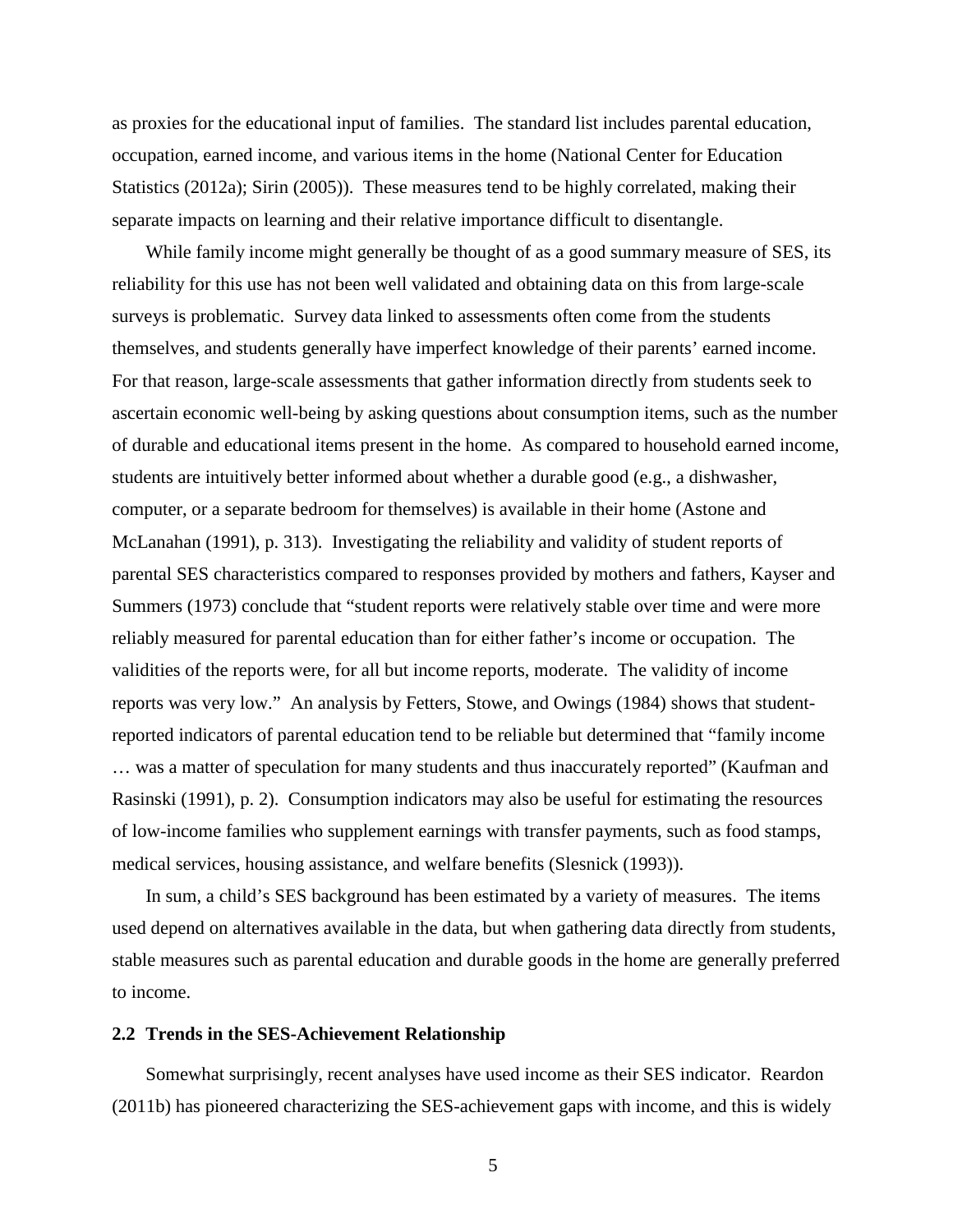cited in both academic literature and the general media.<sup>[3](#page-6-0)</sup> His conclusion that incomeachievement gaps have dramatically increased over the past half century is arguably the contemporary conventional wisdom.

Reardon (2011b) measures SES with data on household income obtained from students or parents. In analyses of data from twelve independent cross-sectional surveys, he estimates gaps in math and reading achievement of students at the  $90<sup>th</sup>$  and the  $10<sup>th</sup>$  percentiles of the household income distribution. He finds that the "income achievement gaps among children born in 2001 are roughly 75 percent larger than the estimated gaps among children born in the early 1940s" (p. 95). Interestingly, in his analysis, all of the change comes from changes in the 90-50 gap, whereas the 50-10 gap remains unchanged over the period—thus moving the discussion away from the historic concern about the troubles faced by disadvantaged students.

As we show in greater detail in Appendix B, there are two strands of evidence suggesting that these estimates largely reflect measurement error in both the achievement and income data used to estimate the SES-achievement gap over time. First, six of the twelve surveys that are used in the construction of SES-achievement gap data and that receive disproportionate weight in the trend analysis do not meet current quality standards for scientific surveys. They suffer to varying degrees from relying on student reports of parental income, having very large missing data problems, lacking appropriate achievement tests, and using very selective samples. When the trend analysis is limited to the more reliable surveys with reduced measurement error, no upward trend in the income-achievement gap is observed (Appendix Figure A1)—quite consistent with our findings here. Second, the two sets of data that employ psychometrically matched tests—NLSY79 and NLSY97 and ECLS-K, ECLS-B, and ECLS-K2010—do not show any upward trend in the income-achievement gap for a time period identified in the Reardon analysis as experiencing a steep increase. These findings also imply that the apparent difference in results between his study and ours is not due to the use of different SES measures—income vs. an index based on parental education and home possessions.<sup>[4](#page-6-1)</sup>

<span id="page-6-0"></span><sup>&</sup>lt;sup>3</sup> For example, see Edsell (2012); Taverise (2012); Weissmann (2012); Maxie (2012); Duncan and Murnane (2014); Putnam (2015); and Jackson, Johnson, and Persico (2016).

<span id="page-6-1"></span><sup>4</sup> In combining test-gap information across surveys, Reardon (2011b) converts gaps on the various tests to standard deviations, assuming them to be equal; psychometricians have questioned treating as equivalent results from tests with different scales and effective domains (e.g., Lord (1950); Holland (2002); Dorans (2008); Ho (2009)). In addition, the gap estimates in Reardon (2011b) may be subject to measurement error from extrapolation from observed domains of the SES distribution to unobserved domains (see Appendix C).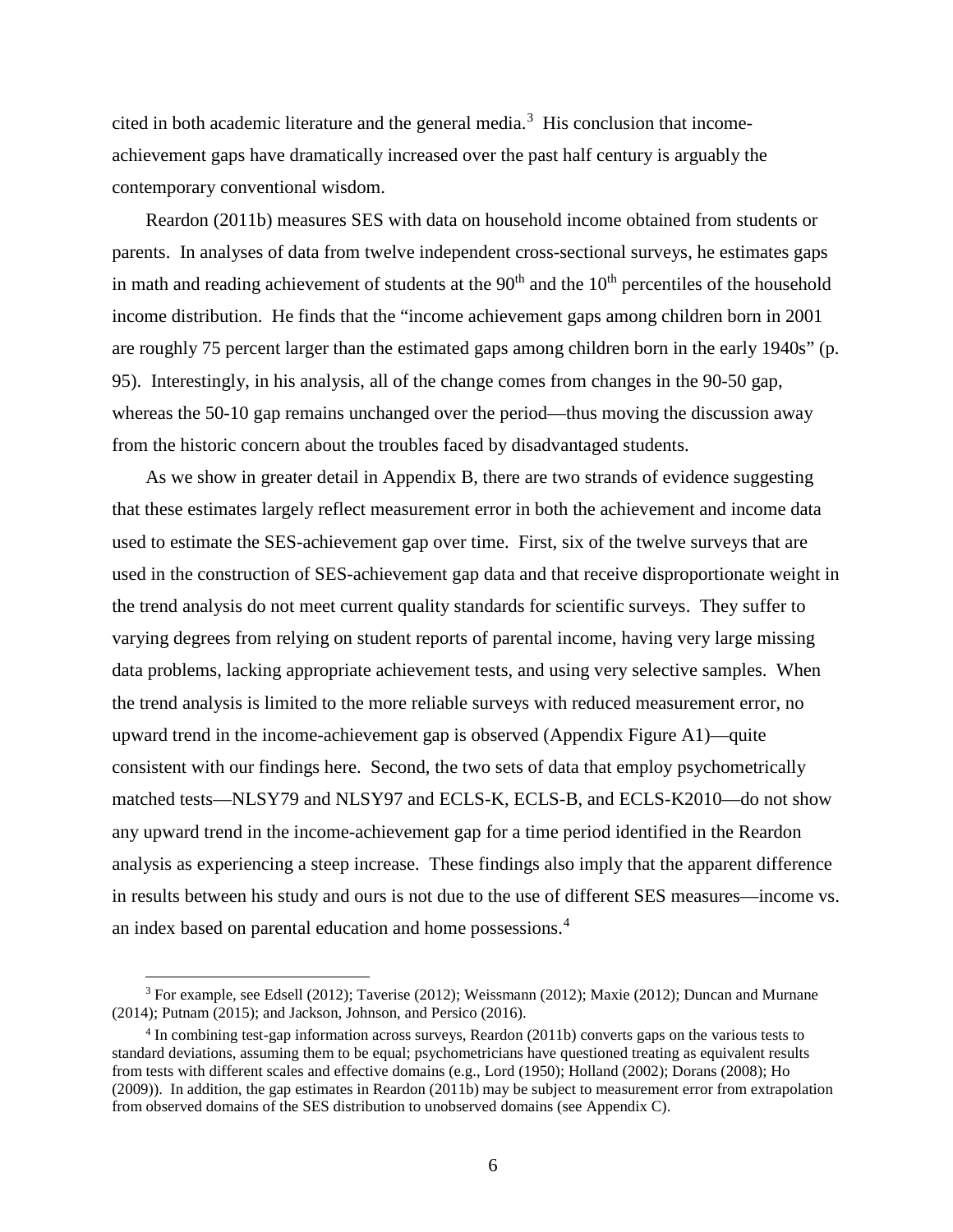Three other recent studies include trend data for the United States in international comparisons of SES-achievement gaps. [5](#page-7-0) Although they differ in their data sets, methodologies, and operational definitions of SES, all three observe a diminution of the SES-achievement gap in the United States over the past two decades. The first study by the OECD (2018) estimates the change in the SES-achievement gap between 2000 and 2015, as traced through the PISA assessments, a consistent set of psychometrically linked tests in math, science, and reading that we also use. The OECD measure of SES is its index of Economic, Social and Cultural Status (ESCS), which aggregates data from students on their parents' education, their parents' occupation, and an inventory of items in their home. This index, described more thoroughly in Appendix A, resembles the SES measure used in our analysis (see section 4.2). Instead of looking at achievement gaps between the tails of the SES distribution, the study gauges changes in the SES-achievement connection by identifying changes in the socio-economic gradient. Student performance on PISA is regressed on the ESCS index, and the amount of the variance explained  $(R^2)$  is interpreted as an indicator of the degree to which achievement is equitably distributed across the students in the survey. The OECD (2018) reports a decline in  $R^2$  over the fifteen-year period for the United States, which it interprets as indicating greater equity in the distribution of achievement.

The second study by Chmielewski (2019) combines data from one hundred countries on international tests conducted between 1964 and 2015 in order to estimate 90-10 SESachievement gaps in all countries. She relies chiefly upon parental education as her SES indicator, although she also separately analyzes parental occupation and books in the home. She finds no significant trend in the SES-achievement gap for the United States on the eight test administrations of student performance given to cohorts born between 1950 and 2001. There are, however, concerns about her treatment of tests that are not psychometrically linked and about her reliance on compressed parental-education categories to measure SES, requiring extensive extrapolation of achievement scores far outside the range of observed categorical SES information (discussed in Appendix C).

<span id="page-7-0"></span><sup>5</sup> Hedges and Nowell (1998) also report but do not analyze SES-achievement correlations from a variety of cross-sectional studies. Using data from six surveys conducted between 1965 and 1992, test performance is regressed on parent education, income, and other variables. They find no clear trend in either the education or income coefficients. They conclude that changes in parental education and income do not explain patterns in the black-white achievement gap.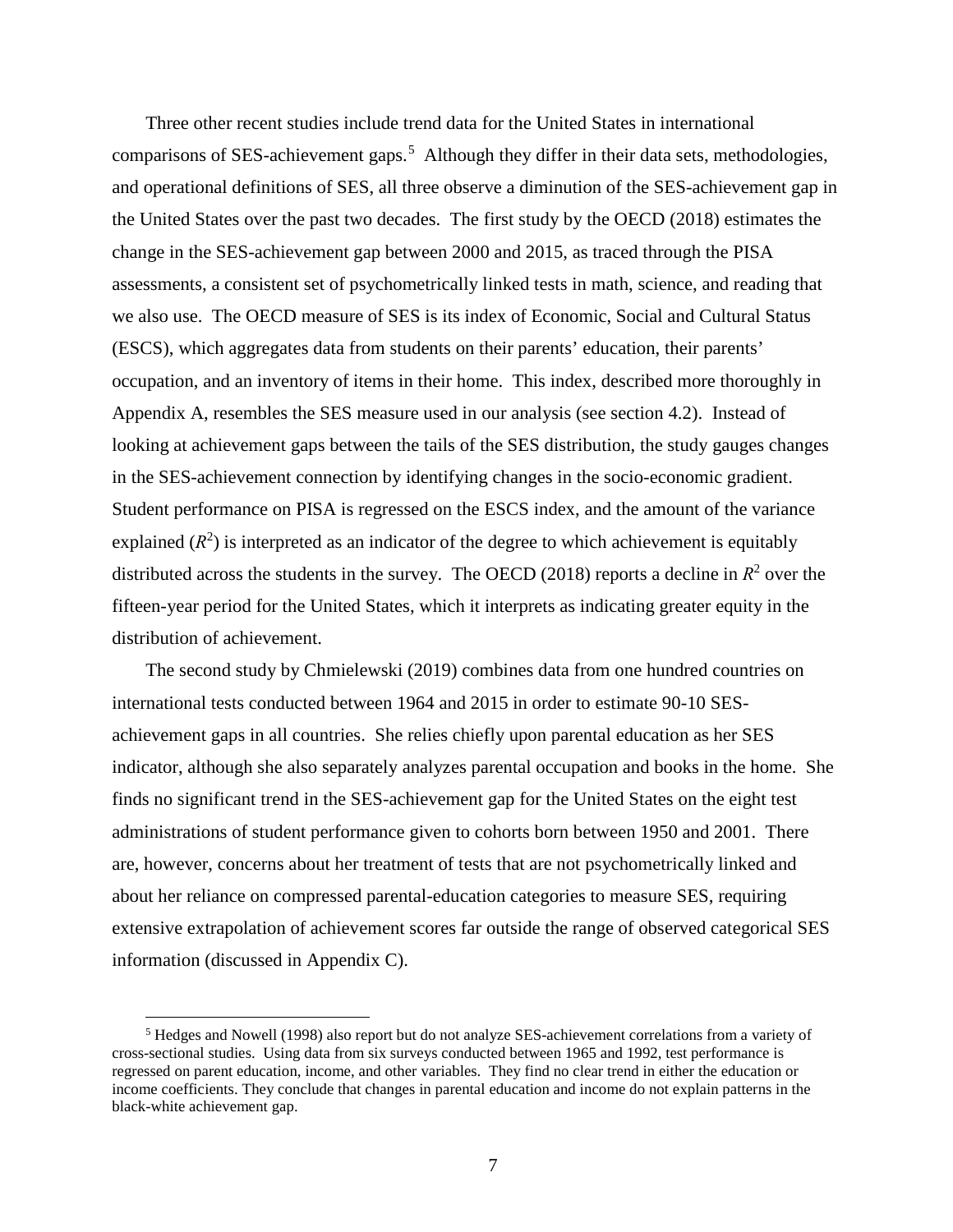In the third analysis, Broer, Bai, and Fonseca (2019) employ psychometrically linked assessments in math and science administered by TIMSS to estimate trends in SES-achievement gaps for eleven countries including the United States between 1995 and 2015. They estimate 75- 25 gaps on an SES index constructed from indicators of parent education, books in the home, and the presence of two education resources (computer and study desk). <sup>[6](#page-8-0)</sup> They find that SESachievement gaps in the United States decline significantly for science performance but do not change significantly for math.

Numerous studies look at the black-white test-score gap in the United States; see, for example, Grissmer, Kirby, Berends, and Williamson (1994), Grissmer, Flanagan, and Williamson (1998), Jencks and Phillips (1998), Magnuson and Waldfogel (2008), and Reardon (2011b). These studies quite consistently identify a substantial closing of the black-white testscore gap for cohorts born between 1954 and 1972, but, as Magnuson and Waldfogel (2008) put it, "steady gains" occurring among those born just after mid-century "stalled" among cohorts born toward the end of the century. Since the SES backgrounds of black and white students differ markedly, changes in the black-white test-score gap may provide a partial window on trends in the SES-achievement gap. But the correlation between ethnicity and SES has been declining (Wilson (1987, 2011, 2012)) and black students constitute only around 16 percent of the school-age population (Rivkin (2016)). Thus, patterns of the black-white gap can only provide a limited picture of changes in the SES-achievement gap.

## **3. Longitudinal Achievement Data**

 $\overline{a}$ 

Building on these studies, we estimate trends in SES-achievement gaps from four psychometrically linked batteries of tests that span a 47-year time period. Each of these surveys uses a consistent data collection procedure to estimate the test performances of representative samples of U.S. adolescents over multiple years. Each test is designed to have a common scale and to be comparable over time by employing psychometric linkage based on using test items that are repeated across test waves. All are low-stakes tests: No consequences to any person or

<span id="page-8-0"></span><sup>&</sup>lt;sup>6</sup> While more home resources are available, those employed in their study were restricted to these two in order to maintain comparability over time and across countries. Nonetheless, they compute the distribution of their SES index separately for each country-year observation. As their index is based upon a limited number of discrete SES category values that do not precisely match the  $25<sup>th</sup>$  and  $75<sup>th</sup>$  percentiles, they estimate the top and bottom quartiles by randomly sampling achievement values from adjacent categories.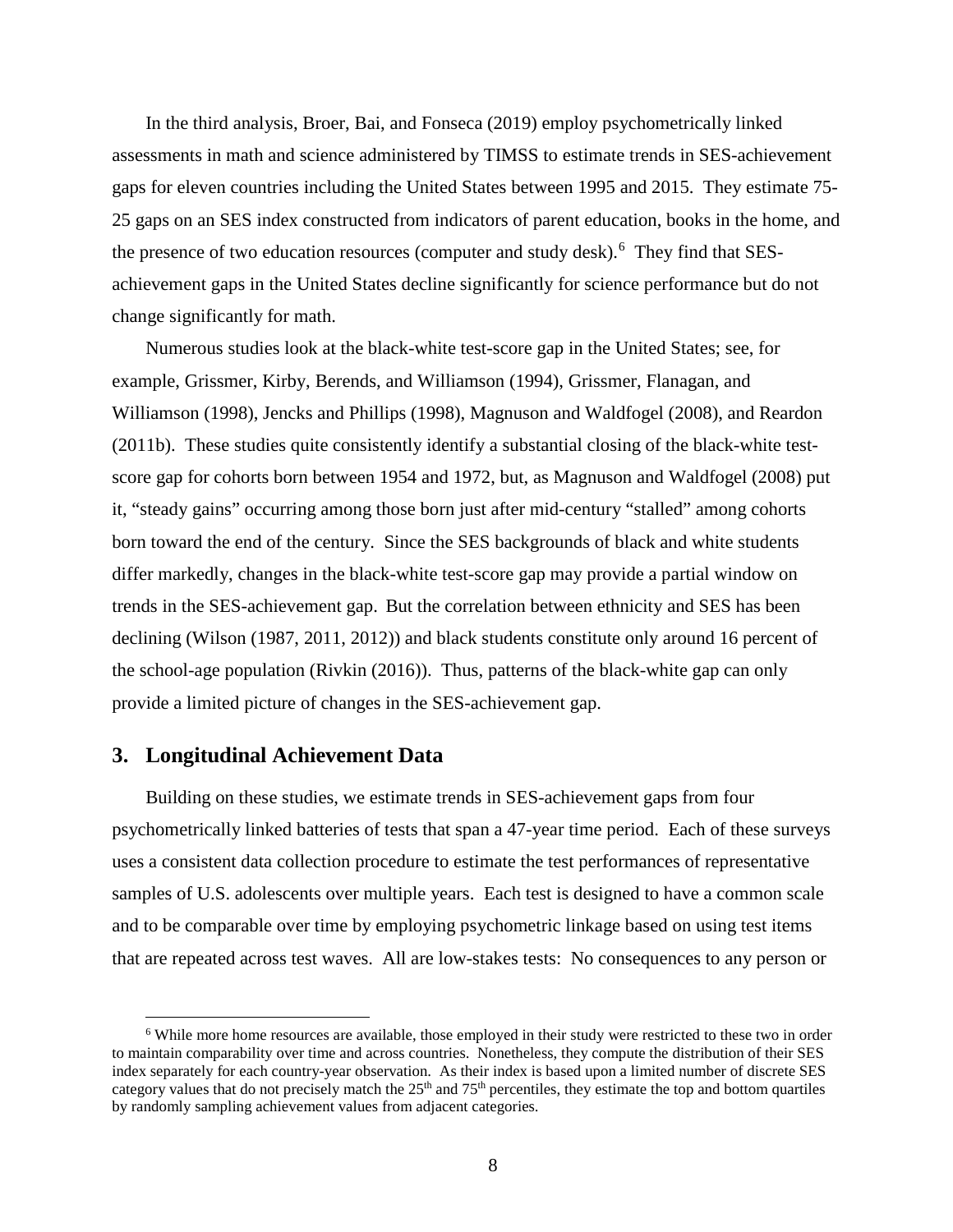entity are attached to student performances, and results are not identified by name for any school, district, teacher, or student.

All four surveys contain student background questionnaires that collect information about parents' education and about a variety of durable material and educational possessions in the home that we use in constructing an SES index. In addition, parental occupation is available in one survey, and student eligibility for free and reduced-price lunch is available from administrative records in two of the surveys. Each data set provides micro data at the student level that link questionnaire responses to students' test scores for each subject.

### **National Assessment of Educational Progress, Long-Term Trend (LTT-NAEP)**

LTT-NAEP tracks performances of a nationally representative sample of adolescent students in math and reading at ages 13 and 17 beginning with the birth cohort born in 1954 who became 17 years of age in 1971. LTT-NAEP data are available for reading in select years from 1971- 2008 and for math from 19[7](#page-9-0)3-2008.<sup>7</sup> As indicated by its name, this version of the NAEP, often called the "nation's report card," has been developed with the explicit intention of providing reliable measures of student performance across test waves. It is the only source of information for student cohorts born between 1954 and 1976. The U.S. Department of Education suspended administration of the LTT-NAEP in 2012. In a typical year, approximately 17,000 students participate in the administration of the LTT-NAEP. All NAEP data come from the National Center for Education Statistics (NCES) and were analyzed in a restricted-use data room.

#### **Main National Assessment of Educational Progress (Main-NAEP)**

 $\overline{a}$ 

Main-NAEP administers tests of math and reading aligned to the curriculum in grade  $8<sup>8</sup>$  $8<sup>8</sup>$ Begun in 1990 with new administrations of the survey every two to four years, it is designed to provide results for representative samples of students in the United States as a whole and for

<span id="page-9-0"></span> $7$  LTT-NAEP also tests 9-year-olds, but we do not include these data in our analyses in part because of the limited, fragile information on SES background of the students. Also, our focus is on the academic preparation of students as they approach the stage where they need to be career or college ready. For a description of NAEP, see National Center for Education Statistics (2013). In math, the first test is 1973. While we have mean math achievement in that year that can be used to analyze trends in achievement levels, we do not have access to the individual student data, making it impossible to calculate SES-achievement gaps for 1973. Thus, the achievement gap analysis that includes both math and reading is based upon two fewer observations than the level analysis.

<span id="page-9-1"></span><sup>&</sup>lt;sup>8</sup> We exclude Main-NAEP science because  $8<sup>th</sup>$  grade tests were administered in only two years, 2000 and 2005. As in prior research, we do not include results from exploratory surveys NAEP conducted prior to 1990 in part because the necessary information on SES is not publicly available. We also exclude other subject areas due to limited testing and uncertainties as to the accuracy of test measurement in these domains.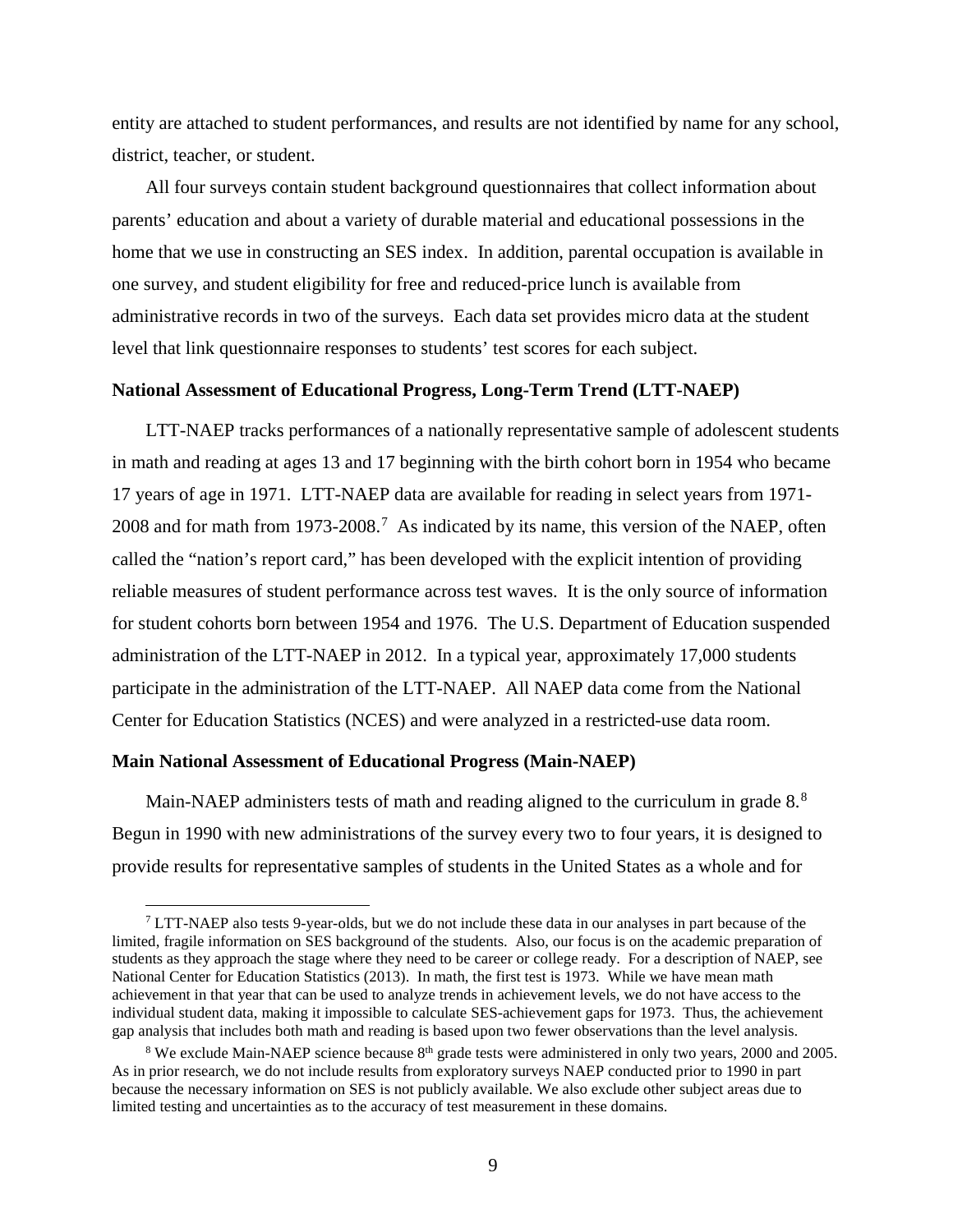each participating state.<sup>[9](#page-10-0)</sup> Main-NAEP maintains a reputation for reliability and validity similar to LTT-NAEP, and it was thought to track trends over time accurately enough that the LTT-NAEP was no longer necessary. For each administration of the test, the Main-NAEP sample is approximately 150,000 observations, the large sample being necessary in order to have representative samples for each state.

### **Trends in International Mathematics and Science Study (TIMSS)**

TIMSS, administered by the International Association for the Evaluation of Educational Achievement (IEA), is the current version of an international survey that originated as an exploratory mathematics study conducted in the 1960s in a limited number of countries.<sup>10</sup> The tests are designed to be curriculum-based and are developed by an IEA-directed international committee. Although early IEA tests were not psychometrically linked over time, beginning with the cohort born in 1981 (tested in 1995) the TIMSS tests have been designed to generate scores that are comparable from one administration of the survey to the next. We use the TIMSS 8<sup>th</sup> grade math and science tests beginning with this cohort. TIMSS data are available every four years from 1995-2015. The U.S. sample includes approximately 10,000 observations for each administration of the test. $11$ 

#### **Programme for International Student Assessment (PISA)**

 $\overline{a}$ 

PISA, administered by the Organization for Economic Co-operation and Development (OECD), began in 2000. It was originally designed to provide comparisons among OECD countries, but it has since been expanded to many other jurisdictions. PISA administers assessments in math, reading, and science to representative samples of 15-year-old students (rather than students at certain grade levels) every three years. PISA assessments are designed to measure practical applications of knowledge. The United States sample includes over 5,000 students for each administration of the test. The U.S. has participated in every wave of the test,

<span id="page-10-0"></span><sup>9</sup> Initially 41 states voluntarily participated in the state-representative testing, but the national test results used here are always representative of the U.S. student population. After the introduction of the No Child Left Behind Act of 2001, all states were required to participate in the state-representative tests.

 $10$  For the history of international testing, see Hanushek and Woessmann (2011).

<span id="page-10-2"></span><span id="page-10-1"></span><sup>&</sup>lt;sup>11</sup> We create a panel of the U.S. TIMSS micro data using national data files from 2003, 2007, and 2011, and international data files from 1995, 1999, and 2015. The only apparent difference between the national and international data years is that the international data do not contain an indicator of race or ethnicity. For this reason, our estimates of the achievement gap by race for TIMSS are only available for 2003, 2007, and 2011.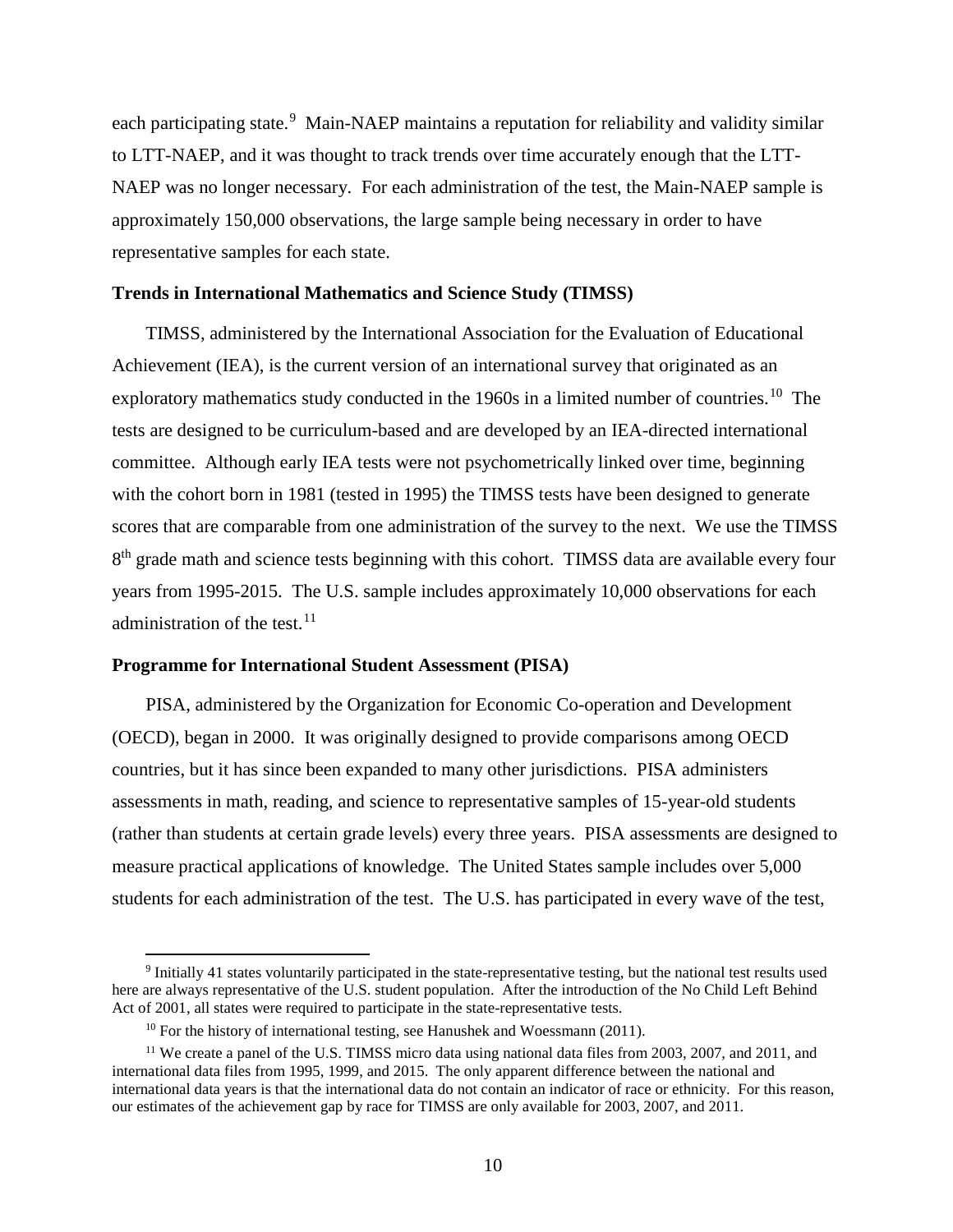so we use national PISA data available every three years from 2000-2015, though results are not available for reading for the 1991 birth cohort because of test administration problems.

## **4. Methodological Approach**

 $\overline{a}$ 

We aggregate achievement and family background data from the four intertemporally linked surveys and construct an SES index similar to the one used by PISA in order to estimate trends in the SES-achievement gap over time.

### **4.1 Combining the Achievement Data Sets**

We compile an aggregate distribution of achievement from student-level micro data available for each subject, testing age, and birth cohort for close to a fifty-year period. With the exception of 17-year-olds in the LTT-NAEP data, all tests were administered to students between the ages of 13 and 15. The first test was administered by LTT-NAEP in reading to a cohort of students born in 1954; the last test was administered to students born in 2001. Across this near half-century span, achievement data are available for 2,737,583 students from 46 tests in math, 40 in reading, and 12 in science. Table 1 gives for each survey the number of assessments, subject matter, age or grade level at which students are tested, birth cohorts surveyed, and number of observations. Our overall sample contains 98 separate test-subject-age/grade-year observations.[12](#page-11-0) Appendix Table A1 indicates the specific years in which the different surveys were administered.

The Main-NAEP and TIMSS tests are grade based, while the LTT-NAEP and PISA tests are administered to students at slightly different ages. For expositional simplicity, we convert grades to age groups by the modal attendance patterns and refer to all younger students as age 14, the modal age.

To equate results across tests, we calculate achievement means and achievement gaps between groups in standard deviations (s.d.) for each subject, testing age, and birth-year cohort. We estimate trends in mean performance over time by calculating the distance (in s.d.) of the mean of the distribution for each test, subject, and cohort observation from the mean score in 2000 (or the closest test year), which is normalized to zero in this base year.<sup>[13](#page-11-1)</sup>

<span id="page-11-1"></span><span id="page-11-0"></span> $12$  As indicated, on the first two LTT-NAEP math assessments, we only have mean achievement but cannot estimate SES-achievement gaps, reducing the number of analyzed test-administration observations to 96.

<sup>&</sup>lt;sup>13</sup> The base year for all test-subject series is either 1998, 1999, or 2000 with the modal date being 2000.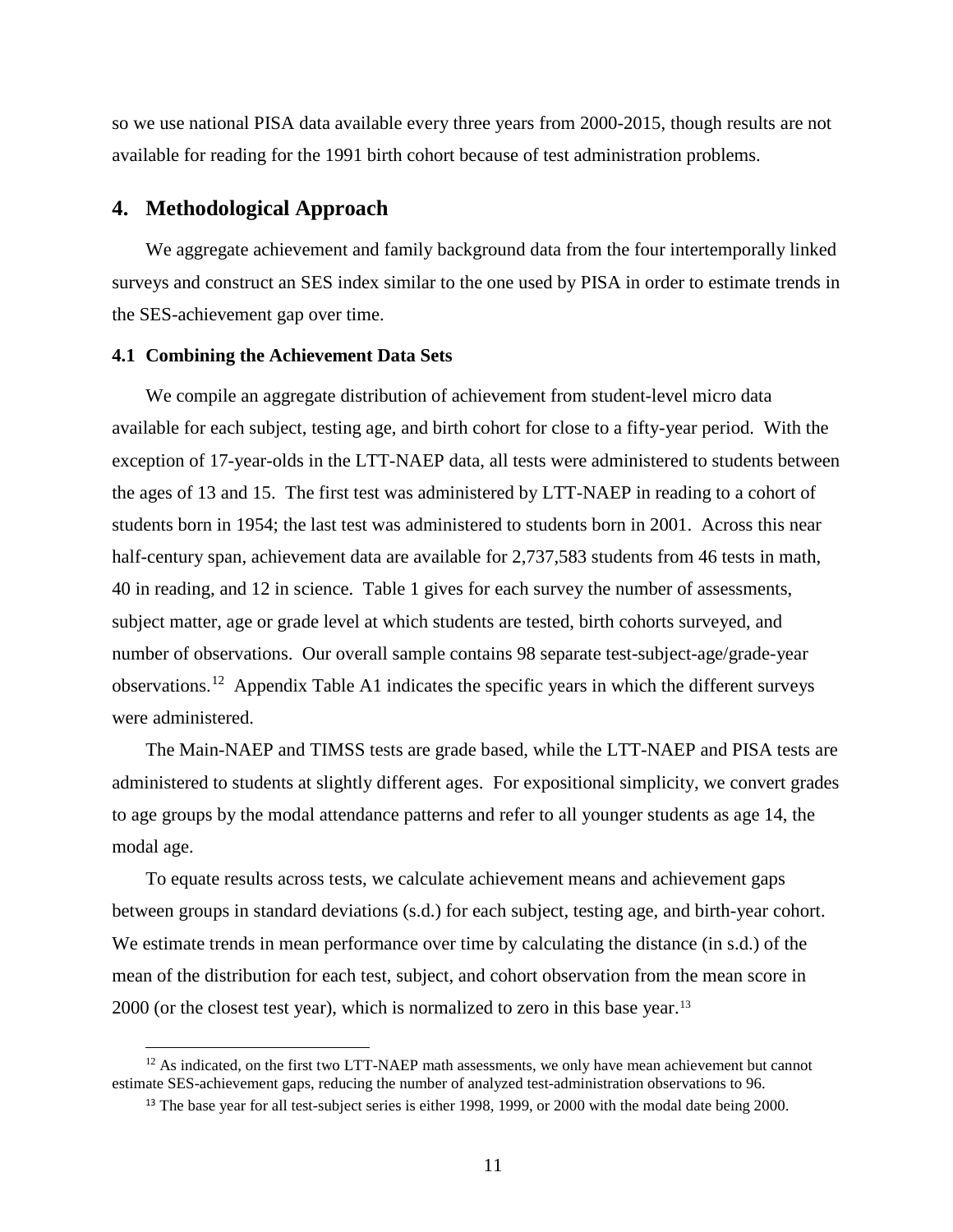#### **4.2 Measuring the SES-Achievement Gap**

 $\overline{a}$ 

To estimate SES-achievement disparities, we need a consistent measure of students' SES. Here, we briefly describe the construction of our SES index, relegating details of the construction to Appendix A and discussing key methodological issues in section 6. Estimating achievement differences between different parts of the SES distribution requires a measure of SES that adequately depicts the full distribution of the population, rather than dividing it into a limited number of categories such as level of degree attainment of parents. Given the inaccuracy of student reports of parental income (and the ensuing lack of such data in large-scale assessments), we construct an index of SES based on student-reported information of parental education and home possessions, which is provided in all four assessment surveys included in this analysis.

We construct an SES index similar to the one used in PISA (OECD (2017a)). The index is given by the first principal component from a factor analysis of the two underlying variables parental education and the number of home-possession items. Since the set of measured home possessions varies over time as does their individual utility for characterizing SES differences, we perform the principal component analysis separately for each test administration (for details, see Appendix A). These calculations allow us to capture the relative position of each child's family in the percentile distribution of SES in each given year.

Because of data limitations, we depart from the OECD's measure of SES by excluding occupational prestige, an item that is unavailable from TIMSS or either NAEP survey. Exclusion of the occupational prestige indicator affects the SES index only slightly, because that variable, which estimates occupational prestige by the average education and income of individuals in each occupation, is largely redundant after inclusion of the education and possession variables. The SES index used here is highly correlated with the full PISA index, and the two indices reveal essentially the same trend line in the SES-achievement connection over the period tracked by PISA (Appendix Figure A2).<sup>[14](#page-12-0)</sup>

Our measure of the SES-achievement gap is the difference in achievement between students in the top and bottom quartiles of the distribution of the SES index. That is, we compare the

<span id="page-12-0"></span> $14$  Estimating SES by a family's permanent income is conceptually an alternative, but that is not possible from data available in these assessments. Nor is it clear that this is a superior proxy for educational inputs of the family. To judge how our SES indicator correlates with permanent family income, we estimate the correlation between our SES indicator for 1988 and earnings indicators obtained from two waves of a panel survey administered as part of the 1998 Education Longitudinal Study (ELS). Using the average of the two waves as a measure of permanent income, the correlation between individual-level permanent income and our SES indicator is 0.66 (see Appendix A).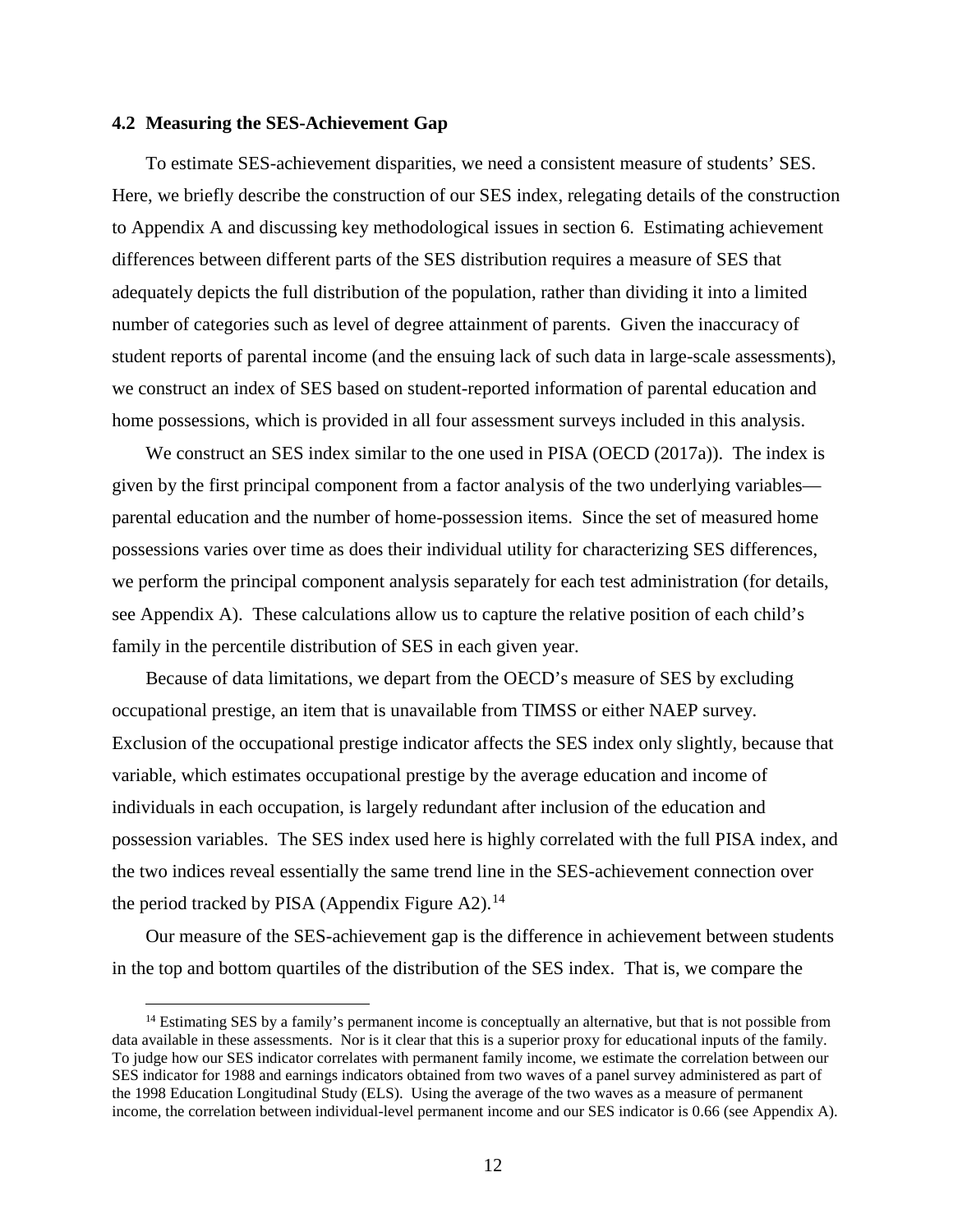average score for the group of students at or above the 75<sup>th</sup> SES percentile to the average score for the group of students at or below the  $25<sup>th</sup>$  percentile. For expositional purposes, we refer to this as the 75-25 SES gap. Appendix Table A2 reports this measure of the SES-achievement gap for each of the underlying test-subject-age-year observations, together with measures of the average achievement level and the overall achievement dispersion in the population.

The grouped SES-achievement comparison allows us to compare achievement across disparate broad segments of the population without imposing any functional relationship on the SES-achievement distribution. An alternative approach is to regression-estimate an empirical SES-achievement relationship and then to predict the achievement at specific SES percentiles from this estimated relationship, as done for example by Reardon (2011b), Chmielewski and Reardon (2016), and Chmielewski (2019) to estimate 90-10 gaps. As we show in section 6.4 below, we obtain similar results when using this point estimation approach to predict within the range of observed SES values. By contrast, extrapolation to extremes such as the 90<sup>th</sup> percentile is strongly sensitive to functional form assumptions (see Appendix C). Note, however, that our approach to look at the difference in the average performance between those in the top and bottom quartiles of the SES distribution means that the median student within each of these quartiles is located at the 87.5 and 12.5 percentiles, respectively—not far from the 90-10 extrapolations attempted in the other studies.<sup>[15](#page-13-0)</sup>

In some of the underlying surveys, the available categorical information on the different SES components is somewhat limited (see section 6.3 below for details). To avoid measurement error arising from crude characterization of the SES distribution unsupported by the data, we exclude all test administrations where we cannot observe the portion of the SES group that falls in the relevant tail of the distribution corresponding to the desired SES comparisons. Specifically, if the highest SES category for a particular test administration includes more than 25 percent of the population, we exclude that test administration from our estimation of the trend in the 75-25 SES-achievement gap.<sup>[16](#page-13-1)</sup> In practice, the concern is always about the top end of the SES distribution, because all of our observations have sufficient detail at the bottom end.

<span id="page-13-0"></span><sup>&</sup>lt;sup>15</sup> If one were to assume a linear achievement function within the top and bottom quartiles, the median performance for the top and bottom quartiles would be the same as the group average, and the 75-25 gap reported here could be interpreted as broadly comparable to estimating 90-10 gaps by extrapolation.

<span id="page-13-1"></span><sup>&</sup>lt;sup>16</sup> The categorical nature of the SES-achievement distribution also means that we do not precisely observe the cut points that we use, such as the  $75<sup>th</sup>$  percentile. For this, we use local linearization to interpolate achievement between the SES categories immediately above and immediately below the desired cut point.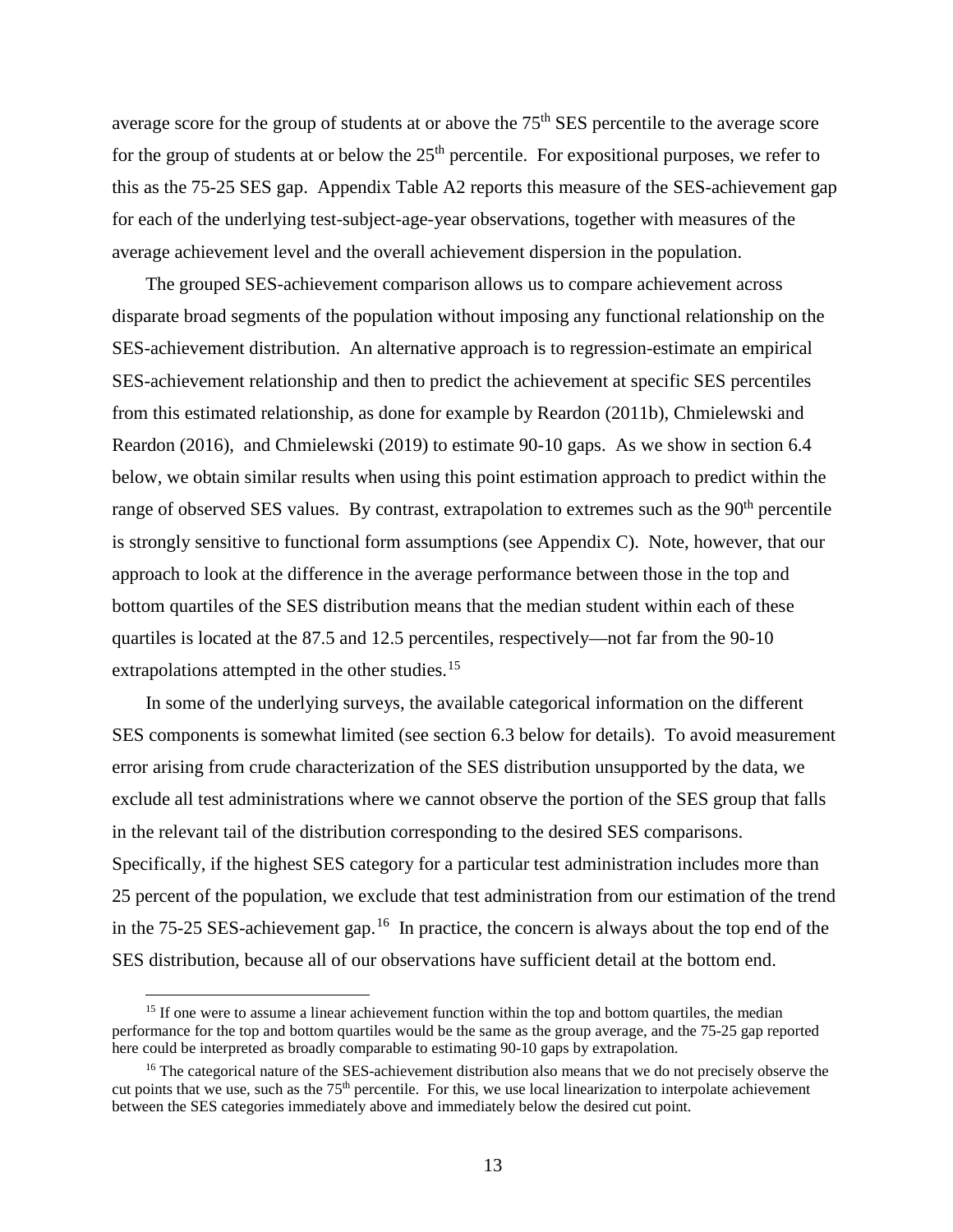This sample rule reduces our observations to 81 out of the potential 96 observations and postpones the first included birth cohort from 1954 to 1961, but it allows us to be more confident about identifying achievement patterns in the tails of the distribution. In other words, in making inferences about relative achievement in the tails of the distribution we do not want to impose fixed distributional assumptions on the achievement in the tails. In the empirical work, we investigate the sensitivity of the results to the sample reduction by also looking at the 70-30 gap that allows for 91 observations; this does not affect our overall results.<sup>17</sup>

#### **4.3 Estimating Trends in Achievement Gaps and Levels**

 $\overline{a}$ 

While the four separate assessment regimes—LTT-NAEP, Main-NAEP, TIMSS, and PISA—are internally consistent over time, they vary from each other in a variety of details, including relationship to the curriculum, testing philosophy, and sampling frames. We assume that each testing regime provides a valid measure of knowledge in each tested domain even though they vary in content. Differences among tests may also be a function of normal sampling error. To identify the aggregate trend in gaps and levels across birth cohorts, the estimation combines results from all assessments but includes indicators for assessment regime, subject, and age group. The fixed effects for the four testing regimes take out any impact of regime-specific characteristics on the trend-line estimation.[18](#page-14-1)

To estimate the trend in performance levels, we calculate the mean performance,  $\overline{O}^i_{\alpha\alpha}$ , by subject *s*, testing age *a*, and birth cohort *t* for each survey *i*. We extract the performance trend with a quadratic function of birth year:

$$
\overline{O}_{isa}^t = \alpha_0 + \alpha_1 t + \alpha_2 t^2 + \delta_i + \gamma_s + \lambda_a + \varepsilon_{isat}
$$
 (1)

where  $\delta_i$ ,  $\gamma_s$ , and  $\lambda_a$  are fixed effects for assessment regime, subject, and age; *t* is birth year; and  $\varepsilon$  is a random error. The parameters  $\alpha_1$  and  $\alpha_2$  describe the trend in achievement.

<span id="page-14-0"></span><sup>&</sup>lt;sup>17</sup> For the same reason, we also refrain from estimating 90-10 gaps or comparable extremes of the distribution, as 45 of the potential 96 observations provide no way of distinguishing achievement of students in the top 10 percent of the distribution from those further into the distribution. In other words, in close to half of the observations the observed top category of the SES distribution has greater than 10 percent of the students.

<span id="page-14-1"></span> $18$  The fact that the aggregate trend line is estimated with a regression that makes use of information on trends within each separate psychometrically linked testing regime but not variations across the assessment regimes distinguishes the analysis from the Reardon (2011b) study, avoiding potential bias from scale differences.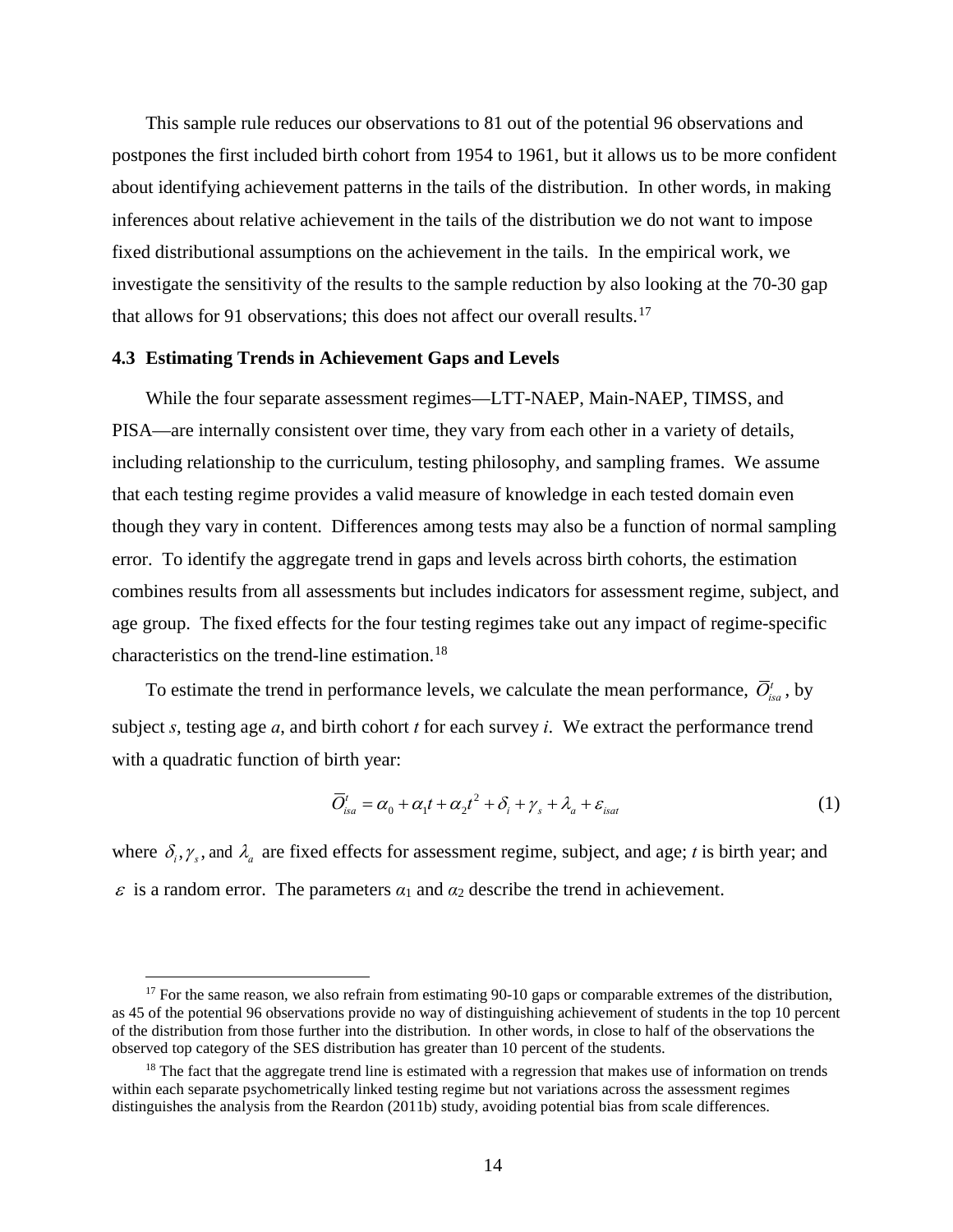We use the same analytic approach to estimate trends in disparities in average student performance for two groups, *j* and *k*, where the gap at any time *t* is  $\Delta^t_{ik}$ :

$$
\Delta_{jk}^{t} = \overline{O}_{isaj}^{t} - \overline{O}_{isak}^{t} = \beta_0 + \beta_1 t + \beta_2 t^2 + \delta_i + \gamma_s + \lambda_a + \mu_{isat}
$$
\n(2)

In our main analysis, we focus on the SES-achievement gap as depicted by the achievement difference between those in the top and bottom quartiles of the SES index distribution, but we also report trends in other measures of disparities in our robustness analyses.

## **5. Main Results**

 $\overline{a}$ 

We start by presenting results on the aggregate trend in the SES-achievement gap for all students in all subjects, followed by an exploration of heterogeneities by subject, age, and testing regime. We then report trends in the levels of achievement.

As a general background on achievement disparities in the U.S. student population, we note that the overall distribution of achievement, while narrowing a little, has shown only limited change. Figure 1 plots the trend in the achievement difference between students performing at the 75<sup>th</sup> and 25<sup>th</sup> percentiles of the achievement distribution, as well as between those at the 90<sup>th</sup> and  $10<sup>th</sup>$  percentiles, over the past half century (birth cohorts [19](#page-15-0)54-2001).<sup>19</sup> The nonlinear trend estimates are based on equation (2) where trends are extracted by taking a quadratic function of the birth year. The gap between those at the  $90<sup>th</sup>$  and  $10<sup>th</sup>$  percentiles of the achievement distribution among those born in 1954 is close to 2.5 s.d.<sup>20</sup> Over the next half century, this gap (measured in units of the initial s.d.) closes slightly to about 2.3 s.d., indicating some shrinkage in the overall variance of achievement. The interquartile range in the achievement distribution is, almost by definition, smaller than the 90-10 dispersion. For students born in 1954, it is about 1.3 s.d. Over the next fifty years, the interquartile range declines modestly by 0.15 s.d.<sup>[21](#page-15-2)</sup>

<span id="page-15-0"></span> $19$  Note that it is possible to get precise estimates of the bottom and top of the achievement distribution, because the overall performance distribution does not rely on characterizing students' SES, which is the cause of difficulty in estimating the tails of the SES-achievement distribution.

<span id="page-15-1"></span><sup>&</sup>lt;sup>20</sup> If measured performances were normally distributed, the 90-10 gap would be 2.56 s.d., but the test score distribution is truncated at the extremes.

<span id="page-15-2"></span> $21$  This dispersion in the overall distribution of achievement varies slightly by subject matter (not shown). In math, both the 90-10 difference and the 75-25 difference close somewhat over the first half of the period but remain mostly flat in the second half. The dispersion in reading is more constant, with a very slight tendency to increase initially and a slightly smaller tendency to fall over the second half of the observation period. There is no difference by age group.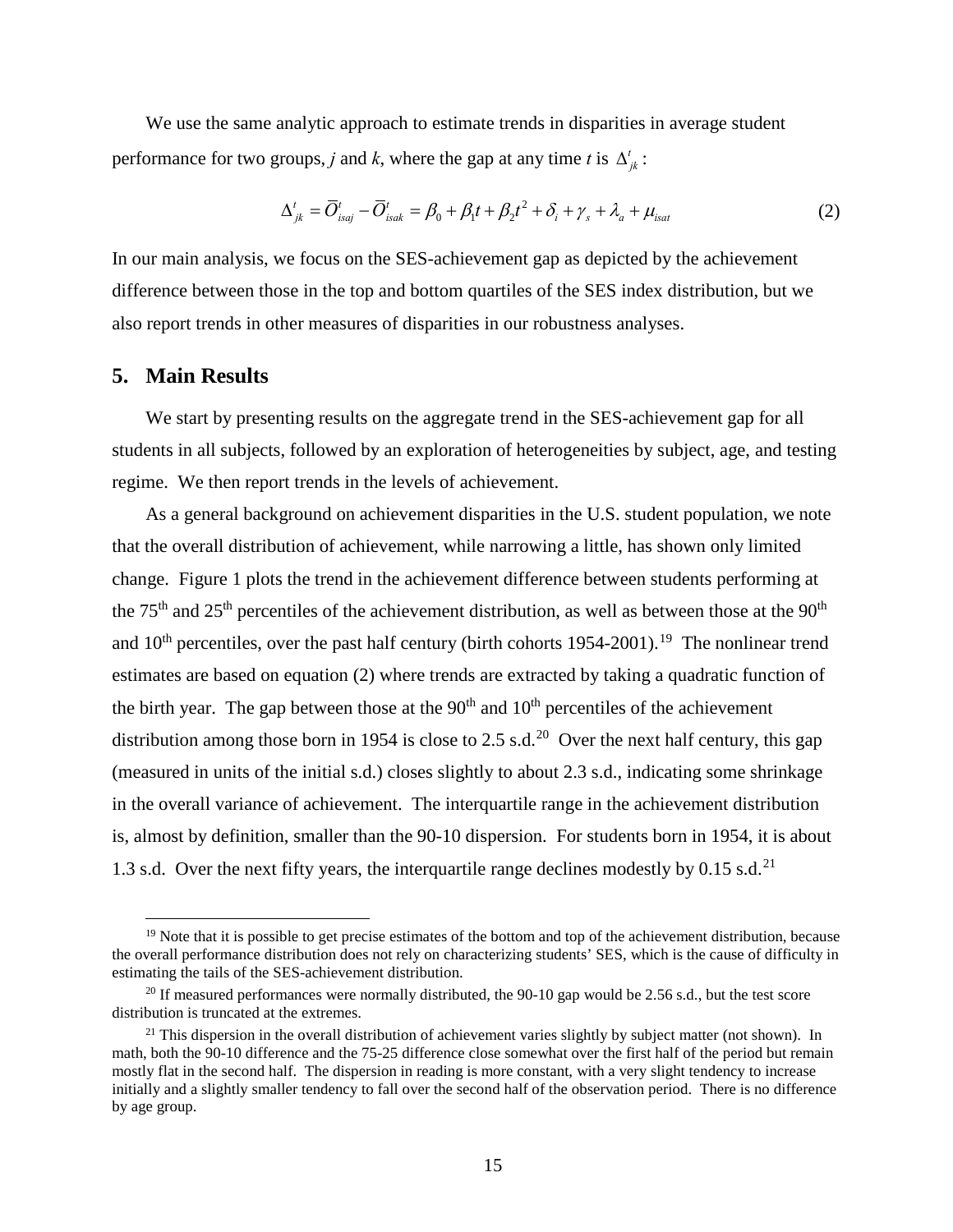#### **5.1 Trends in the SES-Achievement Gap**

 $\overline{a}$ 

The trend in the 75-25 SES-achievement gap, as displayed in Figure 2, presents a startling picture: The connection between SES and achievement hardly wavers over the forty-year period (birth cohorts 1961-2001) for which we have sufficiently rich SES data.<sup>22</sup> The trend line, which is based on the within-test data and does not use the between-test data, is essentially flat. In the 1961 birth cohort, the predicted achievement gap between the average of those in the top and bottom quartiles of the SES distribution was 0.84 s.d. This gap increases only slightly over the course of the next forty years to 0.91 s.d. for the cohort born in 2001.

In the trend estimation, the linear and quadratic terms of the birth year are individually and jointly insignificantly different from zero in predicting the SES-achievement gap (individually,  $p > 0.90$  for each; jointly,  $F(2,72)=0.53$  with  $p=0.59$ ). This of course is not surprising given the flatness of the estimated trend line. The same is true if the birth year effect is estimated just linearly  $(p=0.31)$ <sup>[23](#page-16-1)</sup> Inspection of confidence intervals, found in Appendix Figure A3, allows to visualize the size of the change in the SES-achievement gap that can be confidently rejected. While inference from the quadratic function necessarily becomes slightly imprecise at the endpoints of the observed time range, it is obvious that—despite the statistical uncertainty contained in the measurement of achievement on any one of the underlying assessments—we can confidently reject quantitatively noteworthy changes in the SES-achievement gap over the bulk of the observation period.

Trends are quite similar for math and reading performances (Figure 3).<sup>24</sup> The 75-25 gap for math narrows slightly over time. In reading, the disparity increases slightly over the entire period. The overall conclusion remains: the aggregate trend shown in Figure 2 does not mask different trends across subjects.

Trends in achievement gaps are also quite similar for younger and older students. Appendix Figures A4-A7 display all the observed underlying data points on the 75-25 SES-achievement gap (as well as on the 75-25 gap in the overall achievement dispersion) for each test regime,

<span id="page-16-0"></span> $22$  The quality of the SES measurement is noticeably poorer in the early survey years, implying that in going from the 96 potential observations to the more reliable 81 observations we lose the earliest cohorts of LTT-NAEP.

<span id="page-16-1"></span><sup>&</sup>lt;sup>23</sup> Throughout, the quadratic form is employed to depict basic nonlinearities, but a linear form produces the same substantive conclusions on the trends in SES-achievement gaps.

<span id="page-16-2"></span> $24$  For clarity, we leave out the individual data points in all depictions except Figure 2. Markers on the trend lines indicate birth cohorts for which there is data.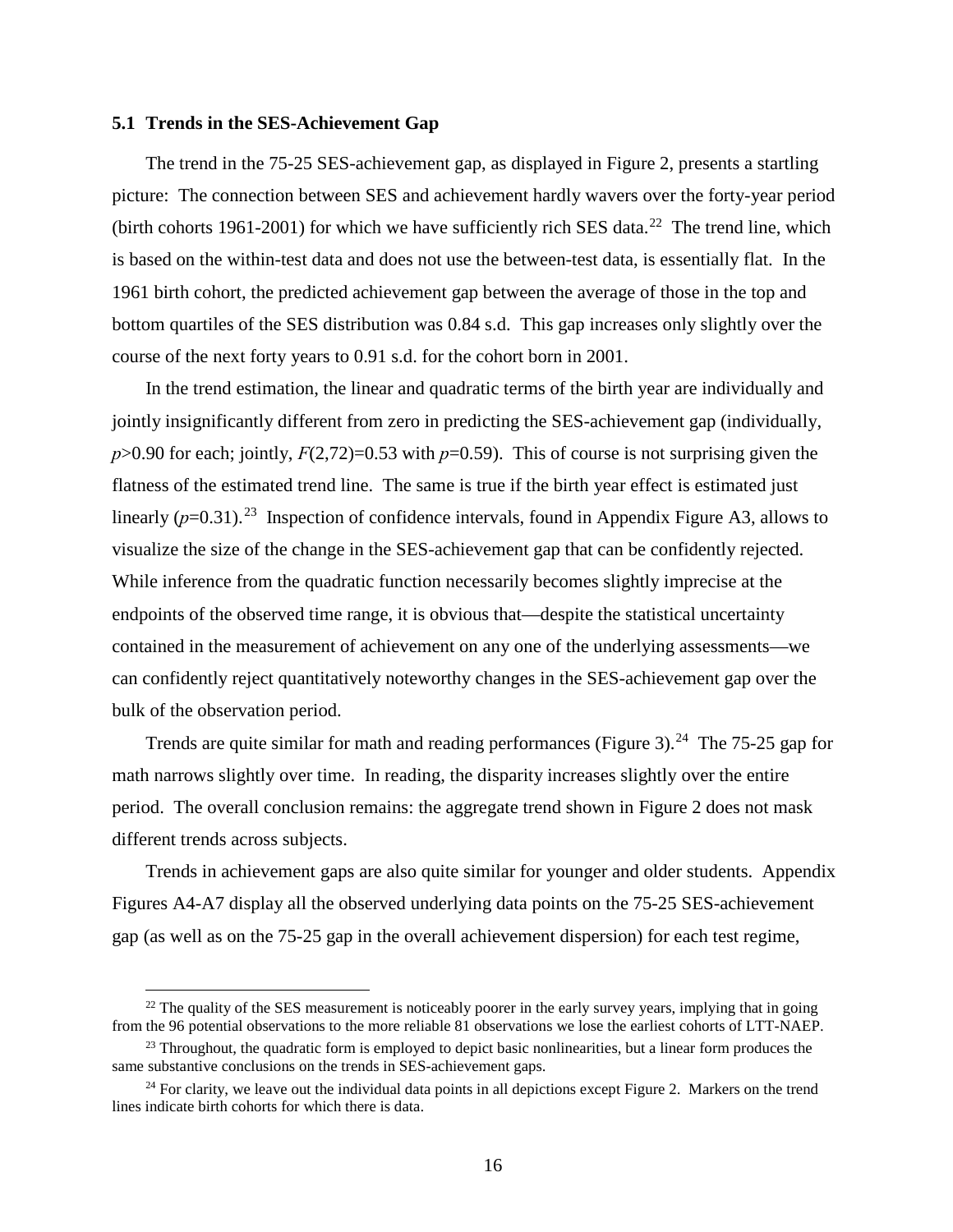subject, and age.<sup>25</sup> The trends in the SES-achievement gap at ages 14 and 17 in the LTT-NAEP (Appendix Figure A4) do not show different patterns at the two age levels.

Inspection of the scatter of data points on Figure 2 and the respective appendix figures shows that with the exception of PISA each of the trends within testing regimes resembles the overall trend. As previously indicated in the OECD (2018) analysis, PISA gaps show a sizeable closing of SES gaps for cohorts born between 1985 and 2001 of about 0.35 s.d. in math and 0.4 s.d. in reading (although not in science). If PISA observations are excluded from the aggregate trend (leaving 64 observations), the gap increases from 0.86 to 0.99 for cohorts born between 1961 and 2001. If we exclude each of the other three test regimes one at a time and re-estimate the trend, the lines are essentially flat, with the joint quadratic parameters being insignificantly different from zero for each subsample. We have no reason to question the validity of any of the separate testing regimes and therefore consistently rely on trends aggregated from the withinregime time patterns by birth cohort.

There is the possibility that trends differ in other parts of the distribution. In Reardon (2011b)'s analysis, for example, the increasing trend is observed only in the upper half of the distribution. To see whether our data yield a similar trend, Figure 4 compares the top quartile with those in the bottom half of the SES distribution (75-50 gap) and the top half with the bottom quartile (50-25 gaps). While the trend line for the 75-50 gap curves slightly upwards and the 50- 25 gaps slightly downward, the estimated quadratic coefficients for both gaps are insignificantly different from zero. A similar overall pattern emerges when—instead of taking the top and bottom halves of the SES distribution—alternatively we calculate achievement for students in the 45-55 percentile band of the SES distribution and consider the 75-50 and 50-25 gaps using this estimate for the mid-range of achievement (Appendix Figure A8).

The finding of little change in SES-achievement gaps can be viewed from two different vantage points. On the one side, we do not perceive any trend similar to that reported in Reardon (2011b), which shows large increases in gaps between the two extremes of the distribution. On the other side, we do not find any overall narrowing in achievement gaps despite a half-century of educational programs designed to win a "war on poverty."

<span id="page-17-0"></span> $25$  There is some instability in the SES gap estimates for the individual assessments by subject. The individual figures connect available data points even if various intermediate points are missing because of inability to isolate performances among those above the 75<sup>th</sup> percentile of the SES distribution.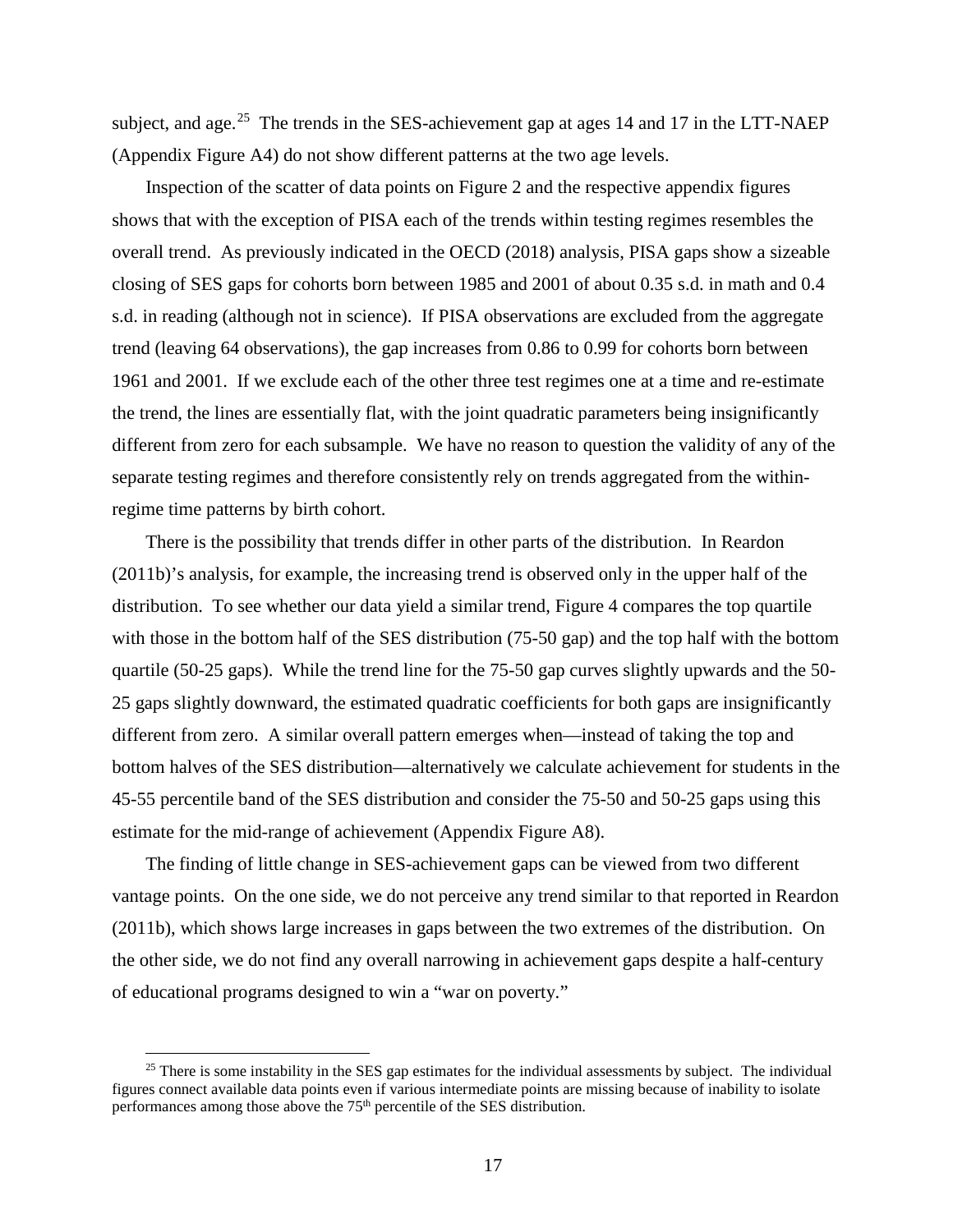#### **5.2 Trends in Achievement Levels**

The disappointing lack of improvement in the distributional patterns might be less of a concern if they were offset by improvements in the overall level of achievement. Using the longitudinal data on student outcomes, we can directly evaluate whether there are gains in student achievement and, if so, whether they are general or isolated gains.

Figure 5 reports the nonlinear trend in achievement levels, as estimated by equation (1). For adolescents who are approximately age 14, we observe a sharp increase of about 0.46 s.d. over the time period or approximately 0.09 s.d. per decade.<sup>26</sup> By contrast, total gains among students at the age of 17 are only about 0.1 s.d., and no gains are observed for older students after the 1970 birth cohort. In other words, the rising tide of student achievement does not extend to students on the cusp of moving into careers and college.

The average improvement seen in test performance among those at age 14 (LTT-NAEP, Main-NAEP, and TIMSS) are larger than those registered in the PISA tests, which are administered at age 15 (not shown).<sup>27</sup> This may be due to differences in test design or it may suggest that the aggregate score fade-out begins in the early years of high school.<sup>[28](#page-18-2)</sup>

There is significant heterogeneity in the trends in achievement levels by subject. Mean achievement gains by cohorts are largely concentrated in math. Younger adolescents register a math improvement of about 0.67 s.d., while the older ones show an overall shift upward of about 0.2 s.d. (Appendix Figure A9, Panel A). Reading gains are smaller: The trend among older adolescents shows no improvement, while the trend among younger adolescents amounts to only about 0.23 s.d. over the half century (Panel B).

Importantly, the trends in SES-achievement gaps considered earlier are essentially the same for both the younger and older students. As shown in section 5.1, we detect very little temporal change in achievement gaps in both cases regardless of subject matter.

 $26$  As noted, students labelled as age 14 actually span 13-15 years old.

<span id="page-18-1"></span><span id="page-18-0"></span> $27$  The performance levels of 17-year-old students are not significantly affected by changes in ethnic composition. To see this, we estimate the LTT-NAEP scores for 2012 as if the population had the same ethnic distribution as in 1980. We re-weight the 2012 math and reading scores of white, black, Hispanic, and other groups by the 1980 population distribution of these groups. The estimated 2012 math score for 17-year-olds is 309 versus the actual score of 306, or a difference of 0.08 s.d. over the entire period. For reading, the estimated score with 1980 weights is 289 versus the actual score of 287, or a difference of 0.07 s.d. over the time period.

<span id="page-18-2"></span> $28$  Two-thirds of PISA students are in grade 10 with the remainder roughly evenly divided between grades 9 and 11.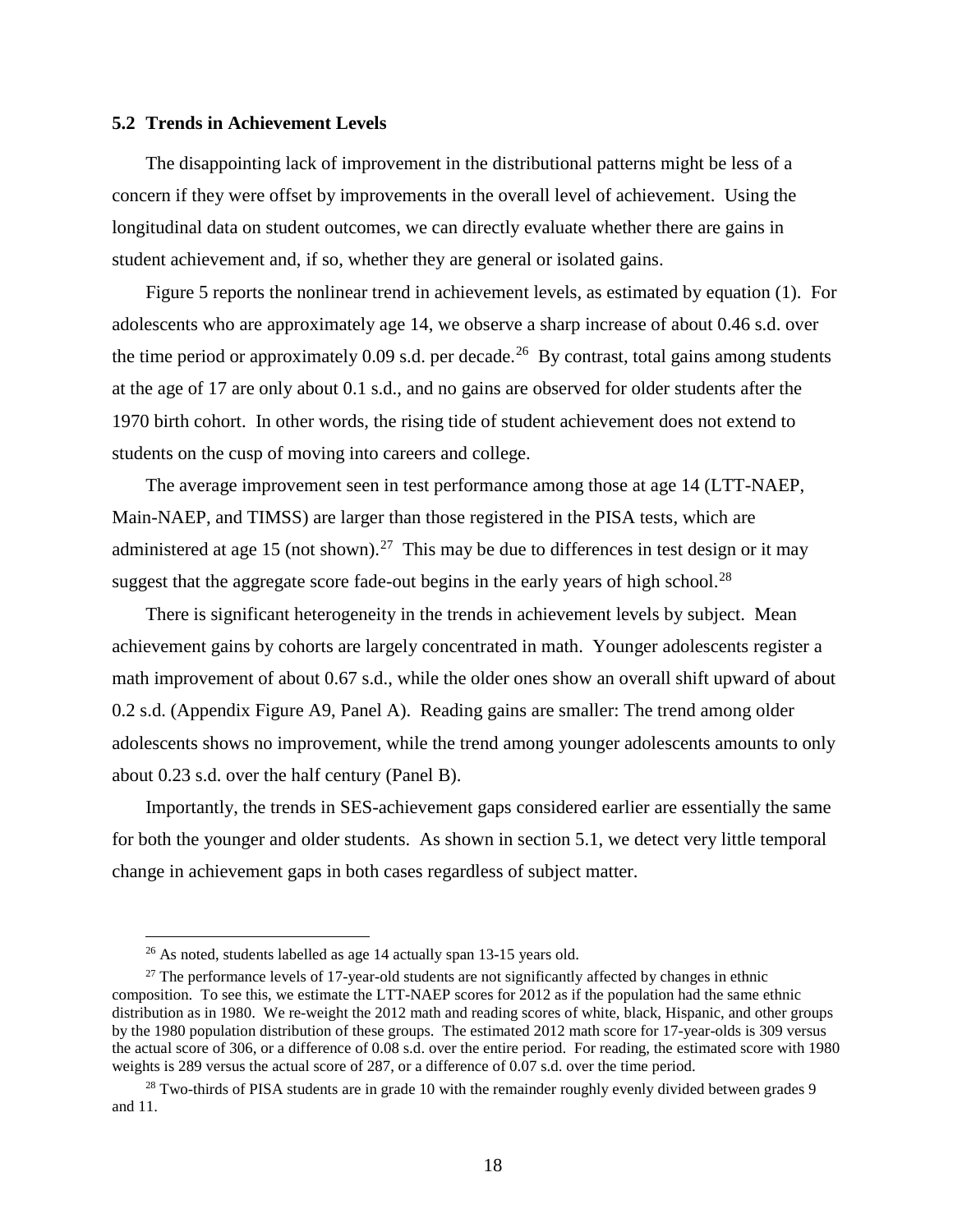## **6. Methodological Issues and Robustness**

The clear pattern of SES-achievement gaps conflicts both with past work and with common perspectives on compensatory policy actions. To show its robustness, we trace through a variety of methodological and data issues. We begin by showing that our main findings are confirmed when estimated based on student eligibility for subsidized lunch programs and when considering changes in the ethnic composition of the population. We then address several methodological issues in estimating SES-achievement gaps from categorical data, showing robustness to alternative methodological choices. We discuss limited information in some observations of the SES tails and show robustness to an expansion of test observations when considering the 70-30 rather than the 75-25 SES gap. We also show robustness in an alternative point estimation approach to estimating SES gaps. Relatedly, we discuss the measurement error from extrapolating beyond the observed SES range in Appendix C. Finally, we show that basic conclusions are unchanged when treating achievement data as ordinal, i.e., only having rankorder interpretation.

### **6.1 Achievement Gaps by Eligibility for Free and Reduced-price Lunch Programs**

Participation in federal lunch programs provides an alternative, income-based proxy to measure students' SES. Data available in the Main-NAEP allow us to estimate gaps in performance between students who are eligible and those who are not eligible for participation in the federal free and reduced-price school lunch programs at school for cohorts born between 1982 and 2001. Students who come from households at or below 130 percent of the poverty line are eligible for free lunch (whom we refer to as extremely poor), while those from households between 130 and 185 percent of the poverty line are eligible for participation in the reducedprice lunch program (whom we refer to as poor). In Main-NAEP, the indicator of eligibility for these federal programs is obtained from administrative records.

Analyzing eligibility for subsidized lunch has important limitations. First, it is dichotomous, dividing the distribution at a point near its mean, so it does not allow for estimation near the extremes of the continuum. Second, the share of the population participating in the free lunch program increases over time for a combination of reasons that include administrative changes in the programmatic rules that allowed new eligibility certification and allowed entire schools to participate in the program. For example, comparing academic years 1999 and 2015, the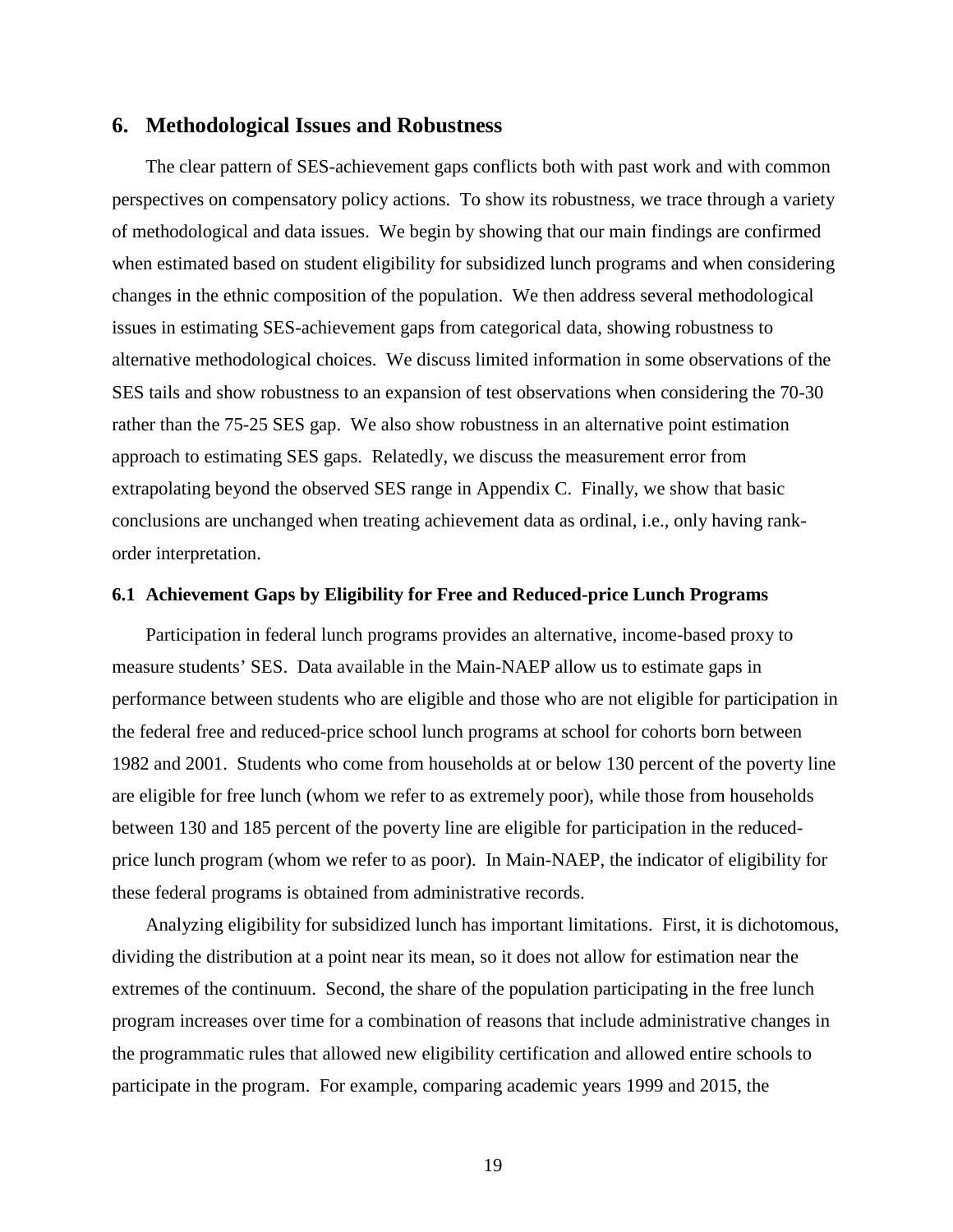percentage of children below 200 percent of poverty was virtually identical (39 percent), but the percentage in the free and reduced-price lunch program increased from 37 to 52 percent (Chingos (2016); Greenberg (2018)). For these reasons, we regard this variable as only a crude SES indicator, but it does provide a direct (albeit imperfect) measure of household income over part of the time period.

When measured by subsidized lunch eligibility, the gap between the extremely poor students and other students in the 1982 birth cohort is a sizeable 0.71 s.d. (Figure 6). When the extremely poor are combined with the poor eligible for reduced-price lunch, the gap for this cohort is nearly as large—still 0.64 s.d. Over the next twenty years, the gap between the extremely poor and students from families above the eligibility line narrows by 0.06 s.d. and the gap between ineligible students and all those eligible for participation in one of these federal programs narrows by 0.01 s.d. Just like the results based on the SES index, this measure of the incomeachievement gap reveals only miniscule change over the course of two decades.

We do not find this binary measure of family income to be the most appropriate way to look at trends, particularly given the changing definition of eligibility discussed above. Nonetheless, these results are entirely consistent with the trends for the 75-25 SES-achievement gap.

#### **6.2 Black-White Achievement Gaps and Consideration of Ethnic Composition**

As discussed at the end of section 2.2 above, changes in the ethnic composition of the U.S. student population mean that changes in the black-white gap can provide only a limited picture of changes in the SES-achievement gap. But separate estimation of changes in the SESachievement gap for white and black students allows us to show robustness of our main finding to consideration of changes in the ethnic composition.

*Black-white achievement gaps.* We use NAEP data to estimate trends in the black-white test-score gap. In terms of racial differences, both the LTT-NAEP and Main-NAEP use schooldistrict administrative data to classify students by their racial and ethnic background.<sup>29</sup> We do not track disparities for other ethnic groups. Continuous immigration has substantially altered the composition of Asian and Hispanic populations over the past 50 years, complicating comparisons of test performance for these groups over time.

<span id="page-20-0"></span><sup>&</sup>lt;sup>29</sup> PISA does not make race information publicly available, and TIMSS, which collects information on race from student questionnaires, does so for only a subset of its survey administrations.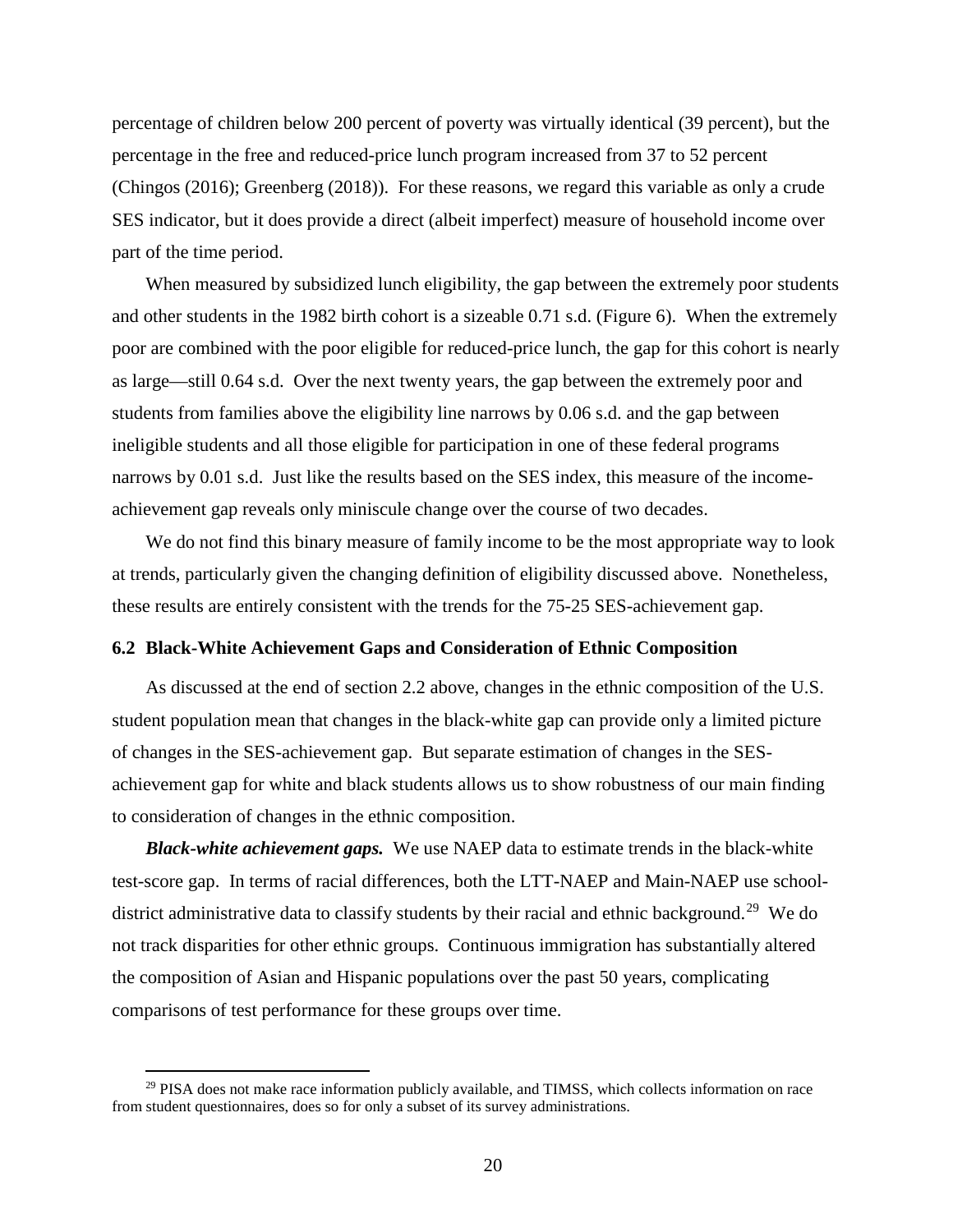Our results on the black-white test-score gap in Figure 6 confirm—and update to a more recent period—what other scholars have shown. The black-white gap declines from about 1.3 s.d. for the 1954 cohort to about 0.8 s.d. for those born thirty years later—a closing of greater than 0.1 s.d. per decade. But the gains do not continue to accumulate after that point. This stalled progress pointed out by Magnuson and Waldfogel (2008) is consistent with the evidence in Reardon (2011b) that shows a strong decline in the black-white test-score gap in reading for cohorts born between 1950 and 1980 and a slower subsequent rate of change.

Clearly, efforts to close the black-white achievement gap in the United States have been more successful than endeavors to close the SES-achievement divide, at least until about 20 years ago. For the past two decades of student cohorts, both the black-white achievement gap and the SES-achievement gap have remained essentially flat.

*Changes in ethnic composition.* Some have hypothesized that the lack of success in diminishing the size of the SES gap is due to changes in the ethnic composition of the school population, as the ethnic make-up of the U.S. population has changed dramatically over the past half century. In 1980, the population aged 5-17 was 74.6 percent white, 14.5 percent black, 8.5 percent Hispanic, and 2.5 percent other. In 2011, the corresponding figures were 54.2 percent white, 14.0 percent black, 22.8 percent Hispanic, and 8.9 percent other (U.S. Department of Education (2013), Table 20). $30$ 

To see whether trends in achievement gaps are driven by shifts in ethnic composition, we estimate the SES-achievement gap for both white and black students separately (Figure 7). These calculations use the overall national SES distributions for both (i.e., the same as used in the aggregate 75-25 SES analysis above). Interestingly, the SES gaps for both whites and blacks increase modestly by about 0.1 s.d. over the past twenty years. This increment occurs at a time when the percentage of both whites and blacks in the upper ranges of the SES distribution has increased (Appendix Table A3). The percentage of blacks in the bottom 25 percent of the distribution has declined even more rapidly than the white percentage. Altogether, there is little evidence that changes in the ethnic composition of student cohorts account for the unwavering SES-achievement gap.

<span id="page-21-0"></span> $30$  The large jump in the "other" category includes a substantial jump in the Asian population (to 4.4 percent) and the addition of 4.6 percent identified as two or more races—a category that was not reported in 1980.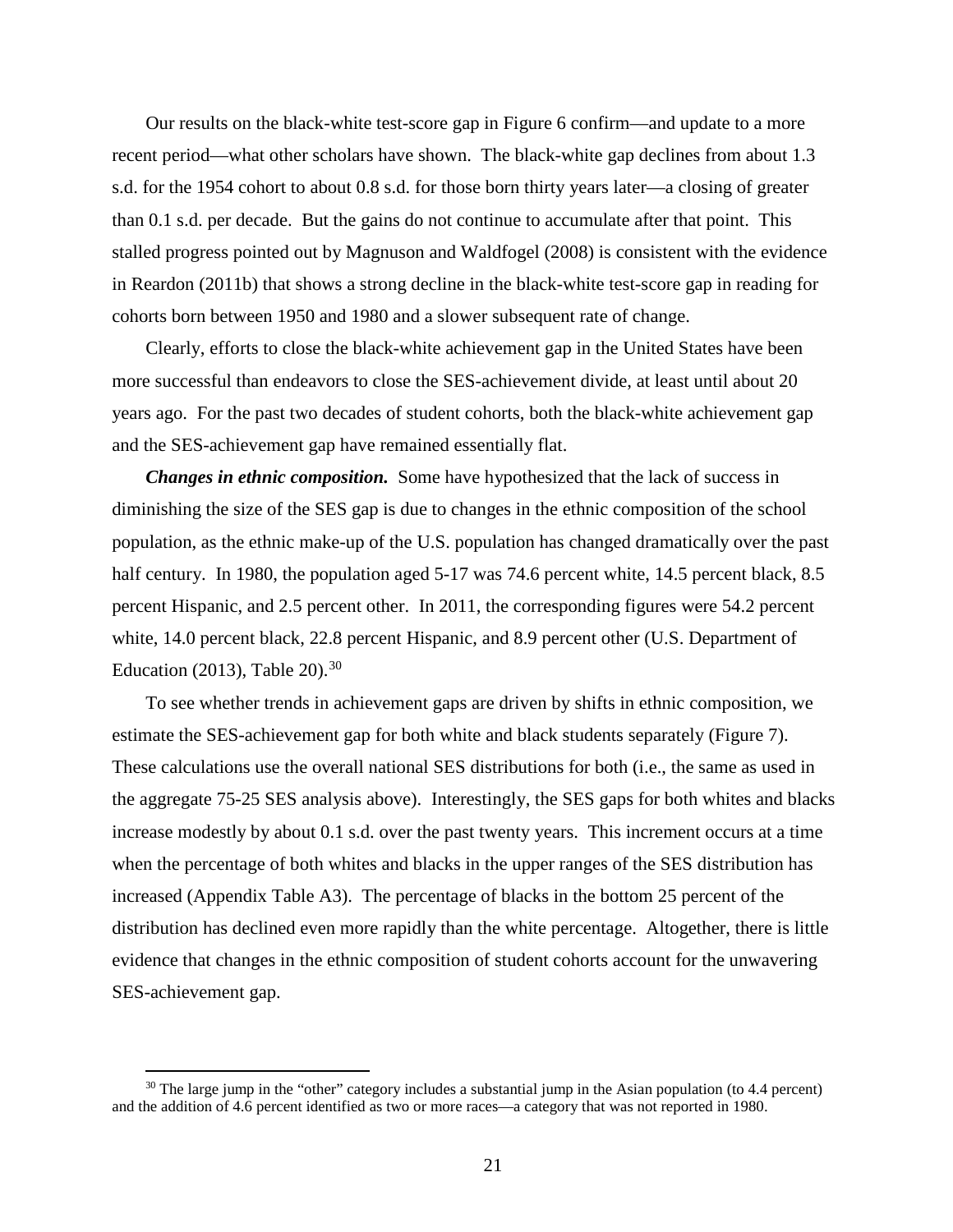#### **6.3 Limits of Categorical SES Information and Extended Observations for 70-30 Gap**

When estimating gaps between groups at the tails of the SES distribution, one needs response categories to survey items that distinguish between those who are at the tail of the distribution from those who are not. Otherwise, serious potential for measurement error may be introduced by including observations that are outside the portion of the distribution under investigation. As indicated in section 4.2 above, the SES index that we use to estimate the SESachievement gaps is constructed from survey information on parental education and home possessions (see Appendix A for details).

There are three underlying aspects of the survey data that lead to empirical complications in analyzing the pattern of SES-achievement gaps. First, for efficient responses and ease of coding, survey questionnaires rely heavily on categorical responses. Second, because of limits on the depth and breadth of any set of questions, typical survey designs provide the most detailed information about those near the middle of the distribution of the population rather than those at the extremes. As a consequence, in particular those at the top end of the distribution are not well distinguished from those located more toward the middle. Third, individual categories of the categorical questions may include a large percentage of all observations. The limited categorization adds to the difficulty of distinguishing different parts of the SES distribution on any derived SES index, again becoming particularly severe at the top end of the SES distribution.

In the data sets underlying our analysis, the potential for this type of measurement error resulting from limited categorization of the SES distribution is particularly severe for some administrations of the Main-NAEP survey, although it comes up also in the LTT-NAEP. A couple of examples chosen for illustrative purposes can document the range of available detail in SES measurement.<sup>[31](#page-22-0)</sup> In 1990, the first year for Main-NAEP, students were asked to place their parents within one of four education categories and whether they had each of only four items in

<span id="page-22-0"></span><sup>&</sup>lt;sup>31</sup> Appendix A provides a fuller description of the range of parental-education and home-possession information available in the separate test administrations. In general, there is little variation in the measurement of parental education but more variation in the measurement of home possessions. However, most of the variation is between assessment regimes—with richer home-possession information in TIMSS and PISA than in LTT-NAEP and Main-NAEP—rather than within assessment regimes. These between-regime differences are taken out in our trend estimation that contains regime fixed effects. To ascertain that differences in the number of parental-education categories and home-possession items do not affect our overall results, we included both counts as control variables in our trend estimation of the SES-achievement gap. Neither the number of parental-education categories nor the number of home-possession items enters the trend estimation significantly, and the estimated birth-year trend remains statistically insignificant (not shown).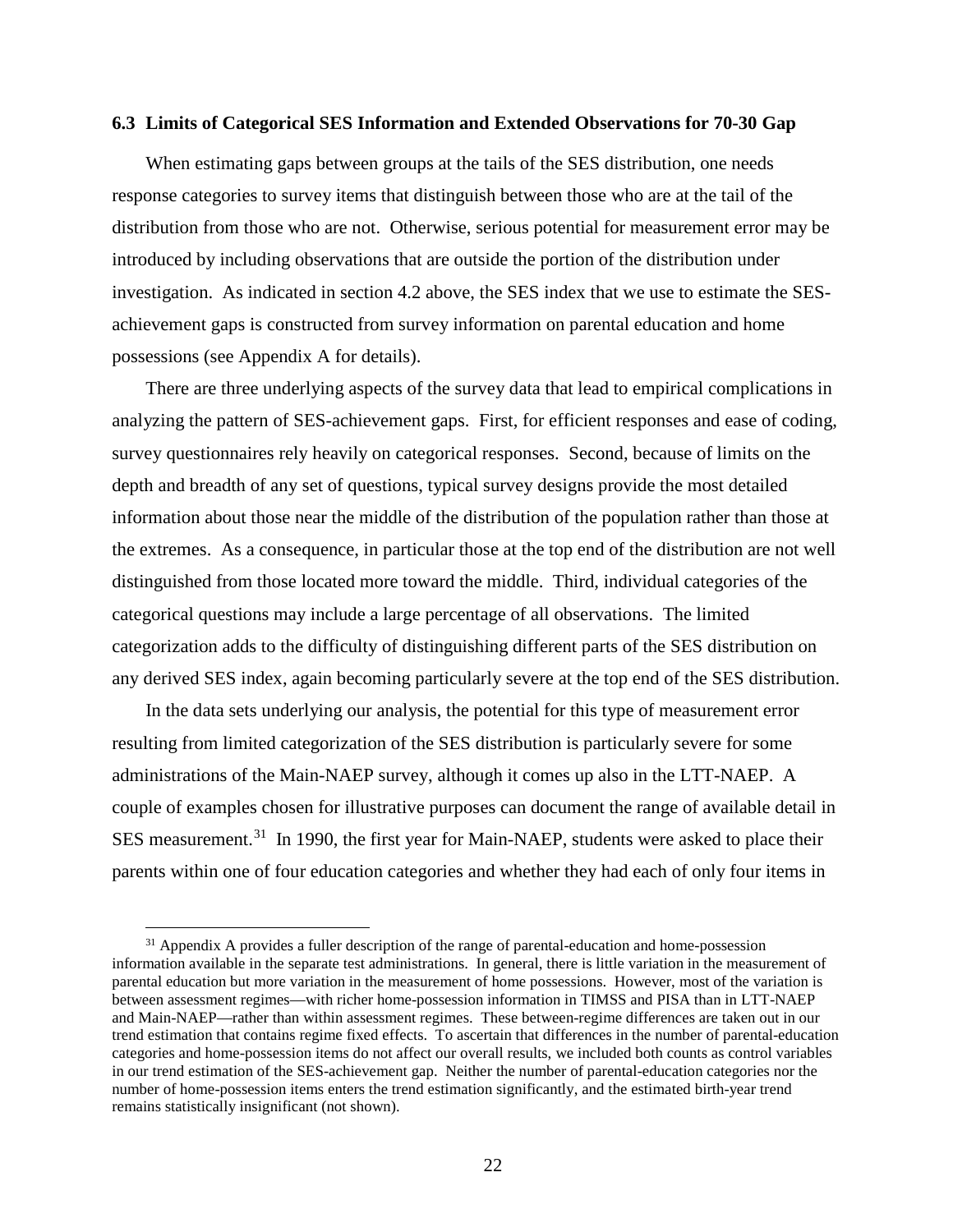their home (see left panel of Appendix Table A4 for specific survey items). As a consequence, when we construct our SES index based on these two measures, no less than 26.5 percent of the students that Main-NAEP tested in 1990 are identified as being in the top SES category, making it difficult to obtain a precise estimate of those in the top quartile of the distribution. Similar problems emerge for other surveys in early administrations of both the Main-NAEP and LTT-NAEP.

This limited categorical information contrasts sharply with other survey implementations. For example, the PISA survey in 2015 inquired about seven parental-education categories and the presence of twenty-two items in the home (right panel of Appendix Table A4). As a result, just one percent of the sample falls into the top SES category in the PISA 2015 survey. Figure 8 shows the frequency distribution for distinct categories identified along the continuum of our constructed SES index for the two example surveys. The tall spike at the top end of the Main-NAEP 1990 SES distribution represents the 26.5 percent of the sample falling in the top SES category that can be observed. The more granular description of the SES distribution in the PISA 2015 data derives from the greater number of parental-education and home-possession categories in that survey.

These examples illustrate the reason why our main analysis excludes any test administration where more than a quarter of observations fall in the top category of our SES index, reducing the number of included SES gap observations from 96 to 81 (section 4.2). That is, the Main-NAEP 1990 observation just described is *not* included in our analysis above.

To investigate whether the gap trend estimation is sensitive to the reduction in underlying observations, we estimate gaps for the slightly expanded tails of the  $70<sup>th</sup>$  and  $30<sup>th</sup>$  percentiles of the distribution, which are identified in several additional test administrations (including the Main-NAEP 1990 example) compared to the 75<sup>th</sup> and 25<sup>th</sup> percentiles. In particular, analysis of the 70-30 distribution allows us to reliably observe the relevant tails of the distribution in 91 (of the potential 96) observations.

Analysis of the expanded set of observations on the 70-30 gap confirm our main results for the 75-25 gap. The markers on the trend lines in Figure 9 indicate the years for which an assessment is available, showing the increase in information from 81 to 91 observations. The 70-30 gaps are necessarily slightly smaller than for the interquartile range. More importantly, the trend line for this expanded sample remains essentially flat. Both individually and jointly, it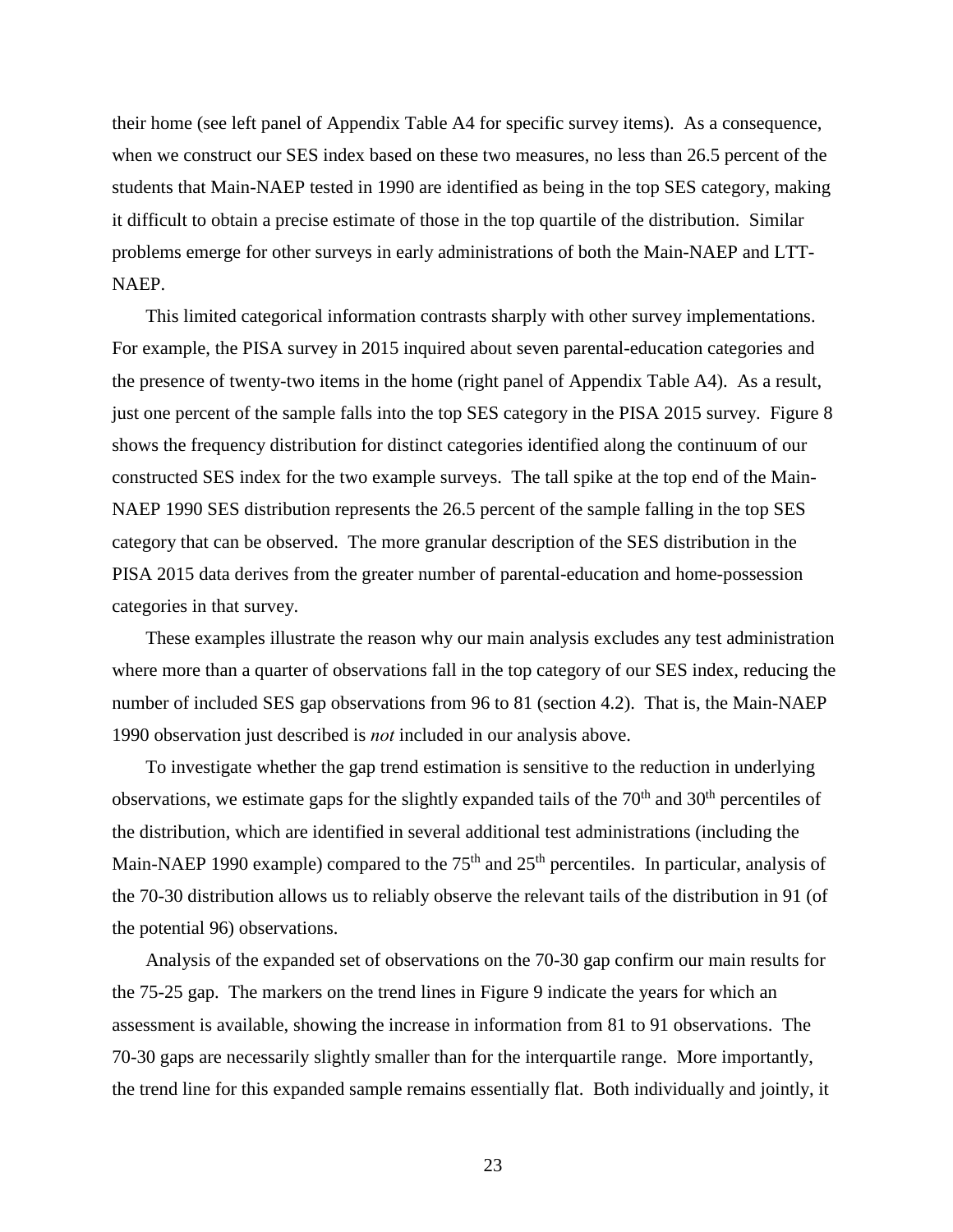is again not possible to reject the null that the coefficients for the linear and quadratic terms in the trend equation are zero  $(F(2, 82)=1.05)$ .

#### **6.4 Group Calculations vs. Point Estimation of Gaps**

Our main analysis provides a grouped SES-achievement comparison based on estimates of the average performance of students within a specific segment of the SES distribution. In particular, we consider the average performance of students whose families fall in the top quartile of the SES distribution compared to those in the bottom quartile (section 4.2). By focusing on this comparison, we do not have to characterize the precise pattern of achievement within the extremes of the SES distribution.

An alternative approach—used, for example, in Reardon (2011b), Chmielewski and Reardon (2016), and Chmielewski (2019)—is to compare achievement at specific points in the SES distribution, such as the estimated achievement of somebody exactly at the  $25<sup>th</sup>$  percentile or the  $75<sup>th</sup>$  percentile. This approach involves two steps. The available data provide the average achievement for a given category of SES values, i.e., for a range of SES percentiles. The first step is to identify a specific SES percentile that corresponds to the average score observed in each SES category. While there is no information within the assessment data that would guide this choice, a convenient approximation used in the prior analyses is to assume that the midpoint of the SES percentile range corresponds to the average achievement of that SES group (which amounts to a linearity assumption within each SES category). For example, for the 26.5 percent in the top SES category of the 1990 Main-NAEP distribution (discussed in the previous section), the average achievement is assumed to be an accurate estimate of the performance of students at the  $86.75<sup>th</sup>$  percentile. The second step employs a linear or cubic regression function to estimate the SES-achievement relationship through all available SES data points observed for each testsubject-age-year observation. This approach assumes that all of the data points in the center of the SES distribution are useful in predicting achievement in the tails of the distribution. With this regression function, achievement is predicted at the respective SES percentiles of the gap under consideration.

As a robustness check, we implement this alternative point estimation approach to estimate 75-25 SES-achievement gaps in our data. We use an estimated cubic function for each testsubject-age-year data to define the relevant SES-achievement gaps. We predict achievement at the 75<sup>th</sup> and at the 25<sup>th</sup> percentiles of the SES distribution and calculate the gap between the two.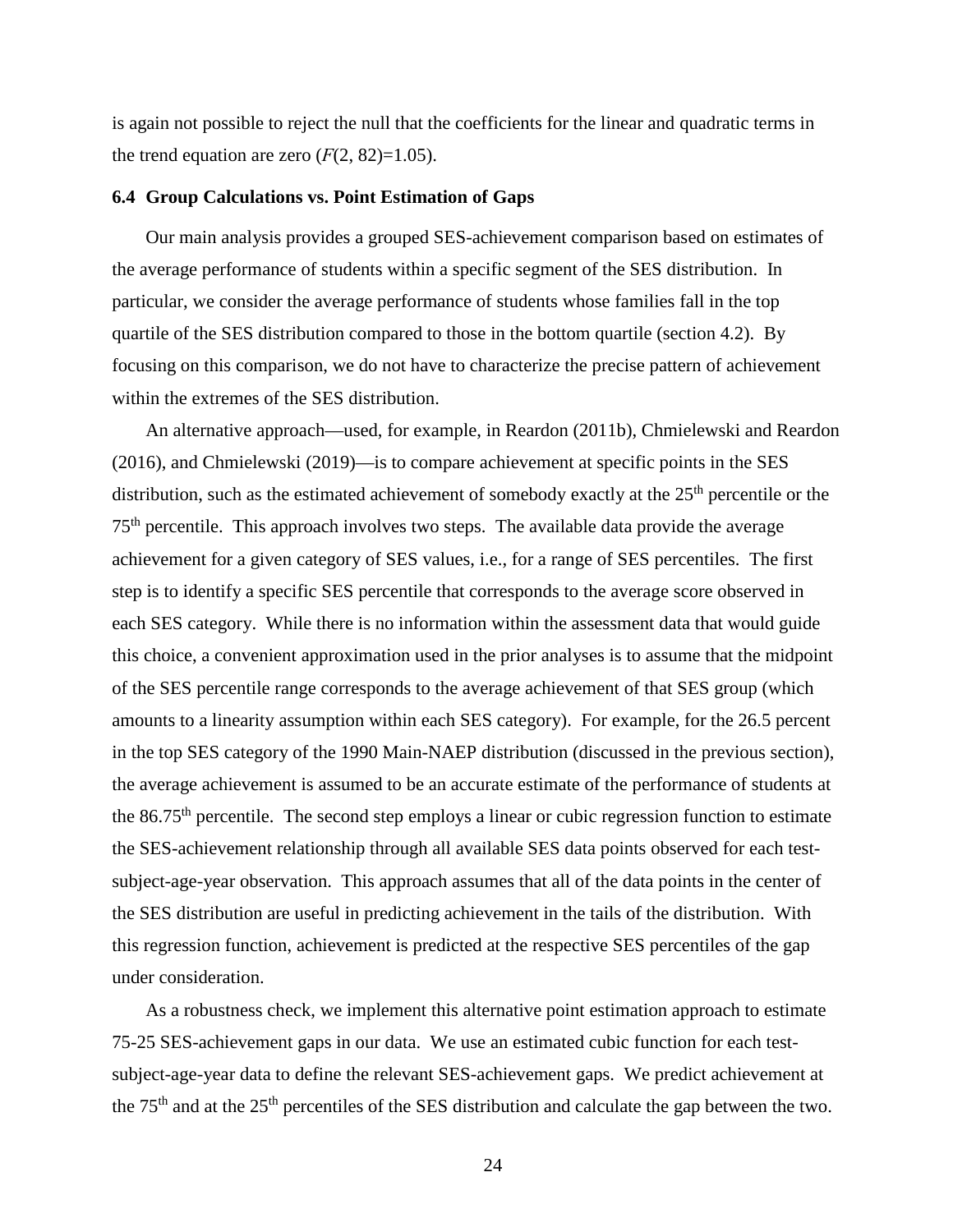We also use this method to expand the analysis to all 96 available test-subject-age-year observations. As Figure 10 shows, the point estimation approach yields similar results to our main approach. The estimated 75-25 SES gap is essentially flat over time, with a very small downward trend that is statistically and quantitatively insignificant. As these gaps refer to the achievement difference between individuals at the  $75<sup>th</sup>$  and  $25<sup>th</sup>$  percentile of the SES distribution, rather than to the difference between the average achievement of those above the  $75<sup>th</sup>$  and below the  $25<sup>th</sup>$  percentile, their magnitude is obviously lower compared to the main analysis.[32](#page-25-0)

#### **6.5 Ordinal Analysis of Achievement Data**

 $\overline{a}$ 

Prior research on achievement gaps most frequently treats test-score information as interval data. With that assumption, numerical differences in test scores at any point in the distribution, usually expressed in standard deviations, can be treated as equivalent to one another. However, some research has suggested that this assumption can lead to over-interpretation of achievement differences from standardized tests and has advised relying on an ordinal (rank-order) interpretation of test scales instead (e.g., Ho (2009); Bond and Lang (2013); Nielsen (2015)).

To understand better the potential impact of an ordinal approach versus the cardinal approach we previously employed, we consider illustrative examples of trend analysis in SESachievement gaps over time using only ordinal, rank-preserving assumptions of test-scale information.

We again distinguish two groups of students, those in the bottom and top quartiles of the SES distribution, and now create the score distributions for both groups. For each percentile of the achievement distribution of the low-SES group, we can calculate the share of students in the high-SES group whose achievement is at or below the low-SES percentile's indicated achievement.<sup>[33](#page-25-1)</sup> We plot these two achievement distributions against each other. If there was an equal achievement distribution for the top and the bottom quartile of the SES distribution, this

<span id="page-25-0"></span> $32$  For the reasons discussed in the previous section, we refrain from using the point estimation approach to estimate 90-10 SES-achievement gaps. Such analysis requires extrapolating points far outside the range of observed data such as extrapolating the precise value of expected achievement at the 90<sup>th</sup> percentile of Main-NAEP 1990 when we just observe the average achievement for students in the range of 73.5-100. Appendix C describes the extrapolation problem in greater detail.

<span id="page-25-1"></span><sup>&</sup>lt;sup>33</sup> This approach corresponds to analysis of probability-probability plots described in Ho (2009).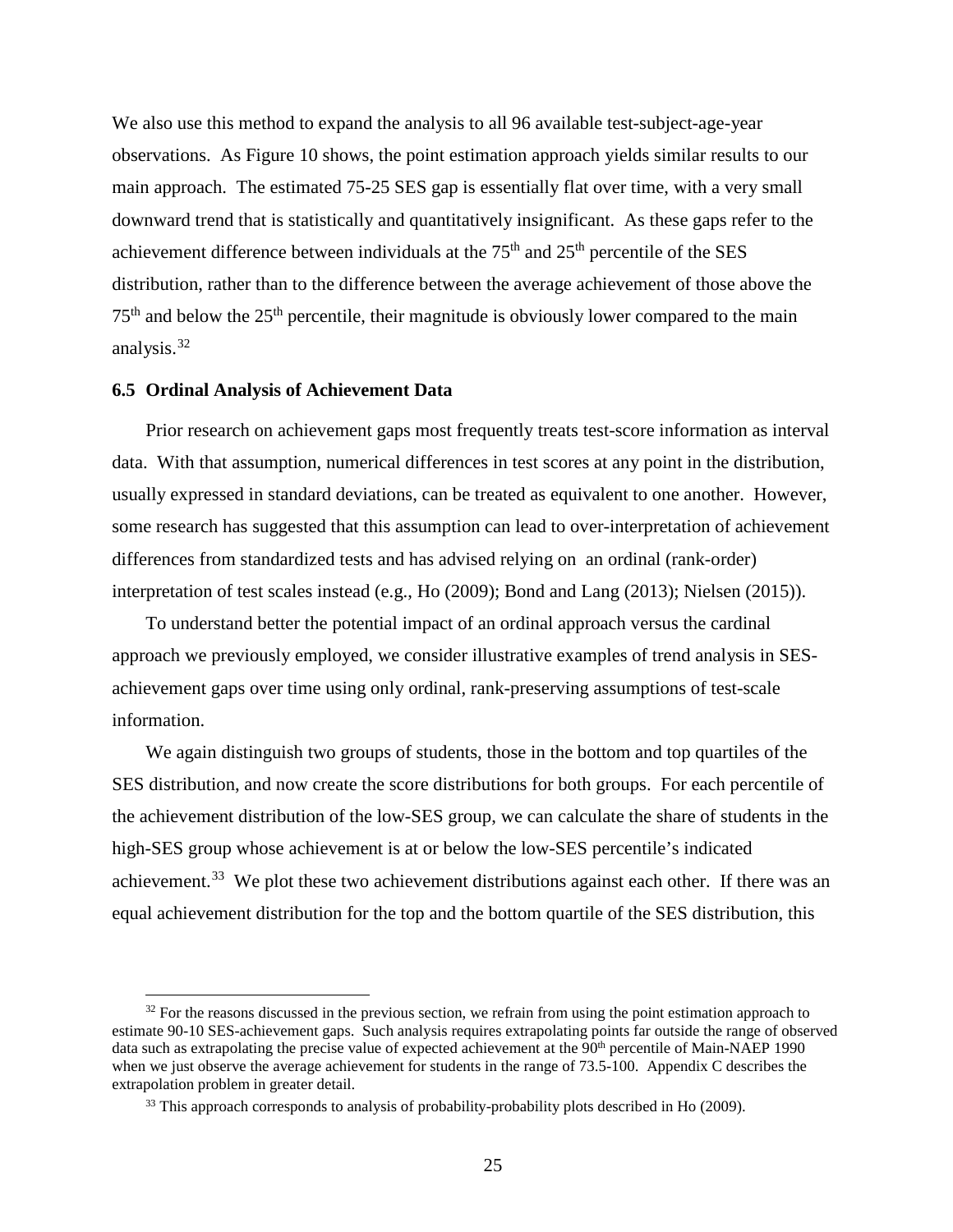plot would appear as a 45-degree line—just as with a Lorenz curve.<sup>[34](#page-26-0)</sup> The greater the divergence from this line, the greater the inequality. Performing the same analysis on tests at different points in time allows for an assessment of the change in inequality over time that does not depend on interval interpretations but uses just the rank information in the tests. As the analysis requires a clear distinction of the two SES groups at the respective SES quartiles, we perform the analysis for the PISA and TIMSS tests, but—for the reasons indicated above—refrain from analysis of the NAEP data with this approach because of the lumpiness of the SES distributions.

These ordinal analyses yield conclusions very similar to our main analysis reported above. For example, using the earliest and latest installment of the PISA test, the top panel of Figure 11 shows that the 2015 distribution is considerably more equitable than the 2000 distribution, as the distance of the curved line from the 45-degree line for that year encloses much less space than the curved line for 2000. The implied reduction in inequality confirms the results of our main analysis for PISA math gaps discussed in Section 5.1 and shown in Appendix Figure A7. The bottom panel of Figure 11 shows a similar change in the inequality when comparing students in the top half to those in the bottom quarter of the SES distribution. Using the TIMSS data, Figure 12 indicates a slight increase in inequality between 1995 and 2015, just as had been implied by the interval analysis shown in Appendix Figure A6. Thus, for both PISA and TIMSS, the ordinal analysis that treats the assessment data as ordinal rankings confirms the trends in inequality estimated in our main analysis that assumes interval interpretability of the underlying scores.

## **7. Conclusions**

 $\overline{a}$ 

Our analysis of long-run trends has shown that performance disparities within the United States are both large and highly persistent. The SES-achievement gap remains essentially as large as in the mid-1960s when James Coleman wrote his report on *Equality of Educational Opportunity* and the United States launched a national "war on poverty" in which compensatory education policies were the centerpiece. In terms of learning, students in the top quarter of the SES distribution continue to be around three years ahead of those in the bottom quarter by eighth grade.

<span id="page-26-0"></span><sup>&</sup>lt;sup>34</sup> Note that other properties of this curve differ from Lorenz curves. For example, it is entirely possible to have points above the 45-degree line if the share of high-SES students who score below a certain achievement threshold exceeds the equivalent share of low-SES students.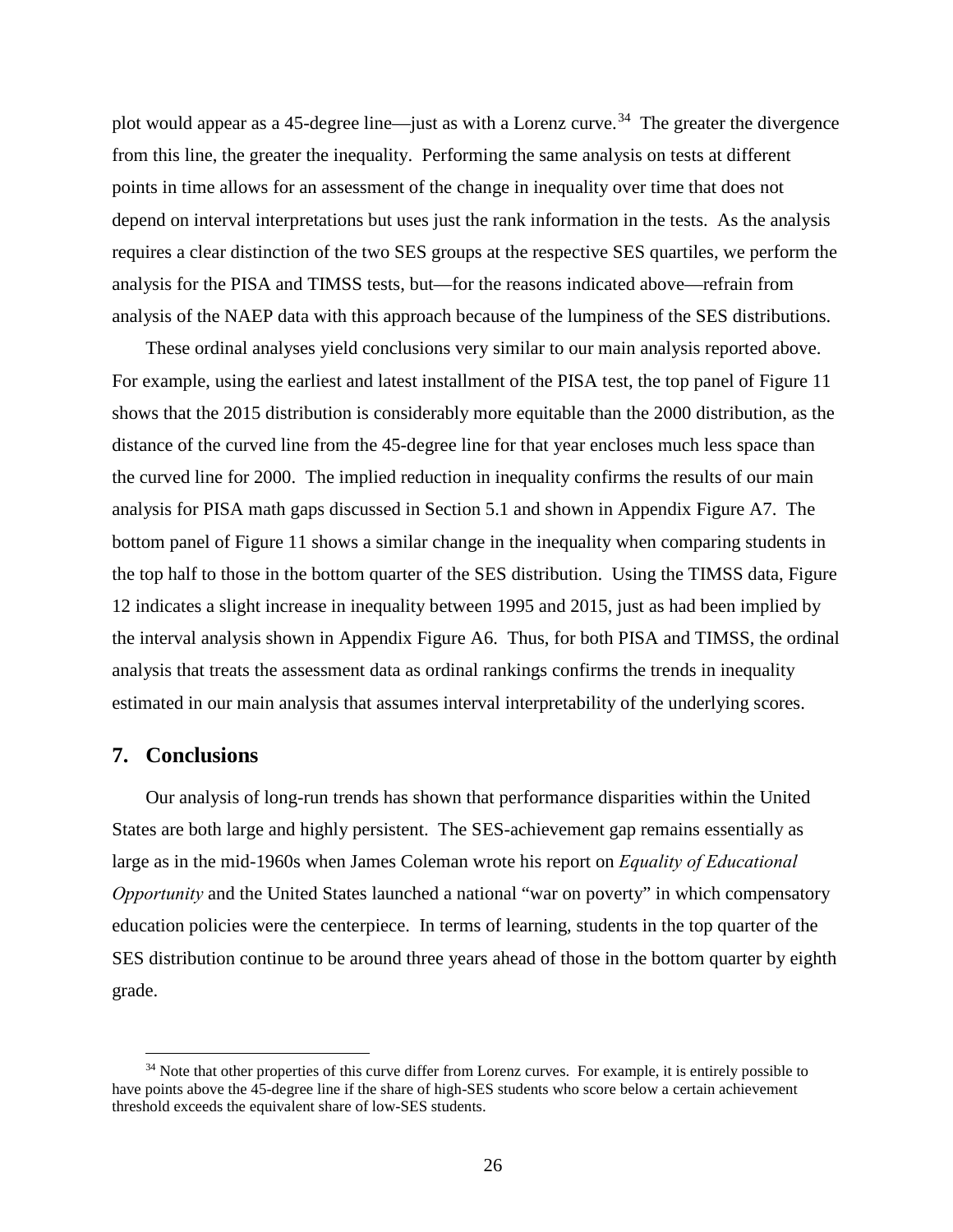The constant disparity is not relieved by rising levels of achievement for all students at the end of their secondary education. Students in their early adolescent years show achievement gains over the past half century, making them better prepared for entry into high school. But at least over the past quarter century, these achievement gains disappear by the age of 17, just as students reach the point of entering college or the labor market.

Our findings are consistent with a variety of combinations of demographic changes and policy shifts that have occurred over the past half century. The flat trend could be due to the absence of relative change in the family and school inputs for students in the top and bottom parts of the SES distributions, due to offsetting trends in society that counter-balance one another, due to growing inequalities in society offset by equalizing policies, or due to equalizing trends in society offset by inegalitarian policies. While the aggregate trend data currently available do not allow us to provide definitive evidence to choose among these possibilities, let alone identify the underlying causal relationships, we can summarize some of the potential mechanisms suggested in the literature.

On the family side, differential trends in inputs at the top and bottom tail of the SES distribution are conceivable. On the one hand, there is a trend towards increasing disparity in household income and wealth within the United States, in particular at the very top end of the distribution (e.g., Krueger (2003); Autor (2014); Saez and Zucman (2016); Alvaredo et al. (2017)). In addition, SES differences in the incidence of single-parent households and in the age of mothers at the birth of the child may have increased over time (Duncan, Kalil, and Ziol-Guest (2017)). On the other hand, SES differences in parental education and in the number of siblings in the household—two factors consistently identified as important determinants of student achievement—have narrowed over time. Improvements in nutrition, health, and general economic well-being may also have disproportionately occurred in low SES households.

Differential trends are also conceivable on the policy side. Obviously, a long list of programs has been introduced with the intention of closing SES-achievement gaps. These programs include, for example, racial school desegregation following the 1954 Supreme Court decision in *Brown v. Board of Education*, particularly in the South (e.g., Rivkin and Welch (2006), Rivkin (2016)); compensatory funding of schools under Title I of the Education and Secondary Education Act of 1965 (e.g., Cross (2014)); expanded special education programs starting with the 1974 Education for All Handicapped Children Act (e.g., Morgan, Farkas,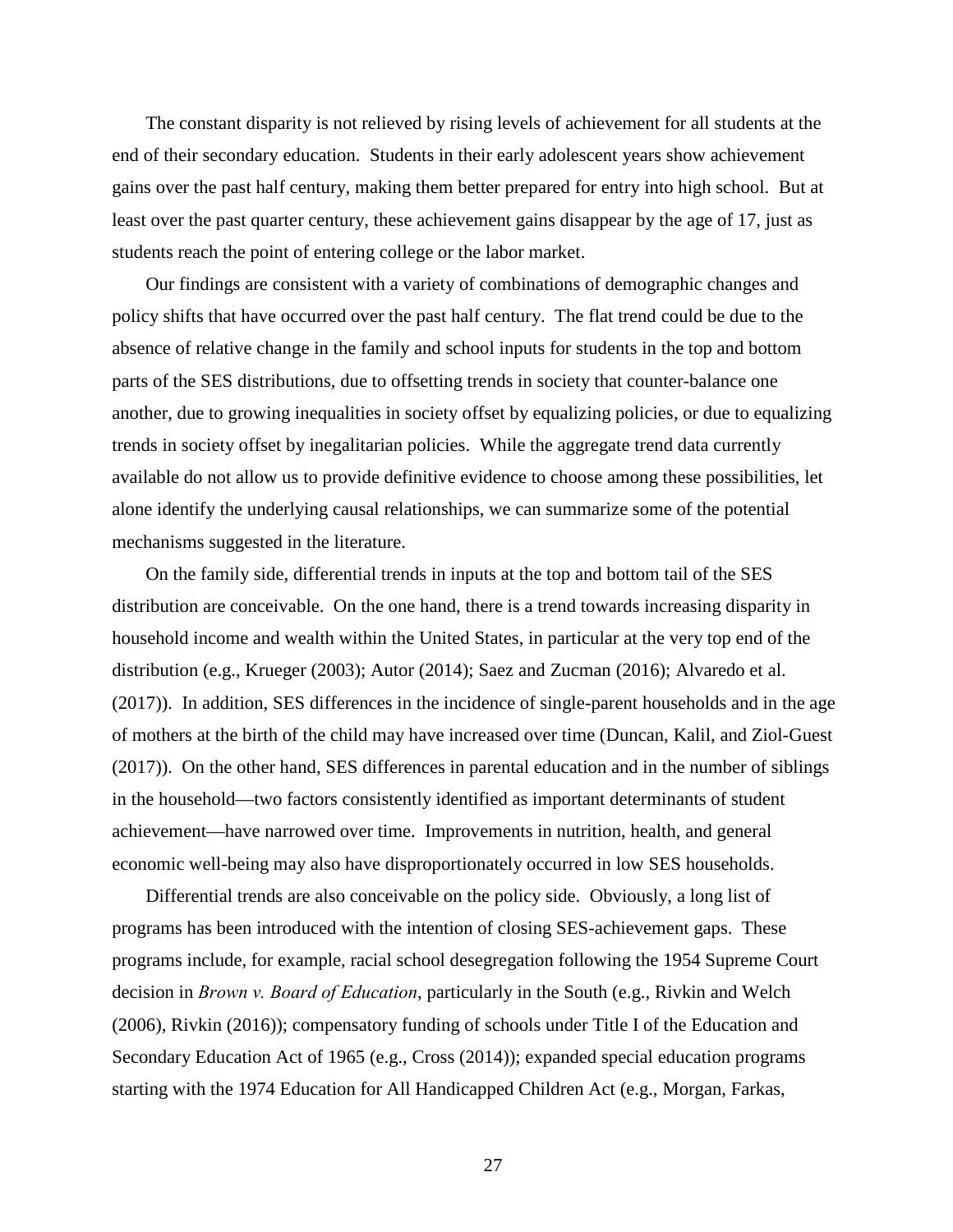Hillemeier, and Maczuga (2017)); state court decisions mandating greater fiscal equity (e.g., Peterson and West (2007), Hanushek and Lindseth (2009), Jackson, Johnson, and Persico (2016), Lafortune, Rothstein, and Schanzenbach (2018)); significant early childhood programs with the federal Head Start program and parallel state-funded programs (e.g., Friedman-Krauss et al. (2018)); and introduction of test-based accountability emphasizing disadvantaged students in the No Child Left Behind Act (e.g., Hanushek and Raymond (2005); Peterson (2010); Figlio and Loeb (2011)). What is less clear from available evaluations is how successful these programs have been in reducing the SES-achievement gap. Also, other trends in school inputs may have worked to increase achievement gaps between the top and the bottom of the SES distribution, such as segregation of schools by SES lines, school support programs from wealthy parents, or personnel policies that discourage the presence of high-quality teachers in schools serving low-SES students (Duncan and Murnane (2014)).

We cannot resolve the relative importance of the countervailing trends in family and policy inputs here. Our goal is just to clarify the pattern of SES-achievement gaps that guides many policy discussions. On the one side, we reject the often-raised claim that the SES-achievement gap is widening in the United States. We find almost no evidence at all for this proposition. On the other side, suggestions that the SES-achievement gap is closing are premature. While PISA data, considered in isolation, may be cited to support such claims, its findings are not corroborated by results from the other three test regimes, each with high-quality psychometrically linked assessments of student performance. We also cannot explain the puzzling pattern of differing trends of achievement levels at different ages, in particular because previous research rejects a number of methodological explanations (Blagg and Chingos (2016)).

The bottom line of our analysis is simply that—despite all the policy efforts—the gap in achievement between children from high- and low-SES backgrounds has not changed. If the goal is to reduce the dependence of students' achievement on the socio-economic status of their families, re-evaluating the design and focus of existing policy programs seems appropriate. As long as cognitive skills remain critical for the income and economic well-being of U.S. citizens, the unwavering achievement gaps across the SES spectrum do not bode well for future improvements in intergeneration mobility.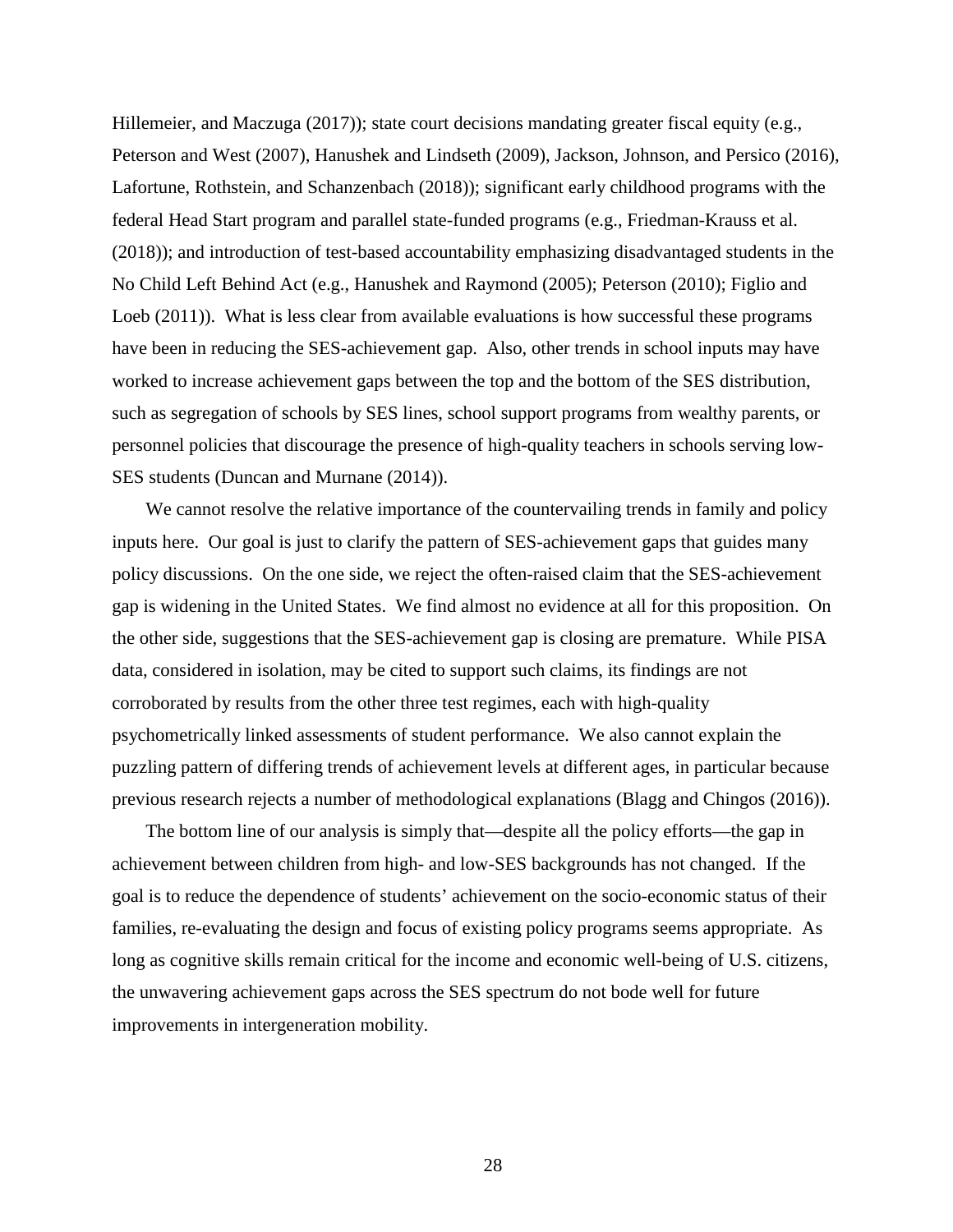# **References**

- Altonji, Joseph G., and Richard K. Mansfield. 2011. The role of family, school, and community characteristics in inequality in education and labor-market outcomes. In *Whither Opportunity? Rising Inequality, Schools, and Children's Life Chances*, edited by Greg J. Duncan and Richard J. Murnane. New York: Russell Sage Foundation: 339-358.
- Alvaredo, Facundo, Lucas Chanel, Thomas Piketty, Emmanuel Saez, and Gabriel Zucman, eds. 2017. *World Inequality Report 2018*. Paris: World Inequality Lab.
- Astone, Nan Marie, and Sara S. McLanahan. 1991. "Family Structure, Parental Practices and High School Completion." *American Sociological Review* 56, no. 3 (June): 309-320.
- Autor, David H. 2014. "Skills, education, and the rise of earnings inequality among the "other 99 percent"." *Science* 344, no. 843 (May 23): 843-851.
- Blagg, Kristin, and Matthew M. Chingos. 2016. *Varsity Blues: Are High School Students Being Left Behind?* Washington, DC: Urban Institute (May).
- Bond, Timothy N., and Kevin Lang. 2013. "The Evolution of the Black-White Test Score Gap in Grades K-3: The Fragility of Results." *Review of Economics and Statistics* 95, no. 5 (Decenber): 1468-1479.
- Broer, Markus, Yifan Bai, and Frank Fonseca. 2019. *Socioeconomic Inequality and Educational Outcomes: Evidence from Twenty Years of TIMSS*. IEA Research for Education and Springer Open.
- Burdick-Will, Julia, Jens Ludwig, Stephen W. Raudenbush, Robert J. Sampson, Lisa Sanbonmatsu, and Patrick Sharkey. 2011. "Converging Evidence for Neighborhood Effects on Children's Test Scores: An Experimental, Quasi-Experimental, and Observational Comparison." In *Whither Opportunity? Rising Inequality, Schools, and Children's Life Chances*, edited by Greg J. Duncan and Richard J. Murnane. New York: Russell Sage Foundation: 255-276.
- Burtless, Gary, ed. 1996. *Does money matter? The effect of school resources on student achievement and adult success*. Washington, DC: Brookings.
- Carneiro, Pedro, and James J. Heckman. 2003. "Human capital policy." In *Inequality in America: What role for human capital policies?*, edited by Benjamin M. Friedman. Cambridge, MA: MIT Press: 77-239.
- Cheng, Albert, and Paul E. Peterson. 2019. "Experimental Estimates of Impacts of Cost-Earnings Information on Adult Aspirations for Children's Postsecondary Education." *Journal of Higher Education* 90, no. 3: 486-511.
- Chingos, Matthew M. 2016. *No more free lunch for education policymakers and researchers*. Evidence Speaks Reports. Washington, DC: Economic Studies at Brookings.
- Chmielewski, Anna K. 2019. "The Global Increase in the Socioeconomic Achievement Gap, 1964 to 2015." *American Sociological Review* 84, no. 3: 517-544.
- Chmielewski, Anna K., and Sean F. Reardon. 2016. "Patterns of Cross-National Variation in the Association Between Income and Academic Achievement." *AERA Open* 2, no. 3: 1-27.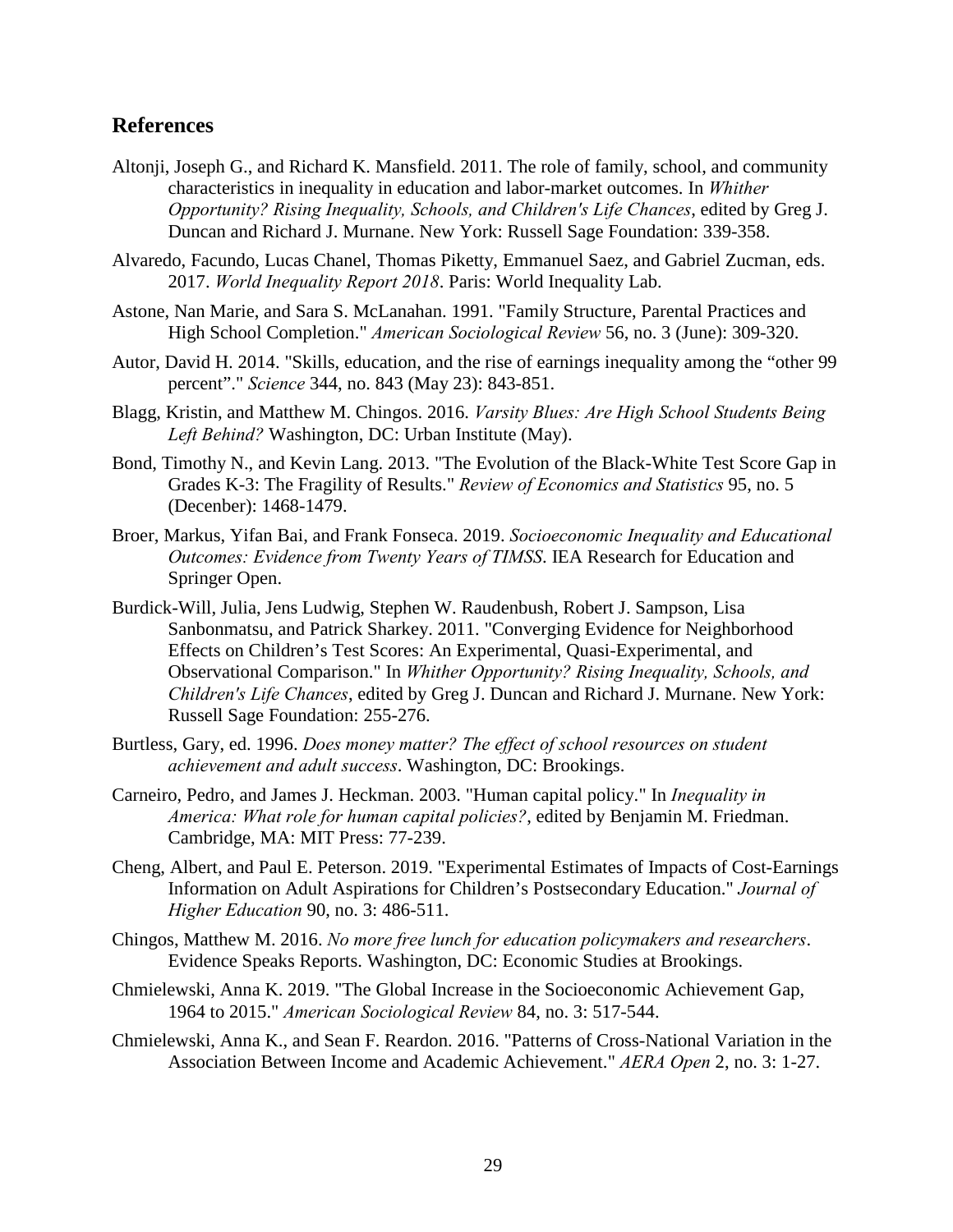- Coleman, James S., Ernest Q. Campbell, Carol J. Hobson, James McPartland, Alexander M. Mood, Frederic D. Weinfeld, and Robert L. York. 1966. *Equality of educational opportunity*. Washington, D.C.: U.S. Government Printing Office.
- Cross, Christopher T. 2014. *Political education: Setting the course for state and federal policy*. Second ed. New York, NY: Teachers College, Columbia University.
- Dahl, Gordon B., and Lance Lochner. 2012. "The Impact of Family Income on Child Achievement: Evidence from the Earned Income Tax Credit." *American Economic Review* 102, no. 5 (August): 1927-1956.
- Dorans, Neil J. 2008. *The Practice of Comparing Scores on Different Tests*. R&D Connections. Princeton, NJ: Educational Testing Service (August).
- Duncan, Greg J., Ariel Kalil, and Kathleen M. Ziol-Guest. 2017. "Increasing Inequality in Parent Incomes and Children's Schooling." *Demography* 54: 1603-1626.
- Duncan, Greg J., Pamela A. Morris, and Chris Rodrigues. 2011. "Does money really matter? Estimating impacts of family income on young children's achievement with data from random-assignment experiments." *Developmental Psychology* 47, no. 5 (September): 1263-1279.
- Duncan, Greg J., and Richard J. Murnane. 2014. *Restoring Opportunity: The Crisis of Inequality and the Challenge for American Education*. Cambridge, MA: Harvard Education Press.
- Duncan, Greg J., and Richard J. Murnane, eds. 2011. *Whither Opportunity? Rising Inequality, Schools, and Children's Life Chances*. New York: Russell Sage Foundation.
- Edsell, Thomas. 2012. "The Reproduction of Privilege." *New York Times*: March 12.
- Egalite, Ann J. 2016. "How Family Background Influences Student Achievement." *Education Next* 16, no. 2 (Spring): 70-78.
- Fetters, Williamn B., Peter S. Stowe, and Jeffrey A. Owings. 1984. *Quality of Responses of High School Students to Questionnaire Items*. High School and Beyond: A National Longitudinal Study for the 1980's. Washington, DC: National Center for Education Statistics (September).
- Figlio, David, and Susanna Loeb. 2011. "School accountability." In *Handbook of the Economics of Education, Vol. 3*, edited by Eric A. Hanushek, Stephen Machin, and Ludger Woessmann. Amsterdam: North Holland: 383-421.
- Friedman-Krauss, Allison H., W. Steven Barnett, G.G. Weisenfeld, Richard Kasmin, Nicole DiCrecchio, and Michelle Horowit. 2018. *The state of preschool 2017: State preschool yearbook*. Rutgers University.
- Ganzeboom, Harry B. G., and Donald J. Treiman. 2003. "Three internationally standardised measures for comparative research on occupational status." In *Advances in Cross-National Comparison, A European Working Book for Demographic and Socio-Economic Variables*, edited by J.H.P. Hoffmeyer-Zlotnik and C. Wolf. New York: Kluwer Academic Press: 159-193.
- Gould, Eric, Avi Simhon, and Bruce A. Weinberg. 2019. "Does Parental Quality Matter? Evidence on the Transmission of Human Capital Using Variation in Parental Influence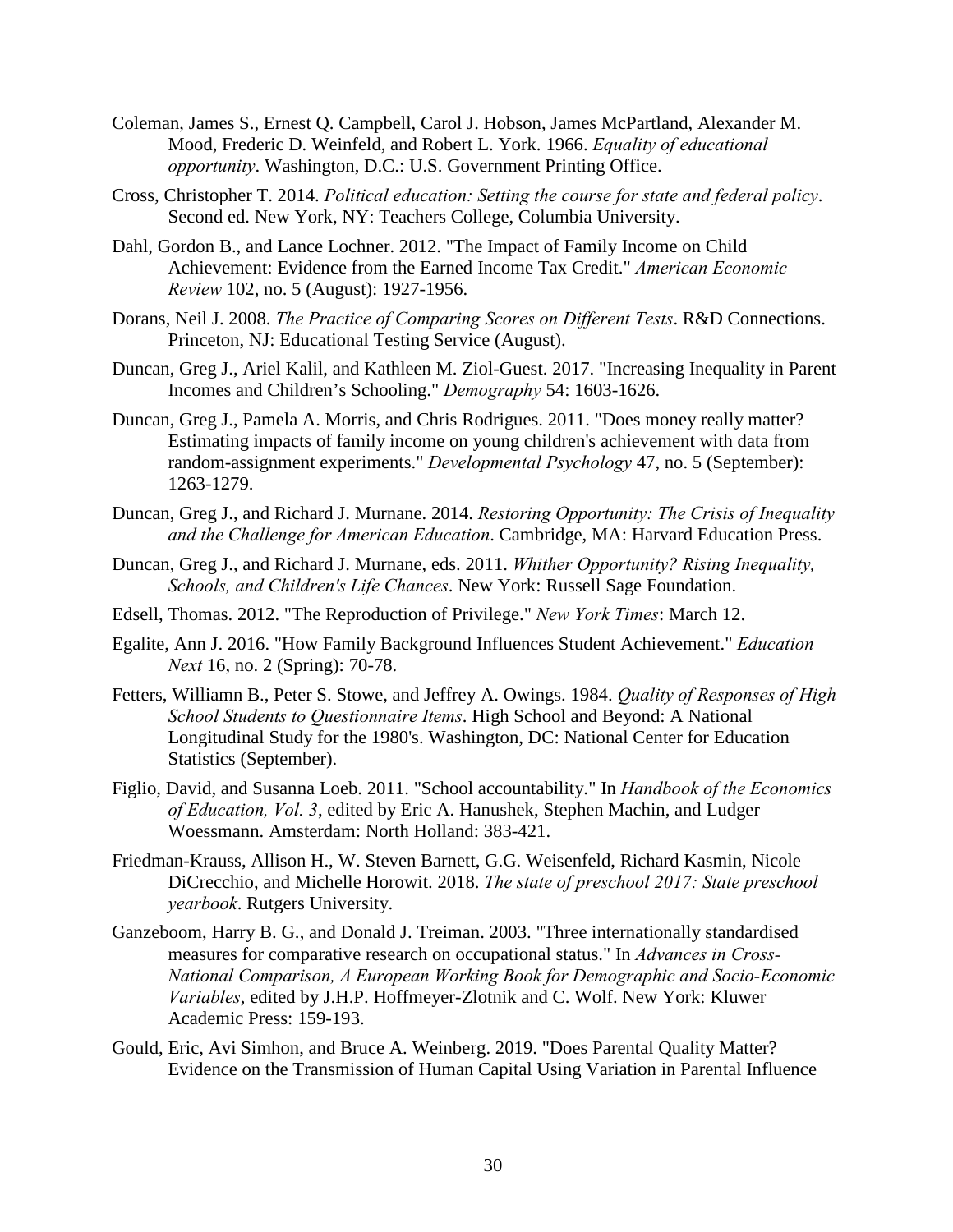from Death, Divorce, and Family Size." NBER Working Paper 25495. Cambridge, MA: National Bureau of Economic Research (January).

- Goyette, Kimberly A. 2008. "College for some to college for all: Social background, occupational expectations, and educational expectations over time." *Social Science Research* 37, no. 2 (June): 461-484.
- Greenberg, Erica. 2018. *New Measures of Student Poverty: Replacing Free and Reduced-Price Lunch Status Based on Household Forms with Direct Certification* Wasnington, DC: Urban Institute (November).
- Grissmer, David, Ann Flanagan, and Stephanie Williamson. 1998. "Why did the Black-white score gap narrow in the 1970s and 1980s?" In *The Black-white test score gap*, edited by Christopher Jencks and Meredith Phillips. Washington, DC: Brookings Institution Press: 181-226.
- Grissmer, David W., Sheila Nataraj Kirby, Mark Berends, and Stephanie Williamson. 1994. *Student achievement and the changing American family*. Santa Monica, CA: Rand Corporation.
- Guryan, Jonathan, Erik Hurst, and Melissa Kearney. 2008. "Symposia: Investment in Children: Parental Education and Parental Time with Children." *Journal of Economic Perspectives* 22, no. 3 (Summer): 23-46.
- Hanushek, Eric A., and Alfred A. Lindseth. 2009. *Schoolhouses, courthouses, and statehouses: Solving the funding-achievement puzzle in America's public schools*. Princeton, NJ: Princeton University Press.
- Hanushek, Eric A., Paul E. Peterson, Laura M. Talpey, and Ludger Woessmann. 2019. "The Unwavering SES Achievement Gap: Trends in U.S. Student Performance." NBER Working Paper 25648. Cambridge, MA: National Bureau of Economic Research (March).
- Hanushek, Eric A., and Margaret E. Raymond. 2005. "Does school accountability lead to improved student performance?" *Journal of Policy Analysis and Management* 24, no. 2: 297-327.
- Hanushek, Eric A., and Steven G. Rivkin. 2010. "Generalizations about using value-added measures of teacher quality." *American Economic Review* 100, no. 2 (May): 267-271.
- Hanushek, Eric A., Guido Schwerdt, Simon Wiederhold, and Ludger Woessmann. 2015. "Returns to skills around the world: Evidence from PIAAC." *European Economic Review* 73: 103-130.
- Hanushek, Eric A., Guido Schwerdt, Simon Wiederhold, and Ludger Woessmann. 2017. "Coping with change: International differences in the returns to skills." *Economic Letters* 153: 15-19.
- Hanushek, Eric A., and Ludger Woessmann. 2011. "The economics of international differences in educational achievement." In *Handbook of the Economics of Education, Vol. 3*, edited by Eric A. Hanushek, Stephen Machin, and Ludger Woessmann. Amsterdam: North Holland: 89-200.
- Hart, Betty, and Todd R. Risley. 1995. *Meaningful Differences in the Everyday Experience of Young American Children*. Baltimore, MD: Paul H. Brookes Publishing Co.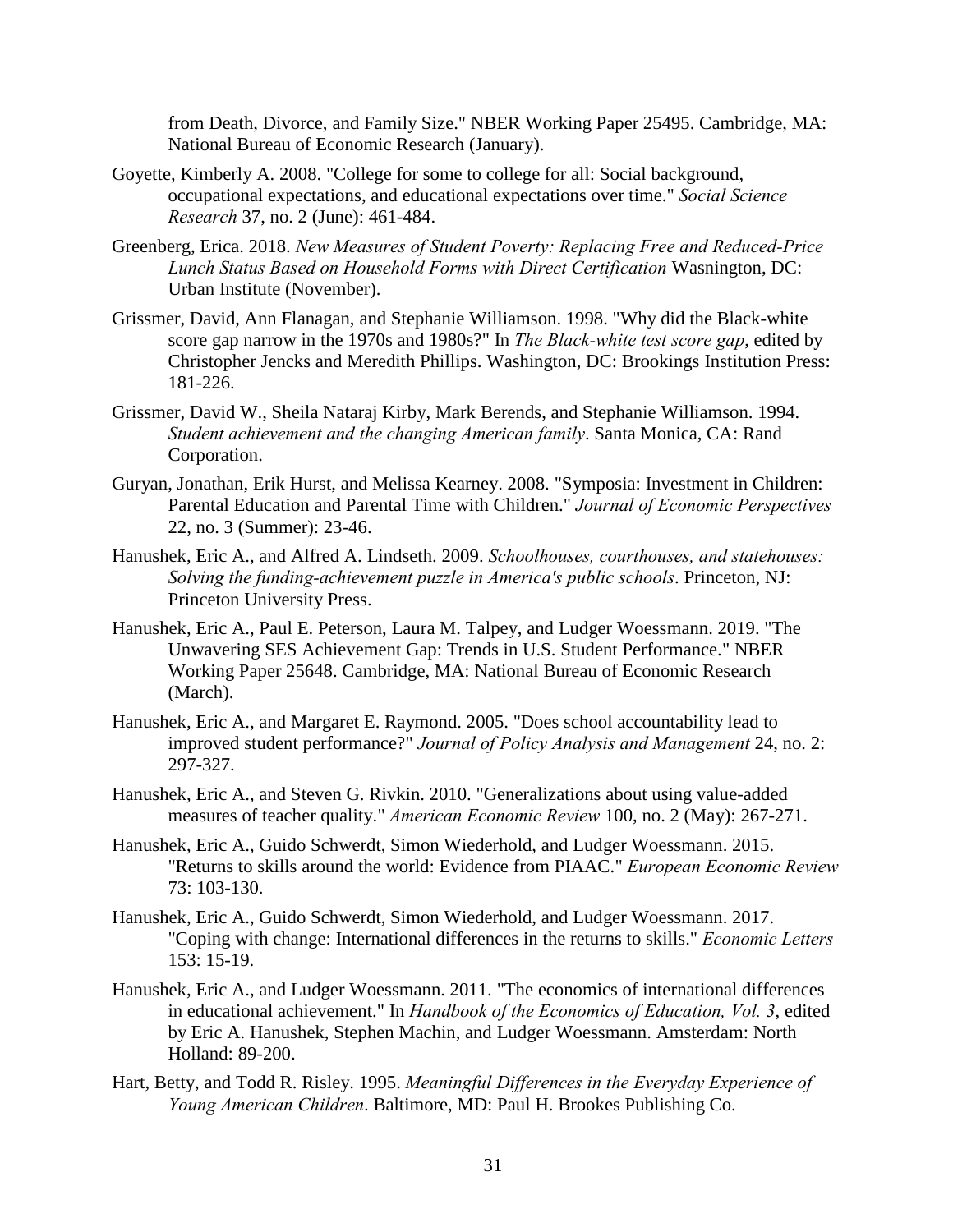- Hart, Betty, and Todd R. Risley. 2003. "The early catastrophe: The 20 million word gap by age 3." *American Educator* (Spring).
- Ho, Andrew Dean. 2009. "A Nonparametric Framework for Comparing Trends and Gaps Across Tests." *Journal of Educational and Behavioral Statistics* 34, no. 2 (June): 201-228.
- Hoff, Erika. 2003. "The Specificity of Environmental Influence: Socioeconomic Status Affects Early Vocabulary Development via Maternal Speech." *Child Development* 74, no. 5 (Sepember-October): 1368-1378.
- Holland, Paul W. 2002. "Two Measures of Change in the Gaps Between the CDFs of Test-Score Distributions." *Journal of Educational and Behavioral Statistics* 27, no. 1: 3-17.
- Jackson, C. Kirabo, Rucker C. Johnson, and Claudia Persico. 2016. "The Effects of School Spending on Educational and Economic Outcomes: Evidence from School Finance Reforms." *Quarterly Journal of Economics* 131, no. 1 (February): 157-218.
- Jacob, Brian A., and Tamara Wilder Linkow. 2011. "Educational Expectations and Attainment." In *Whither Opportunity? Rising Inequality, Schools, and Children's Life Chances*, edited by Greg J. Duncan and Richard J. Murnane. New York: Russell Sage Foundation: 133- 162.
- Jencks, Christopher, and Meredith Phillips, eds. 1998. *The black-white test score gap*. Washington, D.C.: The Brookings Institution.
- Kao, Grace, and Marta Tienda. 1998. "Educational Aspirations of Minority Youth." *American Journal of Education* 106, no. 3 (June): 349-384.
- Kaufman, Philip, and Kenneth A. Rasinski. 1991. *Quality of the Responses of Eighth-Grade Students in NELS:88*. National Education Longitudinal Study of 1988. Washington, DC: National Center for Education Statistics (September).
- Kayser, Brian D., and Gene F. Summers. 1973. "The Adequacy of Student Reports of Parental Ses Characteristics." *Sociological Methods & Research* 1, no. 3: 303-315.
- Krueger, Alan B. 2003. "Inequality, too much of a good thing." In *Inequality in America: What role for human capital policies?*, edited by Benjamin M. Friedman. Cambridge, MA: MIT Press: 1-75.
- Ladd, Helen F., ed. 1996. *Holding Schools Accountable: Performance-Based Reform in Education*. Washington, D.C.: The Brookings Institution.
- Lafortune, Julien, Jesse Rothstein, and Diane Whitmore Schanzenbach. 2018. "School Finance Reform and the Distribution of Student Achievement." *American Economic Journal: Applied Economics* 10, no. 2: 1-26.
- Lord, Frederic M. 1950. *Notes on comparable scales for test scores*. ETS REesearch Report Series. Princeton, NJ: Educational Testing Service (July 13).
- Magnuson, Katherine, and Jane Waldfogel, eds. 2008. *Steady gains and stalled progress: Inequality and the black-white test score gap*. New York: Russell Sage Foundation.
- Maxie, Tre. 2012. "Education Challenge for the Next 50 Years is the Achievement Gap." *Seattle Times*: September 28.
- Mayer, Susan E. 1997. *What money can't buy: Family income and children's life chances*. Cambridge, MA: Harvard University Press.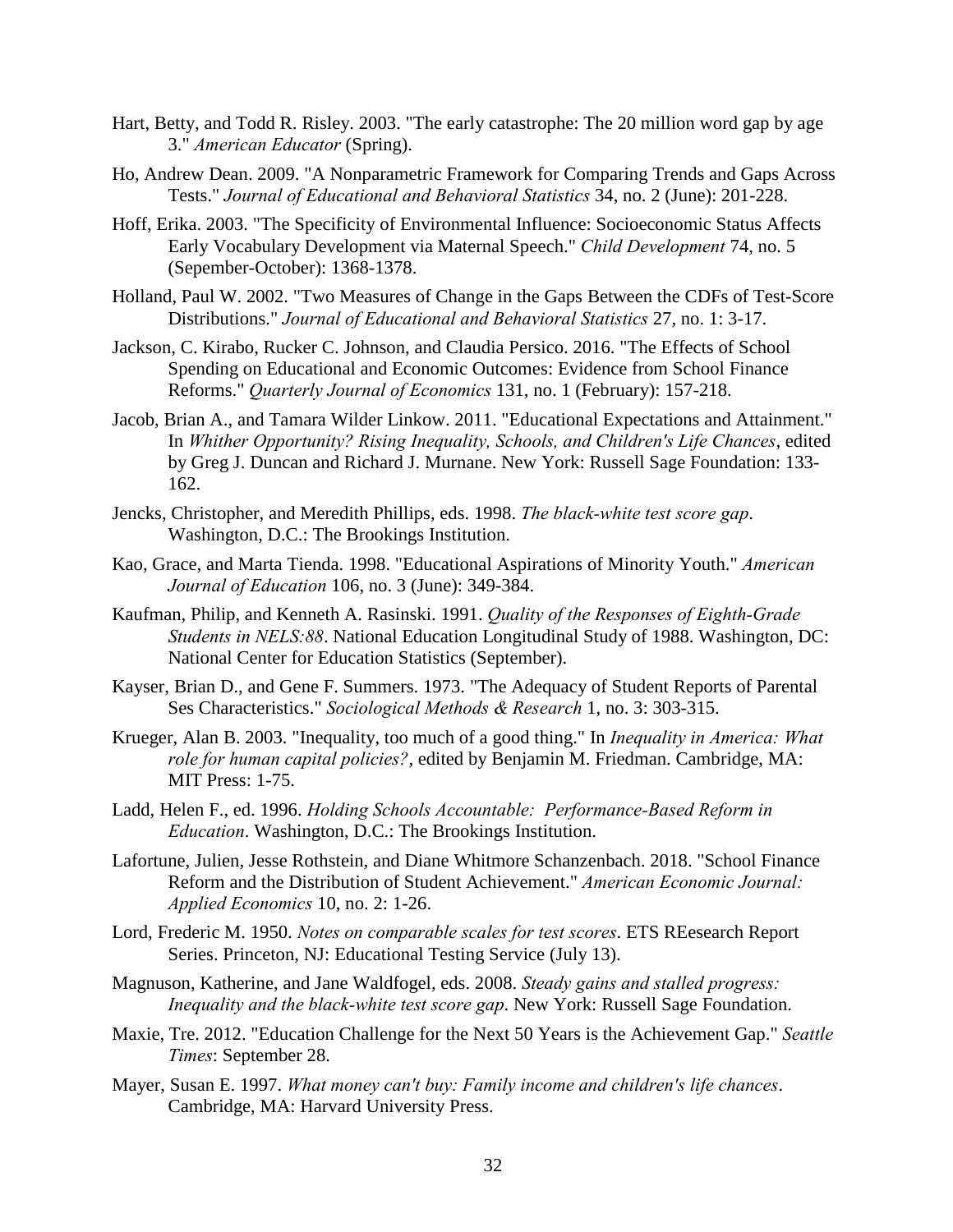- Morgan, Paul L., George Farkas, Marianne M. Hillemeier, and Steve Maczuga. 2017. "Replicated Evidence of Racial and Ethnic Disparities in Disability Identification in U.S. Schools." *Educational Researcher* 46, no. 6 (August/September): 305-322.
- Murray, Charles. 2012. *Coming apart: The state of white America, 1960-2010*. New York: Crown Forum.
- National Center for Education Statistics. 2012a. *Improving the Measurement of Socioeconomic Status for the National Assessment of Educational Progress: A Theoretical Foundation*. Washington, DC: National Center for Education Statistics (November).
- National Center for Education Statistics. 2012b. *Improving the Measurement of Socioeconomic Status for the National Assessment of Educational Progress: A Theoretical Foundation*. Washington, D.C.
- National Center for Education Statistics. 2013. *The Nation's Report Card: Trends in Academic Progress 2012*. Washington, DC: Institute of Education Sciences.
- Neff, Walter S. 1938. "Socioeconomic status and intelligence: A critical survey." *Psychological Bulletin* 35, no. 10 (December): 727-757.
- Nelson, Charles A., and Margaret A. Sheridan. 2011. "Lessons from Neuroscience Research for Understanding Causal Links Between Family and Neighborhood Characteristics and Educational Outcomes." In *Whither Opportunity? Rising Inequality, Schools, and Children's Life Chances*, edited by Greg J. Duncan and Richard J. Murnane. New York: Russell Sage Foundation: 27-46.
- Nielsen, Eric R. 2015. "The Income-Achievement Gap and Adult Outcome Inequality." Finance and Economics Discussion Series 2015-041. Washington, DC: Federal Reserve Board.
- OECD. 2017a. *PISA 2015 Results (Volume III): Students' Well-being*. Paris: Organisation for Economic Co-operation and Development.
- OECD. 2017b. *PISA 2015 Technical Report*. Paris: Organisation for Economic Co-operation and Development.
- OECD. 2018. *Equity in Education: Breaking Down Barriers to Social Mobility*. Paris: OECD Publishing.
- Perna, Laura W. 2006. "Studying College Access and Choice: A Proposed Conceptual Model." In *Higher Education: Handbook of Theory and Research*, edited by John C. Smart. Dordrecht: Springer Netherlands: 99-157.
- Peterson, Paul E. 2010. *Saving schools: From Horace Mann to virtual learning*. Cambridge, MA: Belknap Press of Harvard University Press.

Peterson, Paul E., and Martin R. West, eds. 2007. *School money trials*. Washington: Brookings.

- Putnam, Robert D. 2015. *Our kids: The American dream in crisis*. New York: Simon & Schuster.
- Reardon, Sean F. 2011a. "Appendix to: The widening academic achievement gap between the rich and the poor: New evidence and possible explanations." (mimeo) Stanford, CA: Stanford University.
- Reardon, Sean F. 2011b. The widening academic achievement gap between the rich and the poor: New evidence and possible explanations. In *Whither Opportunity? Rising*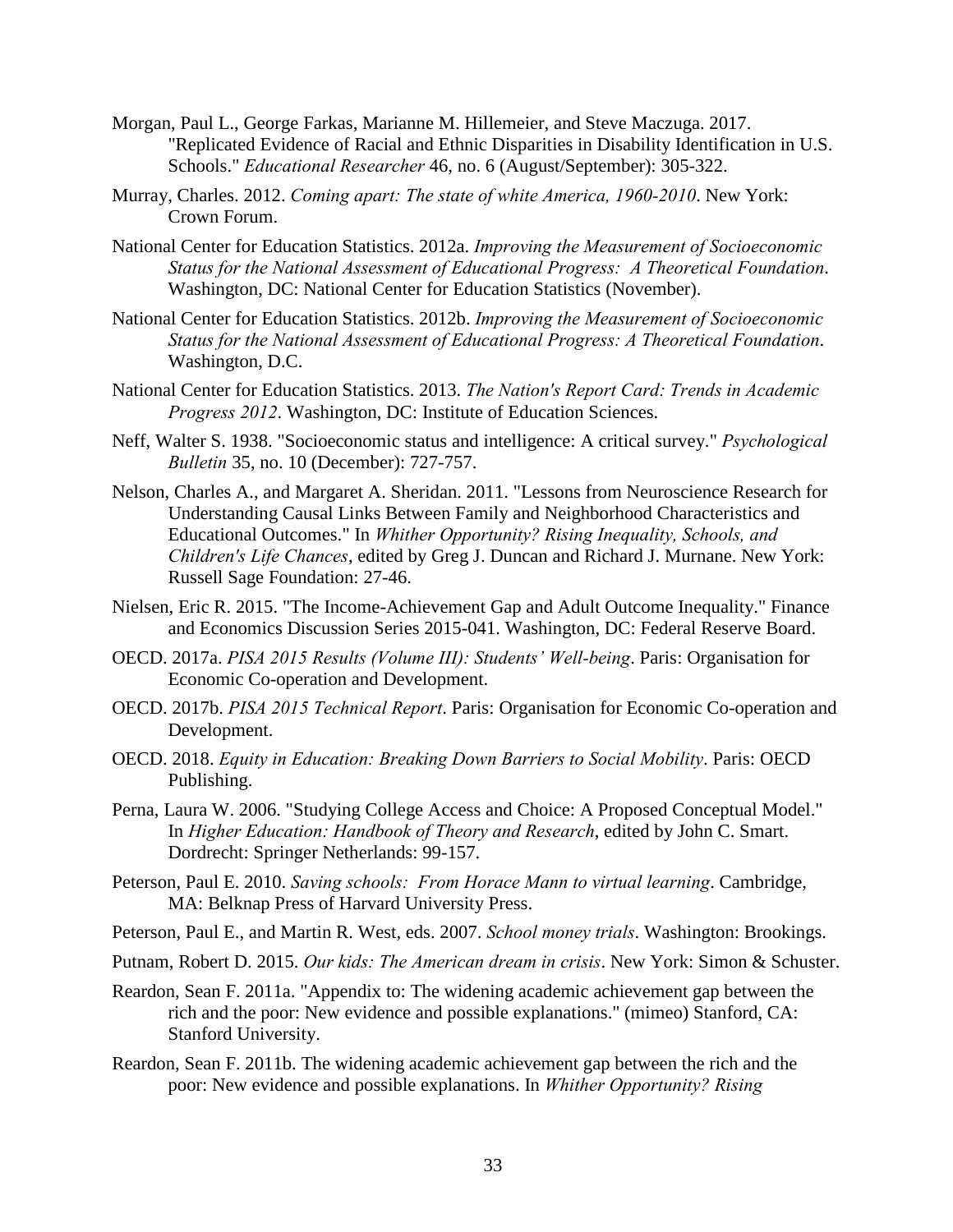*Inequality, Schools, and Children's Life Chances*, edited by Greg J. Duncan and Richard J. Murnane. New York: Russell Sage Foundation: 91-116.

- Reardon, Sean F., and Ximena A. Portilla. 2016. "Recent Trends in Income, Racial, and Ethnic School Readiness Gaps at Kindergarten Entry." *AERA Open* 2, no. 3: 1-18.
- Rees, Daniel I., and Joseph J. Sabia. 2010. "Sports participation and academic performance: Evidence from the National Longitudinal Study of Adolescent Health." *Economics of Education Review* 29, no. 5: 751-759.
- Rivkin, Steve G. 2016. "Desegregation since the Coleman Report: Racial composition of schools and student learning." *Education Next* 16, no. 2 (Spring): 29-37.
- Rivkin, Steven G., and Finis Welch. 2006. "Has school desegregation improved academic and economic outcomes for blacks?" In *Handbook of the Economics of Education*, edited by Eric A. Hanushek and Finis Welch. Amsterdam: North Holland: 1019-1049.
- Rothstein, Richard. 2004. *Class and schools: Using social, economic, and educational reform to close the black-white achievement gap*. Washington, DC: Economic Policy Institute.
- Saez, Emmanuel, and Gabriel Zucman. 2016. "Wealth inequality in the United States since 1913: Evidence from capitalized income tax data." *Quarterly Journal of Economics* 131, no. 2 (May): 519-578.
- Sirin, Selcuk R. 2005. "Socioeconomic Status and Academic Achievement: A Meta-Analytic Review of Research." *Review of Educational Research* 75, no. 3 (September): 417-453.
- Slesnick, Daniel T. 1993. "Gaining Ground: Poverty in the Postwar United States." *Journal of Political Economy* 101, no. 1 (February): 1-38.
- Smith, Marshall. 1972. "Equality of educational opportunity: the basic findings reconsidered." In *On equality of educational opportunity*, edited by Frederick Mosteller and Daniel P. Moynihan. New York: Random House: 230-342.
- Taverise, Sabrina. 2012. "Education Gap Grows Between Rich and Poor, Studies Say." *New York Times*: February 9.
- U.S. Department of Education. 2013. *Digest of Education Statistics 2012*. Washington, DC: National Center for Education Statistics.
- U.S. Department of Health and Human Services. 2018. NICHD Study of Early Child Care and Youth Development: Phase I, 1991-1994: Inter-university Consortium for Political and Social Research.
- Weissmann, Jordan. 2012. "Occupy Kindergarten." *Atlantic*: Feb. 11.
- White, Karl R. 1982. "The relation between socioeconomic status and academic achievement." *Psychological Bulletin* 91, no. 3: 461-481.
- Wilson, William Julius. 1987. *The truly disadvantaged: The innercity, the underclass, and public policy*. Chicago: University of Chicago Press.
- Wilson, William Julius. 2011. ""The Declining Significance of Race": Revisited & Revised." *Daedalus* 140, no. 2 (Spring): 55-69.
- Wilson, William Julius. 2012. *The declining significance of race: Blacks and changing American institutions*. 3rd ed. Chicago: University of Chicago Press.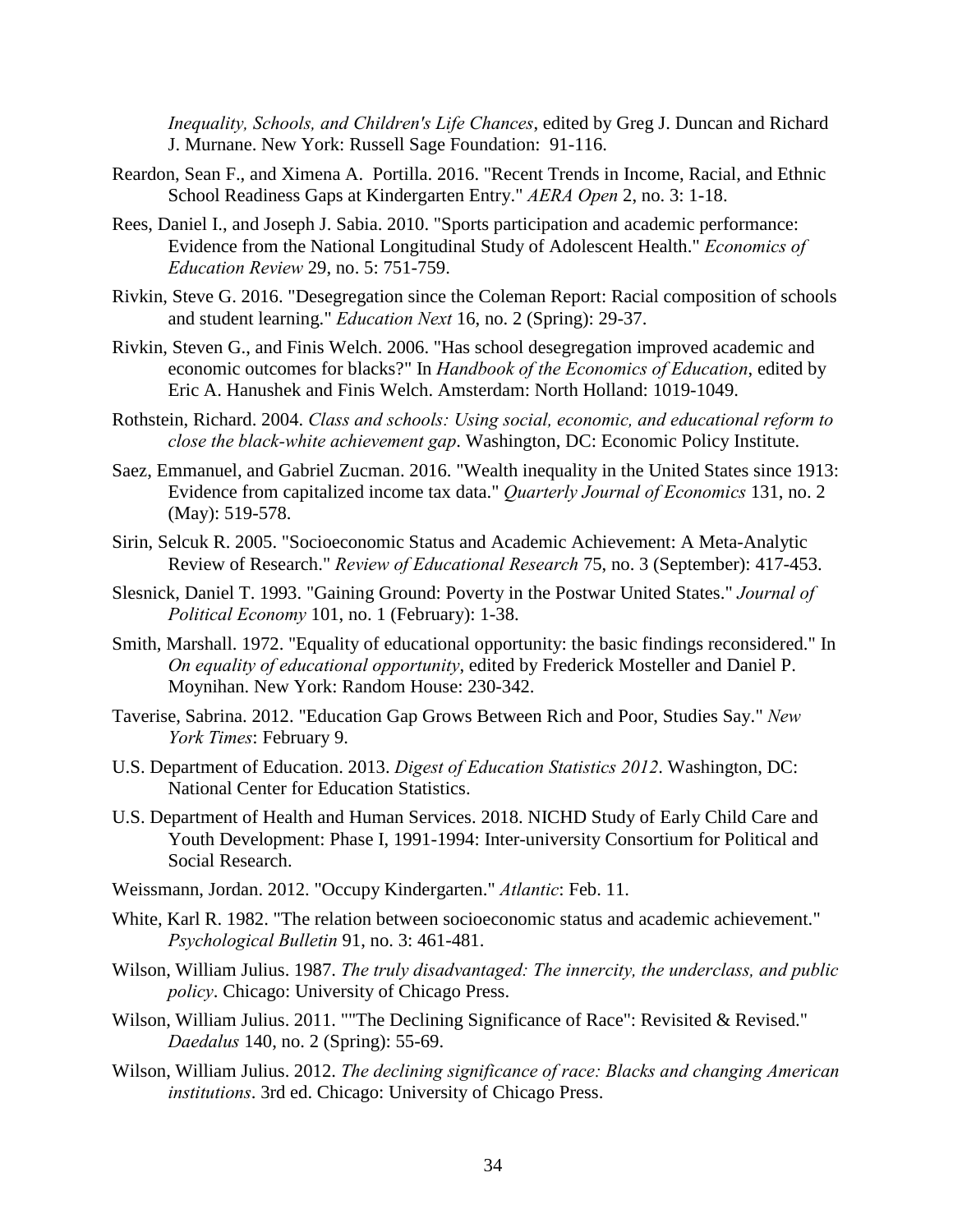## **Appendix A: Measuring Socio-economic Status**

To be able to observe percentiles of the SES distribution in each survey and year, we construct a continuous measure of SES. A single composite measure of SES allows us to identify the interquartile range of the SES distribution, which provides a clearer picture of the impact of SES on student achievement than the use of ever-changing categorical groups. None of the intertemporally linked surveys include indicators of earned income or other household receipts other than the free and reduced-price lunch indicators in NAEP surveys, and only the PISA survey contains information on parental occupation. Thus, we measure SES by use of an index that includes levels of parental educational attainment and the amount and variety of durable and educational goods available within the household. In a separate survey with parentreported income data, the index is highly correlated with an estimate of permanent income.

## **The PISA Index of Economic, Social, and Cultural Status (ESCS)**

Across the different PISA waves, the OECD provides a measure of socio-economic status called the PISA Index of Economic, Social, and Cultural Status (ESCS). The ESCS, according to the PISA 2015 Technical Report, is "a composite score built by the indicators parental education (*pared*), prestige of the occupation of the parent with the highest occupational ranking (*hisei*), and home possessions (*homepos*) including books in the home via principal component analysis (PCA)…. The rationale for using these three components was that socio-economic status has usually been seen as based on education, occupational status and income. As no direct income measure has been available from the PISA data, the existence of household items has been used as a proxy for family wealth" (OECD (2017b)).

To compute the ESCS index, PISA uses a combination of highest parental education (in years), parental occupation (transformed into an International Socio-Economic Index of Occupational Status (ISEI), see Ganzeboom and Treiman (2003)), and home possessions (derived from ten to fifteen yes/no questions such as "Do you have a desk to study at in your home?" and three to five questions such as "How many cars do you have at your home? (None, one, two, three or more)", see Appendix Table A4 for further examples). PISA standardizes the three variables, performs a PCA, and defines ESCS as the component score for the first principal component. Materials in the home included in PISA 2000 included the following: dishwasher, own bedroom, educational software, a link to the Internet, a dictionary, a quiet place to study, a

A1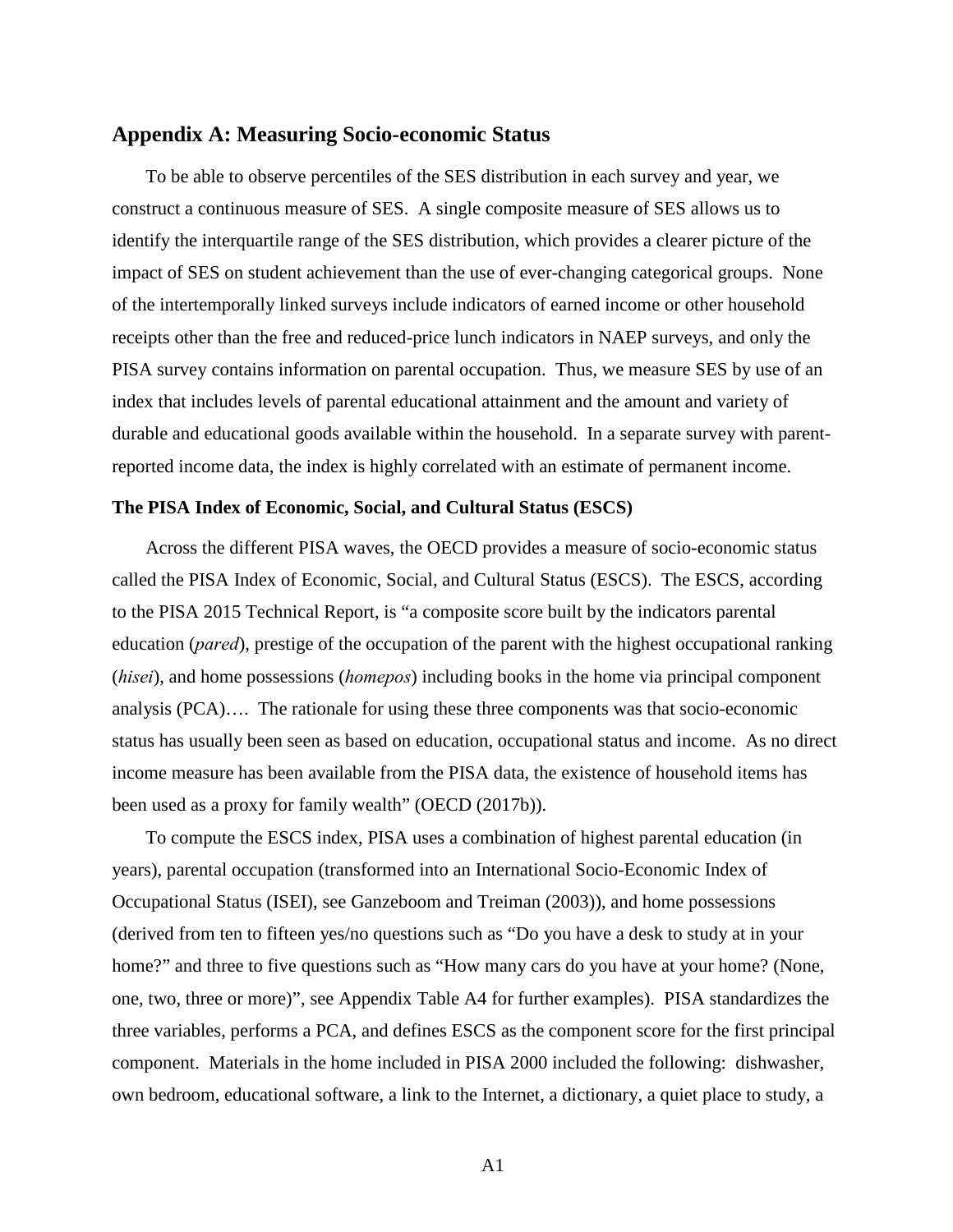desk, textbooks, classic literature, books of poetry, and works of art. In PISA 2015, the items included the number of personal computers and cell phones in the home.

The benefit of using this method to investigate trends by socio-economic status, rather than simply using one or a combination of categorical variables like eligibility for national school lunch programs, parent education, or books in home, is that it can account for changes in the share of students within these categories over time. In any of these categorical variables, shifts in culture and technology can alter the distribution of students between categories over time, reducing the validity of their use as proxies for SES. For example, the proportion of students having no books in their home versus over 200 books in their home has changed dramatically during the past fifteen years (Appendix Figure A11, Panel A). Meanwhile, the proportion of children with internet access has increased to almost 100 percent, rendering the variable useless if used on its own (Panel B).

### **Our SES Index**

In the construction of our SES index, we follow closely the spirit of PISA's ESCS index, making appropriate adjustments to enable implementation in all our four surveys. Neither NAEP nor TIMSS provide a similar index, although NAEP is considering adding a similar measure to their series (see National Center for Education Statistics (2012b)). Therefore, we construct a comparable SES index for the four underlying surveys ourselves. While we make adjustments to synchronize with the other surveys in our analysis that do not include all the information available in PISA, using the PISA data we show that our SES index is highly correlated with PISA's ESCS index.

Our SES index differs from the PISA ESCS index in the following ways.

*Parental education.* Instead of using the highest parental education in years (*pared*), we use the categorical variable of highest parental education (*hisced*) to construct our index. *Hisced* and *pared* have the exact same distribution, but instead of being measured in years of education, *hisced* is measured categorically on the International Standard Classification of Education (ISCED). We choose to use *hisced* instead of *pared* for consistency with the other two assessments, which both measure highest parental education on the ISCED scale, so that we do not have to rely on a potentially error-prone transformation into years of education.

In all LTT-NAEP and Main-NAEP waves, parental education is measured in four categories (see Appendix Table A4). PISA always uses seven categories. TIMSS mostly uses five

 $A<sub>2</sub>$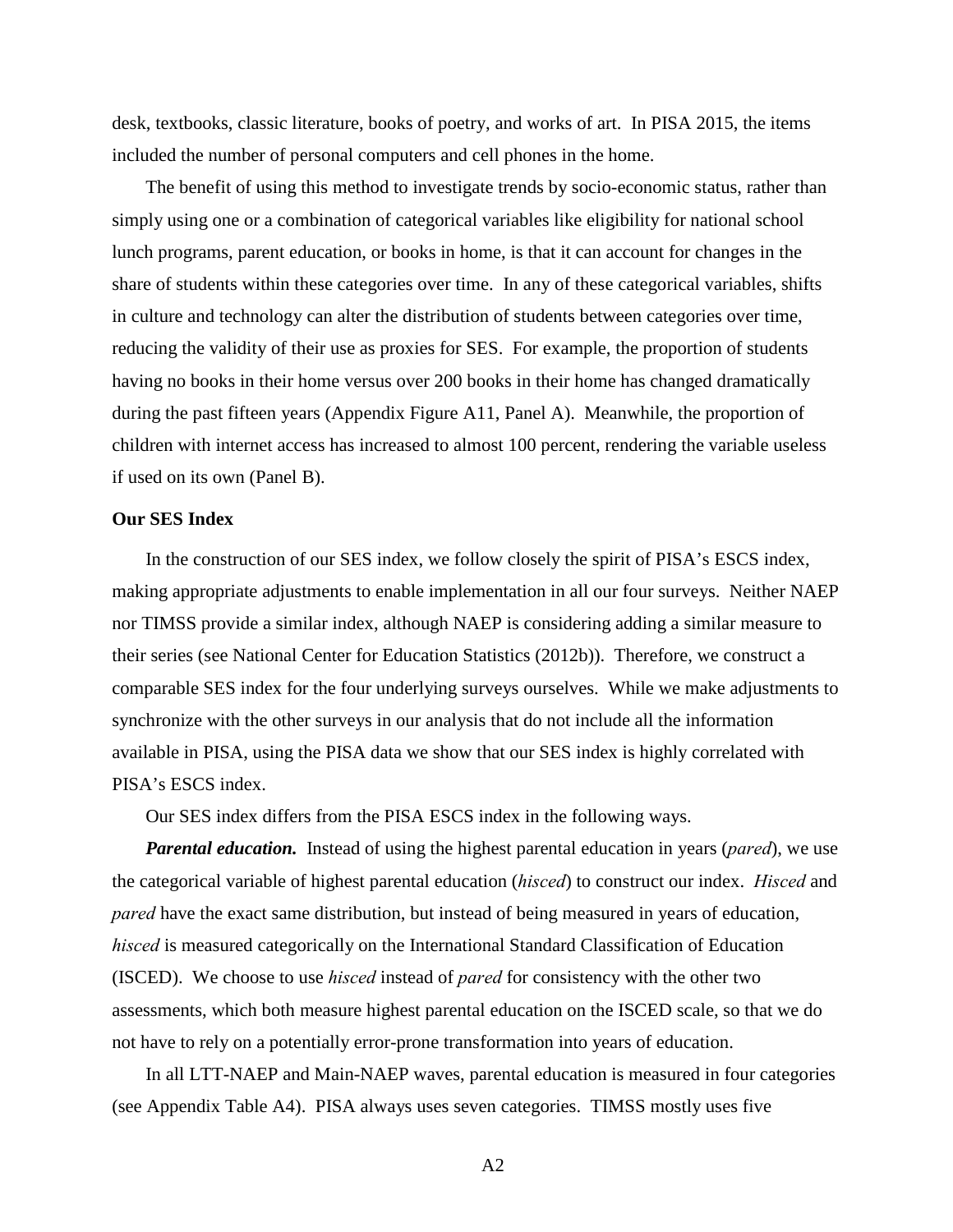categories, with the exceptions of the first two waves, where it is three and four categories, respectively.

*Parental occupation.* Unlike PISA, the student questionnaires in NAEP and TIMSS do not include measures of the parents' occupations that would allow for estimating occupational prestige (*hisei*). We therefore exclude measures of parents' occupations from our index. Though it is unfortunate to lose this element in our measure of socio-economic status, the category is largely redundant of the education and income items that remain in the index, as the prestige of an occupation is estimated from the education and income of the average member of the occupation. Estimations of the SES-achievement gap in the PISA data set closely resemble estimates obtained when PISA's ESCS index is employed (see below).

*Home possessions.* To create ESCS, the OECD uses an index of home possessions (*homepos*) which is "a summary index of all household and possessions items" (OECD (2017b)). NAEP and TIMSS include similar questions about students' home possessions, but they do not provide a summary index. For all estimations of SES, we therefore use a simple sum of the home possessions variables as our indicator of home possessions (*homepos*). That is, we simply add up each of the home possessions students report owning (across both dichotomous and categorical questions) and use this number as our *homepos* variable in the specific survey and year. [35](#page-37-0)

There is some variation in the number of available categories of home-possession items, in particular between the two NAEP assessments and the two international assessments but also within assessment regimes over time. In LTT-NAEP, the number of home-possession items is four in the first two 1970s waves, up to eleven in the next two waves, down to four and six in the subsequent two, and steady at seven ever since 1998. In Main-NAEP, it is between four and six in the 1990s, between five and eight in the 2000s, and between six and nine in the 2010s. The available information on home-possession items is much larger in TIMSS and PISA throughout. In TIMSS, it is twenty in the two waves of the 1990s and between eleven and thirteen in the subsequent four waves. In PISA, it is 38 in 2000, 28 in 2003, and between 44 and 46 in the

<span id="page-37-0"></span><sup>&</sup>lt;sup>35</sup> Because some home possessions variables are missing for some students, we also considered computing *homepos* as a ratio of owned items to known items. In this case, *homepos* would be the sum of items possessed divided by the number of non-missing items. We did not make this adjustment, as it had a slightly lower correlation with the ESCS index.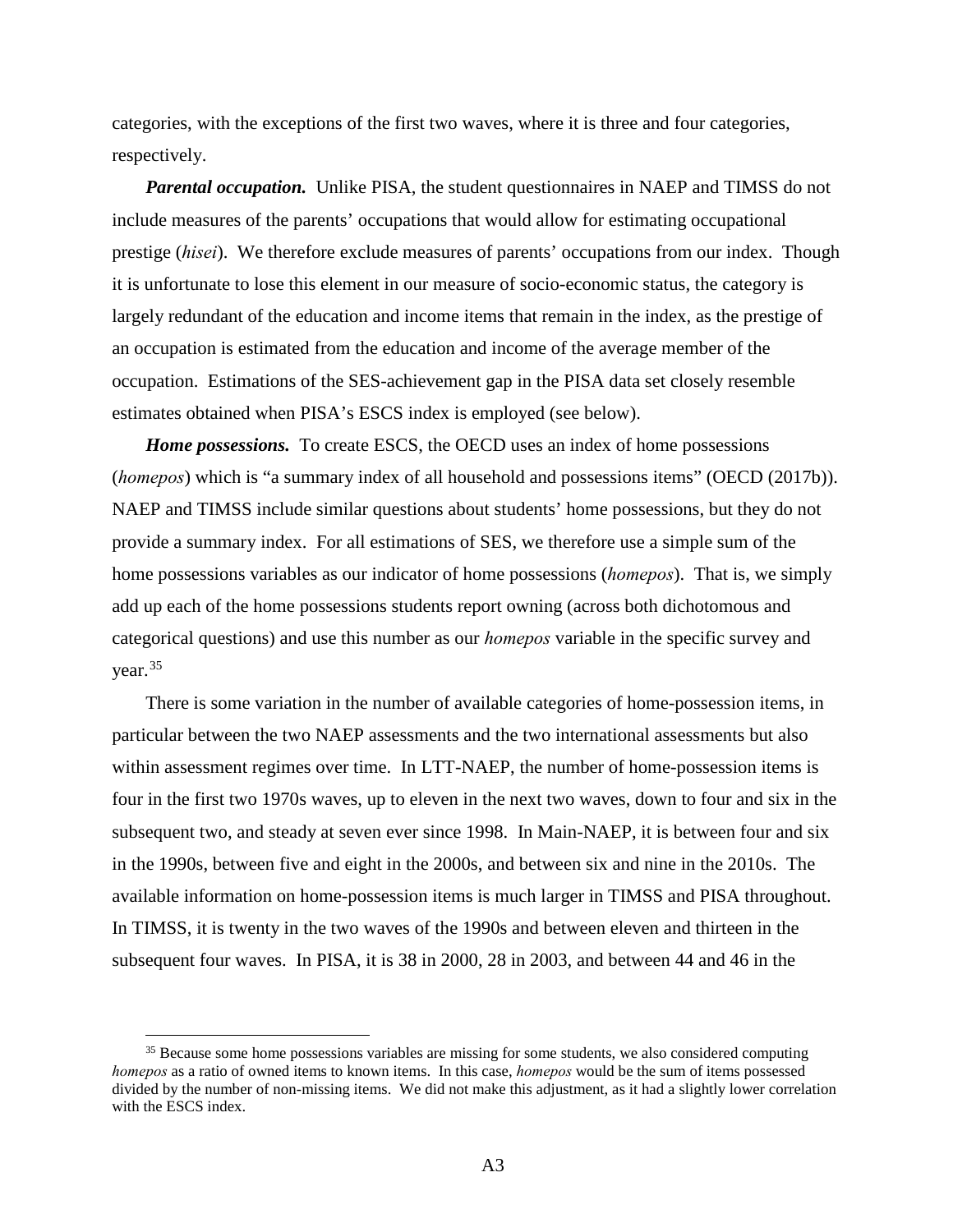subsequent four waves (all reported numbers refer to the sum of possible item counts across the dichotomous and categorical questions; see Appendix Table A4 for examples).<sup>[36](#page-38-0)</sup>

*Construction of the index.* Using *homepos* and *hisced*, we simply follow the ESCS construction process of performing PCA and assigning each student the first principal component as a composite score.

In the construction, we differ slightly from the ESCS process in the treatment of missing variables. The OECD treats missing variables in the following way: "For students with missing data on one out of the three components, the missing variable was imputed . Regression on the other two variables was used to predict the third (missing) variable, and a random component was added to the predicted value. If there were missing data on more than one component, ESCS was not computed and a missing value was assigned for ESCS" (OECD (2017b)). As this method requires the assumption of a positive, linear relationship among the variables and in any case only applied to 2 percent of the observations, instead of imputing missing variables we choose to discard them from the analysis.

*Comparing our SES index to the PISA ESCS index.* The joint impact of these alterations is the construction of an index that remains highly correlated with the PISA ESCS index. When we calculate both our SES index and PISA's ESCS index within the same PISA data set, the overall correlation between the two is 0.876. It ranges from 0.87 to 0.91 when broken down by years.

Because we are interested in examining trends for students at the tails of the distribution, we compare trends in the top and bottom quartiles, respectively, in PISA using both the ESCS and our SES index. No qualitatively significant differences between the trends estimated by the two indices are observed (see Appendix Figure A2).

# **SES Index and Earned Income**

 $\overline{a}$ 

To estimate the relationship between our index and family income, we use data from the 1988 and 2002 Education Longitudinal Study (ELS), which contain home possessions variables (quite similar to those in PISA), parent education, and income. Annual income, obtained from

<span id="page-38-0"></span><sup>&</sup>lt;sup>36</sup> Note that because our main analysis excludes test administrations where the top category of the constructed SES index includes more than a quarter of the population, most of the test administrations with very few homepossession items are not included in our main analysis. In particular, with the exception of only one test administration that has four home-possession items, all test administrations included in our main analysis have at least six home-possession items.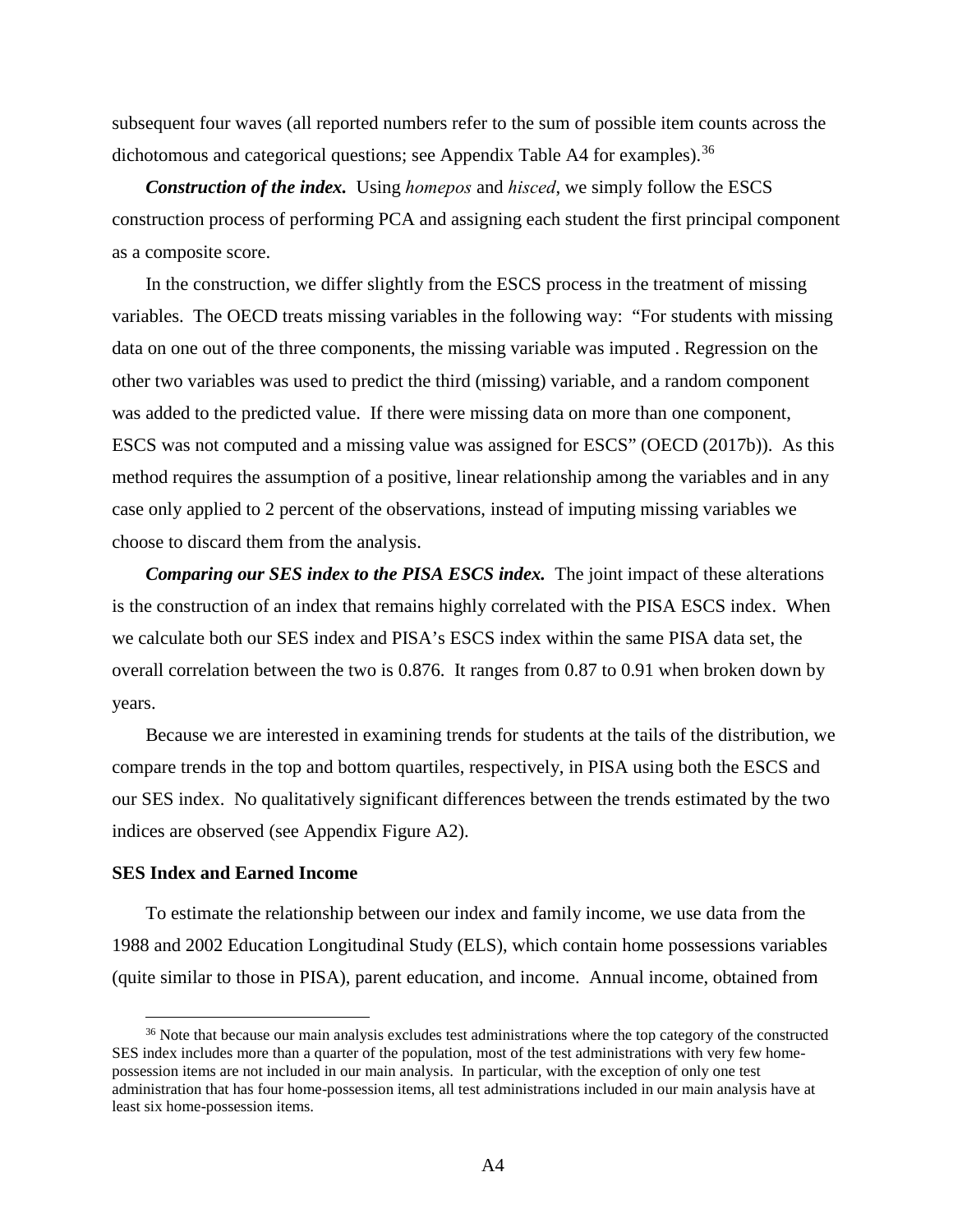parent questionnaires, is defined as "total family income from all sources [for the previous calendar year]", reported in thirteen categories ranging from "None" to "\$200,001 or more." In the 1988 ELS, family income is available on the base year survey (1987 income) and on the second follow-up survey (1991 income). We built the SES index in the same way as in our main analysis (using parental education and home possessions).

The correlation between the SES index and reported family income is displayed in Appendix Table A6. The two variables are strongly but not perfectly correlated. Interestingly enough, at 0.66 the SES index is more highly correlated with the average of the annual earnings estimates obtained in 1987 and 1991 than with either of the annual estimates, suggesting that the average is a better measure of permanent income, a concept similar to socio-economic status.[37](#page-39-0)

<span id="page-39-0"></span><sup>&</sup>lt;sup>37</sup> Using 2002 ELS data, where family income is available only on the base year survey (2001 income), the correlation between the SES index and reported income is 0.503.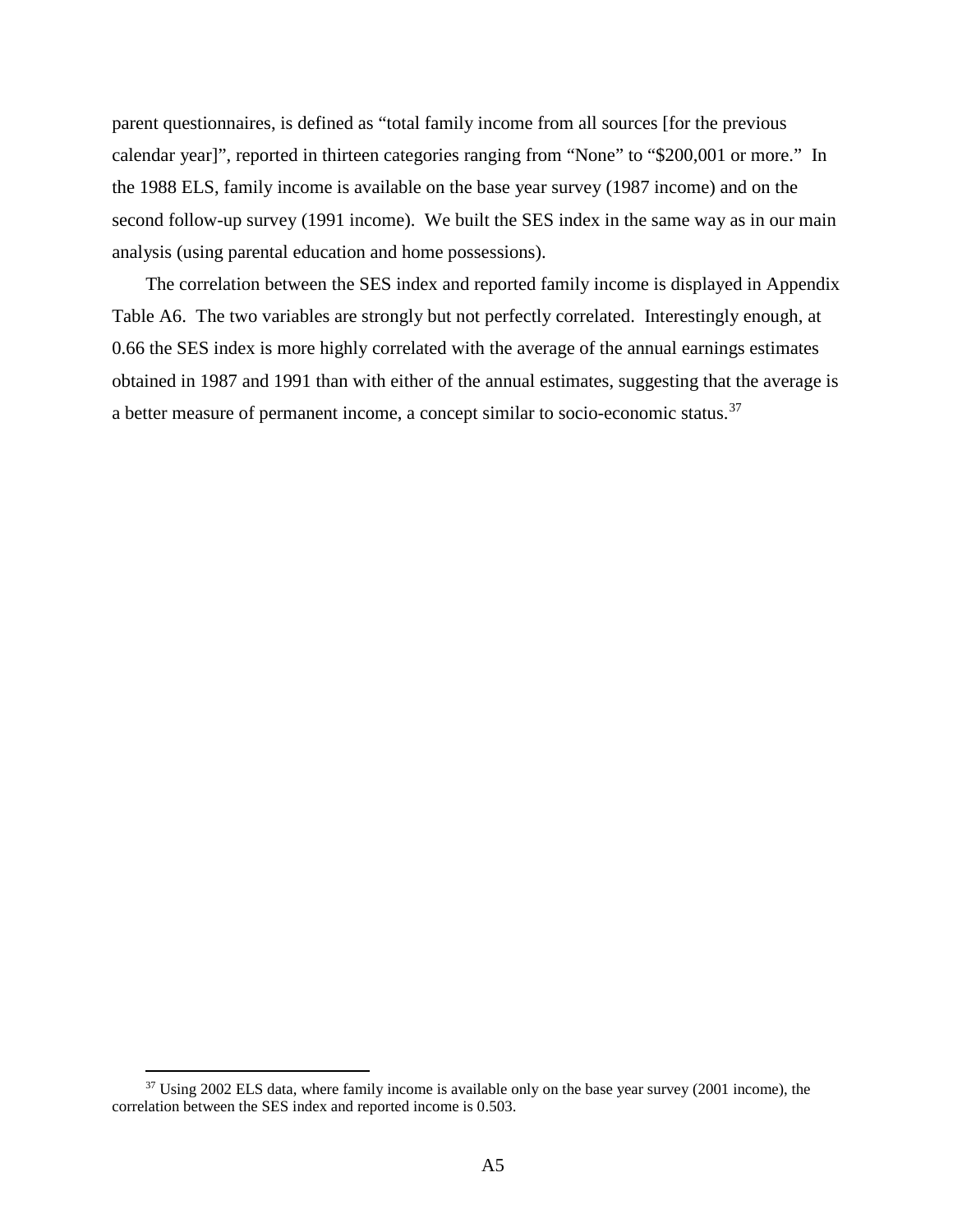# **Appendix B: Comparison with Reardon (2011b)**

Our results differ from those reported by Reardon (2011b), who finds rapidly growing SES gaps when SES is measured with parental income indicators. In this Appendix, we reconcile our findings with his by showing that the difference in results is due to systematic measurement errors in his analysis. When a trend line is estimated from the studies in his analysis less prone to measurement error, no upward trend in the SES-achievement gap is detected.

Reardon estimates trends in the income-achievement gap for cohorts born between 1942 and 2001 from observations of average math and reading test performance obtained from "twelve nationally representative" samples of students of various ages. Appendix Table A5 provides a list of the included databases and their acronyms which we use here. The underlying databases were selected by Reardon because they were accompanied by surveys that included student- or parent-provided data on household income (p. 93) along with student achievement test information.

Within each data set, Reardon computes a value of the achievement gap between students at the 90<sup>th</sup> percentile of the income distribution and those at the  $10<sup>th</sup>$  percentile from a cubic regression of achievement on parental income.<sup>38</sup> He treats every age cohort within each test administration as an independent observation, giving him 20 estimates of math performance gaps and 26 of reading performance gaps. These are the data points for the subsequent trend analysis.

He uses a quadratic equation to estimate the trend for these SES-achievement gaps by subject over the entire time period and a linear equation to estimate the trend between 1974 and 2001. He finds that the "achievement gaps [between those at the  $90<sup>th</sup>$  and the  $10<sup>th</sup>$  percentiles of the income distribution] among children born in 2001 are roughly 75 percent larger than the estimated gaps among children born in the early 1940s" (p. 95).

Reardon (2011b) himself expresses concern "that the trend in the estimated gaps for the earliest cohorts, those born before 1970, is not as accurately estimated as the later trend. ... Family income was reported by students rather than by a parent … [and they] are school-based samples of students in high school [that] exclude dropouts, who are disproportionately lowincome and low-achieving" (pp. 95-96). He is more confident that the trend has shifted upward for cohorts born between 1970 and 2001. Between 1974 and 2001, "the income achievement

<span id="page-40-0"></span> $38$  Issues related to extrapolating the observed SES percentiles are discussed in Appendix C and present an additional component of measurement error.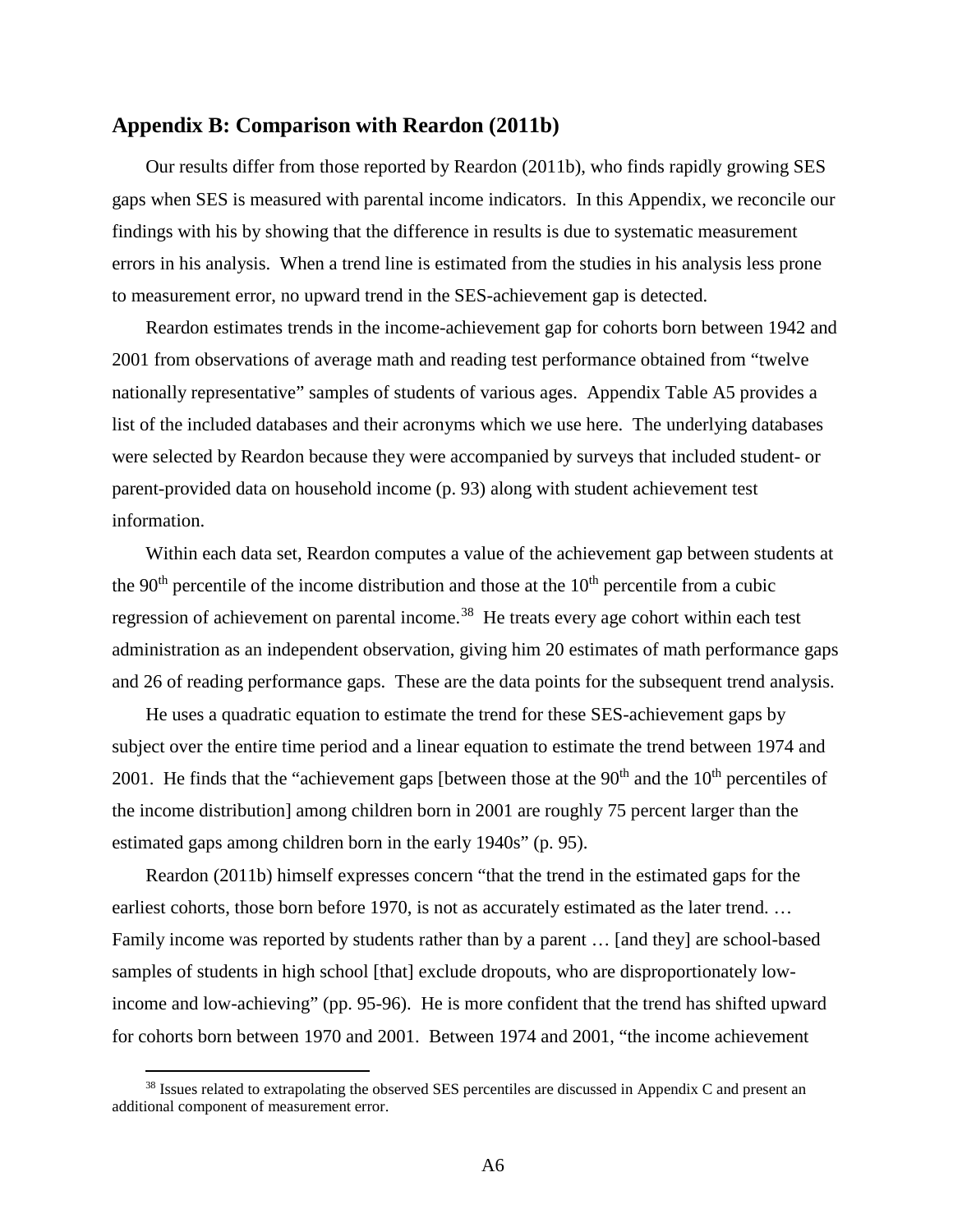gap has grown by roughly 40 to 50 percent …, a very sizeable increase" (p. 97). Elsewhere, he describes this increase as "roughly 30 to 40 percent" (p. 93). Unfortunately, his analysis does not reflect the overall impact of the data problems, many of which he himself identifies in an appendix (Reardon (2011a)).

There are two strands of evidence indicating that the perceived trends are not real but instead are a function of measurement error. First, in a significant portion of constructed gaps household income is very poorly measured; in another portion the test instruments themselves are quite suspect; and in a final set survey sampling and missing data become serious issues. When surveys at high risk of serious measurement error are excluded, no upward trend in the incomeachievement gap is observed. Second, comparisons of gap differences among psychometrically matched observations that cover the relevant period of supposed steep gap increases reveal no upward trend.

#### **Data Quality Issues**

Survey researchers have not found it easy to collect accurate data on family income, the independent variable in the regressions that Reardon uses to create the gap estimates for each survey. As discussed in section 2.1 above, the challenge is especially large when household income is estimated from student-provided information (Kayser and Summers (1973); Fetters, Stowe, and Owings (1984); Kaufman and Rasinski (1991)).

In Reardon's analysis, seven of the eight earliest estimations of the income-achievement gap are based upon "family income … reported by students rather than by a parent" (p. 95). Given the dependence on student reports, it is almost certain that these seven observations measure the income-achievement relationship with much greater error than the subsequent studies that collect income information directly from parents. In the construction of observations for SESachievement gaps, these errors will bias the income-achievement relationship toward zero and will yield downward-biased data points on gaps. The improvement in data collection techniques over time then contributes to the appearance of a rising income-achievement gap when none exists.

Six of his twelve surveys are plagued with serious problems and clearly do not meet current scientific quality standards. Importantly, these surveys introduce systematic measurement error into the subsequent trend estimation based upon them. From the information provided in

A7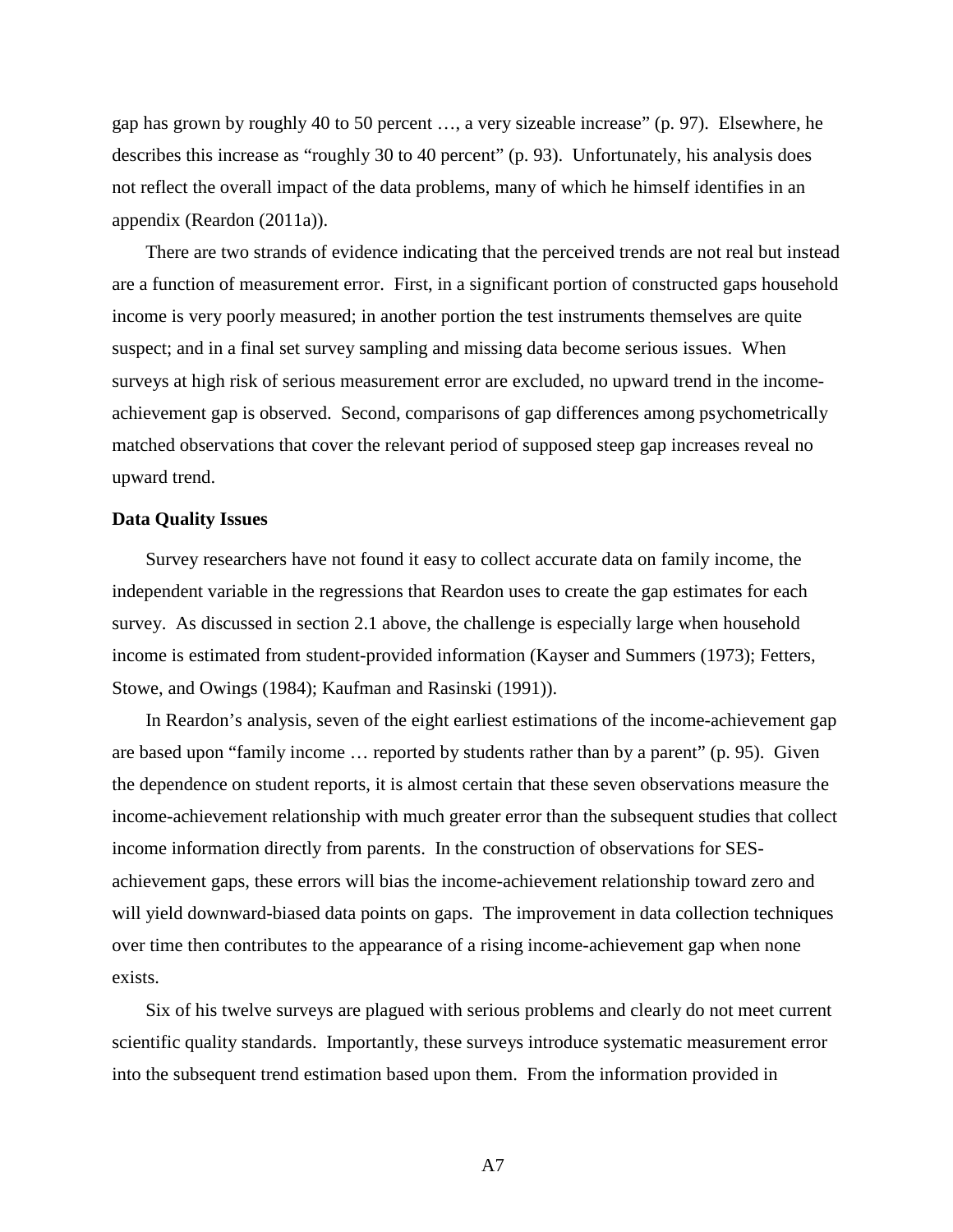Reardon (2011a, 2011b) and the online descriptions, these surveys do not provide reliable data points but nonetheless have a decided influence on the shape of the estimated trend line.

## *Project Talent*

Talent, the earliest survey, provides estimated gaps for four cohorts born in 1942-1945. It uses student-provided estimates of family income, employing five income categories.<sup>39</sup> While there are questions about the sampling in the Talent survey, the largest concerns relate to nonresponse rates to the question concerning family income. No less than 54 percent of the freshmen, 50 percent of the sophomores, 45 percent of the juniors, and 39 percent of the seniors chose not to "guess"—the word used in the survey—the answer to the family income question.

For the early Talent cohorts born in the early forties, Reardon reports income-achievement gaps in reading and math of approximately 0.75 s.d. Only Prospect, which has its own measurement problem (see below), reports gaps of a similarly low magnitude.

## *National Longitudinal Study of 1972 (NLS)*

The National Longitudinal Study of 1972 was an early survey conducted by the National Center for Education Statistics. It was designed to follow a sample of high-school seniors of the Class of 1972 into the labor market and college. Like Talent, its parental-income measure came from sampling the students, who place estimated income into one of ten categories.<sup>40</sup> Twentyone percent of the respondents chose not to respond to this question.

### *High School and Beyond (HS&B)*

 $\overline{a}$ 

The High School and Beyond study collected income data for birth cohorts in 1962 and 1964. An important element of these surveys was a 15 percent sample that collected income data from both a parent and the student. These data were particularly important in the analysis because they provided estimates of the impact of student-provided income data. Unfortunately, the parent-provided income data lacked face validity, being considerably above the comparable

<span id="page-42-0"></span> $39$  As discussed in Appendix C, the impact of having just five categories depends on where these categories cut the income distribution. Reardon (2011a) considers the impact of differing numbers of categories that are evenly spaced across the income distribution. Actual survey data on categorical income, however, is almost certainly going to have unevenly spaced data categories with limited observations in the tails of the distribution.

<span id="page-42-1"></span><sup>&</sup>lt;sup>40</sup> The top household income category in the NLS survey was income greater than \$18,000. From the CPS, 16 percent of households had incomes that would be included in this top category.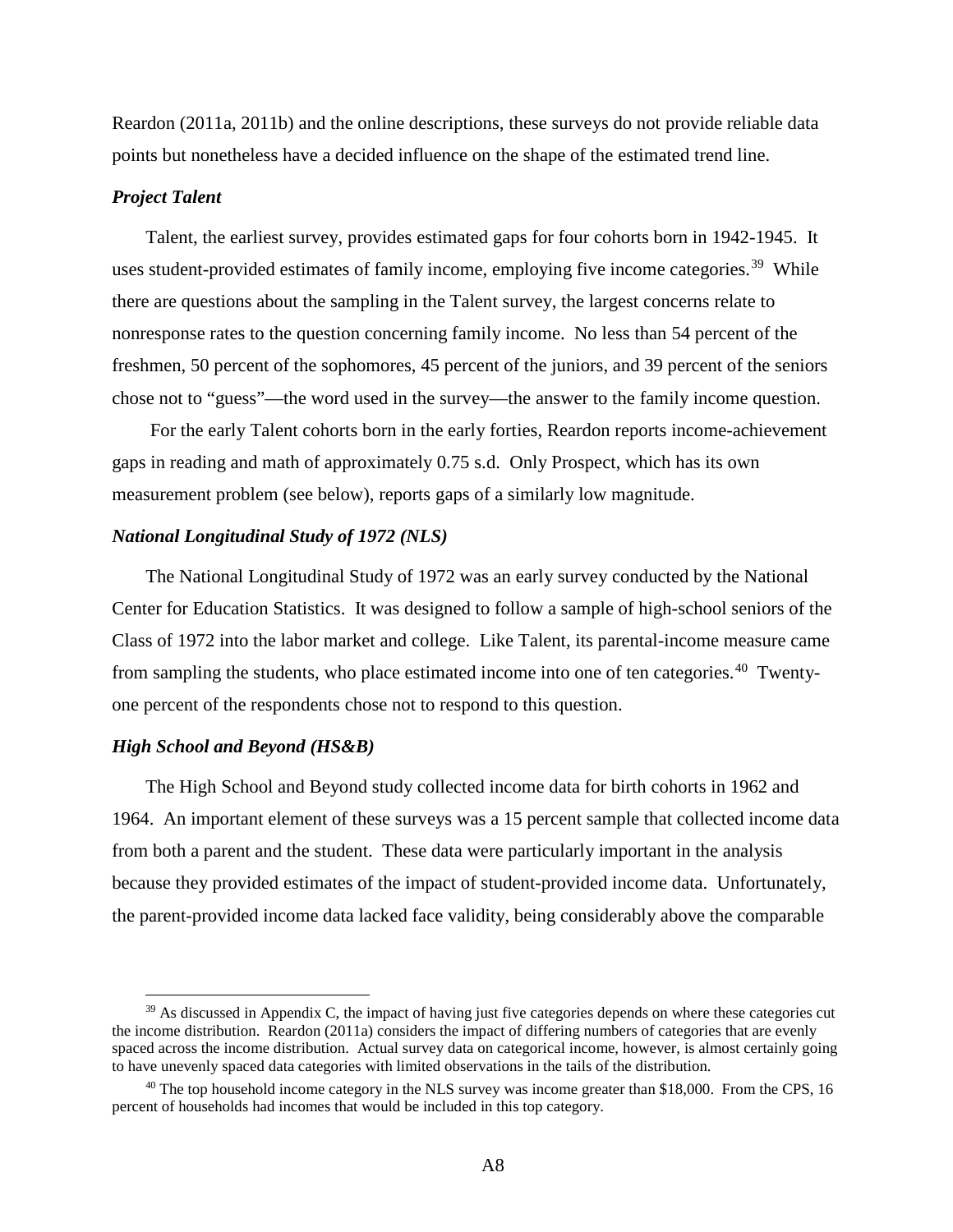values from the Current Population Survey (CPS).<sup>[41](#page-43-0)</sup> Reardon uses these parent-provided data to estimate reliabilities for the student-provided data. He concludes that the student data are more reliable than the parent data. Partly because of this and partly because of sample sizes, he uses the student-provided data from HS&B to estimate the income-achievement relationship and the subsequent SES-gap points for the trend analysis.

To get some sense of the impact that measurement error can have on estimates of the income-achievement gap, one can compare HS&B estimates to those observed in NLSY79, which was administered to birth cohorts of students that overlapped with those observed in HS&B.<sup>[42](#page-43-1)</sup> NLSY79 is much less likely than HS&B to err in its estimation of household income. The highly-regarded NLSY79 protocol, administered to parents, obtains household income as a continuous variable with just a 2 percent non-response rate. In contrast, the student-provided HS&B data are categorical and have non-response rates of 13 and 18 percent of seniors and sophomores, respectively. Because of the differential measurement error, it is not surprising that the average of the math and reading income-achievement gaps identified in the NLSY79 survey is 1.3 s.d., which is fully 0.35 s.d. higher than the gap reported in the HS&B survey.

# *The Congressionally Mandated Study of Educational Growth and Opportunity (Prospects)*

Problems with the seldom-used Prospects survey are noted in Reardon (2011b), p. 112, note 70: "It is difficult to find documentation on the content and psychometric properties of the Prospects tests. These tests may be much less reliable than other tests; as a result, I am inclined to discount their importance in describing the trends." Contrary to that statement, Reardon uses three observations from Prospects to estimate trend lines in both math and reading, while six other studies yield only one observation.<sup>[43](#page-43-2)</sup>

The estimates of the income-achievement gap from Prospects vary widely across the three cohorts surveyed at the same time—by 0.3 s.d. in math and 0.35 s.d. in reading. All three of the

<span id="page-43-0"></span><sup>&</sup>lt;sup>41</sup> Reardon (2011a) reports the difficulties with the complex survey: "In HS&B, parent-reported family income is measured using a set of survey questions, rather than a single question, as in other studies. The responding parent—usually the mother—was asked 1) how much wage income s/he received; 2) how much self-employment income s/he received; 3) how much wage income his/her spouse received; 4) how much self-employment income his/her spouse received; and then 5) a set of 15 questions asking how much the respondent and spouse together received from other sources, including dividends, interest, rent, alimony, AFDC, SSI, etc." As a result, average income from the sum of parental responses is 33 percent above that reported in the CPS at the 90<sup>th</sup> percentile.

<span id="page-43-2"></span><span id="page-43-1"></span><sup>&</sup>lt;sup>42</sup> NLSY79 surveyed cohorts born in 1961 and 1963, while HS&B surveyed those born in 1962 and 1964. <sup>43</sup> Only one birth cohort is observed with data from NLS, NELS, ELS, SECCYD, ECLS-K, and ECLS-B.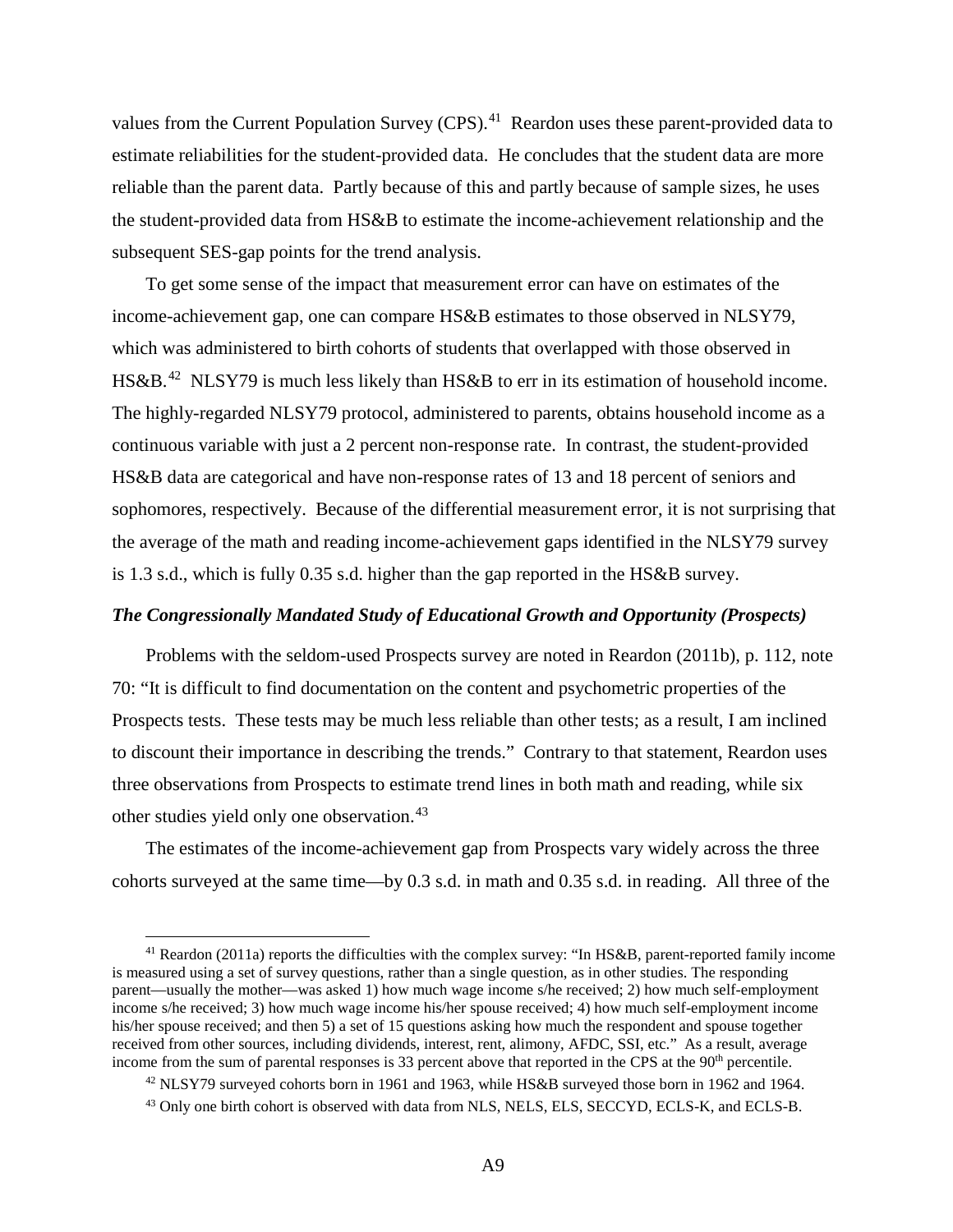Prospects estimates are much lower than the 1.3 s.d. gap obtained from NLSY97 administered at about the same time. In other words, estimates for the income-achievement gap for cohorts born within a couple of years of 1980 vary by no less than 0.6 s.d. Measurement error is the most likely explanation for this spread in estimates made at close to the same time.

## *National Longitudinal Study of Adolescent to Adult Health (Add Health)*

Add Health contains no math achievement data, but the study contributes over a third of the post-1970 data points used by Reardon to estimate the trend in the reading gap. The observations cover students at the ages of 13 through 18 born between 1978 and 1983. The survey has been used for a wide variety of studies, but grades and GPA are the primary school outcome measures. As Rees and Sabia (2010) note, "the Adolescent Health study did not administer formal achievement tests such as are available in the National Education Longitudinal Survey of 1988." Instead, it contains the Peabody Picture Vocabulary Test (PPVT), a commonly used test of receptive vocabulary. It is described on the NLSY79 website (which used this test along with reading and math achievement assessments) as follows: "The PPVT-R [an updated version of the original] consists of 175 stimulus words and 175 corresponding image plates. Each image plate contains 4 black-and-white drawings, one of which best represents the meaning of the corresponding stimulus word. … Starting in 1998, the administration of the PPVT-R was largely limited to 4- and 5-year-old children".<sup>[44](#page-44-0)</sup>

Reardon makes use of the results of Add Health's PPVT scores for six of the 17 observations used to estimate the growth in the reading gap for cohorts born between 1974 and 2001. But PPVT asks respondents to point at a picture when told a word.No reading is involved.

Add Health provides low estimates of the income-achievement gap in reading for students born between 1978 and 1983 when that gap is alleged to be much lower than in later years. Those lower estimations could easily be due to serious measurement error driven by a test of reading skills that does not require the student to read.

<span id="page-44-0"></span><sup>44</sup> [https://www.nlsinfo.org/content/cohorts/nlsy79-children/topical-guide/assessments/peabody-picture](https://www.nlsinfo.org/content/cohorts/nlsy79-children/topical-guide/assessments/peabody-picture-vocabulary-test-revised)[vocabulary-test-revised](https://www.nlsinfo.org/content/cohorts/nlsy79-children/topical-guide/assessments/peabody-picture-vocabulary-test-revised) [accessed January 15, 2020].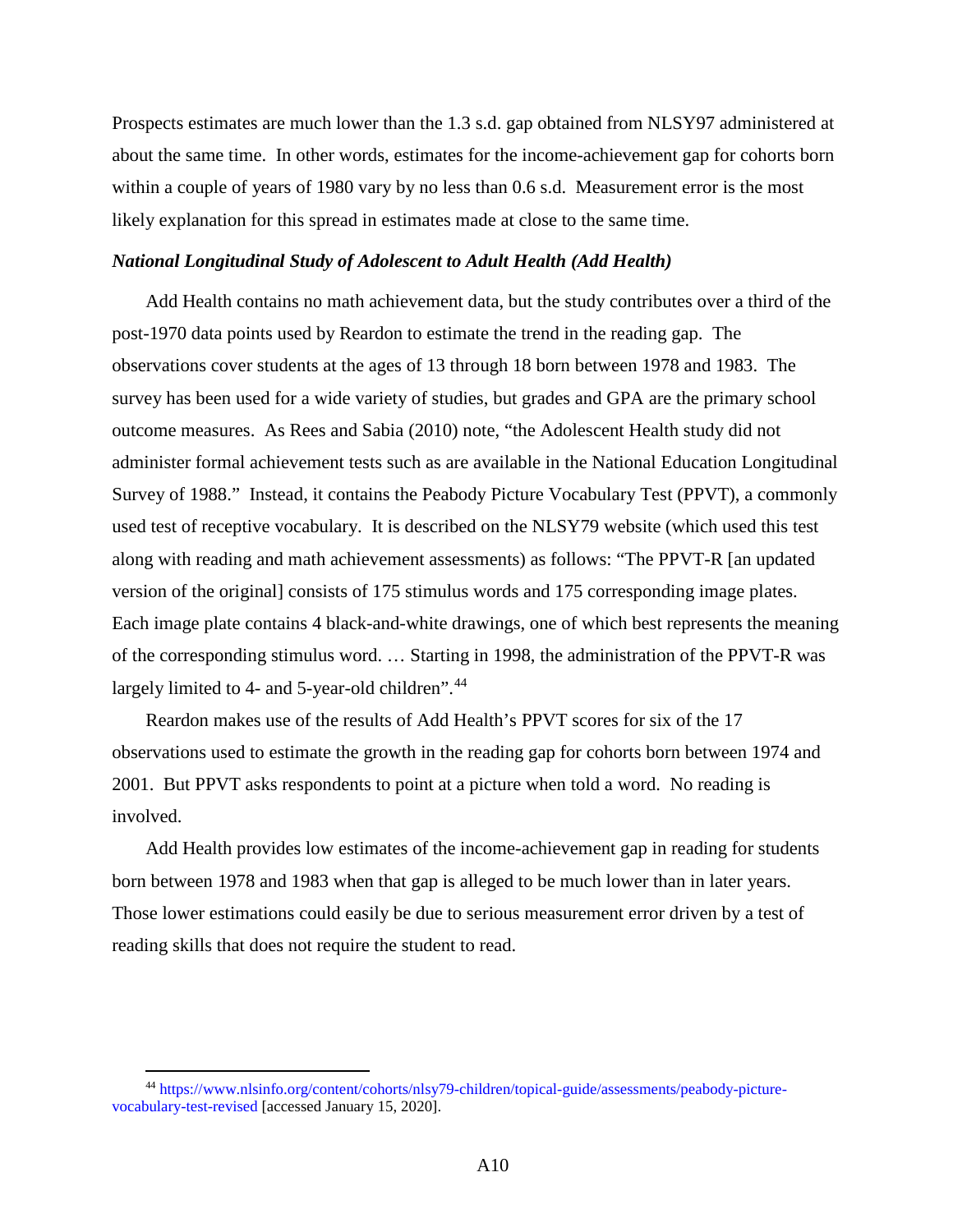#### *Study of Early Child Care and Youth Development (SECCYD)*

Although Reardon says his surveys are nationally representative, SECCYD is not. According to U.S. Department of Health and Human Services (2018), the study recruited ten hospitals willing to participate as recruiting grounds for mothers willing and available to participate in a multi-year study. The sample description explicitly says its "data are not representative in the statistical sense, and therefore inference to the nation as a whole is not possible. Comparisons to other databases, national or otherwise, should be made with extreme caution."[45](#page-45-0)

The website for SECCYD identifies use of the Woodcock-Johnson Tests, which are designed to be IQ tests. It is not clear how these might translate into the reading or math achievement tests found in the other surveys. In any event, the survey does not meet the criterion of being nationally representative.

#### **Trends in the SES-Achievement Gap from High-quality Surveys in Reardon (2011b)**

With reliance on SES-achievement gap data constructed from different birth cohorts found in large-scale surveys, it is natural to want to include as many different survey data sets as possible. As delineated above, however, six of Reardon's choices do not meet current scientific quality standards. The three early surveys rely upon student reports of household income (Talent, NLS, and HS&B); three later surveys lack reliable test information and/or pertain to non-representative samples (Prospects, Add Health, and SECCYD). These error-prone data points yield gap estimates that are biased downward. Since they tend to relate to early birth cohorts, they distort the trends that are estimated when combined with higher-quality data available later.

We estimate a revised trend line using Reardon's data that restricts observations of gaps to the high-quality surveys in Reardon (2011b). These cover the birth cohorts 1961-2001 (NLSY79 [two cohorts], NELS, NLSY97 [three cohorts], ELS, ECLS-K, and ECLS-B). We supplement these limited observations with an additional observation added from Reardon and Portilla  $(2016)$  who update the SES-achievement gap analysis to include the ECLS-K2010.<sup>46</sup> (The

<sup>45</sup> <https://www.icpsr.umich.edu/icpsrweb/DSDR/studies/21940/versions/V6/summary> [accessed 2/1/2020].

<span id="page-45-1"></span><span id="page-45-0"></span><sup>46</sup> While the three ECLS data sets are included among the high-quality surveys, their outcome data are tests of kindergarten readiness in math and reading. Reardon and Portilla (2016), who specifically analyze trends in these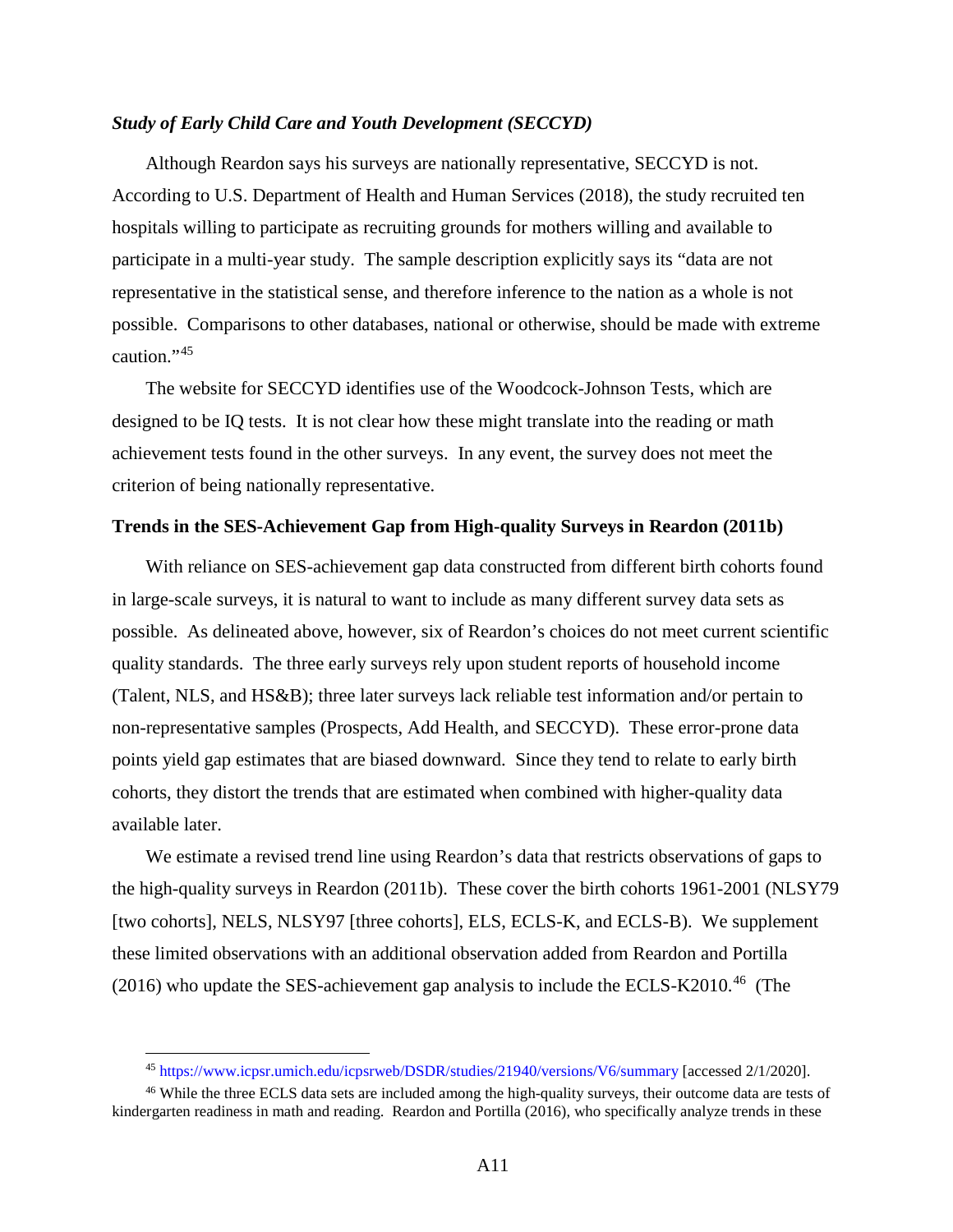ECLS-K2010 observation became available subsequent to the publication of Reardon (2011b) and extends the birth cohorts available to 2005).

Appendix Figure A1 replicates the Reardon analysis of estimated 90-10 incomeachievement gaps in math and reading for the birth cohorts 1961-2005 using only the highquality surveys. $47$  All of these data come from well-regarded, nationally representative surveys that obtained income information from parents rather than students. One striking fact emerges from this figure: Simple linear regressions that estimate trends in math and reading from the ten observations taken from these surveys show *perfectly flat trends* with no significant change in the income-achievement gap over this time period.

### **Trends from Two Sets of Psychometrically Linked Surveys**

One concern with the overall approach in Reardon (2011b) is that it compares test score gaps (measured in standard deviations) across a large number of structurally different tests. This kind of comparisons of trends across tests can give incorrect inferences even about the direction of change (Ho (2009); Holland (2002)). The problems of such comparisons are particularly severe when the tests have different designs and scales.

It is possible to use two subsets of Reardon's data to investigate the potential impact of testing artifacts on the trend results. The first set of surveys relying on the same testing, NLSY79 and NLSY97, was administered to cohorts born as early as 1961 and as recently as 1981, a twenty-year interval.<sup>48</sup> The second set, ECLS-K, ECLS-B, and ECLS-K2010, provides information on income and achievement for cohorts born as early as 1993 and as late as 2005, a twelve-year interval. Together, these two sets of studies overlap nearly half (28 of 59 years) of the entire time span covered by Reardon (2011b) and over half (15 of 26 years) of the period between 1974 and 2001 when Reardon is more confident of the accuracy of estimated gap growth, identified as at least "30 to 40 percent".

If the income gap had truly increased, it should be evident in these two intertemporally linked surveys. But, at roughly 1.3 s.d., the average income-achievement gap in math and

data, argue that these SES-achievement gaps are comparable to those for later ages in the other surveys because gaps do not change much over the school years.

<span id="page-46-0"></span><sup>&</sup>lt;sup>47</sup> The point estimates are estimated from observation of the points displayed in Reardon (2011b), Figures 5.1 and 5.2. Reardon and Portilla (2016) provide estimated gaps from the three ECLS surveys.

<span id="page-46-1"></span><sup>&</sup>lt;sup>48</sup> Household income is measured in the same way in the two surveys, and the non-response rate for NLSY97 is 3 percent, about the same as the 2 percent for NLSY79.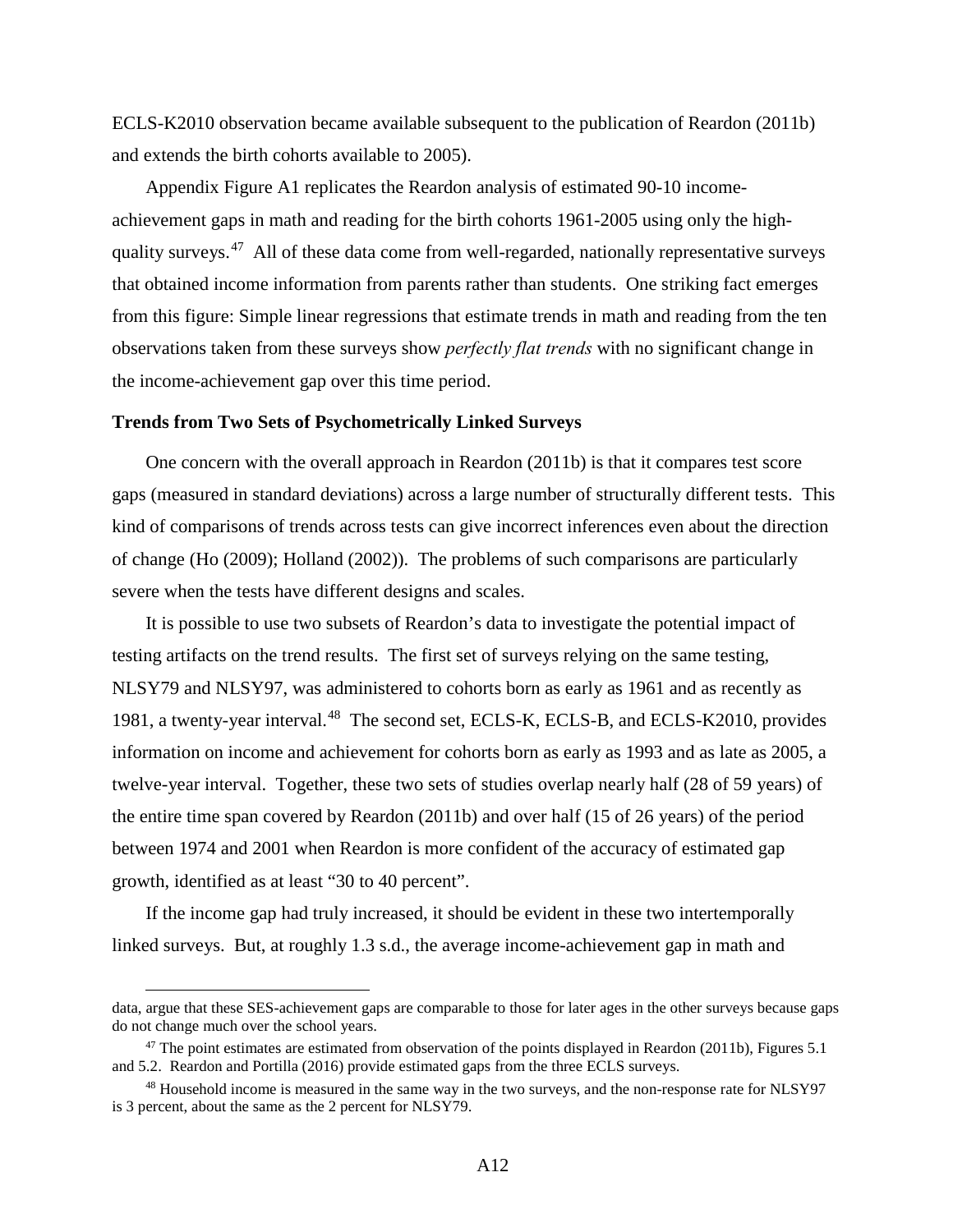reading estimated by NLSY97 is no different from the one observed twenty years earlier. Over the twelve years between the administration of ECLS-K and ECLS-K2010, the 90-10 math achievement gap, as reported by Reardon and Portilla (2016), declines by 0.13 s.d. and the gap for reading drops by  $0.21$  s.d.<sup>[49](#page-47-0)</sup>

Neither set of observations reveals any increase in the income-achievement gap. Reardon (2011b) concedes that "the income achievement gap as measured in the NLSY97 cohort is virtually identical to the gap in the NLSY79 cohort, born twenty years earlier" (p. 96). But, he says, "the NLSY cohort was born in the early 1980s, just as the trend" upward is about "to begin" once more. This survey was administered too soon to discern "a rising gap among the 1980s and 1990s cohorts." The ECLS data, analyzed in Reardon and Portilla (2016), removes uncertainty about whether or not the NLSY comparison was simply due to observations outside the relevant range.

## **Conclusion**

 $\overline{a}$ 

Both estimates from all high-quality surveys (Appendix Figure A1) and those from psychometrically matched surveys indicate no substantial change in the income-achievement gap in math and reading over time. The size of the gap remains constant at roughly the same level as the SES-achievement gap reported in this paper, indicating that analyses based on different surveys and different underlying SES measures actually come to the same broad conclusion. In other words, the apparently contradictory results between our analysis of SES-achievement trends and those of Reardon (2011b) are completely resolved by recognition of the systematic measurement error embedded in specific surveys used in Reardon.

<span id="page-47-0"></span> $49$  The math gap declines from 1.3 s.d. to 1.17 s.d.; the reading gap from 1.26 s.d. to 1.05 s.d.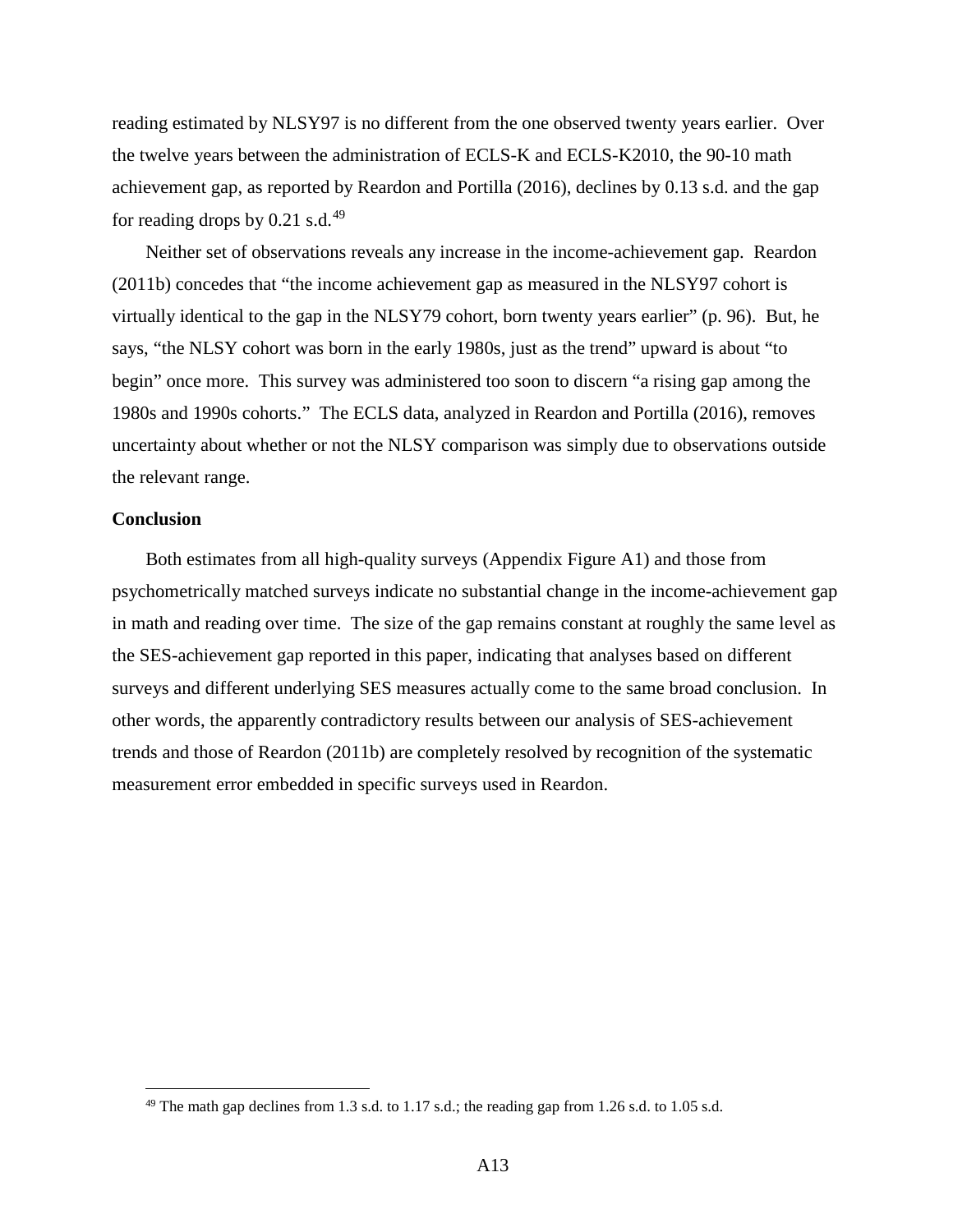# **Appendix C: Extrapolating Achievement in the Tails of the SES Distribution**

As discussed in section 4.2, it is not always possible with the available survey data to create an SES index that reliably distinguishes achievement differences for the tails of the SES distribution. Our main analysis includes data from a given test regime-age-subject-year survey if the SES distribution provides observations of students within the top and bottom quartile of the constructed SES distribution. If such observations are available, it is possible to obtain reliable information on average achievement in the top and bottom quartiles.

An alternative approach, applied by Reardon (2011b), Chmielewski and Reardon (2016), and Chmielewski (2019) (see section 2.2), is to extrapolate achievement from the observed range to points farther in the tail of the distribution. It is just the shape of the SES-achievement relationship in the tails of the SES distribution that is the object of the overall analysis. We do not use this extrapolation approach because it necessarily involves making strong assumptions about the shape of the SES-achievement distribution that cannot be verified by the data.

The inherent difficulties with this extrapolation can be illustrated with our SES-achievement data. Figure 8 in the text shows the SES histogram for Main-NAEP in 1990, incorporating student data on parental education and home-possession items. The top panel of Appendix Figure A10 presents this SES distribution in terms of the achievement distribution corresponding to the SES percentiles that are observed. The bars in the figure indicate the percentile ranges of the SES distribution covered by the categorical elements of the SES distribution along with the average achievement in the category. For example, the highest SES category identified in the data covers the top 26.5 percent of the distribution and has an average achievement of 278 scale points.

The prior literature has used an extrapolation approach in order to estimate achievement gaps in the unobserved extreme tails of the SES distribution, such as the 90-10 SES-achievement gap. In the example of the Main-NAEP 1990, the challenge—and the objective of the extrapolation—is to estimate the achievement of somebody at the  $90<sup>th</sup>$  percentile of the SES distribution, because it is not possible to observe any achievement differences of students in the top 26.5 percent of the distribution. The method applied in the prior literature has two steps. In the first, it is assumed that a person at the midpoint of each percentile range has achievement equal to the category average (see the data points added to each bar in the figure). This step involves imposing linearity on the distribution within each category. In the second step, a

A14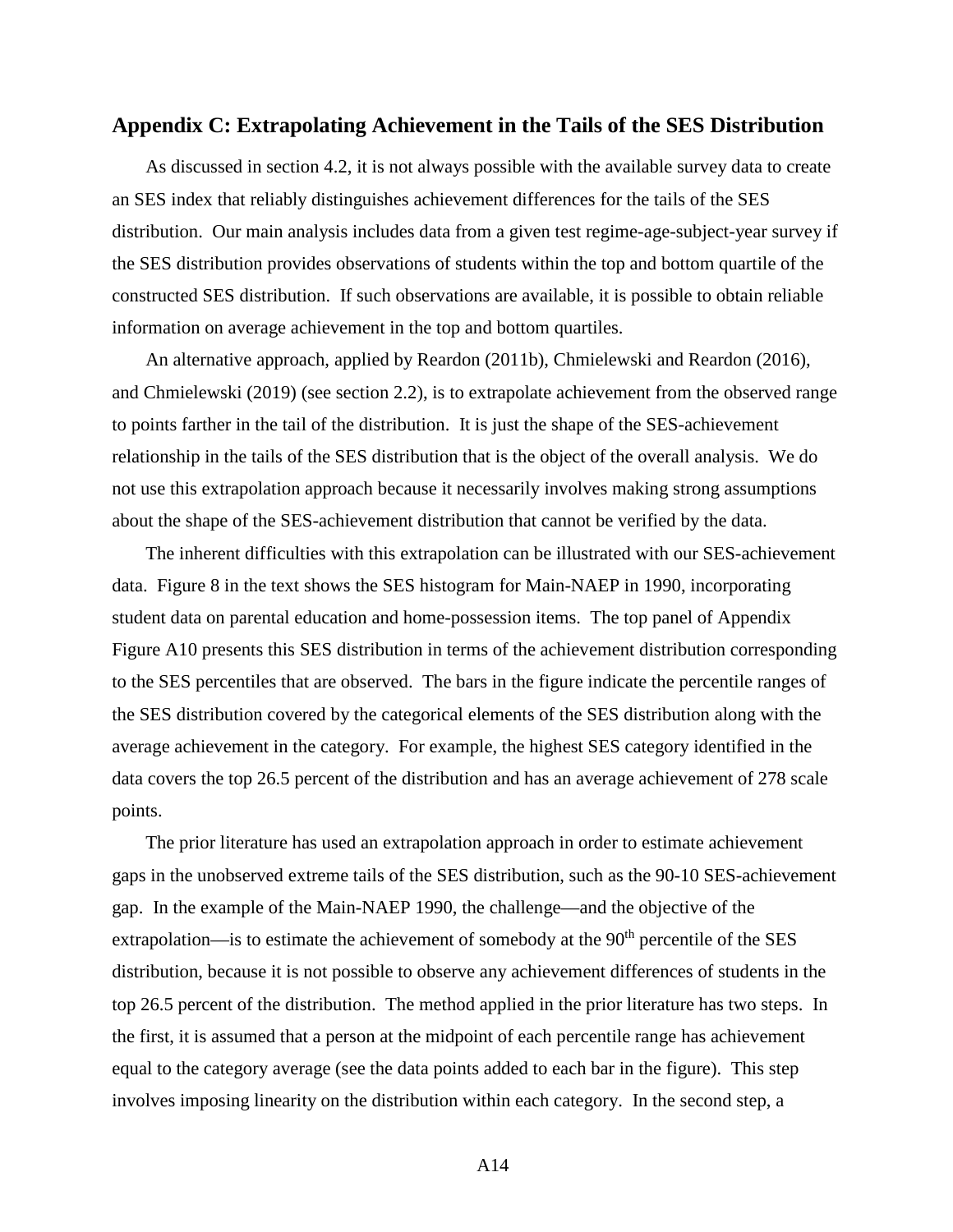regression function (linear or cubic) is estimated from all of the data points, and this function is evaluated at the 90<sup>th</sup> percentile. This step assumes that the pattern of achievement farther down the SES distribution provides a good reflection of the SES-achievement distribution in the tails of the SES distribution.

Appendix Figure A10 shows the fitted linear and cubic regressions following this procedure. Even accepting the underlying distributional assumptions in the two steps, the estimated achievement of a person at the  $90<sup>th</sup>$  percentile would differ between the linear and the cubic extrapolation by 0.14 s.d., even though the two alternative methods are very close in the midranges of the SES distribution.<sup>[50](#page-49-0)</sup>

The extrapolation uncertainty becomes particularly severe when the range of possible categories of the SES distribution observed in the tails is limited. The limited information in the tails is generally exacerbated when the SES distribution is constructed from a single variable for example, categorical parental income in Reardon (2011b) or parental education in Chmielewski (2019). The bottom panel of Appendix Figure A10 shows the SES-achievement distribution for PISA 2015 when just parental education is used to identify the SES distribution (instead of the combined information on parental education and home-possession items in Figure 8). Fully 46 percent of the students are found in the top parental-education category, and 89 percent are in the top three categories. This is the information based on which achievement at the 90<sup>th</sup> percentile is extrapolated in Chmielewski (2019)'s analysis of the PISA data.

The problem of choosing a functional form for extrapolation is not very important with so few categorical observations, but the problem of what SES percentile corresponds to the average achievement in the broad categories is crucial. The single SES measure cannot adequately resolve this issue, but the choice can obviously lead to enormous differences in the extrapolated achievement levels and thus in the estimated SES-achievement gaps. In fact, the top education category averages over 40 percent across our entire sample of different assessments at varying times—implying it would be necessary to extrapolate out of range *all* of the achievement points when looking at either 75-25 or 90-10 SES-achievement gaps based solely on surveyed parental education.

<span id="page-49-0"></span><sup>50</sup> When estimating 90-10 gaps, Reardon (2011b) and Chmielewski (2019) use a mixture of cubic projection modified to linear projection when there are greater than 20 percent of observations in the top or bottom category. This corresponds to whether the assumed data point in the respective category from the first step falls outside the top or bottom 10 percent of the overall distribution.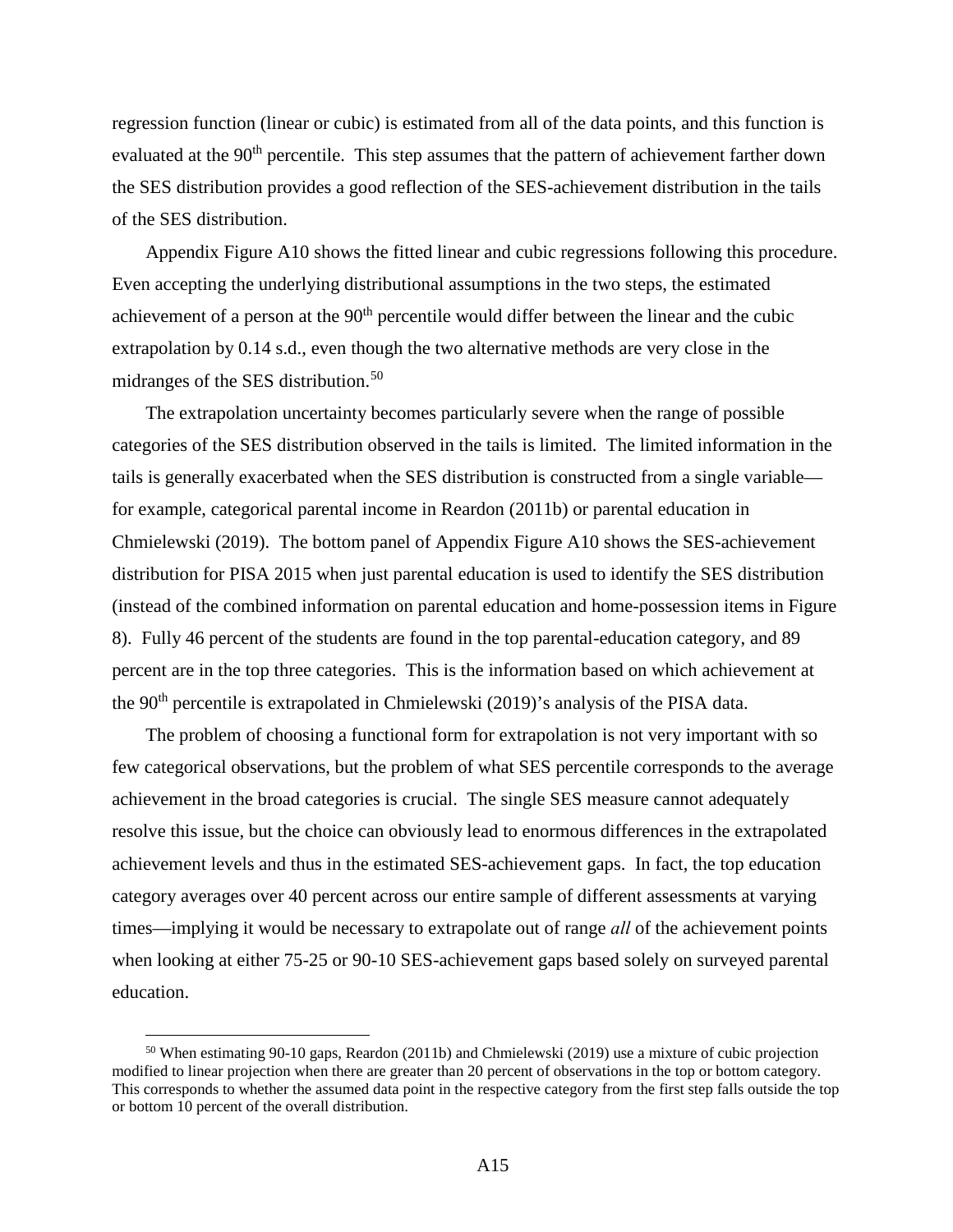|      | LTT-NAEP    |              |             |              | Main-NAEP   | PISA         |             |                 | <b>TIMSS</b> |             |             |
|------|-------------|--------------|-------------|--------------|-------------|--------------|-------------|-----------------|--------------|-------------|-------------|
|      |             | 13-year-olds |             | 17-year-olds |             | 8th graders  |             | 15-year-olds    |              |             | 8th graders |
|      | Math        | Reading      | Math        | Reading      |             | Math Reading | Math        | Reading Science |              | Math        | Science     |
| 1971 |             | $\mathbf X$  |             | $\mathbf X$  |             |              |             |                 |              |             |             |
| 1973 | $\mathbf X$ |              | $\mathbf X$ |              |             |              |             |                 |              |             |             |
| 1975 |             | $\mathbf X$  |             | $\mathbf X$  |             |              |             |                 |              |             |             |
| 1978 | $\mathbf X$ |              | $\mathbf X$ |              |             |              |             |                 |              |             |             |
| 1980 |             | $\mathbf X$  |             | $\mathbf X$  |             |              |             |                 |              |             |             |
| 1982 | $\mathbf X$ |              | $\mathbf X$ |              |             |              |             |                 |              |             |             |
| 1986 | $\mathbf X$ |              | $\mathbf X$ |              |             |              |             |                 |              |             |             |
| 1988 |             | $\mathbf X$  |             | $\mathbf X$  |             |              |             |                 |              |             |             |
| 1990 | $\mathbf X$ | $\mathbf X$  | $\mathbf X$ | $\mathbf X$  | $\mathbf X$ | $\mathbf X$  |             |                 |              |             |             |
| 1991 |             |              |             |              |             |              |             |                 |              |             |             |
| 1992 | $\mathbf X$ | $\mathbf X$  | $\mathbf X$ | $\mathbf X$  | $\mathbf X$ | $\mathbf X$  |             |                 |              |             |             |
| 1993 |             |              |             |              |             |              |             |                 |              |             |             |
| 1994 | $\mathbf X$ | $\mathbf X$  | $\mathbf X$ | $\mathbf X$  |             | $\mathbf X$  |             |                 |              |             |             |
| 1995 |             |              |             |              |             |              |             |                 |              | $\mathbf X$ | $\mathbf X$ |
| 1996 | $\mathbf X$ | $\mathbf X$  | $\mathbf X$ | $\mathbf X$  | $\mathbf X$ |              |             |                 |              |             |             |
| 1997 |             |              |             |              |             |              |             |                 |              |             |             |
| 1998 |             |              |             |              |             | $\mathbf X$  |             |                 |              |             |             |
| 1999 | $\mathbf X$ | $\mathbf X$  | $\mathbf X$ | X            |             |              |             |                 |              | $\mathbf X$ | $\mathbf X$ |
| 2000 |             |              |             |              | $\mathbf X$ |              | $\mathbf X$ | $\mathbf X$     | $\mathbf X$  |             |             |
| 2001 |             |              |             |              |             |              |             |                 |              |             |             |
| 2002 |             |              |             |              |             | $\mathbf X$  |             |                 |              |             |             |
| 2003 |             |              |             |              |             |              | $\mathbf X$ | $\mathbf X$     | $\mathbf X$  | $\mathbf X$ | $\mathbf X$ |
| 2004 | $\mathbf X$ | $\mathbf X$  | $\mathbf X$ | $\mathbf X$  |             |              |             |                 |              |             |             |
| 2005 |             |              |             |              | $\mathbf X$ | $\mathbf X$  |             |                 |              |             |             |
| 2006 |             |              |             |              |             |              | $\mathbf X$ |                 | $\mathbf X$  |             |             |
| 2007 |             |              |             |              | $\mathbf X$ | $\mathbf X$  |             |                 |              | $\mathbf X$ | $\mathbf X$ |
| 2008 | $\mathbf X$ | $\mathbf X$  | $\mathbf X$ | $\mathbf X$  |             |              |             |                 |              |             |             |
| 2009 |             |              |             |              | $\mathbf X$ | $\mathbf X$  | $\mathbf X$ | $\mathbf X$     | $\mathbf X$  |             |             |
| 2010 |             |              |             |              |             |              |             |                 |              |             |             |
| 2011 |             |              |             |              | $\mathbf X$ | $\mathbf X$  |             |                 |              | $\mathbf X$ | $\mathbf X$ |
| 2012 | $\mathbf X$ | $\mathbf X$  | $\mathbf X$ | $\mathbf X$  |             |              | $\mathbf X$ | $\mathbf X$     | $\mathbf X$  |             |             |
| 2013 |             |              |             |              | $\mathbf X$ | $\mathbf X$  |             |                 |              |             |             |
| 2014 |             |              |             |              |             |              |             |                 |              |             |             |
| 2015 |             |              |             |              | $\mathbf X$ | $\mathbf X$  | $\mathbf X$ | $\mathbf X$     | $\mathbf X$  | $\mathbf X$ | $\mathbf X$ |

**Table A1. Surveys and Subjects by Test Date, 1971-2015** 

Notes: LTT-NAEP math data for 1973 are available for levels but not gaps.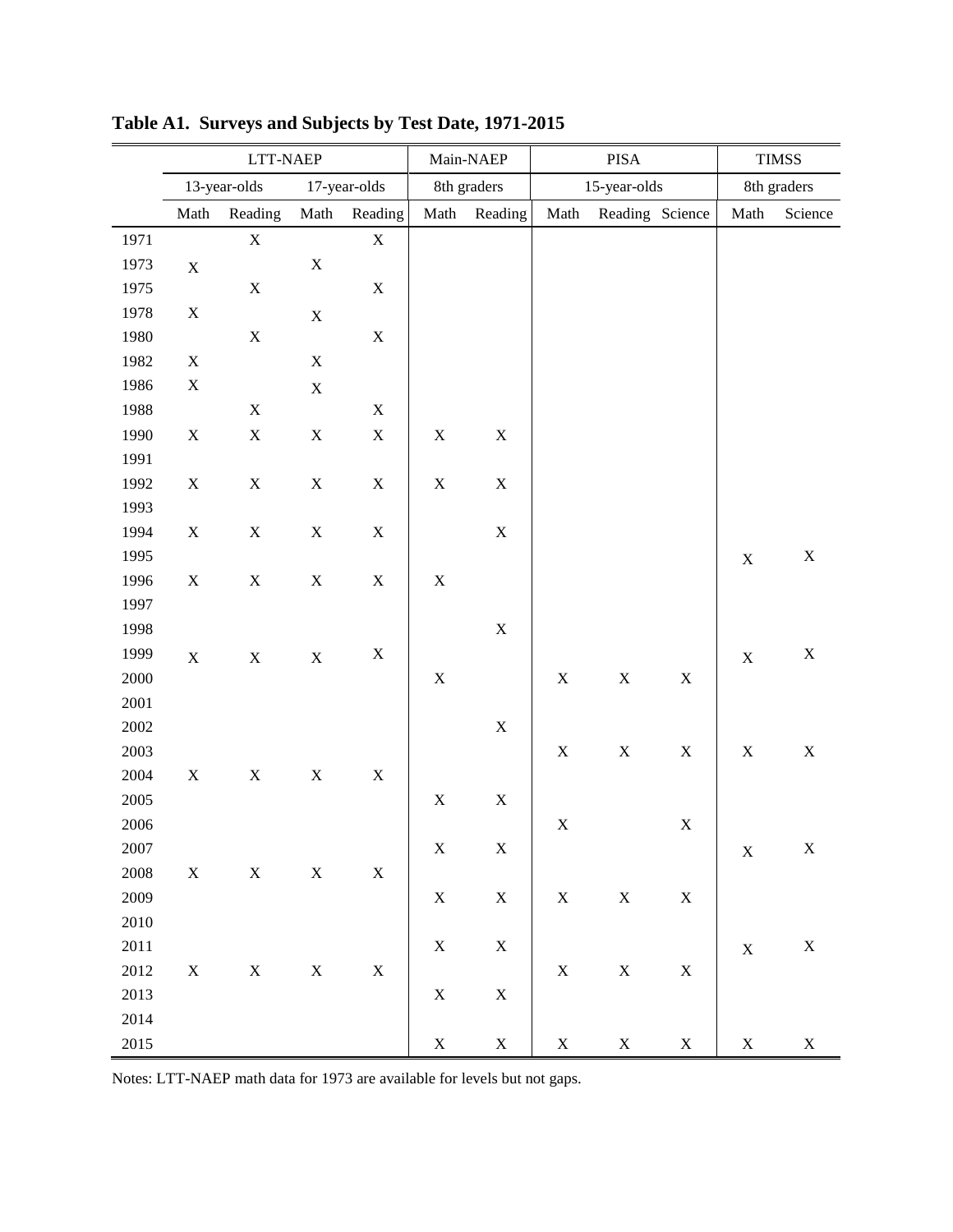|              |           |     |         |      | Overall achievement |           | SES-achievement |
|--------------|-----------|-----|---------|------|---------------------|-----------|-----------------|
|              |           |     |         |      | dispersion          |           | gap             |
| Survey       | Test year | Age | Subject | Mean | $90 - 10$           | $75 - 25$ | $75 - 25$       |
| pisa         | 2000      | 15  | math    | 493  | 2.622               | 1.364     | 1.309           |
| pisa         | 2003      | 15  | math    | 482  | 2.564               | 1.329     | 1.074           |
| pisa         | 2006      | 15  | math    | 474  | 2.394               | 1.293     | 1.024           |
| pisa         | 2009      | 15  | math    | 488  | 2.429               | 1.302     | 1.011           |
| pisa         | 2012      | 15  | math    | 481  | 2.371               | 1.285     | 0.949           |
| pisa         | 2015      | 15  | math    | 470  | 2.386               | 1.262     | 0.904           |
| pisa         | 2000      | 15  | reading | 504  | 2.632               | 1.372     | 1.182           |
| pisa         | 2003      | 15  | reading | 494  | 2.495               | 1.332     | 1.047           |
| pisa         | 2009      | 15  | reading | 500  | 2.423               | 1.304     | 0.979           |
| pisa         | 2012      | 15  | reading | 497  | 2.237               | 1.214     | 0.842           |
| pisa         | 2015      | 15  | reading | 498  | 2.497               | 1.347     | 0.695           |
| pisa         | 2000      | 15  | science | 499  | 2.525               | 1.409     | 1.200           |
| pisa         | 2003      | 15  | science | 490  | 2.560               | 1.410     | 1.085           |
| pisa         | 2006      | 15  | science | 489  | 2.733               | 1.522     | 1.133           |
| pisa         | 2009      | 15  | science | 502  | 2.487               | 1.355     | 1.026           |
| pisa         | 2012      | 15  | science | 497  | 2.349               | 1.298     | 0.939           |
| pisa         | 2015      | 15  | science | 496  | 2.502               | 1.384     | 0.852           |
| timss        | 1995      | 14  | math    | 487  | 2.577               | 1.413     | 0.752           |
| timss        | 1999      | 14  | math    | 502  | 2.463               | 1.327     | 0.821           |
| timss        | 2003      | 14  | math    | 504  | 2.314               | 1.222     | 0.894           |
| timss        | 2007      | 14  | math    | 509  | 2.213               | 1.190     | 0.860           |
| timss        | 2011      | 14  | math    | 509  | 2.199               | 1.154     | 0.781           |
| timss        | 2015      | 14  | math    | 518  | 2.406               | 1.286     | 0.898           |
| timss        | 1995      | 14  | science | 521  | 2.588               | 1.365     | 0.651           |
| timss        | 1999      | 14  | science | 515  | 2.379               | 1.257     | 0.839           |
| timss        | 2003      | 14  | science | 527  | 1.991               | 1.048     | 0.835           |
| timss        | 2007      | 14  | science | 520  | 2.002               | 1.074     | 0.843           |
| timss        | 2011      | 14  | science | 524  | 1.982               | 1.053     | 0.763           |
| timss        | 2015      | 14  | science | 529  | 2.007               | 1.059     | 0.773           |
| naep         | 1990      | 14  | math    | 259  | 2.589               | 1.427     |                 |
| naep         | 1992      | 14  | math    | 262  | 2.940               | 1.590     |                 |
| naep         | 1996      | 14  | math    | 271  | 2.785               | 1.487     | 0.961           |
| naep         | 2000      | 14  | math    | 276  | 2.817               | 1.475     |                 |
| naep         | 2005      | 14  | math    | 279  | 2.774               | 1.454     | 1.142           |
| naep         | 2007      | 14  | math    | 281  | 2.742               | 1.443     | 1.134           |
| naep         | 2009      | 14  | math    | 283  | 2.776               | 1.456     | 1.158           |
| naep         | 2011      | 14  | math    | 284  | 2.767               | 1.458     | 1.157           |
| naep         | 2013      | 14  | math    | 285  | 2.771               | 1.460     | 1.227           |
| naep         | 2015      | 14  | math    | 282  | 2.832               | 1.496     | 1.268           |
| naep         | 1990      | 14  | reading | 255  | 2.554               | 1.345     |                 |
| naep         | 1992      | 14  | reading | 254  | 2.542               | 1.337     |                 |
| naep         | 1994      | 14  | reading | 254  | 2.554               | 1.355     |                 |
| naep         | 1998      | 14  | reading | 263  | 2.320               | 1.199     |                 |
| naep         | 2002      | 14  | reading | 264  | 2.228               | 1.156     | 0.877           |
| naep         | 2005      | 14  | reading | 262  | 2.351               | 1.219     | 0.943           |
| naep         | 2007      | 14  | reading | 263  | 2.303               | 1.177     | 0.934           |
|              | 2009      | 14  | reading | 264  | 2.267               | 1.160     | 0.922           |
| naep<br>naep | 2011      | 14  | reading | 265  | 2.269               | 1.172     | 0.955           |
| naep         | 2013      | 14  | reading | 268  | 2.280               | 1.180     | 1.013           |
| naep         | 2015      | 14  | reading | 265  | 2.321               | 1.188     | 1.010           |

**Table A2. Data for Trend Analyses by Survey, Test Year, Age, and Subject** 

(continued on next page)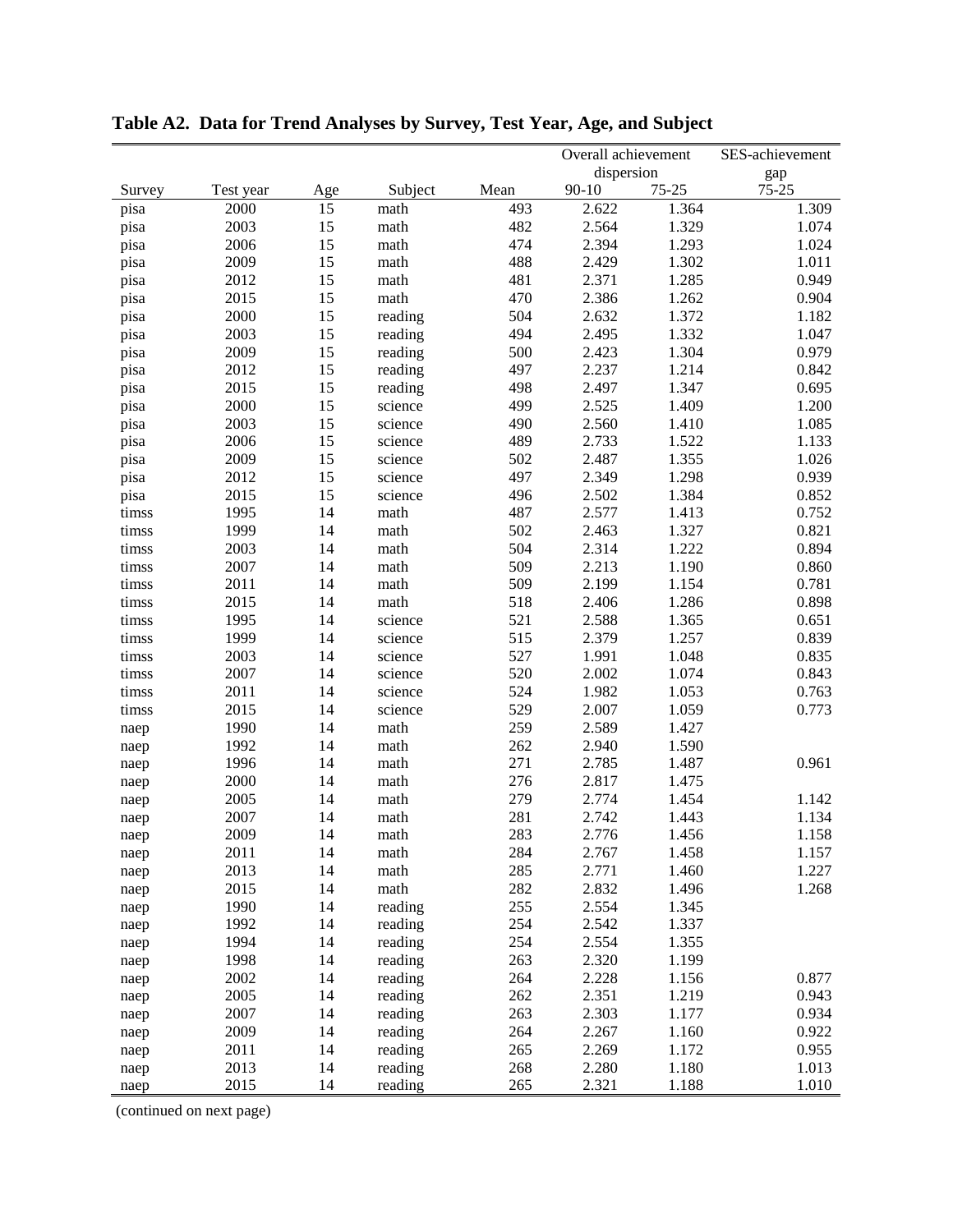|         |           |        |              |      | Overall achievement |           | SES-achievement |
|---------|-----------|--------|--------------|------|---------------------|-----------|-----------------|
|         |           |        |              |      | dispersion          |           | gap             |
| Survey  | Test year | Age    | Subject      | Mean | $90 - 10$           | $75 - 25$ | $75 - 25$       |
| naepltt | 1978      | 13     | math         | 264  | 2.846               | 1.532     | 0.985           |
| naepltt | 1982      | 13     | math         | 268  | 2.442               | 1.298     | 0.761           |
| naepltt | 1986      | 13     | math         | 269  | 2.276               | 1.183     | 0.782           |
| naepltt | 1990      | 13     | math         | 270  | 2.314               | 1.208     | 0.759           |
| naepltt | 1992      | 13     | math         | 273  | 2.273               | 1.202     | 0.792           |
| naepltt | 1994      | 13     | math         | 275  | 2.372               | 1.236     | 0.854           |
| naepltt | 1996      | 13     | math         | 275  | 2.334               | 1.209     | 0.839           |
| naepltt | 1999      | 13     | math         | 275  | 2.415               | 1.256     |                 |
| naepltt | 2004      | 13     | math         | 281  | 2.399               | 1.247     | 0.830           |
| naepltt | 2008      | 13     | math         | 281  | 2.470               | 1.253     | 0.857           |
| naepltt | 2012      | 13     | math         | 285  | 2.535               | 1.318     | 0.933           |
| naepltt | 1971      | 13     | reading      | 255  | 2.025               | 1.053     |                 |
| naepltt | 1975      | 13     | reading      | 256  | 2.026               | 1.027     |                 |
| naepltt | 1980      | 13     | reading      | 258  | 1.944               | 1.041     |                 |
| naepltt | 1988      | 13     | reading      | 258  | 1.907               | 1.025     | 0.576           |
| naepltt | 1990      | 13     | reading      | 257  | 2.029               | 1.050     | 0.798           |
| naepltt | 1992      | 13     | reading      | 260  | 2.218               | 1.162     | 0.981           |
| naepltt | 1994      | 13     | reading      | 258  | 2.224               | 1.141     | 0.923           |
| naepltt | 1996      | 13     | reading      | 258  | 2.228               | 1.135     | 0.969           |
| naepltt | 1999      | 13     | reading      | 259  | 2.156               | 1.146     | 0.966           |
| naepltt | 2004      | 13     | reading      | 259  | 2.054               | 1.070     | 0.815           |
| naepltt | 2008      | 13     | reading      | 260  | 2.072               | 1.045     | 1.080           |
| naepltt | 2012      | 13     | reading      | 263  | 2.067               | 1.062     | 1.013           |
| naepltt | 1973      | 14     | math         | 266  |                     |           |                 |
|         | 1973      | 17     | math         | 304  |                     |           |                 |
| naepltt | 1978      | 17     | math         | 300  | 2.580               | 1.408     | 1.020           |
| naepltt | 1982      | 17     | math         | 298  | 2.425               | 1.305     | 0.886           |
| naepltt | 1986      | 17     | math         | 302  | 2.305               | 1.251     | 0.945           |
| naepltt | 1990      | 17     |              | 305  | 2.314               | 1.287     | 0.900           |
| naepltt | 1992      | 17     | math<br>math | 307  | 2.215               | 1.196     | 0.820           |
| naepltt | 1994      | 17     |              | 306  | 2.278               | 1.178     | 0.932           |
| naepltt |           |        | math         |      | 2.264               |           |                 |
| naepltt | 1996      | 17     | math         | 307  |                     | 1.203     |                 |
| naepltt | 1999      | 17     | math         | 308  | 2.328               | 1.246     |                 |
| naepltt | 2004      | 17     | math         | 307  | 2.172               | 1.152     | 0.878           |
| naepltt | 2008      | 17     | math         | 306  | 2.174               | 1.164     | 0.865           |
| naepltt | 2012      | 17     | math         | 306  | 2.246               | 1.169     | 0.960           |
| naepltt | 1971      | 17     | reading      | 286  | 2.536               | 1.327     |                 |
| naepltt | 1975      | $17$   | reading      | 285  | 2.447               | 1.278     |                 |
| naepltt | 1980      | 17     | reading      | 285  | 2.335               | 1.232     | 0.921           |
| naepltt | 1988      | 17     | reading      | 290  | 2.110               | 1.115     | 0.644           |
| naepltt | 1990      | $17\,$ | reading      | 290  | 2.298               | 1.202     | 0.691           |
| naepltt | 1992      | $17\,$ | reading      | 290  | 2.429               | 1.232     | 0.790           |
| naepltt | 1994      | 17     | reading      | 288  | 2.466               | 1.290     | 0.789           |
| naepltt | 1996      | 17     | reading      | 287  | 2.339               | 1.220     | 0.783           |
| naepltt | 1999      | 17     | reading      | 288  | 2.349               | 1.215     | 0.809           |
| naepltt | 2004      | 17     | reading      | 285  | 2.445               | 1.234     | 0.855           |
| naepltt | 2008      | $17\,$ | reading      | 286  | 2.484               | 1.268     | 0.956           |
| naepltt | 2012      | 17     | reading      | 287  | 2.372               | 1.229     | 0.987           |

**Table A2. (continued)**

Notes: Mean: average student achievement. Overall achievement dispersion: achievement difference between 90<sup>th</sup> and  $10^{th}$  (75<sup>th</sup> and 25<sup>th</sup>) percentiles of achievement distribution. SES-achievement gap: achievement difference between top and bottom quartiles of SES distribution. See Figures 1, 2, and 5 for additional information.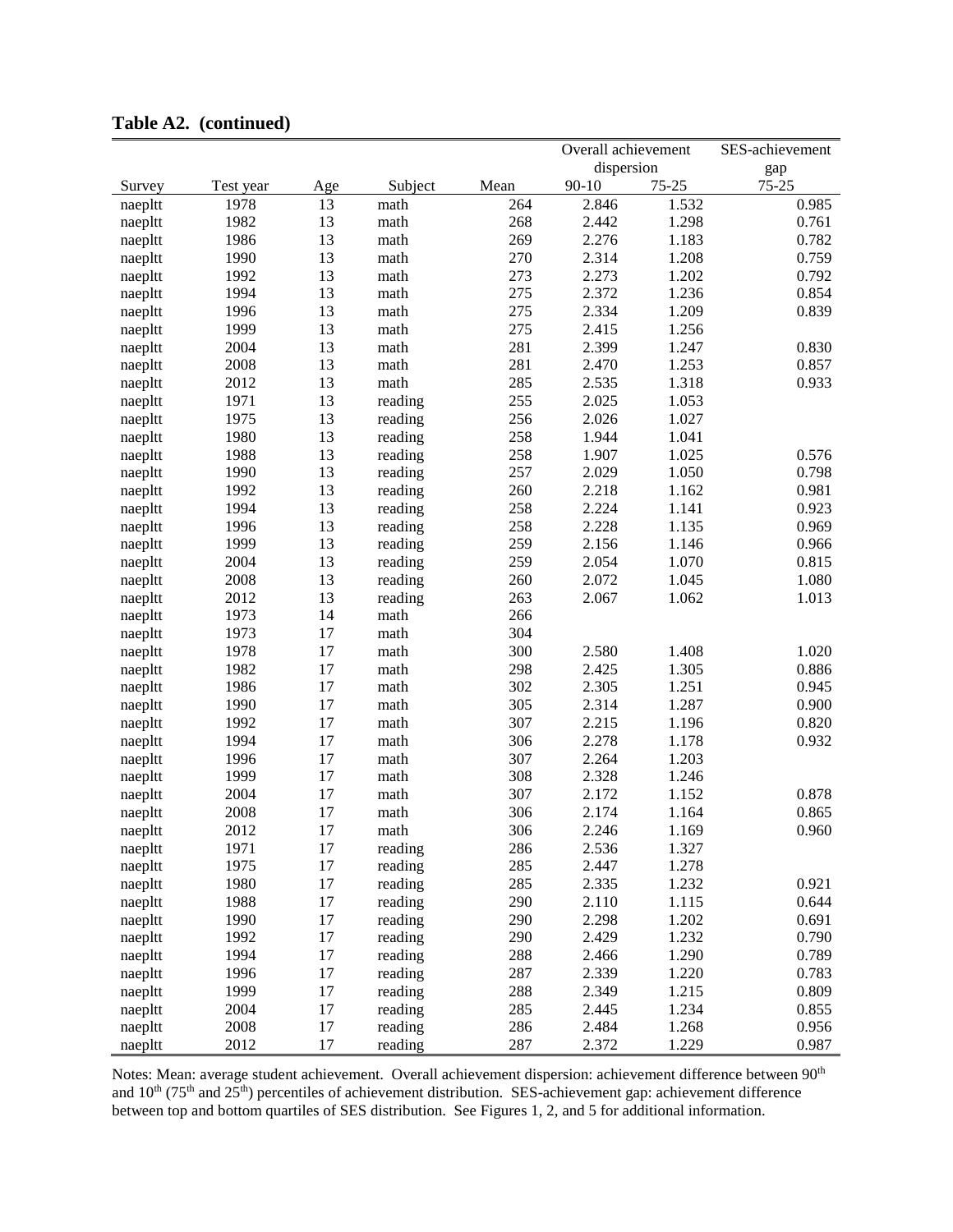|                                    | Test year | Birth year | Percent white | Percent black |
|------------------------------------|-----------|------------|---------------|---------------|
| Top 25 percent of aggregate SES    | 1978      | 1961       |               |               |
|                                    | 2012      | 1995       | 33            | 14            |
| Bottom 25 percent of aggregate SES | 1978      | 1961       | 20            | 48            |
|                                    | 2012      | 1995       | 14            | 31            |

# **Table A3. Racial SES Distribution over Time**

Notes: Data source: LTT-NAEP.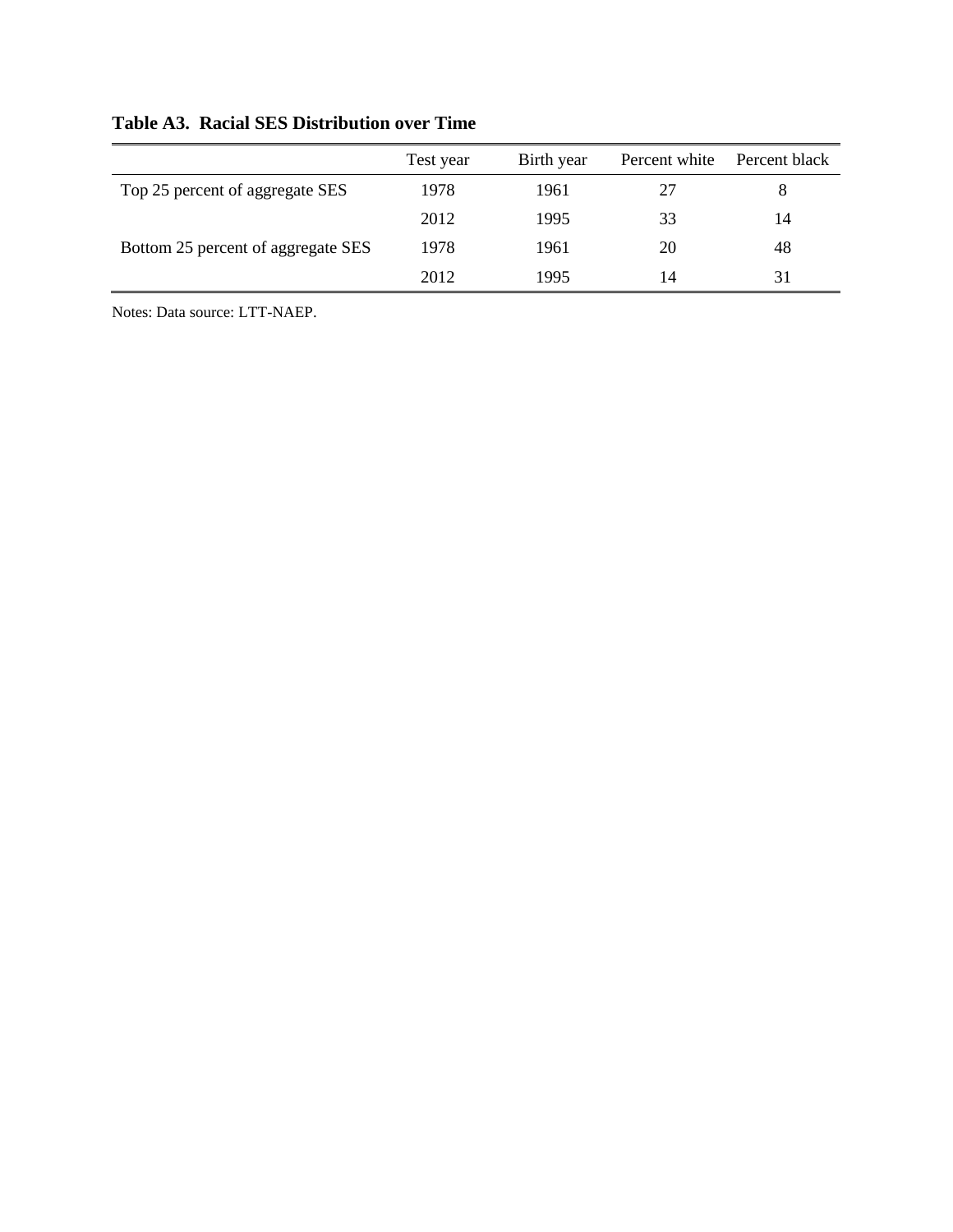|                                    | Main-NAEP 1990                                                                                                                                                                                                | <b>PISA 2015</b>                                                                                                                                                                                                                                                                                                                                                                                                                                                                                                                                                                                                                                                                                                                                                                                                                                                                                                                                                                                                                                                                                                                                                                                                                                                                                                                                                                             |
|------------------------------------|---------------------------------------------------------------------------------------------------------------------------------------------------------------------------------------------------------------|----------------------------------------------------------------------------------------------------------------------------------------------------------------------------------------------------------------------------------------------------------------------------------------------------------------------------------------------------------------------------------------------------------------------------------------------------------------------------------------------------------------------------------------------------------------------------------------------------------------------------------------------------------------------------------------------------------------------------------------------------------------------------------------------------------------------------------------------------------------------------------------------------------------------------------------------------------------------------------------------------------------------------------------------------------------------------------------------------------------------------------------------------------------------------------------------------------------------------------------------------------------------------------------------------------------------------------------------------------------------------------------------|
| Highest<br>education<br>of parents | $1 = Did$ not finish high school $0 = None$<br>$2 =$ Graduated high school<br>$3$ = Some education after high $2$ = Grade 9<br>school<br>$4 =$ Graduated college                                              | $1 =$ Grade 6<br>$3 = <$ High school<br>$4 =$ High school graduation<br>$5 =$ Associate's<br>$6 =$ Bachelor's                                                                                                                                                                                                                                                                                                                                                                                                                                                                                                                                                                                                                                                                                                                                                                                                                                                                                                                                                                                                                                                                                                                                                                                                                                                                                |
| Home<br>possessions home?          | Do you have books in your<br>Do you have magazines<br>delivered regularly to your<br>home?<br>Do you have a newspaper<br>delivered regularly to your<br>home?<br>Do you have an encyclopedia<br>in your home? | Do you have your own room?<br>Do you have educational software in your home?<br>Do you have a link to the internet in your home?<br>Do you have a dictionary in your home?<br>Do you have a quiet place to study in your home?<br>Do you have a desk to study at in your home?<br>Do you have textbooks in your home?<br>Do you have classic literature in your home? (e.g.,<br>Shakespeare)<br>Do you have books of poetry in your home?<br>Do you have works of art in your home? (e.g., paintings)<br>How many televisions do you have in your home? (None,<br>one, two, three or more)<br>How many computers do you have in your home? (None,<br>one, two, three or more)<br>How many musical instruments do you have in your home?<br>(None, one, two, three or more)<br>How many cars do you have at your home? (None, one, two,<br>three or more)<br>How many bathrooms do you have in your home? (None,<br>one, two, three or more)<br>How many books do you have in your home? (None, 1-10,<br>11-50, 51-100, 101-250, 251-500, more than 500)<br>Do you have a computer you can use for school work in your<br>home?<br>Do you have a guestroom in your home?<br>Do you have high-speed internet in your home?<br>Do you have musical instruments in your home?<br>Do you have technical reference books in your home?<br>Do you have books on art, music, or design in your home? |

**Table A4. Components of Background Surveys, Main-NAEP 1990 and PISA 2015** 

Notes: Main-NAEP 1990 and PISA 2015 chosen for expositional purposes only as examples with a low and high number of information categories.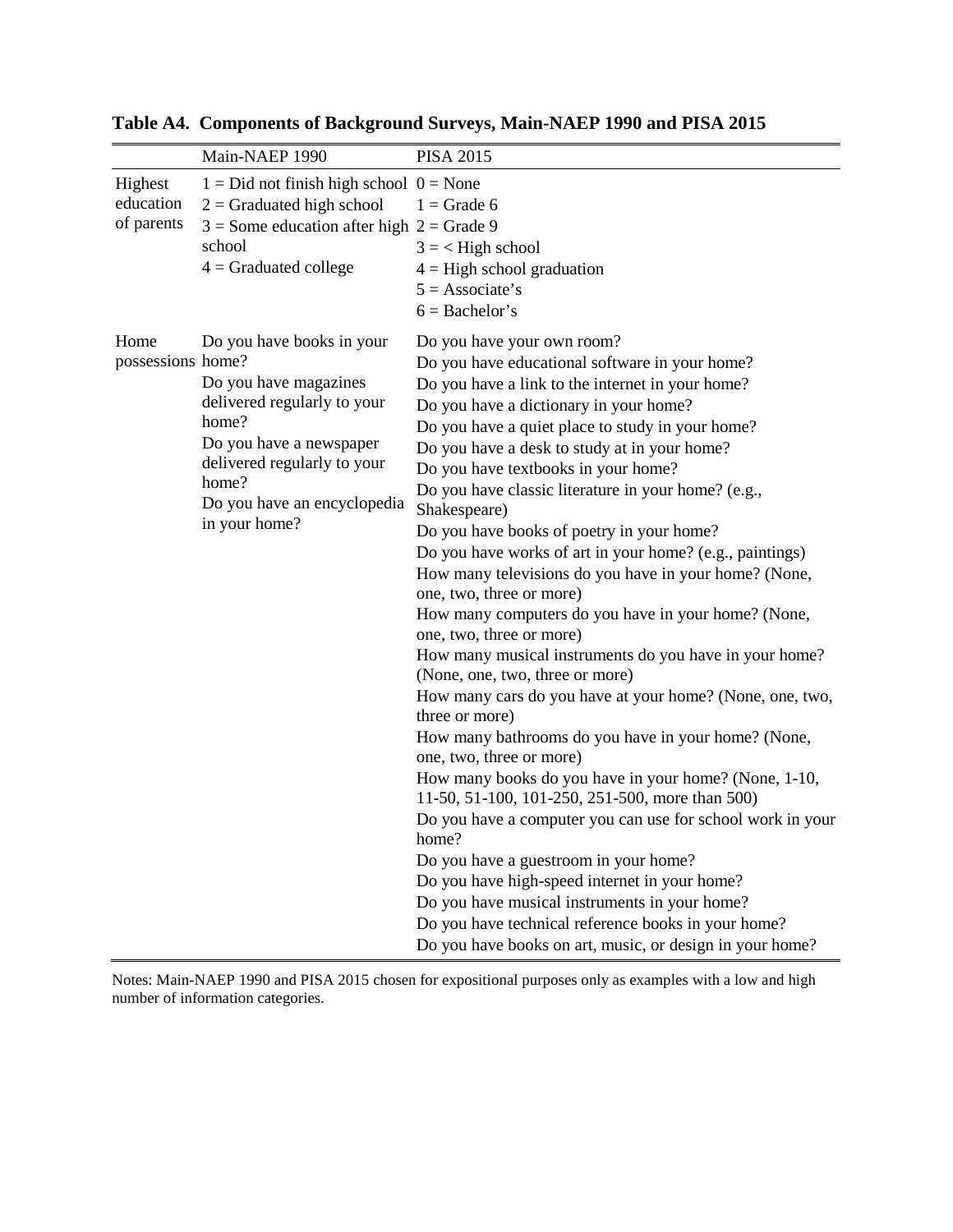| Acronym       | Survey                                                                   |
|---------------|--------------------------------------------------------------------------|
| Talent        | Project Talent                                                           |
| NLS           | National Longitudinal Study of 1972                                      |
| HS&B          | High School and Beyond                                                   |
| NLSY79        | National Longitudinal Study of Youth 1979                                |
| <b>NELS</b>   | National Education Longitudinal Study                                    |
| Prospects     | The Congressionally Mandated Study of Educational Growth and Opportunity |
| Add Health    | National Longitudinal Study of Adolescent to Adult Health                |
| NLSY97        | National Longitudinal Study of Youth 1997                                |
| <b>ELS</b>    | <b>Education Longitudinal Study</b>                                      |
| <b>SECCYD</b> | Study of Early Child Care and Youth Development                          |
| <b>ECLS-K</b> | Early Childhood Longitudinal Study-Kindergarten, 1997                    |
| <b>ECLS-B</b> | Early Childhood Longitudinal Study, Birth Cohort                         |

**Table A5. Acronyms for Sources of Data Analyzed by Reardon (2011b)**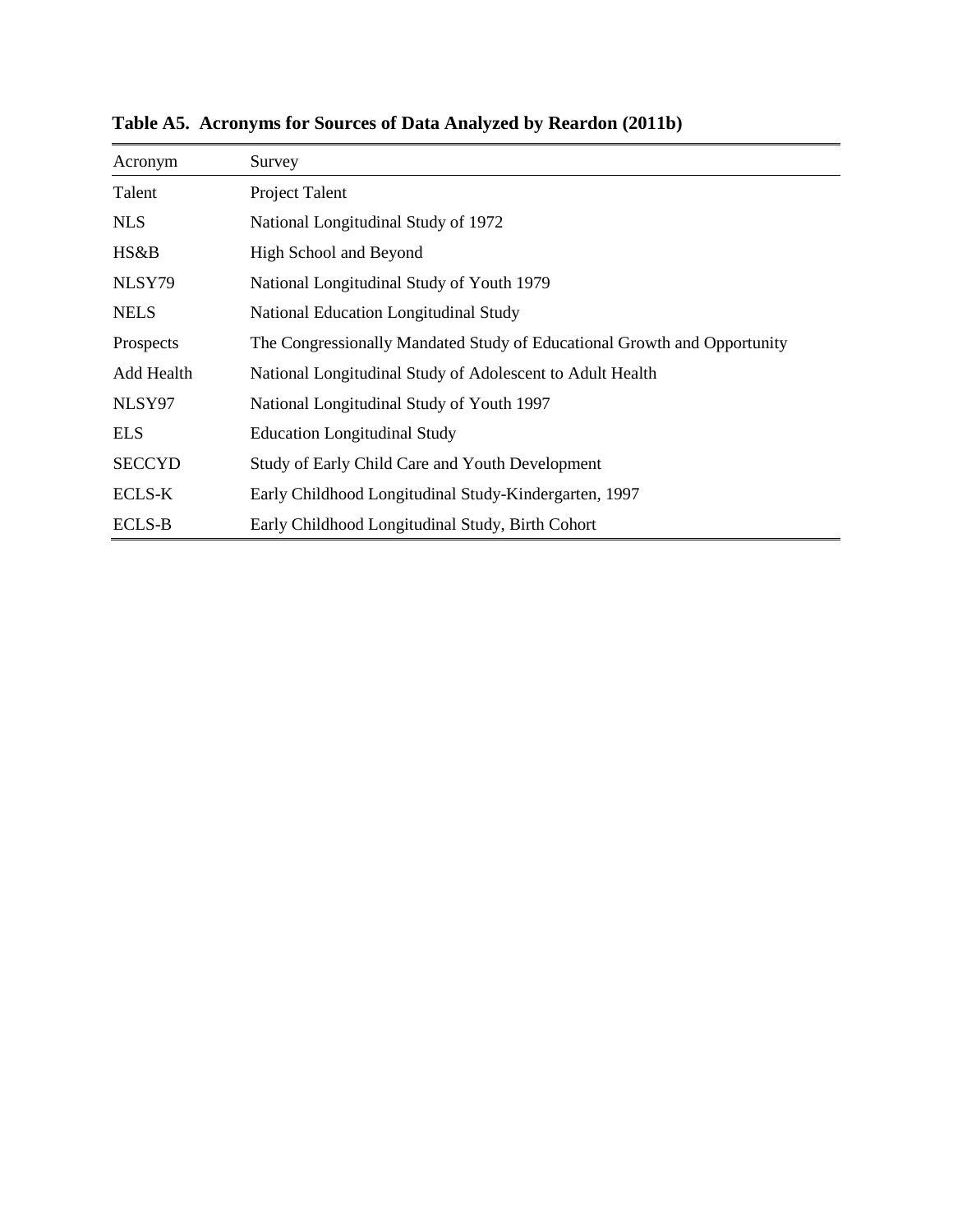|                  | SES index | 1987 income | 1991 income | Permanent income |
|------------------|-----------|-------------|-------------|------------------|
| SES index        |           | 0.51        | 0.59        | 0.66             |
| 1987 income      | 0.51      |             | 0.75        | 0.94             |
| 1991 income      | 0.59      | 0.75        |             | 0.94             |
| Permanent income | 0.66      | 0.94        | 0.94        |                  |

**Table A6. Correlation between SES Index and Family Income in ELS**

Notes: Data source: 1988 Education Longitudinal Study (ELS).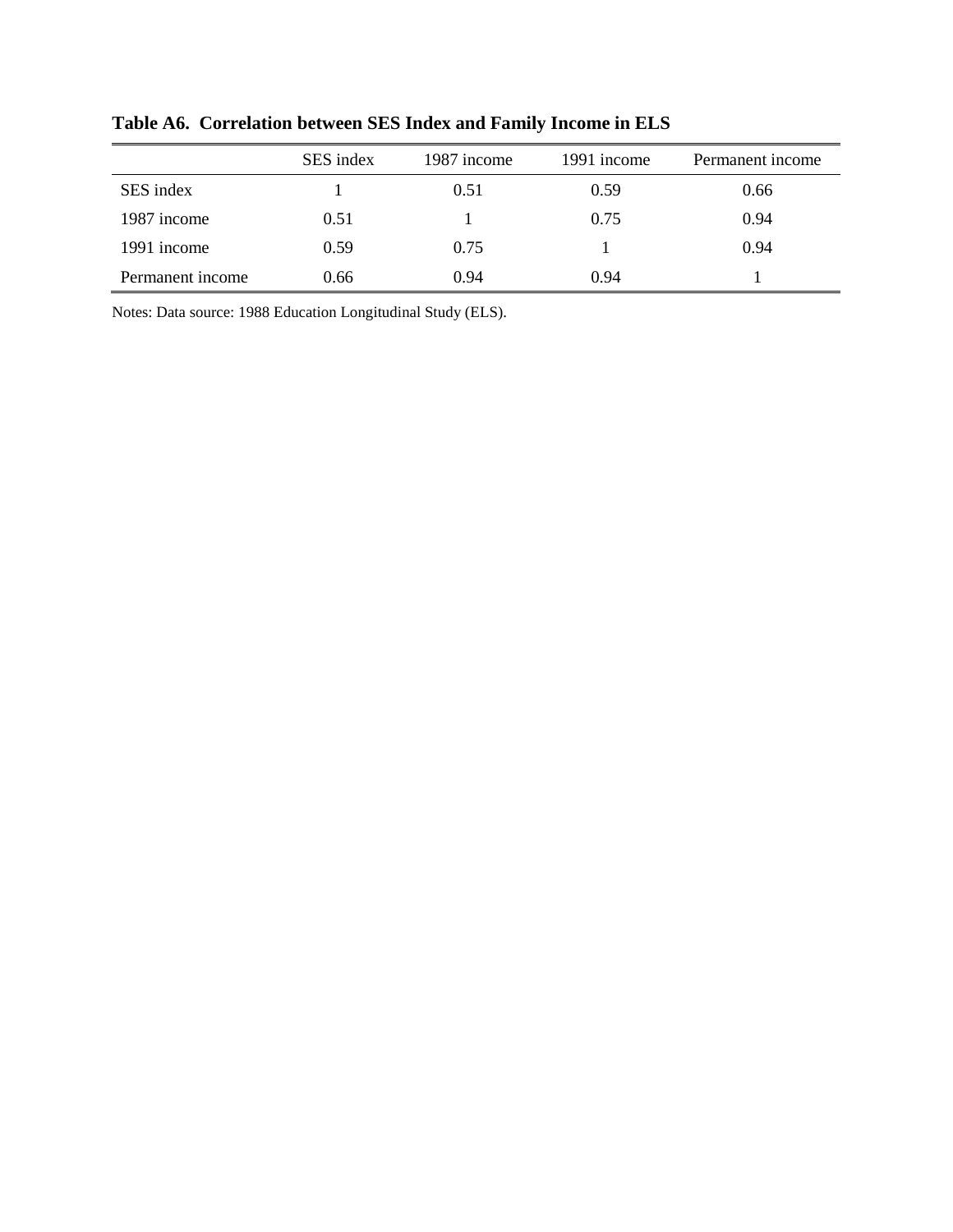



*Panel A: Math* 





Notes: Replication of the Reardon (2011b) analysis of the 90-10 income-achievement gap using only high-quality surveys, birth cohorts 1961-2005. See Table A5 for acronyms.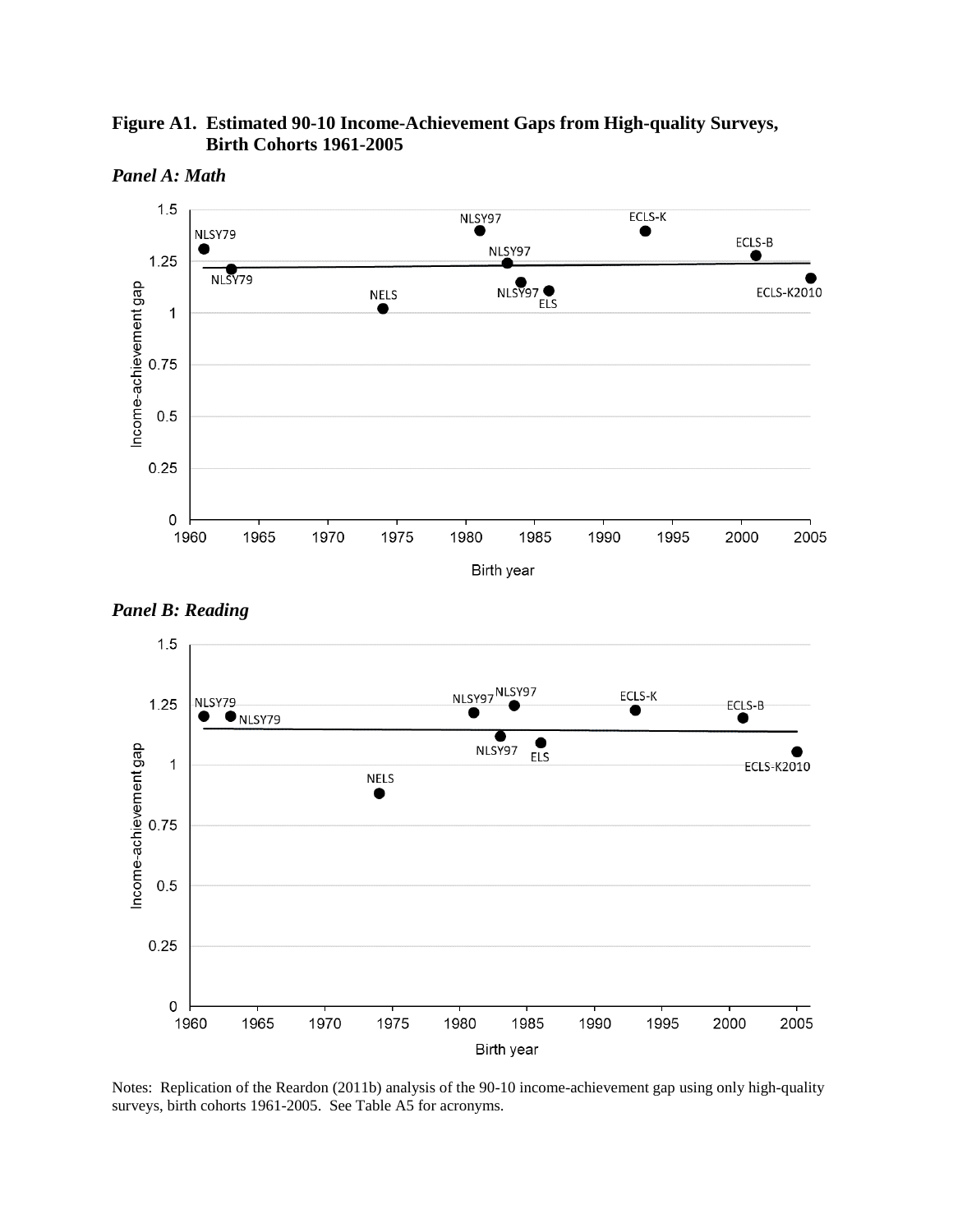

**Figure A2. Achievement Trends of the Top and Bottom Quartile in PISA based on PISA's ESCS Index and our SES Index by Test Year**

Notes: U.S. student population in PISA. Each point represents roughly 400-700 students. Mean scores for the top and bottom quartiles in each index were averaged across math, reading, and science.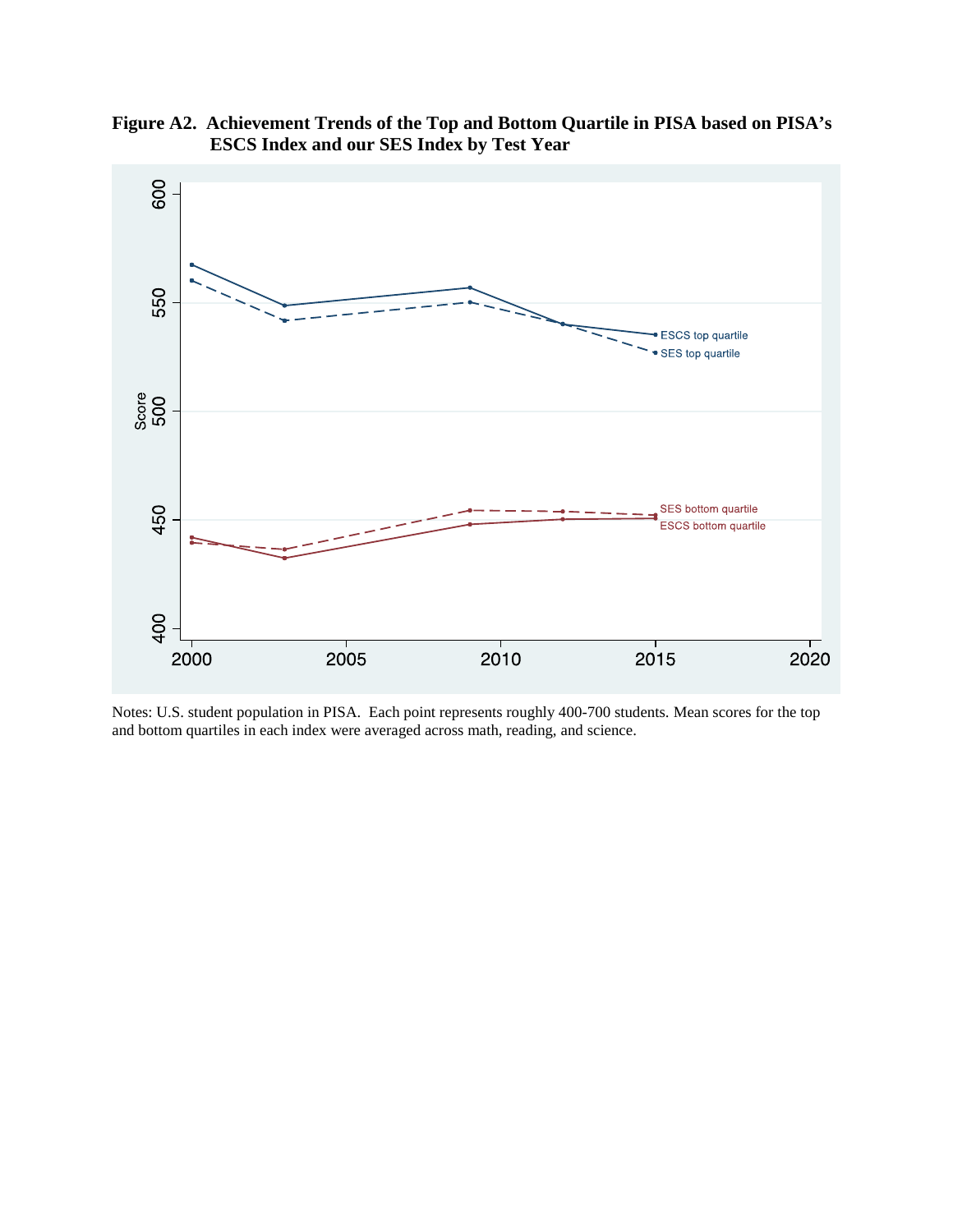

**Figure A3. Trend in the SES-Achievement Gap with Confidence Interval, Birth Cohorts 1961-2001** 

Notes: Achievement difference between the students in the top and bottom quartiles of the SES distribution (75-25 SES-achievement gap). See Figure 2 for details.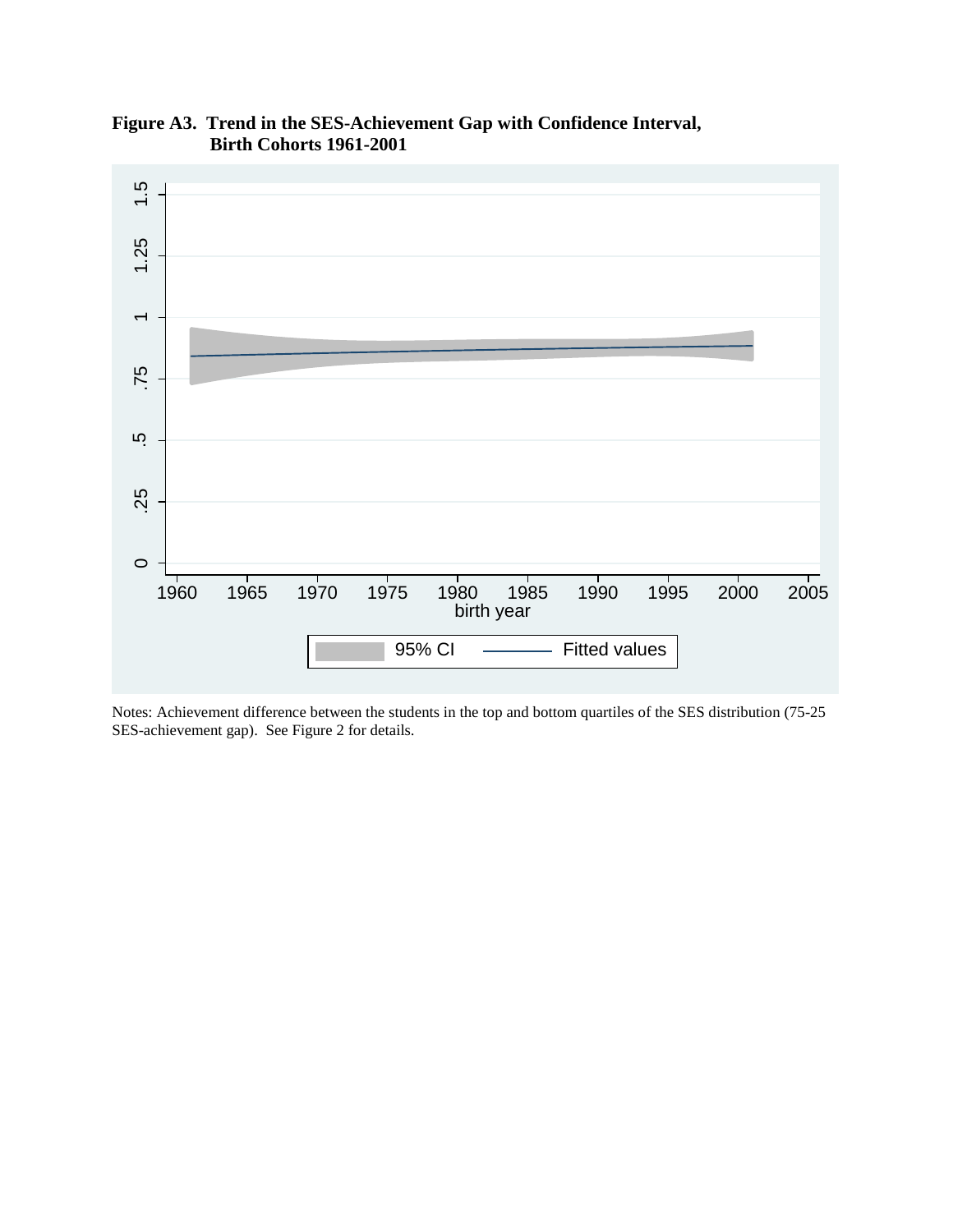

**Figure A4. LTT-NAEP SES-Achievement Gaps and Overall Achievement Dispersion** *Panel A: Math Age 13* 





(continued on next page)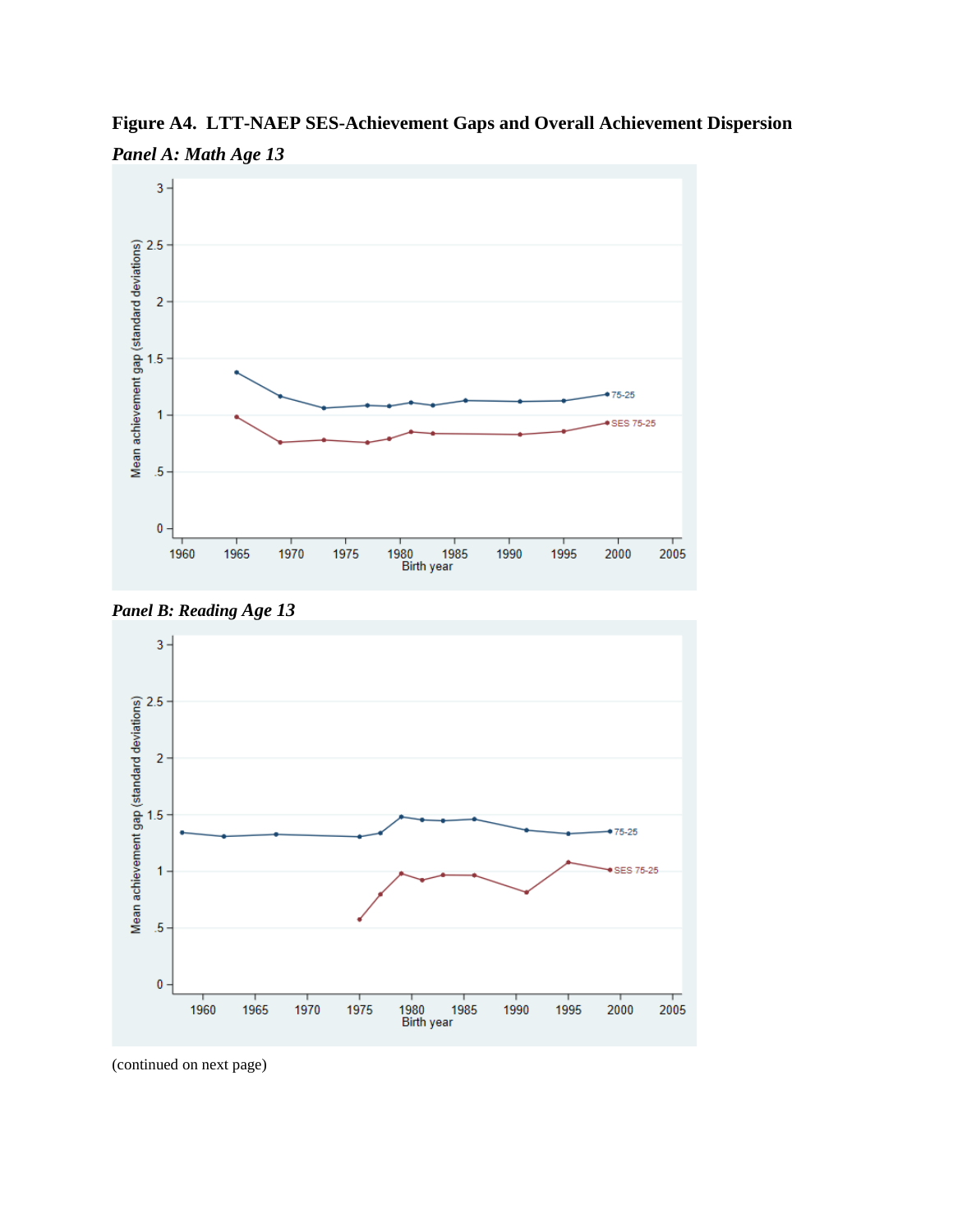# **Figure A4. (continued)**









Notes: SES 75-25: achievement difference between the students in the top and bottom quartiles of the SES distribution. 75-25: overall achievement difference between the students at the 75<sup>th</sup> and 25<sup>th</sup> percentiles of the achievement distribution. Normalized achievement is measured in standard deviations (of the test closest to 2000).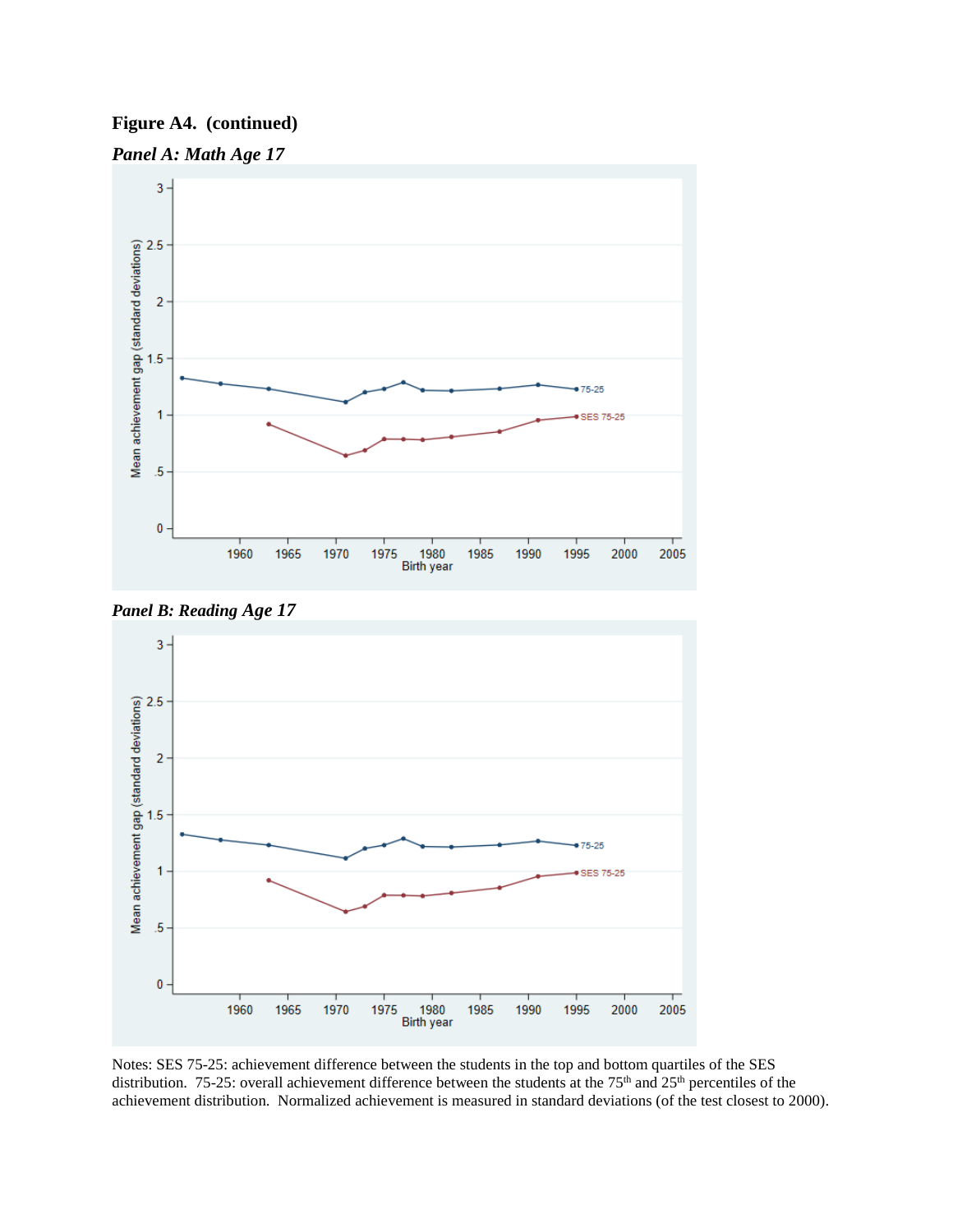

**Figure A5. Main-NAEP SES-Achievement Gaps and Overall Achievement Dispersion** *Panel A: Math* 





Notes: SES 75-25: achievement difference between the students in the top and bottom quartiles of the SES distribution. 75-25: overall achievement difference between the students at the 75<sup>th</sup> and 25<sup>th</sup> percentiles of the achievement distribution. Normalized achievement is measured in standard deviations (of the test closest to 2000).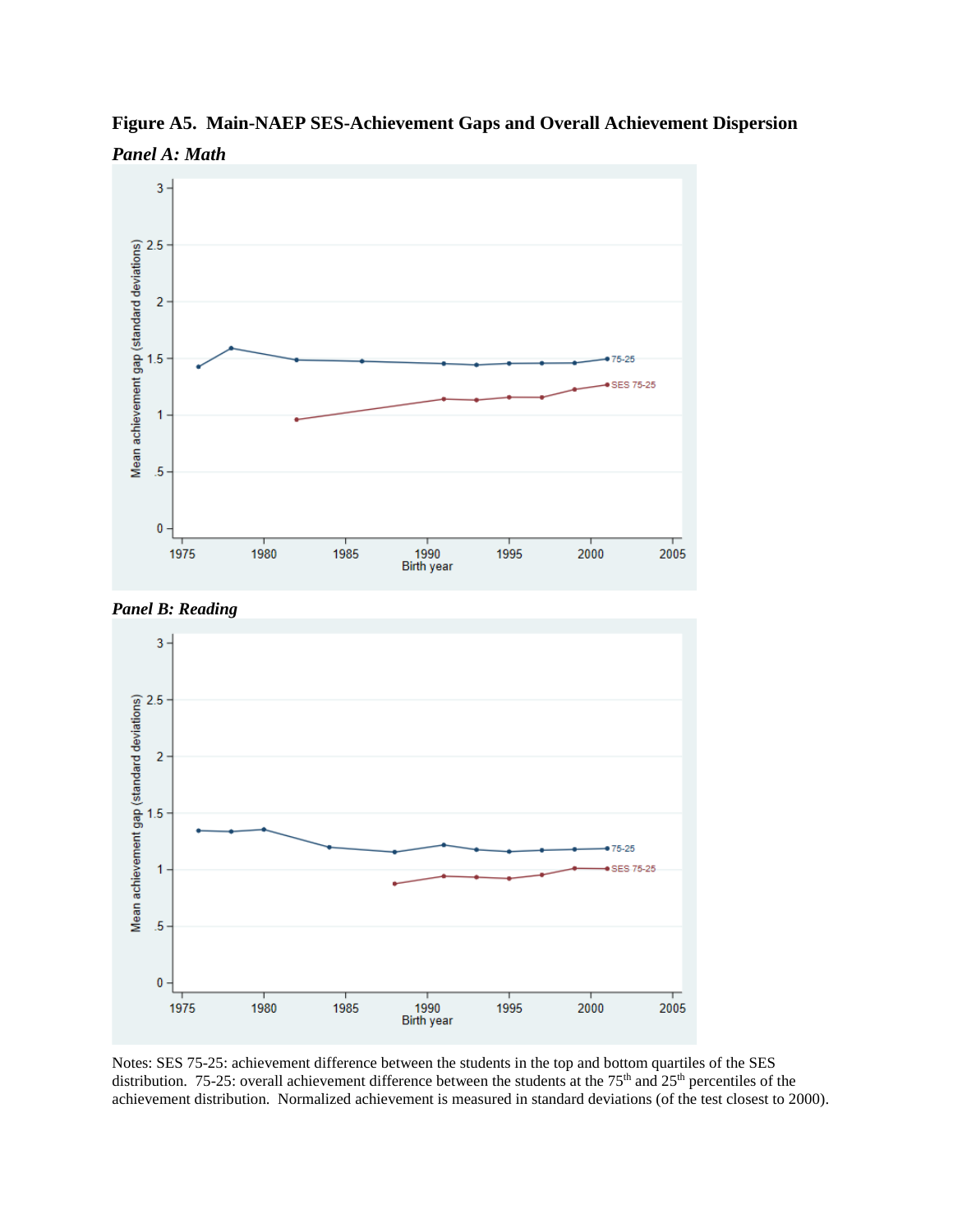

**Figure A6. TIMSS SES-Achievement Gaps and Overall Achievement Dispersion** *Panel A: Math* 





Notes: SES 75-25: achievement difference between the students in the top and bottom quartiles of the SES distribution. 75-25: overall achievement difference between the students at the 75<sup>th</sup> and 25<sup>th</sup> percentiles of the achievement distribution. Normalized achievement is measured in standard deviations (of the test closest to 2000).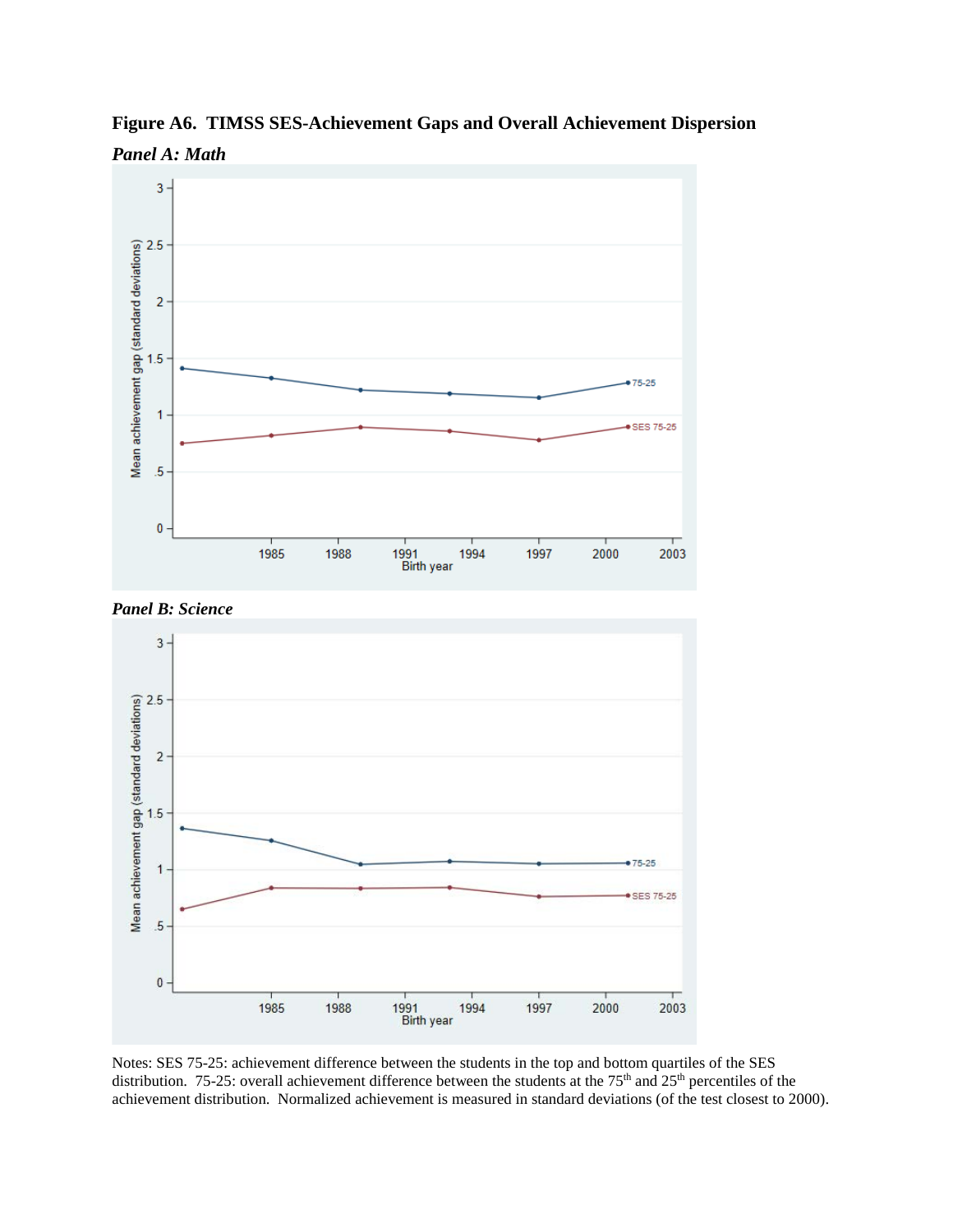

**Figure A7. PISA SES-Achievement Gaps and Overall Achievement Dispersion** *Panel A: Math* 





(continued on next page)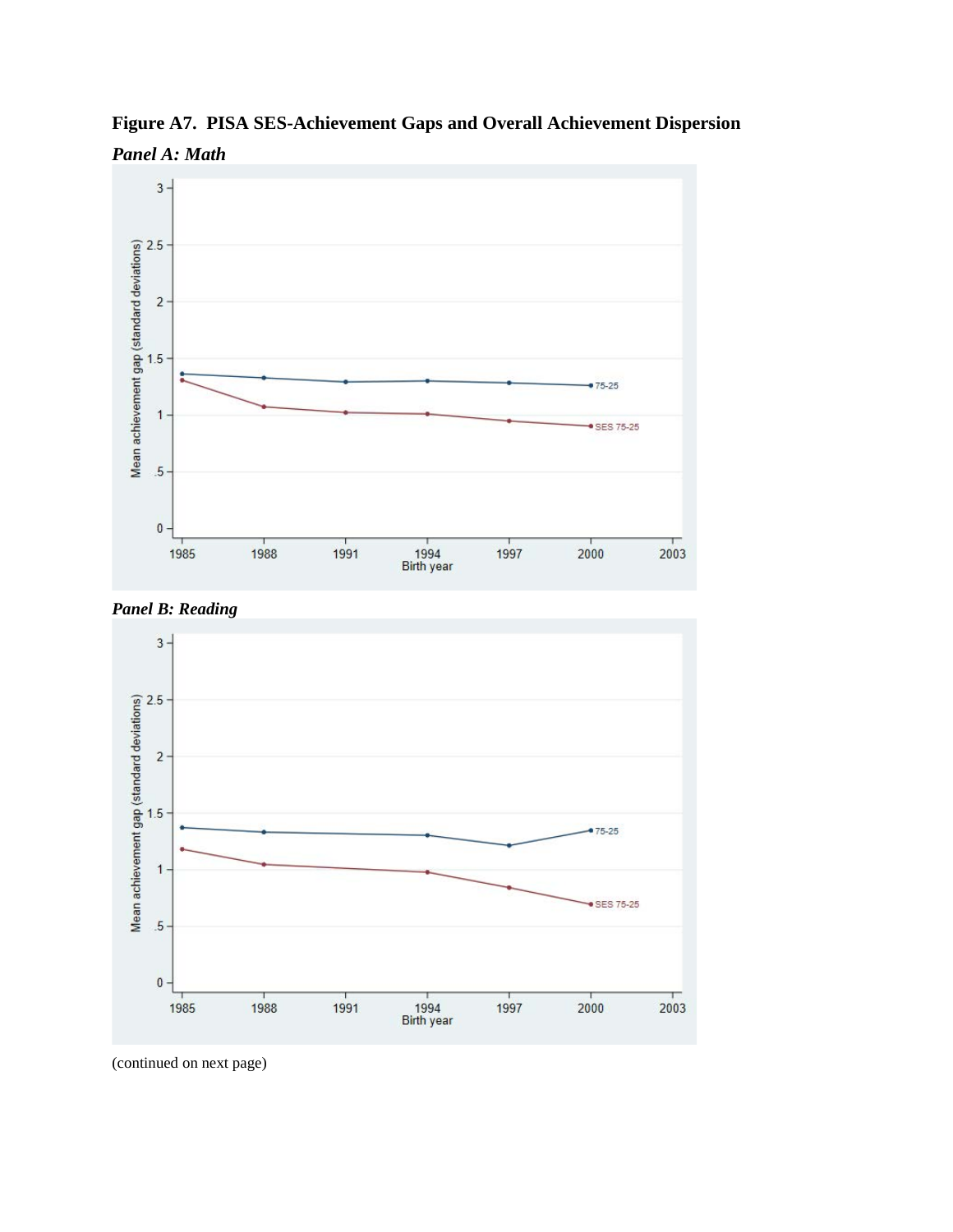# **Figure A7. (continued)**



Notes: SES 75-25: achievement difference between the students in the top and bottom quartiles of the SES distribution. 75-25: overall achievement difference between the students at the 75<sup>th</sup> and 25<sup>th</sup> percentiles of the achievement distribution. Normalized achievement is measured in standard deviations (of the test closest to 2000).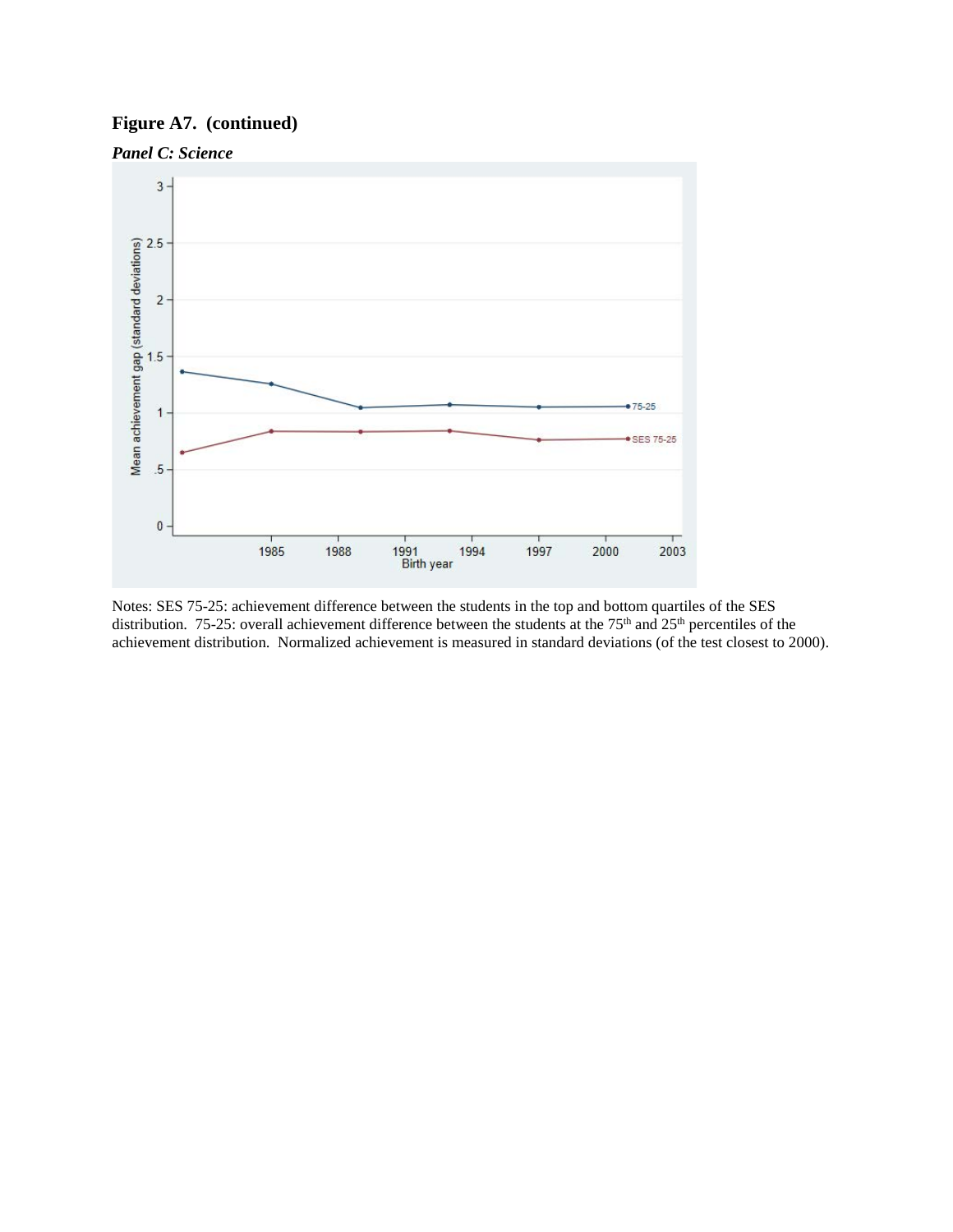

**Figure A8. Alternative Calculation of 75-50 and 50-25 SES-Achievement Gaps, Birth Cohorts 1954-2001** 

Notes: 75-50 SES-achievement gap: achievement difference between the students in the top quartile and in the 45- 55 percentile band of the SES distribution. 50-25 SES-achievement gap: achievement difference between the students in the 45-55 percentile band and the bottom quartile of the SES distribution. See Figure 2 for data and methods.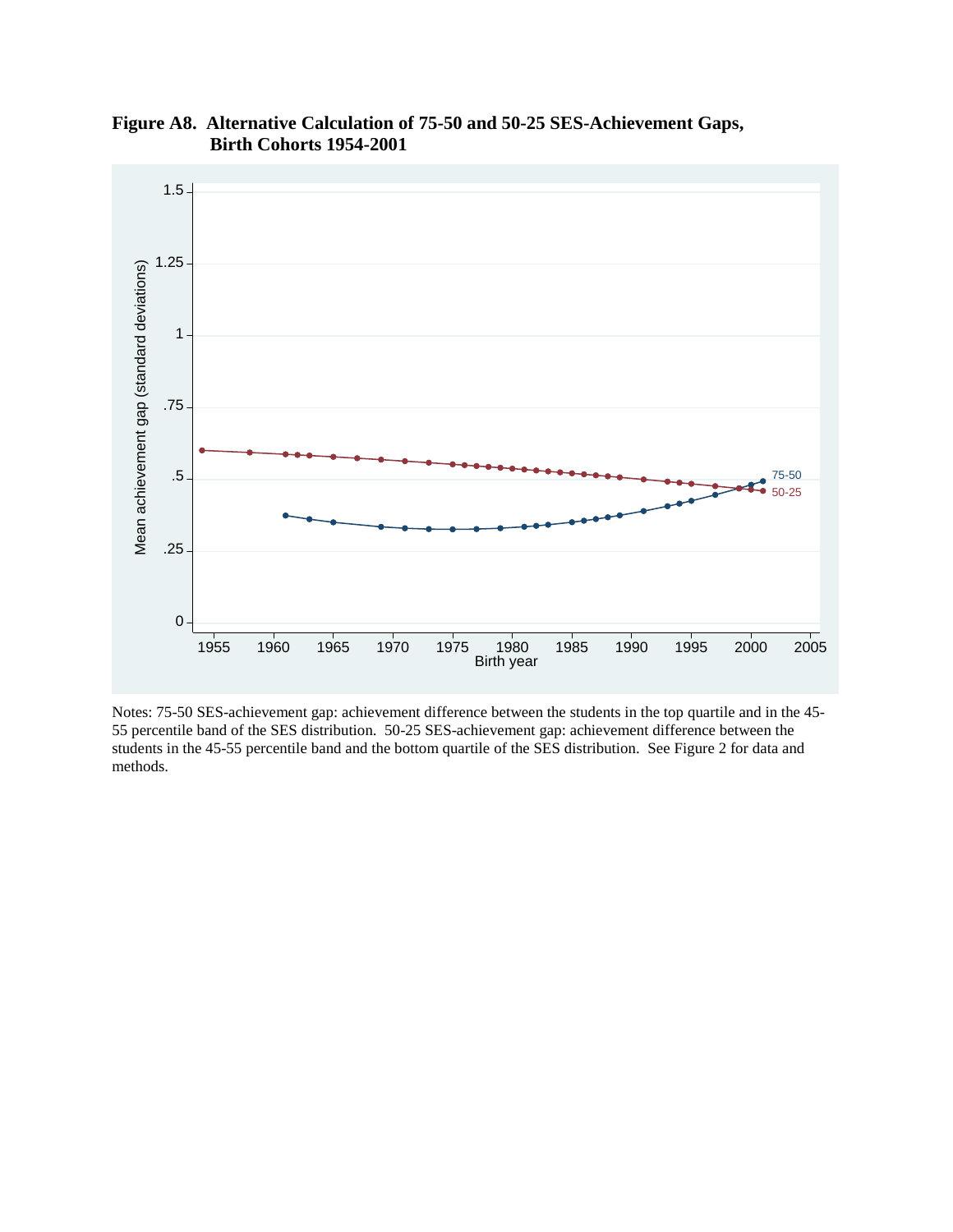**Figure A9. Achievement Levels of Younger and Older Students by Subject, Birth Cohorts 1954-2001** 



*Panel A: Math* 





Notes: Average student achievement. See Figures 1 and 5 for data and methods.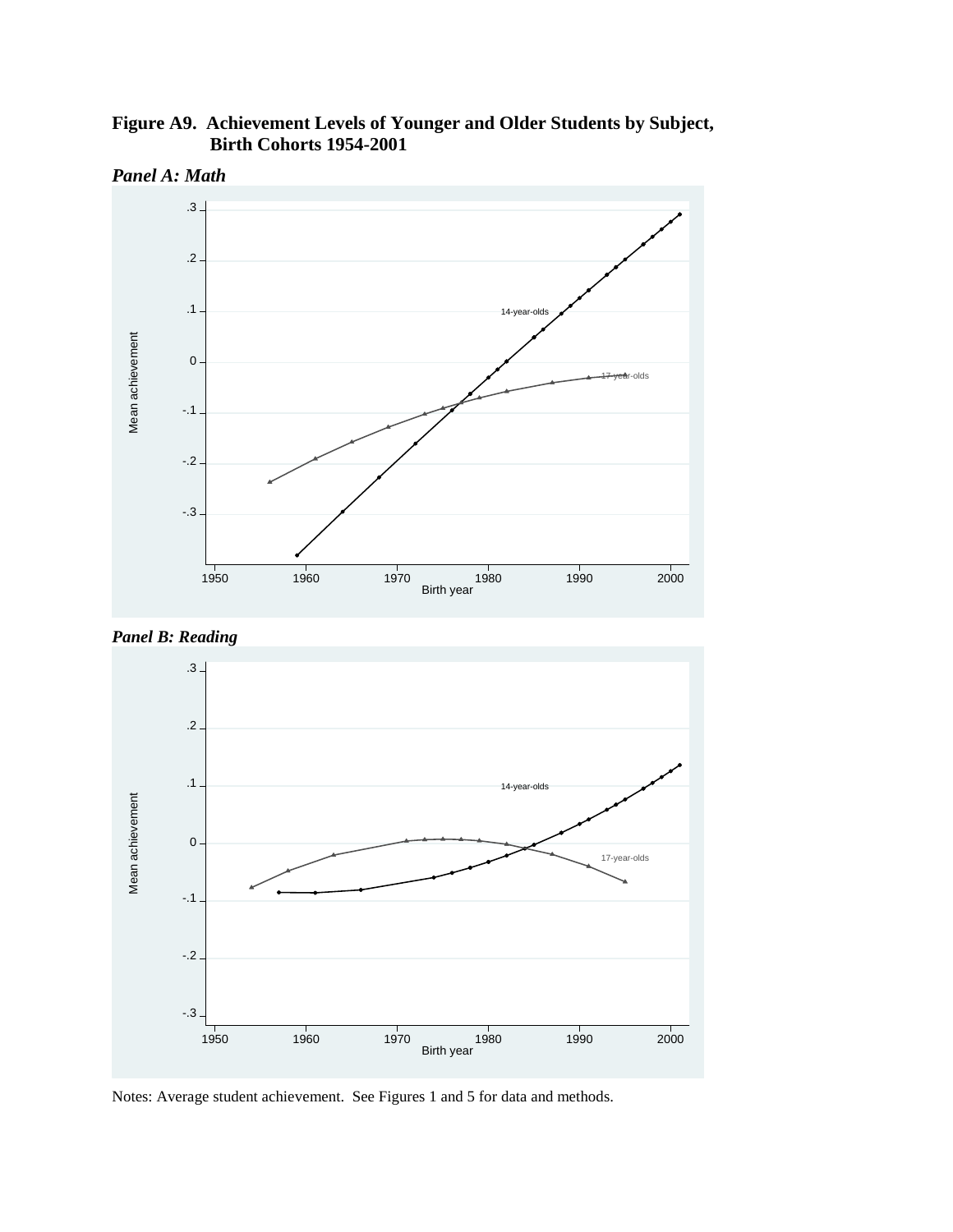**Figure A10. Illustration of Regression Prediction for Point Estimation Approach**  *Panel A: Main-NAEP 1990, SES Index* 







Notes: Average scores by SES category (percentiles of the discrete values of the respective underlying SES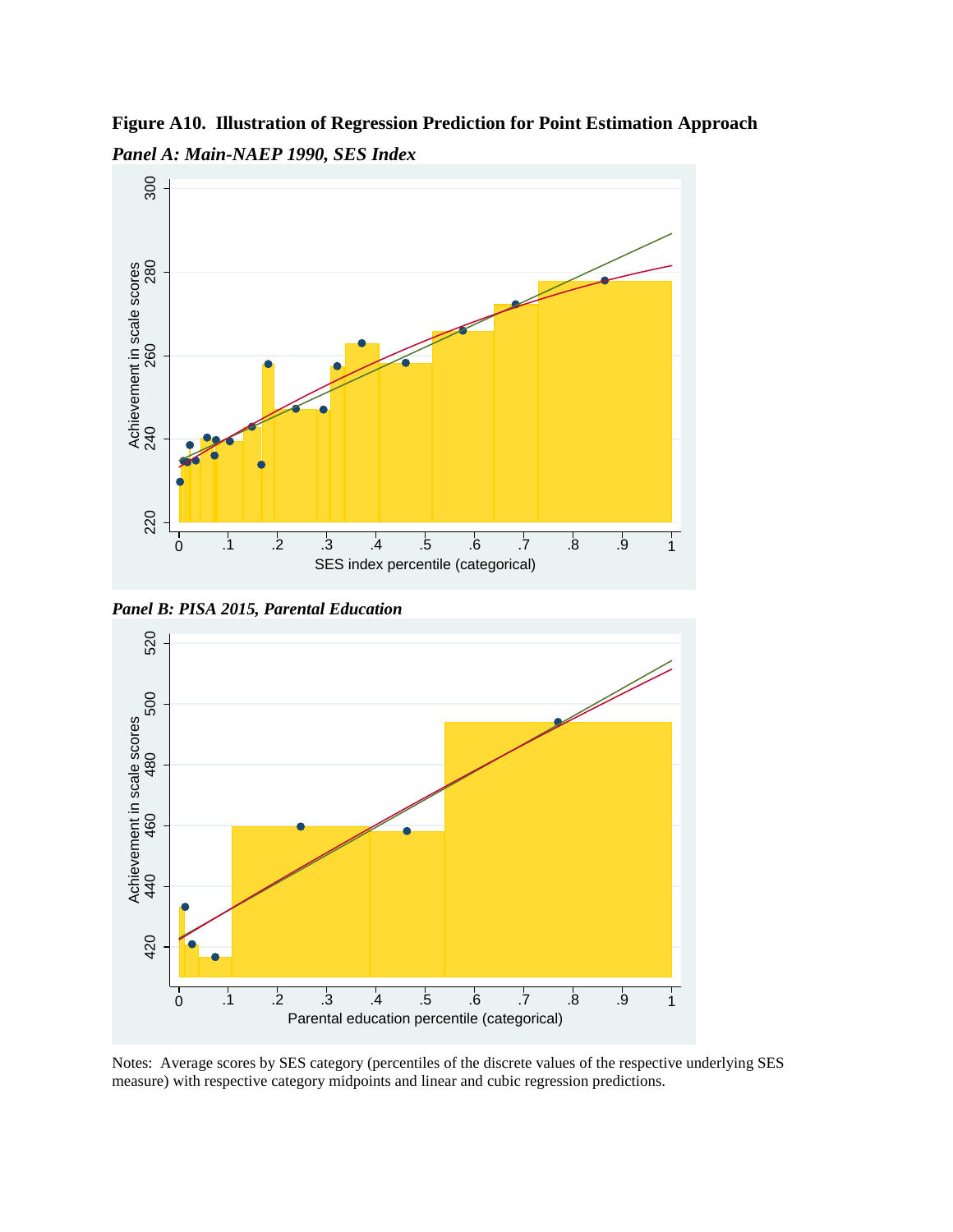# **Figure A11. Changing Proportion of Students with Books and Internet in their Homes, Birth Cohorts 1985-2000**



*Panel A: Students Falling into Top and Bottom Categories of Books in Home* 

*Panel B: Students with Internet in their Homes*



Notes: U.S. student population in PISA.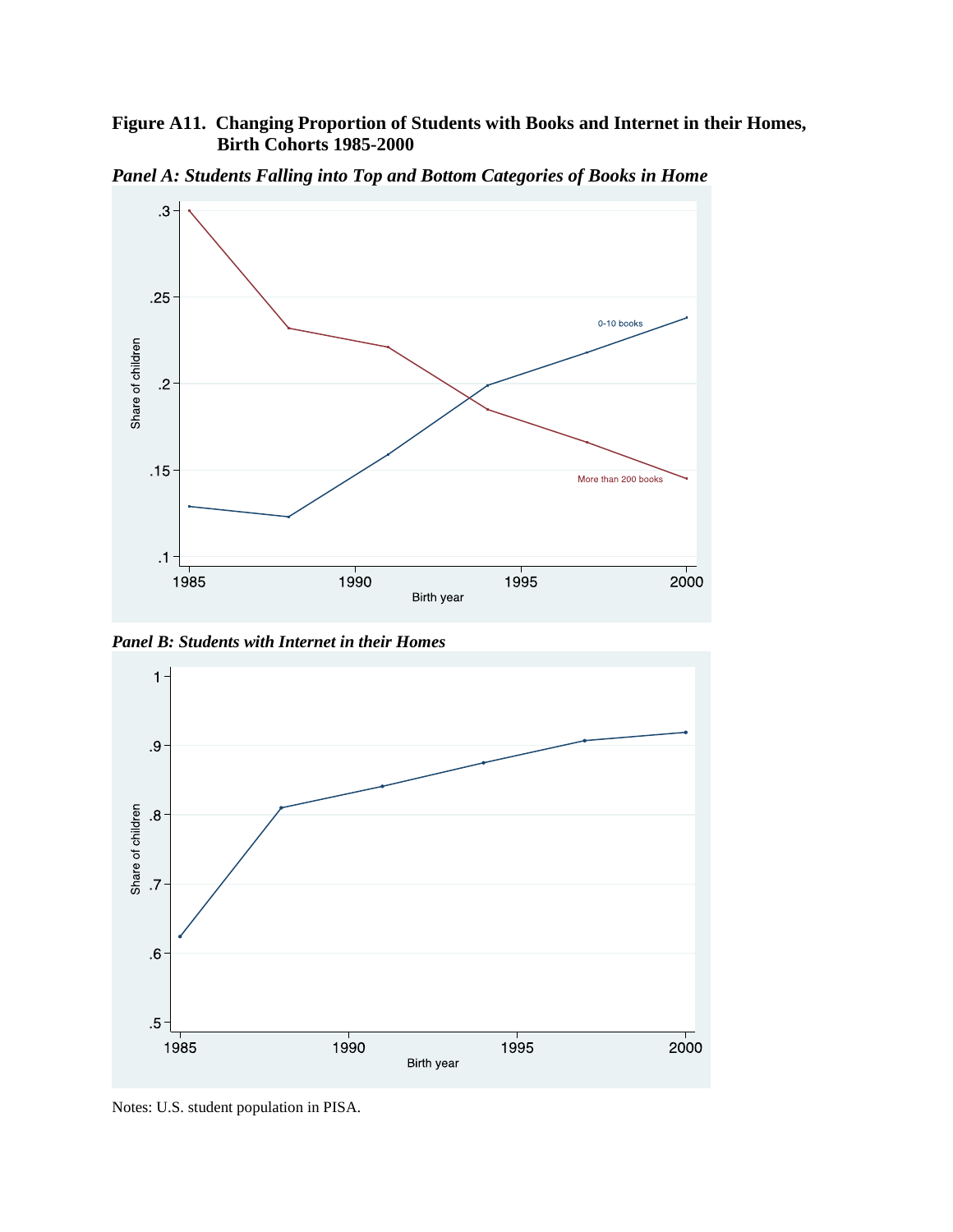| Test            | Age/    | <b>Birth</b> |           | Observations by Test and Subject |           |         |           |  |
|-----------------|---------|--------------|-----------|----------------------------------|-----------|---------|-----------|--|
|                 | grade   | cohorts      |           | Math                             | Reading   | Science | Total     |  |
| <b>LTT-NAEP</b> | age 13  | 1958-1999    | Waves:    | 12                               | 12        |         | 24        |  |
|                 |         |              | Students: | 99,450                           | 115,780   |         | 215,230   |  |
| <b>LTT-NAEP</b> | age 17  | 1954-1995    | Waves:    | 12                               | 12        |         | 24        |  |
|                 |         |              | Students: | 88,740                           | 108,450   |         | 197,190   |  |
| Main-NAEP       | grade 8 | 1977-2001    | Waves:    | 10                               | 11        |         | 21        |  |
|                 |         |              | Students: | 1,004,650                        | 1,122,980 |         | 2,127,630 |  |
| <b>TIMSS</b>    | grade 8 | 1982-2001    | Waves:    | 6                                |           | 6       | 12        |  |
|                 |         |              | Students: | 57,032                           |           | 57,032  | 114,064   |  |
| <b>PISA</b>     | age 15  | 1985-2000    | Waves:    | 6                                | 5         | 6       | 17        |  |
|                 |         |              | Students: | 29,125                           | 25,225    | 29,119  | 83,469    |  |
| Total           |         |              | Waves:    | 46                               | 40        | 12      | 98        |  |
|                 |         |              | Students: | 1,278,997                        | 1,372,435 | 86,151  | 2,737,583 |  |

**Table 1. Description of Achievement Data**

Notes: LTT-NAEP math is first tested in 1973, as opposed to reading which starts in 1971. For the 1973 math, data are only available for achievement levels and not for achievement gaps. Sample sizes for the restricted-use NAEP data are rounded to the nearest 10.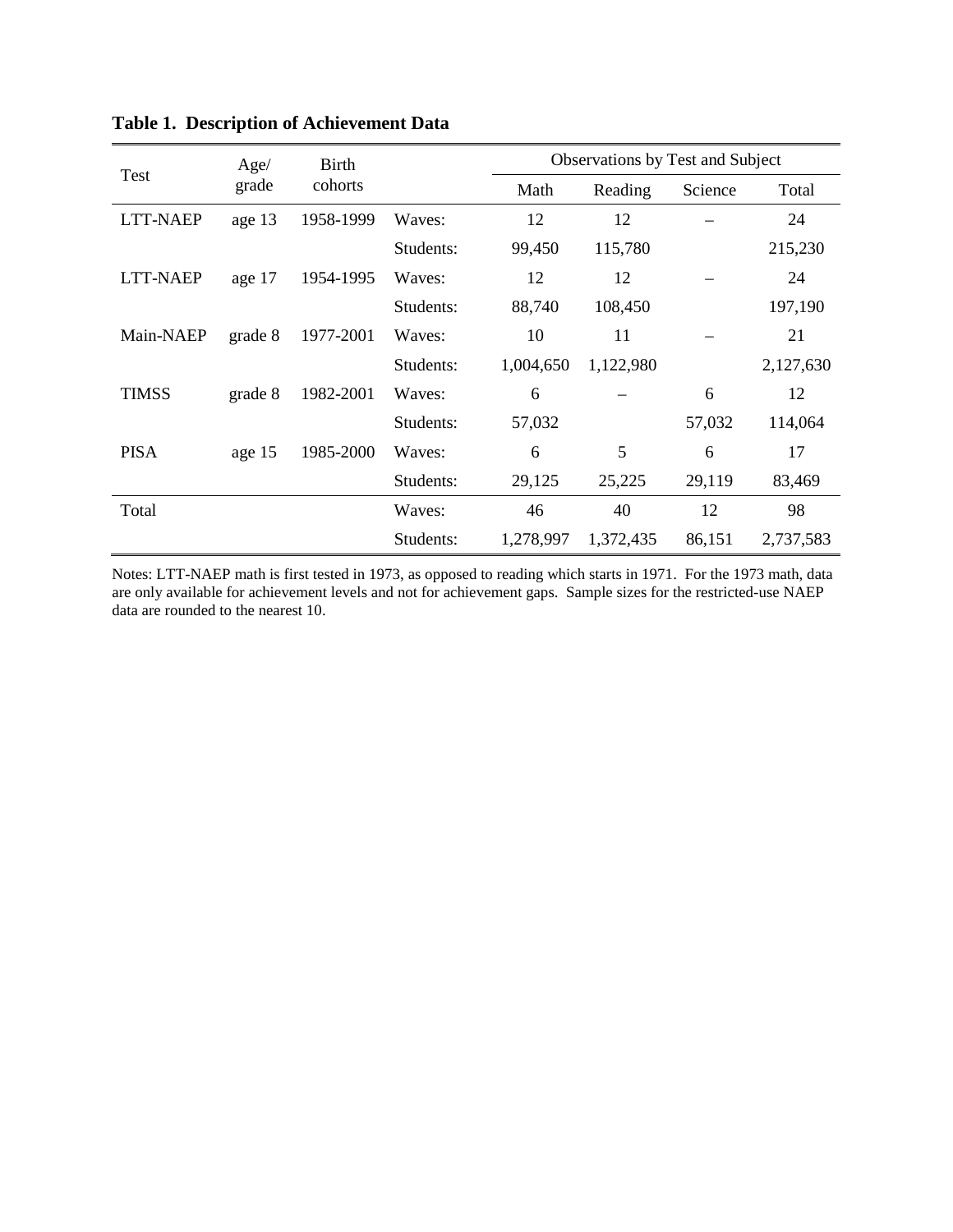

**Figure 1. Overall Achievement Dispersion among U.S. Students, Birth Cohorts 1954-2001** 

Notes: 75-25 (90-10): overall achievement difference between the students at the 75<sup>th</sup> and 25<sup>th</sup> (90<sup>th</sup> and 10<sup>th</sup>) percentiles of the achievement distribution. All tests administered by LTT-NAEP, Main-NAEP, PISA, and TIMSS. 1954-2001 birth cohorts, all subjects, all students. Normalized achievement is measured in standard deviations (of the installment of the respective test series closest to 2000). Each marker indicates years where there are one or more underlying observations.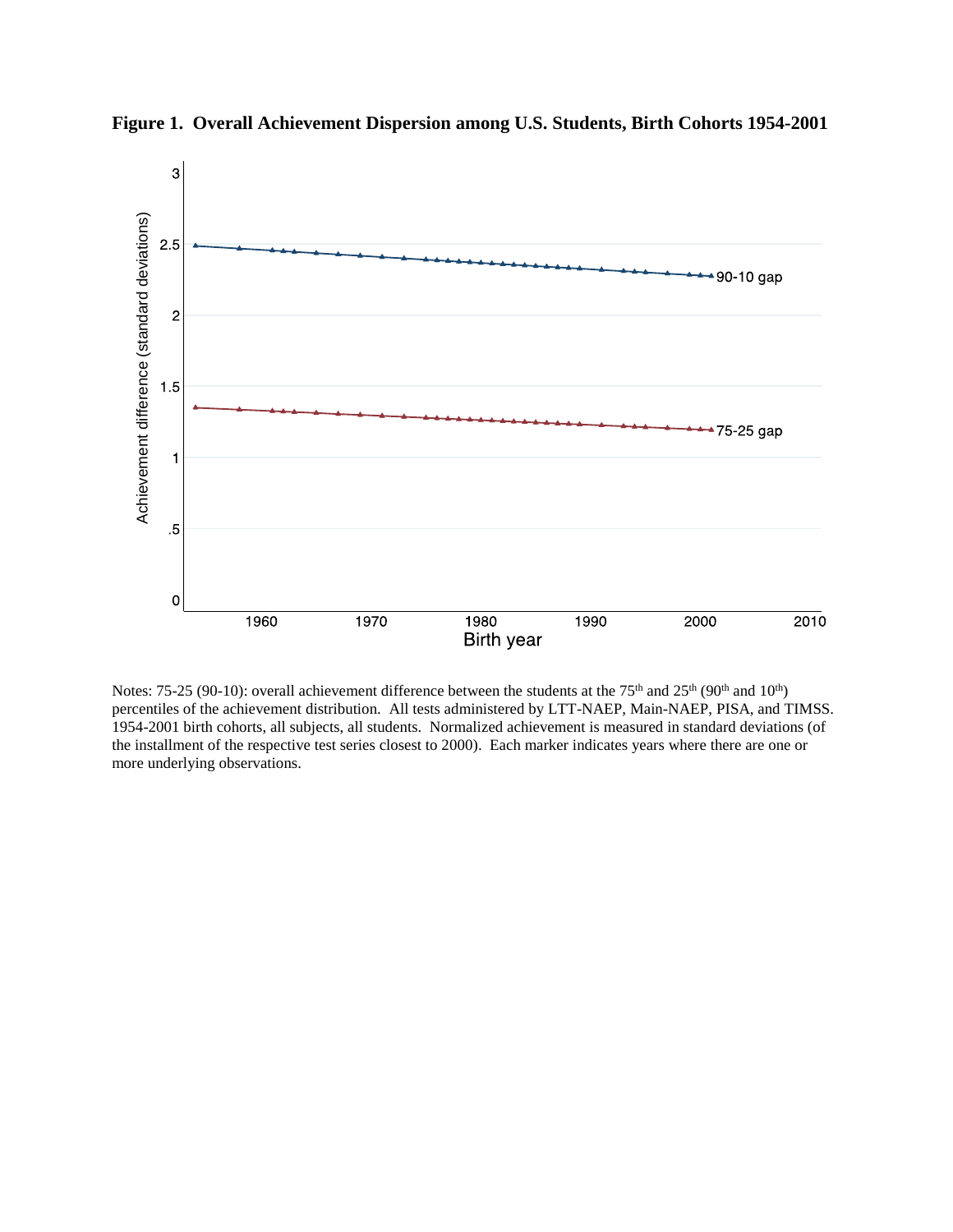

**Figure 2. Trend in the SES-Achievement Gap with Underlying Test Data, Birth Cohorts 1961-2001** 

Notes: Achievement difference between the students in the top and bottom quartiles of the SES distribution (75-25 SES-achievement gap). All tests administered by LTT-NAEP, Main-NAEP, PISA, and TIMSS. 1961-2001 birth cohorts, all subjects, all students. Normalized achievement is measured in standard deviations (of the installment of the respective test series closest to 2000). Each marker indicates one organization-subject-age observation. Test data points are adjusted by the fixed effects estimated for equation 2. The trend line for the 75-25 SES-achievement gap is the fitted quadratic from equation 2. The linear and quadratic terms are individually and jointly insignificantly different from zero (individually, *p*>0.90 for each; jointly, *F*(2,72)=0.53, *p*=0.59).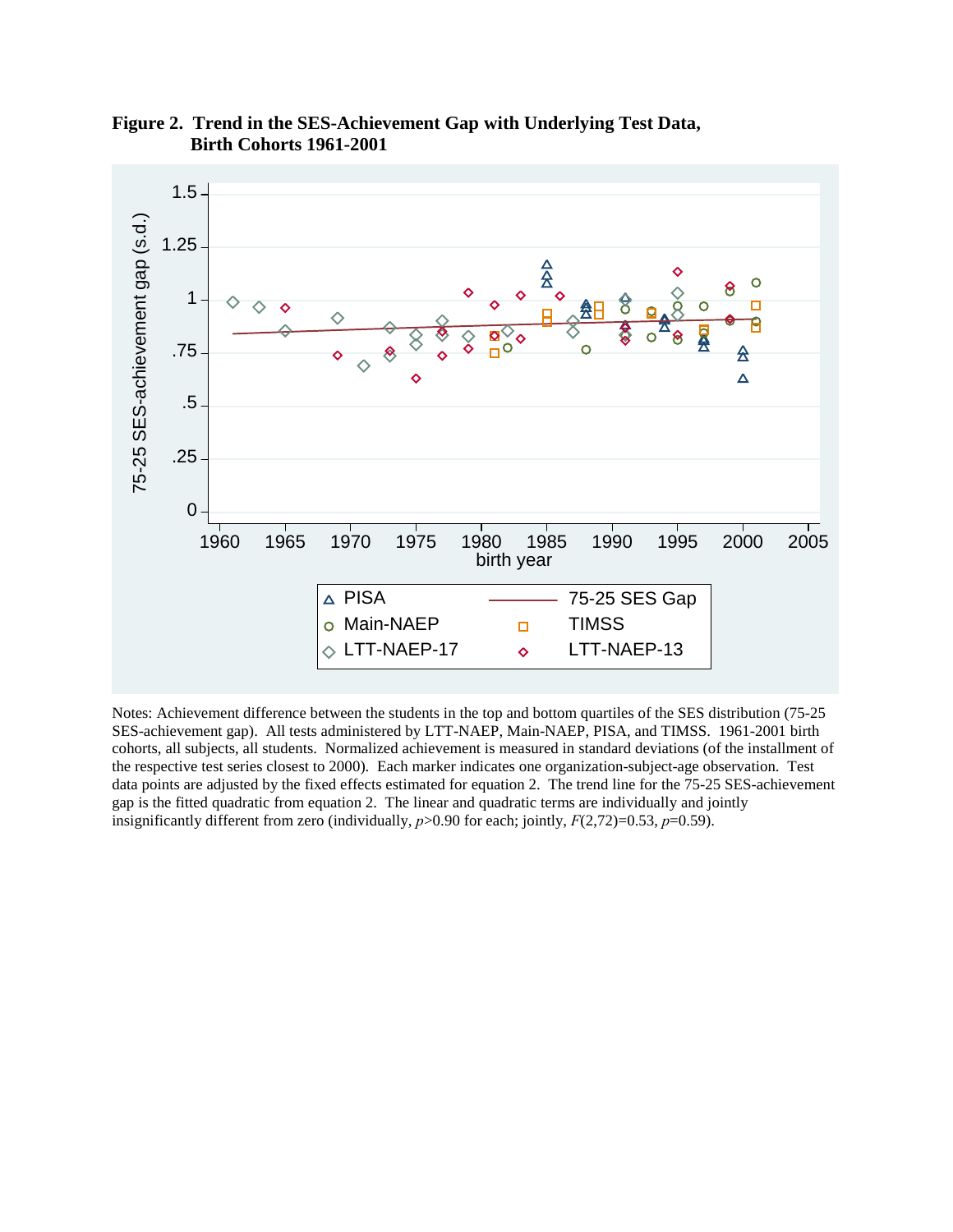

**Figure 3. SES-Achievement Gap by Subject, Birth Cohorts 1961-2001** 

Notes: Achievement difference between the students in the top and bottom quartiles of the SES distribution (75-25 SES-achievement gap), by subject. The markers on the trend lines indicate years where there is reliable information about the SES gaps. See Figure 2 for data and methods.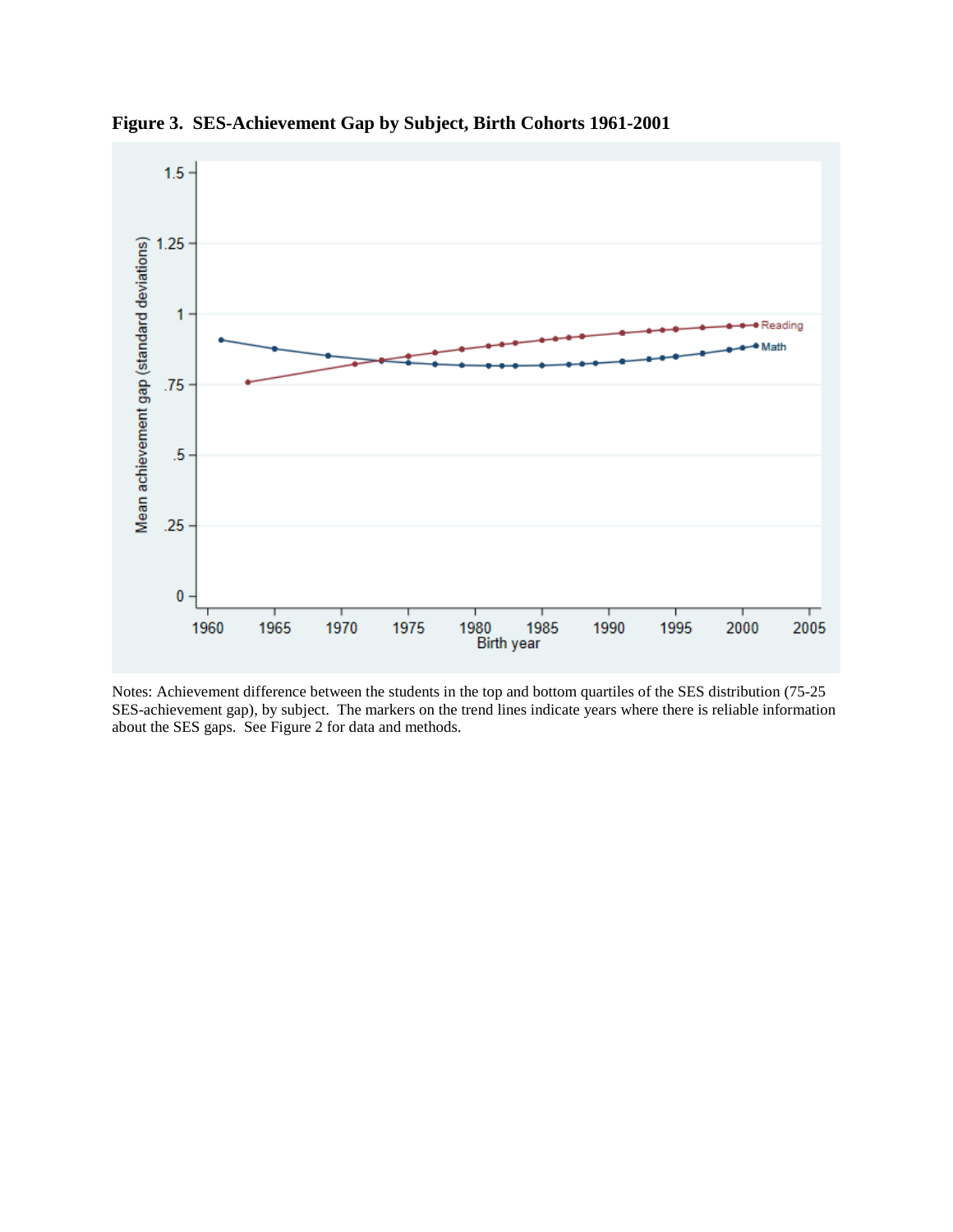

**Figure 4. 75-50 and 50-25 SES-Achievement Gaps, Birth Cohorts 1954-2001** 

Notes: 75-50 SES-achievement gap: achievement difference between the students in the top quartile and the bottom half of the SES distribution. 50-25 SES-achievement gap: achievement difference between the students in the top half and the bottom quartile of the SES distribution. See Figure 2 for data and methods.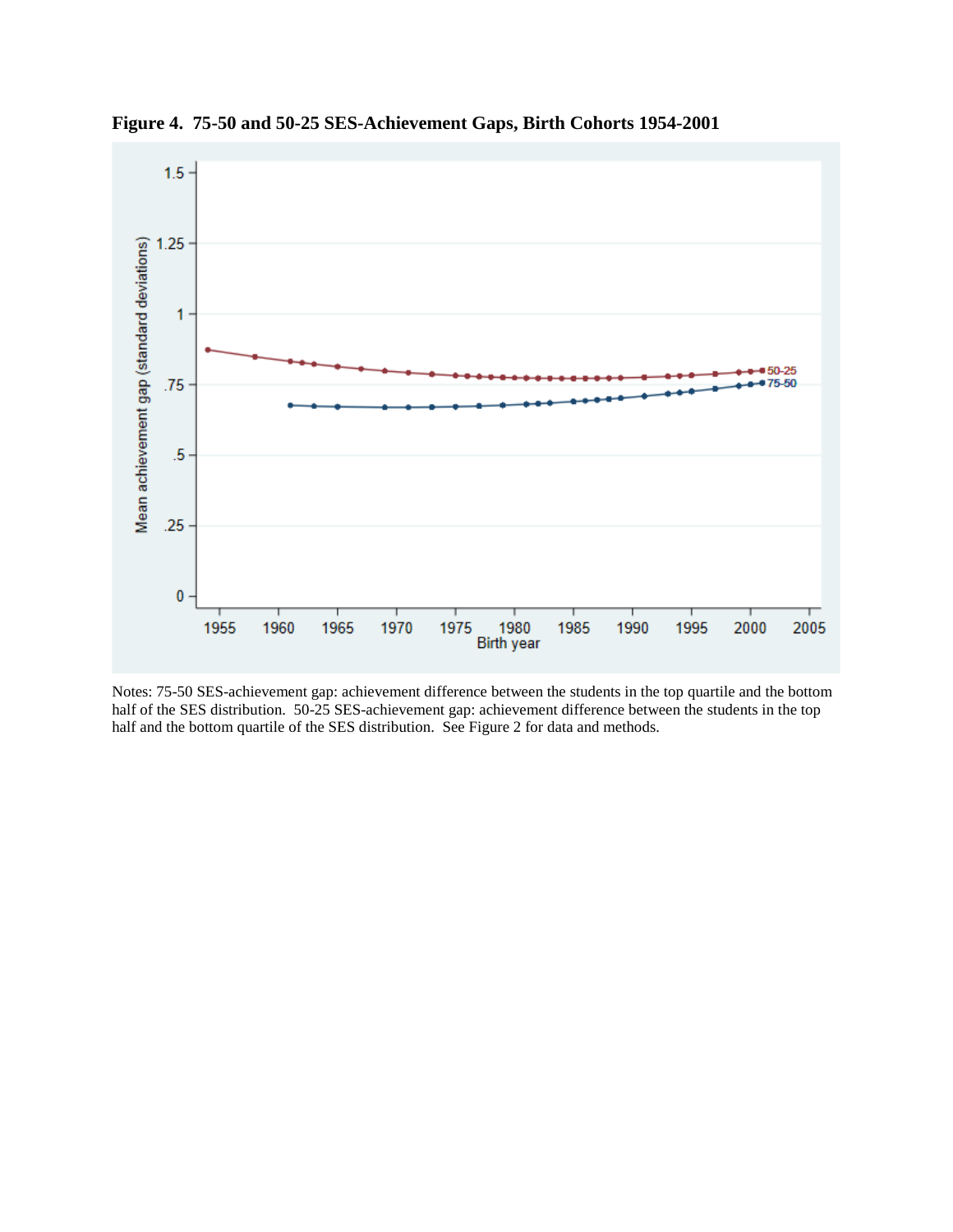

**Figure 5. Achievement Levels of Younger and Older Students, Birth Cohorts 1954-2001** 

Notes: Average student achievement. Sample: 1954-2001 birth cohorts, all surveys, all subjects, all students. Younger students are those between ages 13 and 15 or in 8<sup>th</sup> grade, depending on the test. For expositional purposes, younger students are referred to as 14-year-olds. Older students are those aged 17 or in 12<sup>th</sup> grade, depending on the test. See Figure 1 for data and methods.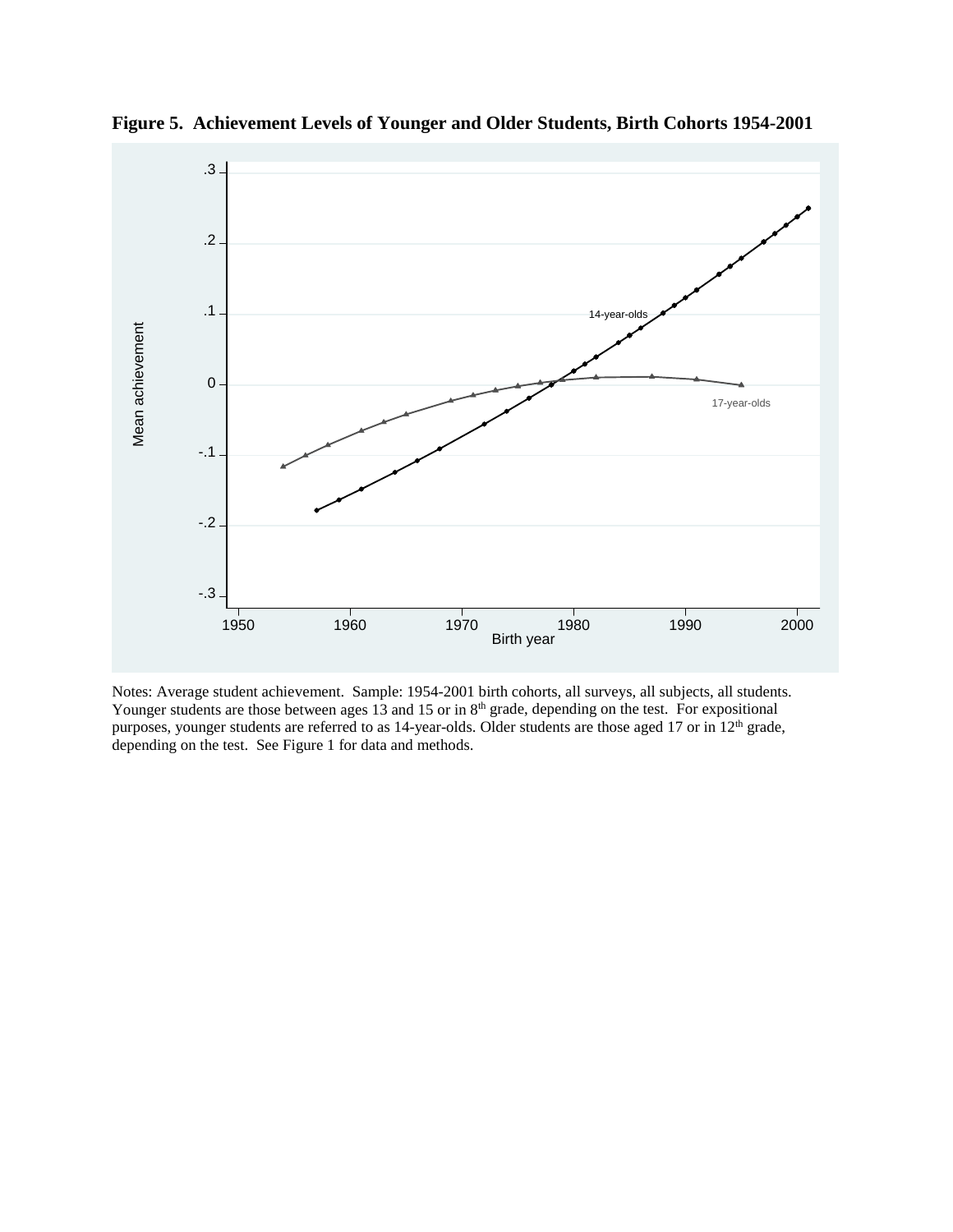

**Figure 6. Achievement Gaps for Subsidized Lunch Eligibility and Black-White Achievement Gaps, Birth Cohorts 1954-2001** 

Notes: Samples: For free and reduced-price lunch, 1982-2001 birth cohorts, Main-NAEP surveys, math and reading, all students; for white-black gap, 1954-2001 birth cohorts, LTT-NAEP and Main-NAEP surveys, math and reading, black and white students. See Figure 2 for data and methods. Data on free and reduced-price lunch eligibility are only available for Main-NAEP tests, starting with the 1982 birth cohort.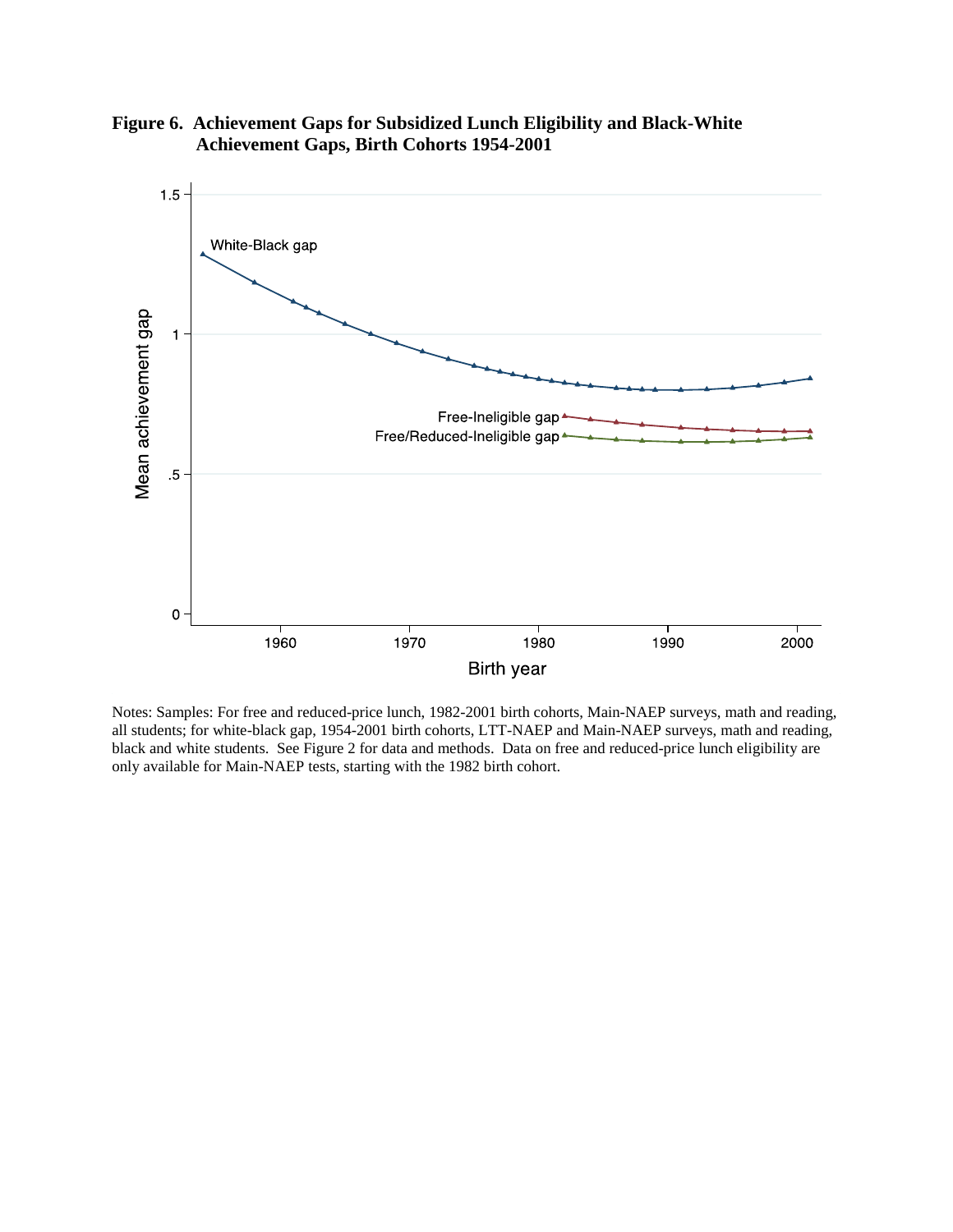

**Figure 7. SES-Achievement Gaps among White and Black Students Separately, Birth Cohorts 1961-2001** 

Notes: Achievement difference between the students in the top and bottom quartiles of the SES distribution (75-25 SES-achievement gap), by race. Sample: 1961-2001 birth cohorts, LTT-NAEP and Main-NAEP surveys, math and reading, white and black students. See Figure 2 for data and methods with national (common) SES distribution.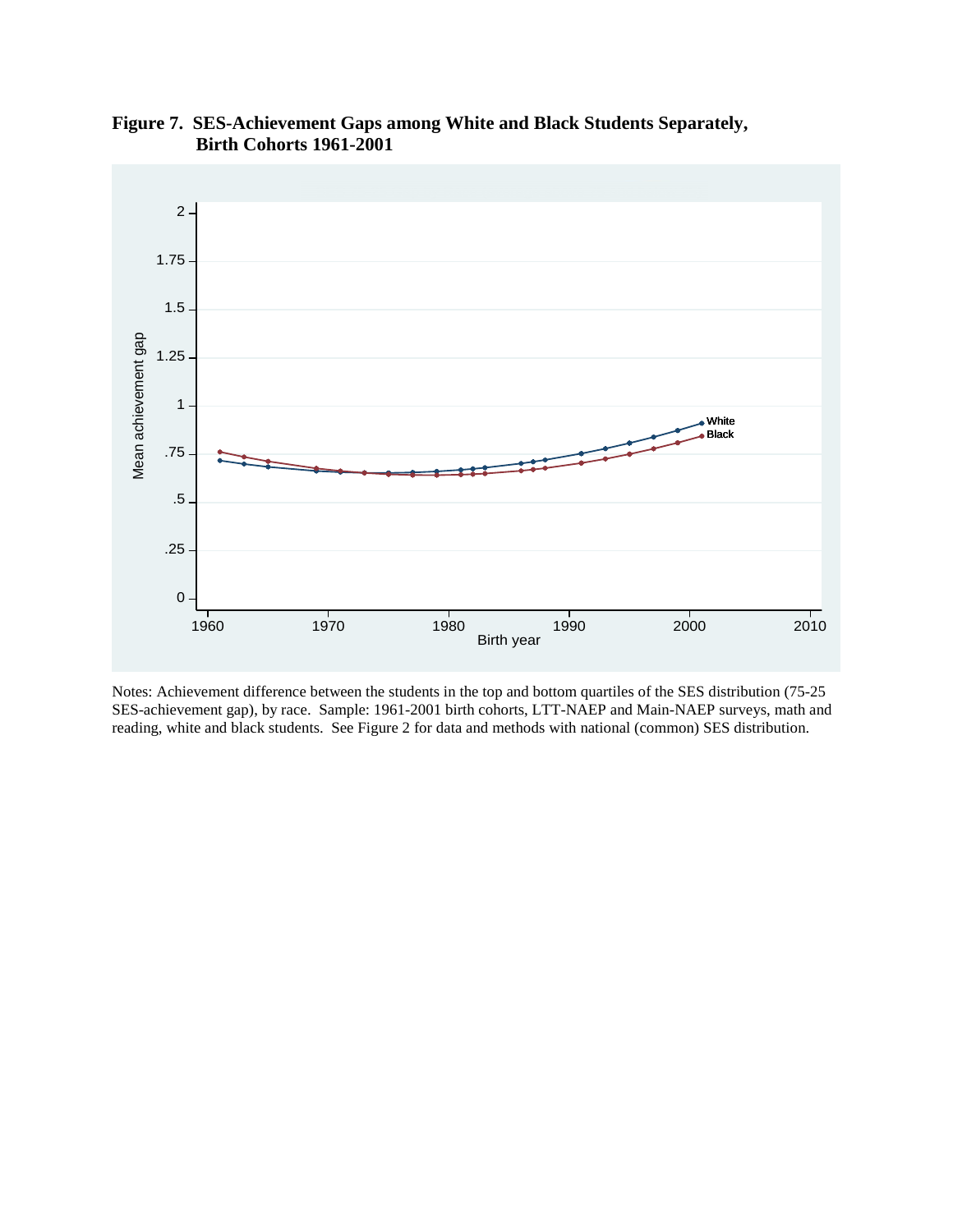

**Figure 8. Histograms of SES Distributions, Main-NAEP 1990 and PISA 2015** 

Notes: Frequency of specific values for the Main-NAEP 1990 and PISA 2015 SES distributions calculated by the first principal component of the parental-education and home-possession variables; see text.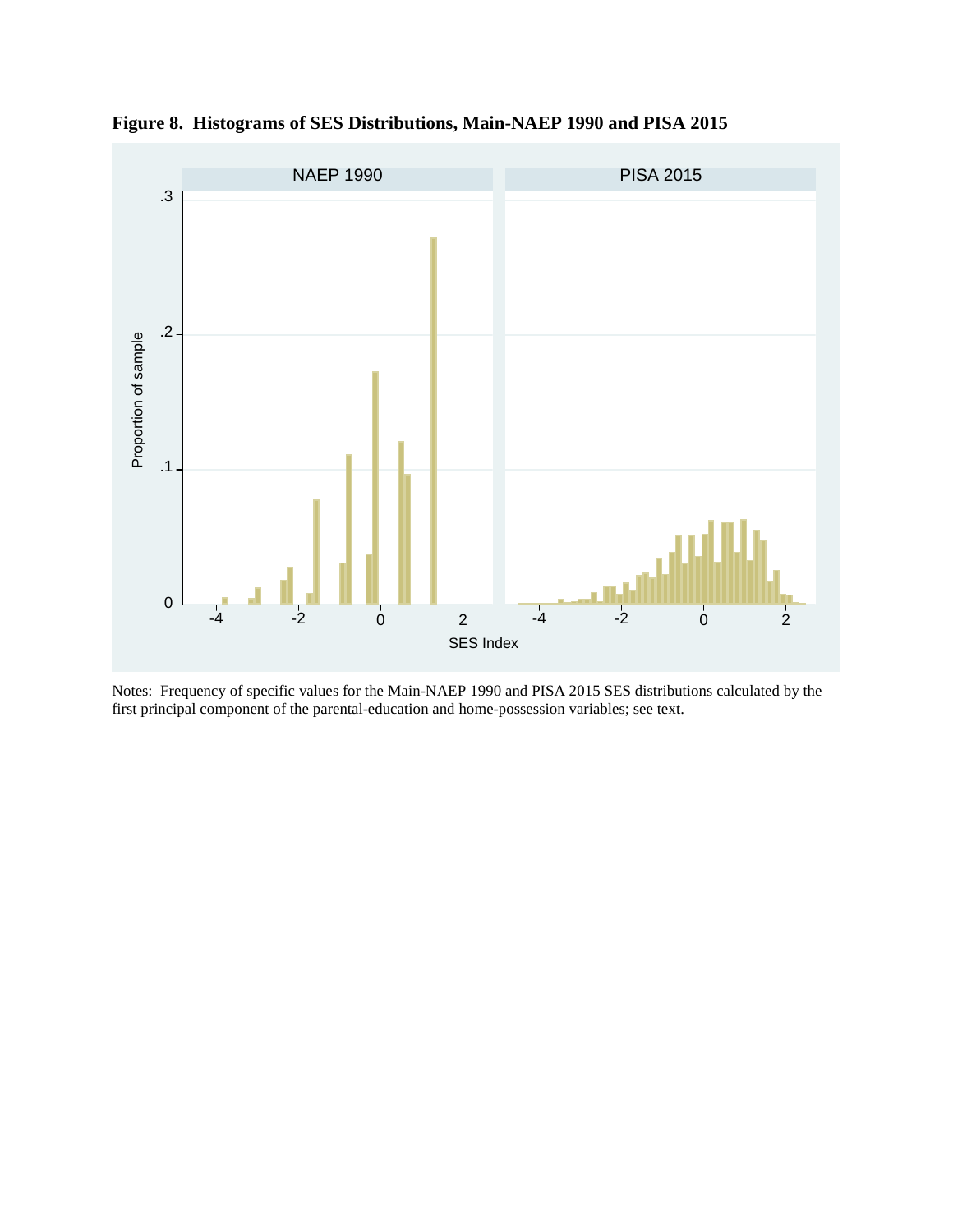

**Figure 9. 75-25 and 70-30 SES-Achievement Gaps, Birth Cohorts 1961-2001** 

Notes: Achievement difference between the students in the top and bottom 25 (30) percent of the SES distribution. The markers on the trend lines indicate years where there is reliable information about the SES gaps. See Figure 2 for data and methods. The 75-25 gap trend line is the same as shown in Figure 2. The 70-30 gap trend line is estimated from 91 observations; the joint significance test for the quadratic parameters is  $F(2, 82)=1.05$ ,  $p>0.35$ .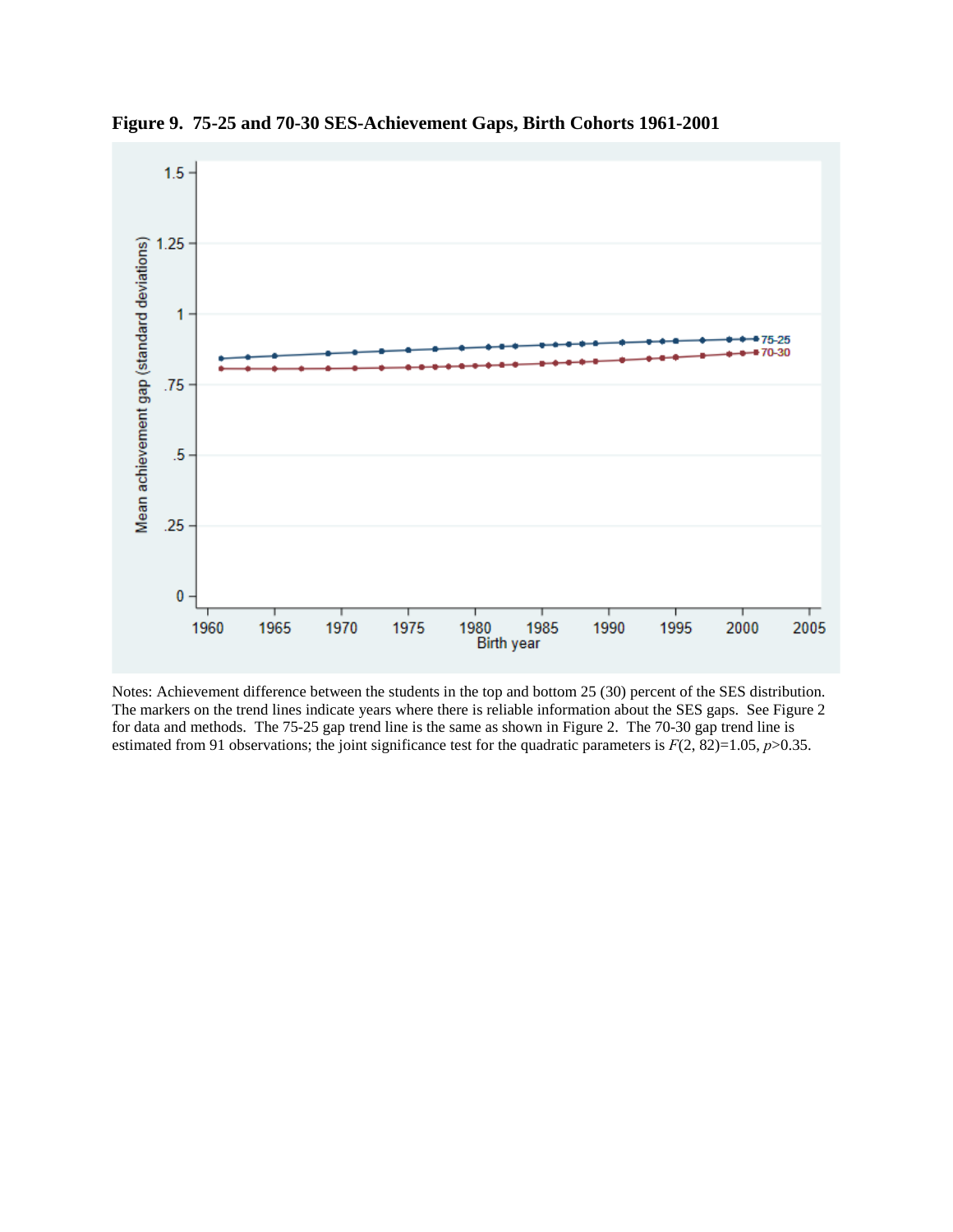

**Figure 10. SES-Achievement Gap Calculated with Alternative Point Estimation Method, Birth Cohorts 1954-2001** 

Notes: Difference in achievement estimated at the  $75<sup>th</sup>$  and the  $25<sup>th</sup>$  percentile of the SES distribution based on cubic estimation function of the SES-achievement relationships. See Figure 2 for data and additional information.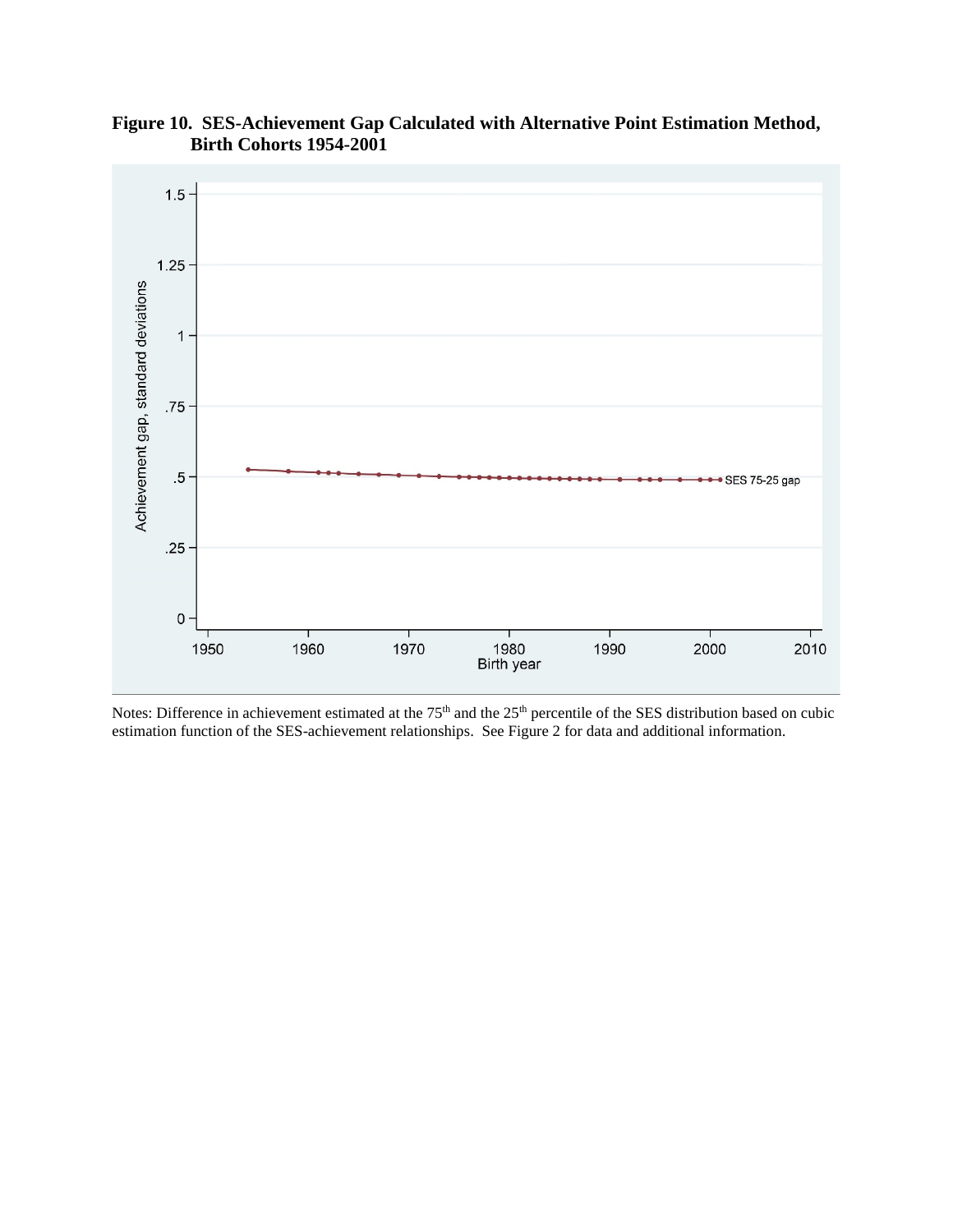## **Figure 11. Ordinal Analysis of Change in the SES-Achievement Distributions, PISA 2000 and 2015**



*Panel A: Bottom quarter vs. top quarter of the SES distribution*

*Panel B: Bottom quarter vs. top half of the SES distribution*



Notes: Horizontal axis: students in the low-SES group lined up along their math achievement distribution. Vertical axis: share of students in the high-SES group who score at or below the respective math achievement of the low-SES percentile.